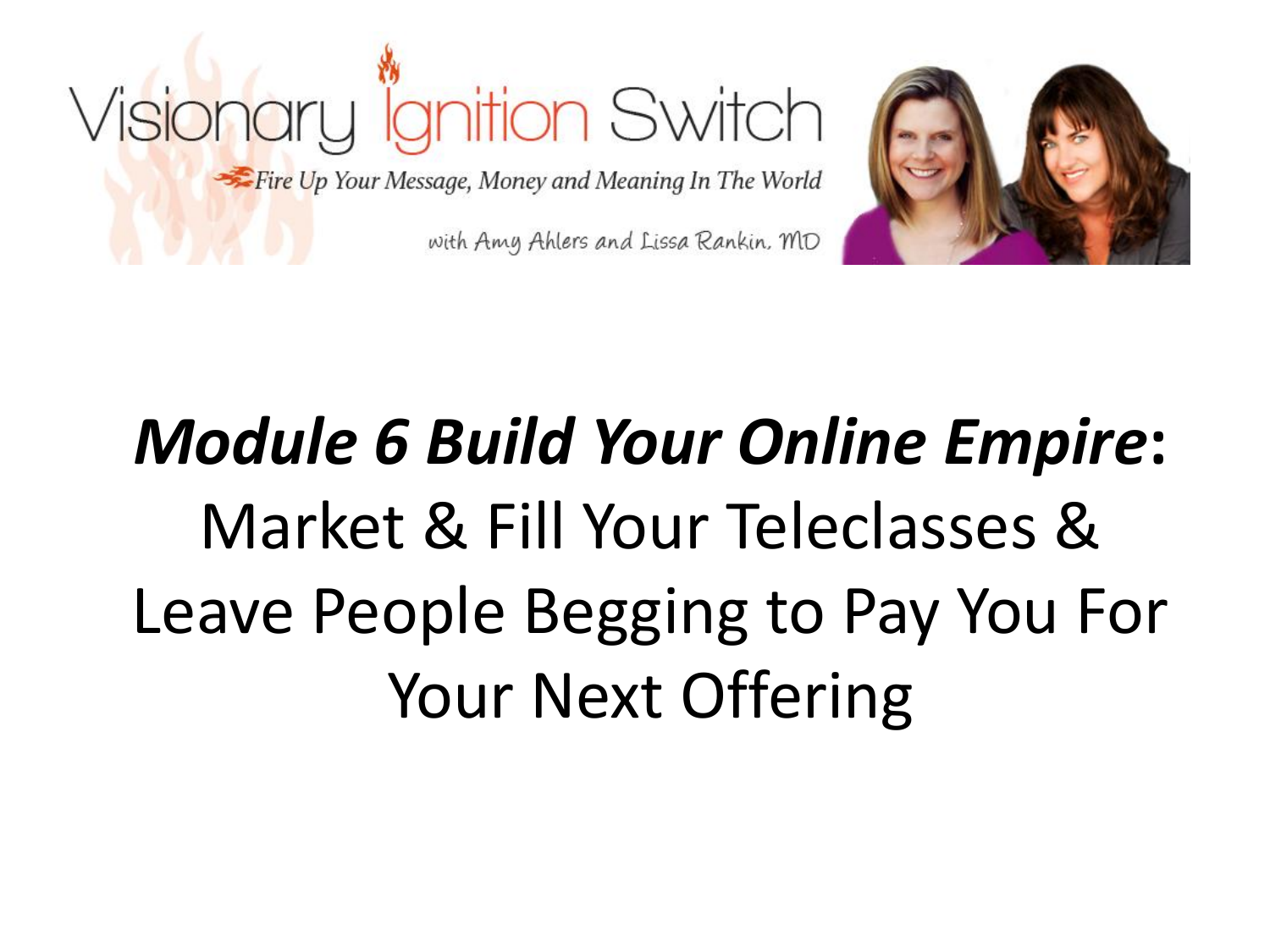Fire Up Your Message, Money and Meaning In The World

with Amy Ahlers and Lissa Rankin, MD



### Where We're Going Today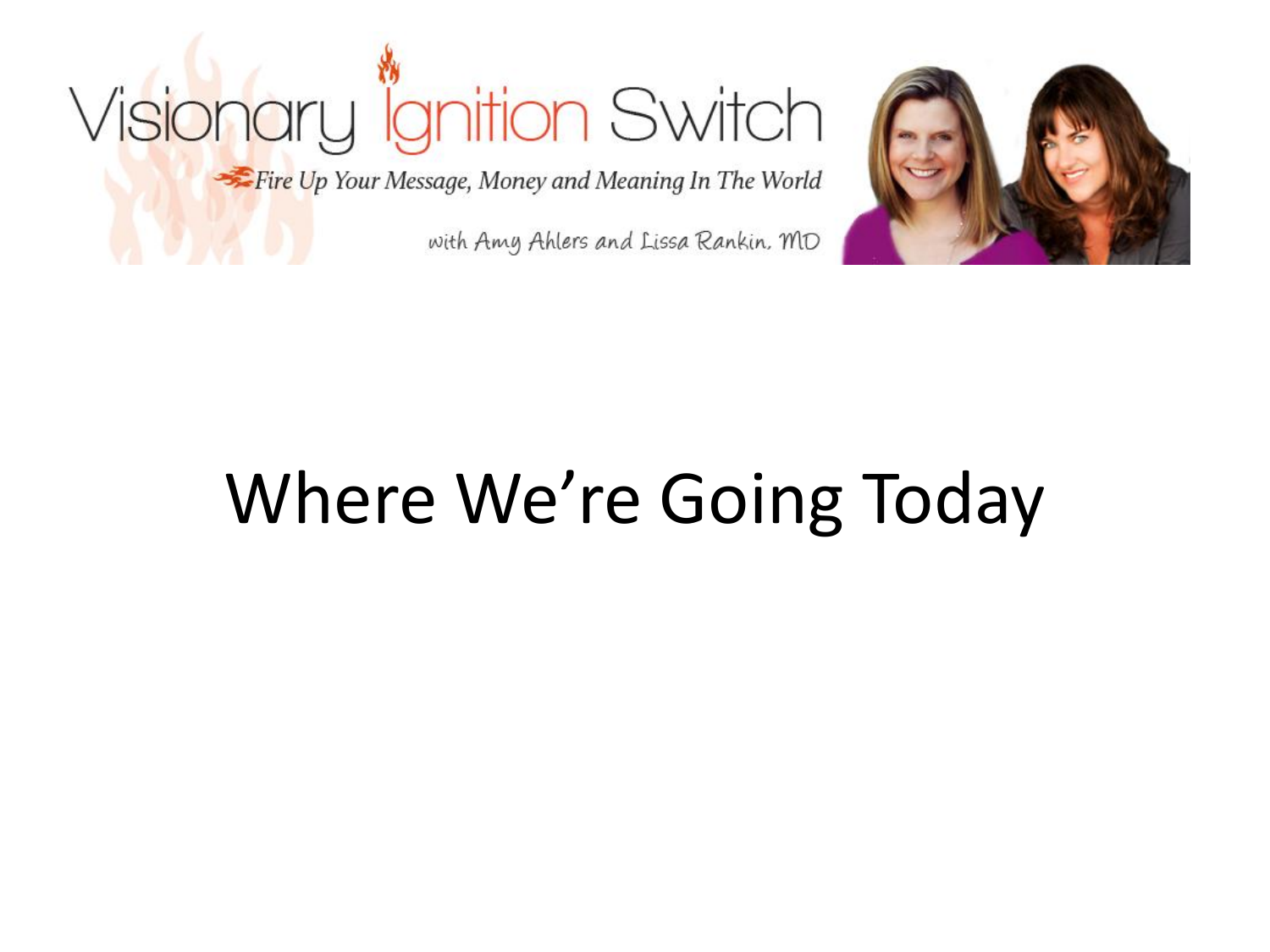Fire Up Your Message, Money and Meaning In The World

with Amy Ahlers and Lissa Rankin. MD



#### BREATHE.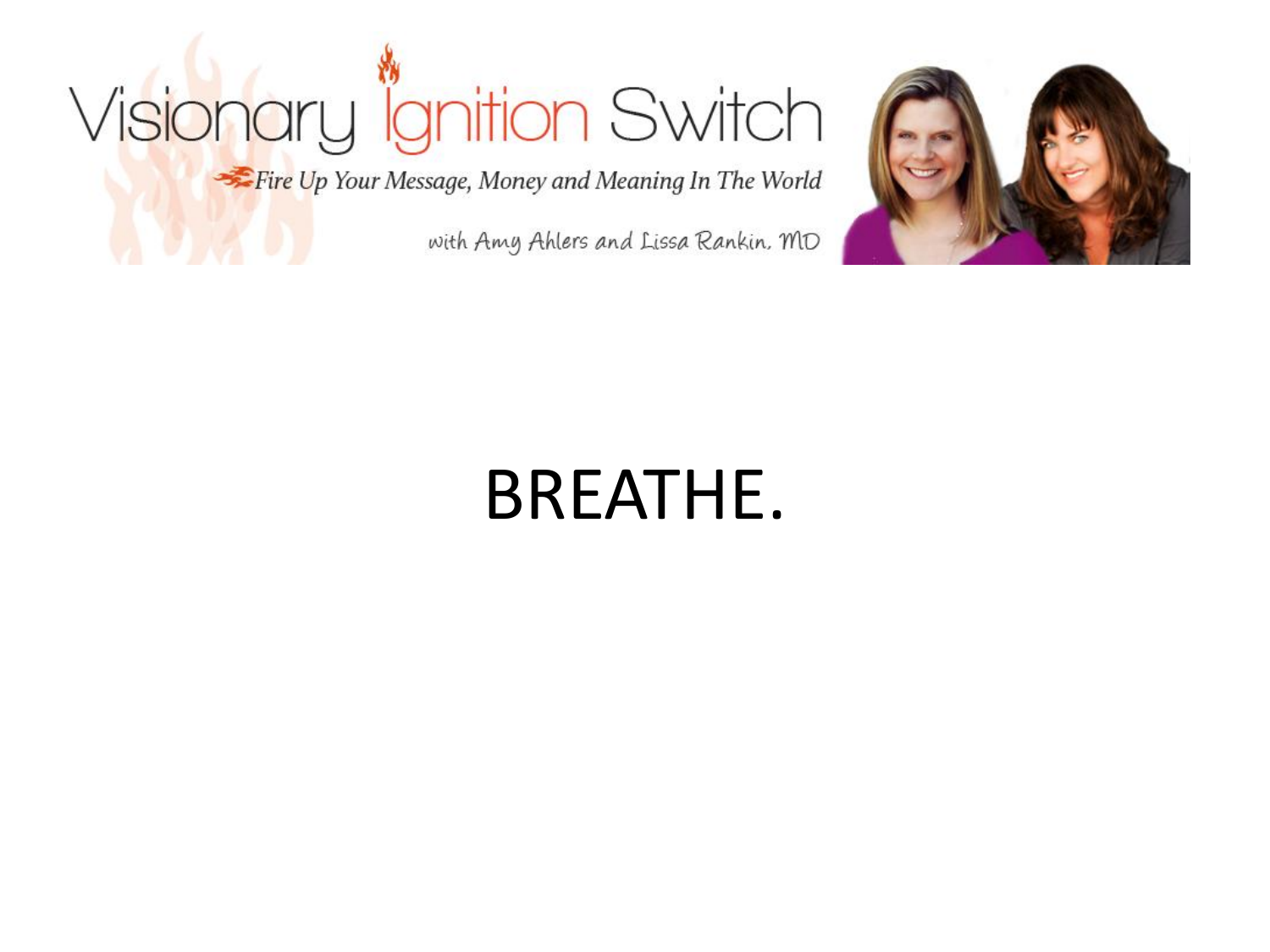Fire Up Your Message, Money and Meaning In The World

with Amy Ahlers and Lissa Rankin, MD



#### The Easy Way to Stop Trading Dollars For Hours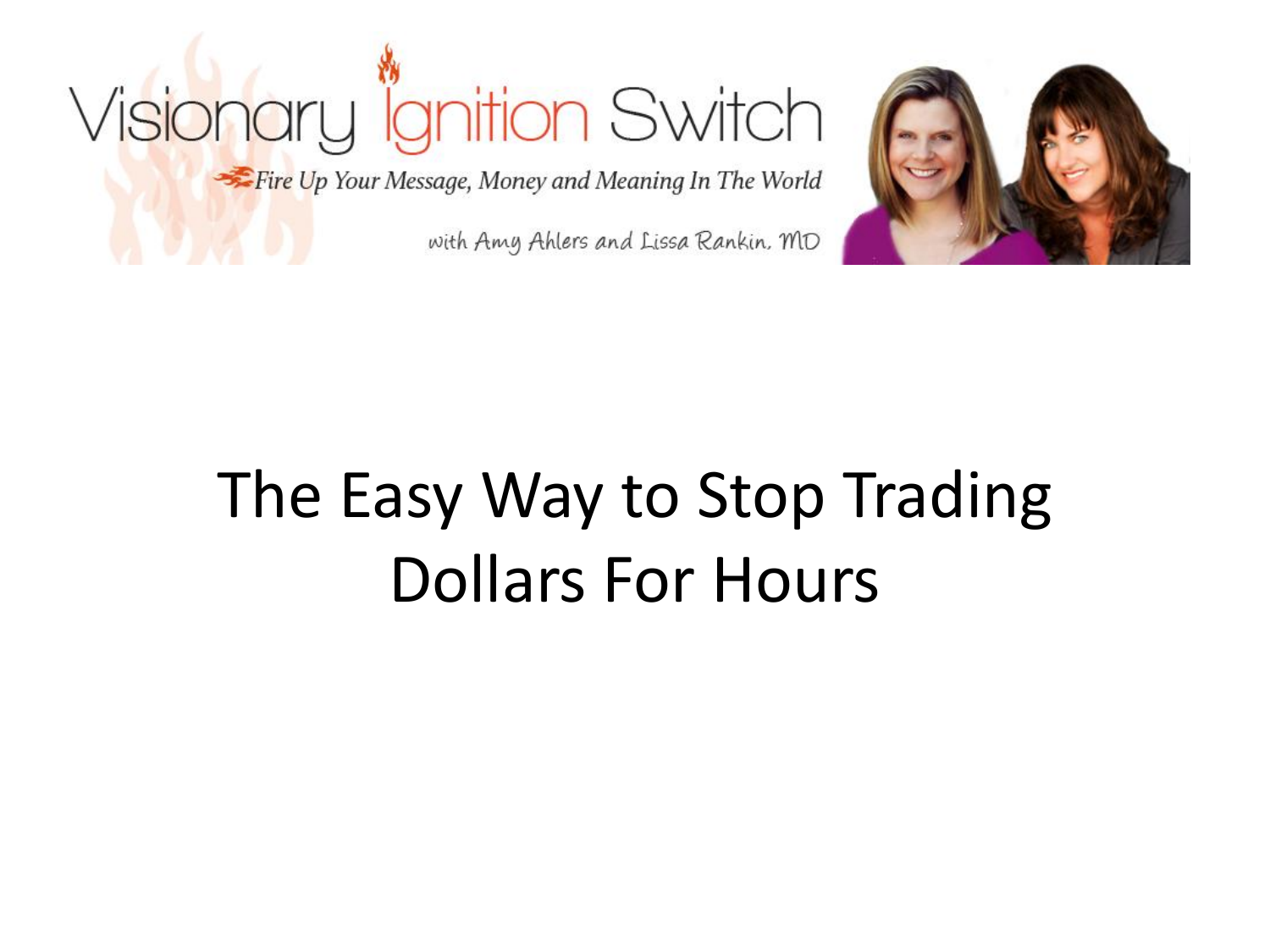Fire Up Your Message, Money and Meaning In The World

with Amy Ahlers and Lissa Rankin. MD



#### eCourse.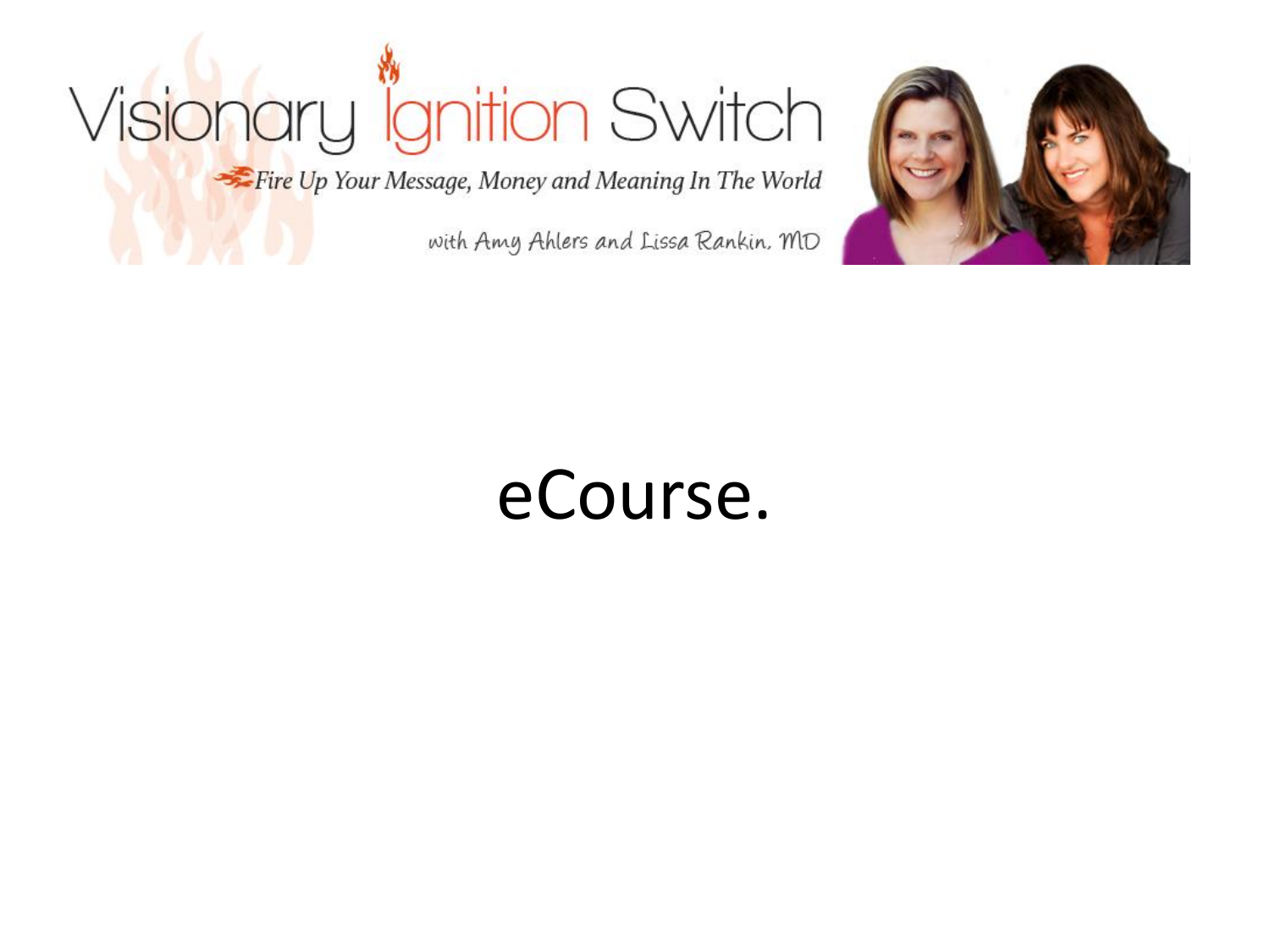Fire Up Your Message, Money and Meaning In The World

with Amy Ahlers and Lissa Rankin, MD



#### Home-study course.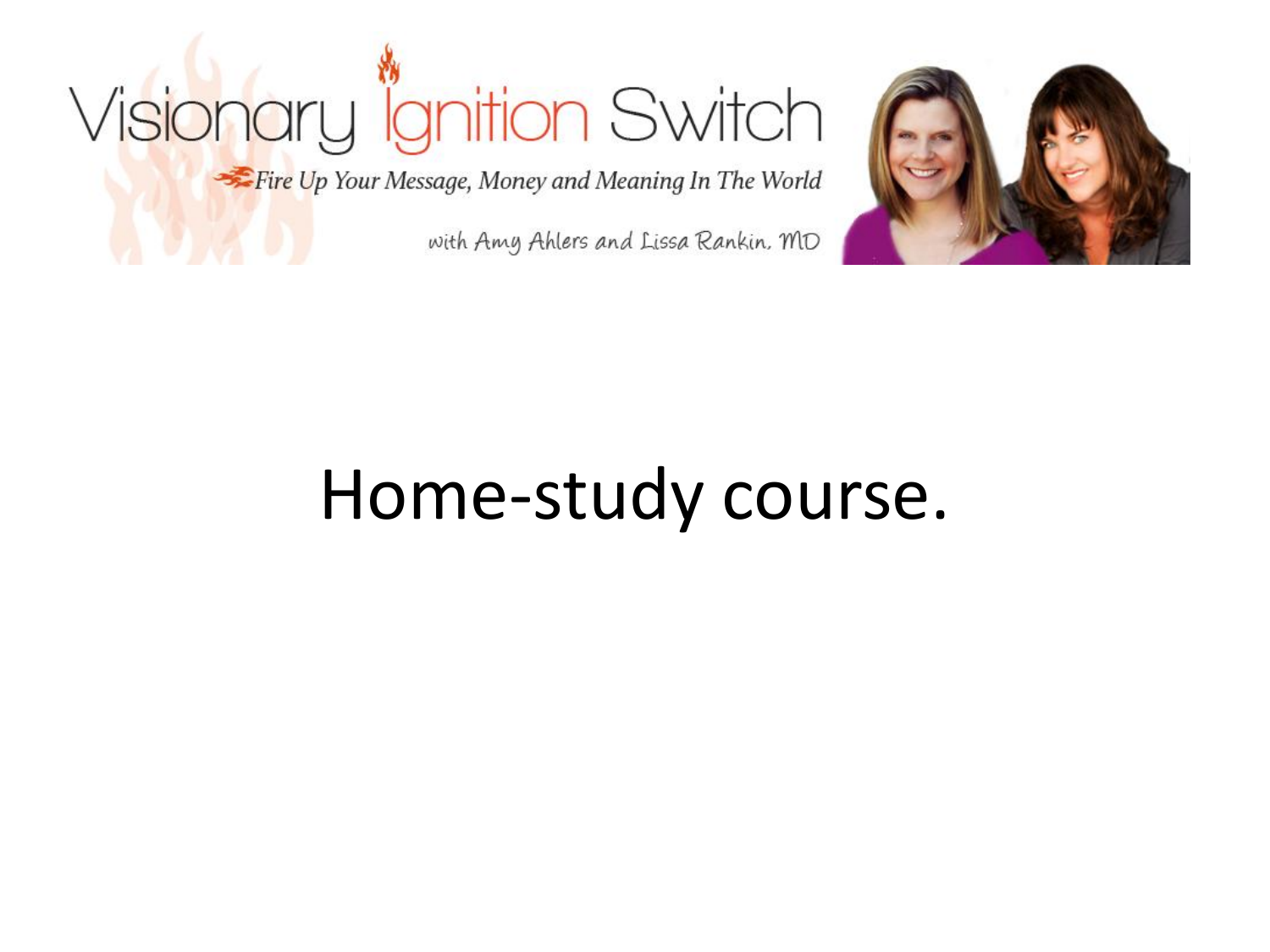Fire Up Your Message, Money and Meaning In The World

with Amy Ahlers and Lissa Rankin. MD



#### Video course.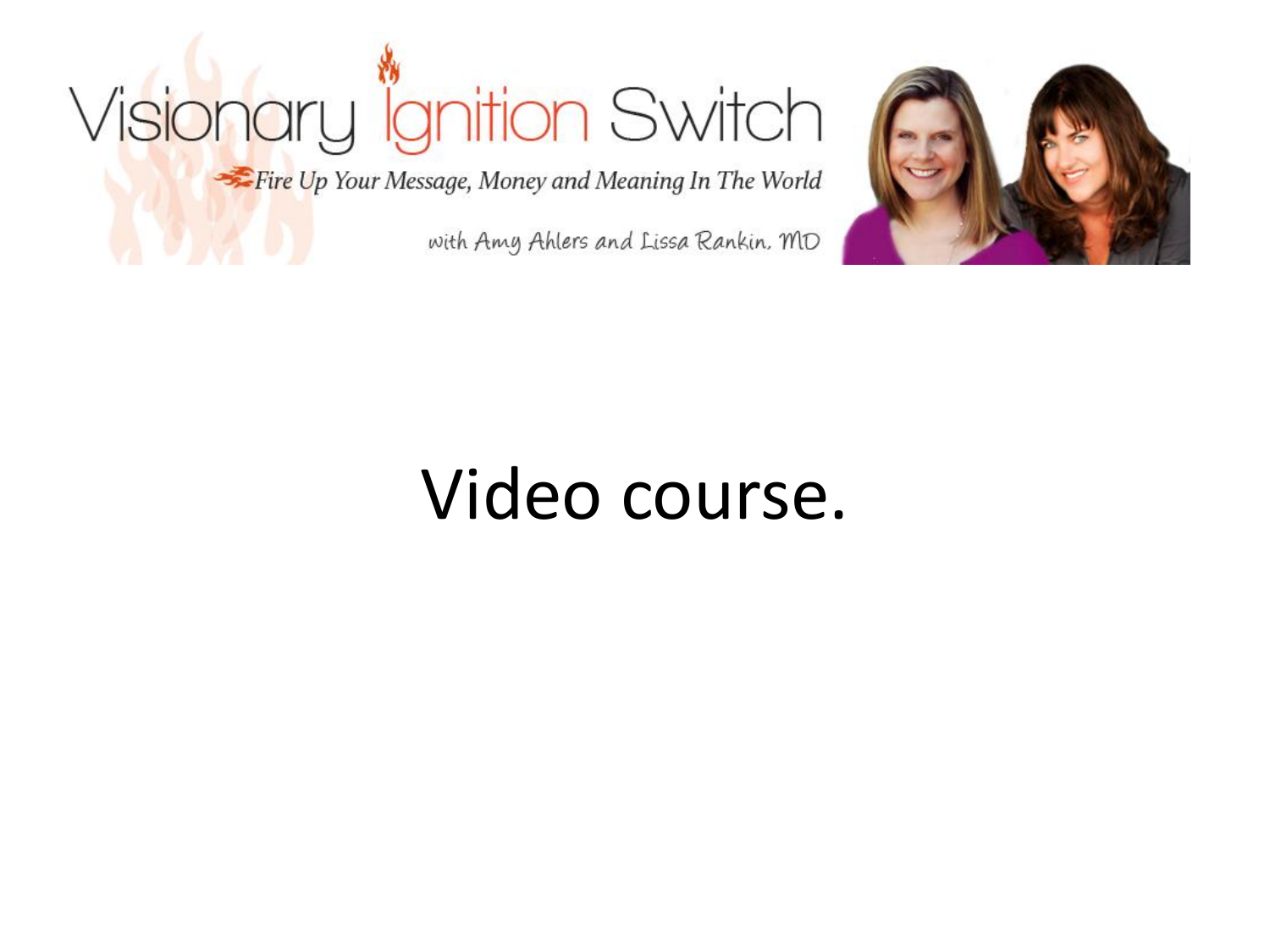Fire Up Your Message, Money and Meaning In The World

with Amy Ahlers and Lissa Rankin. MD



#### Tele-class.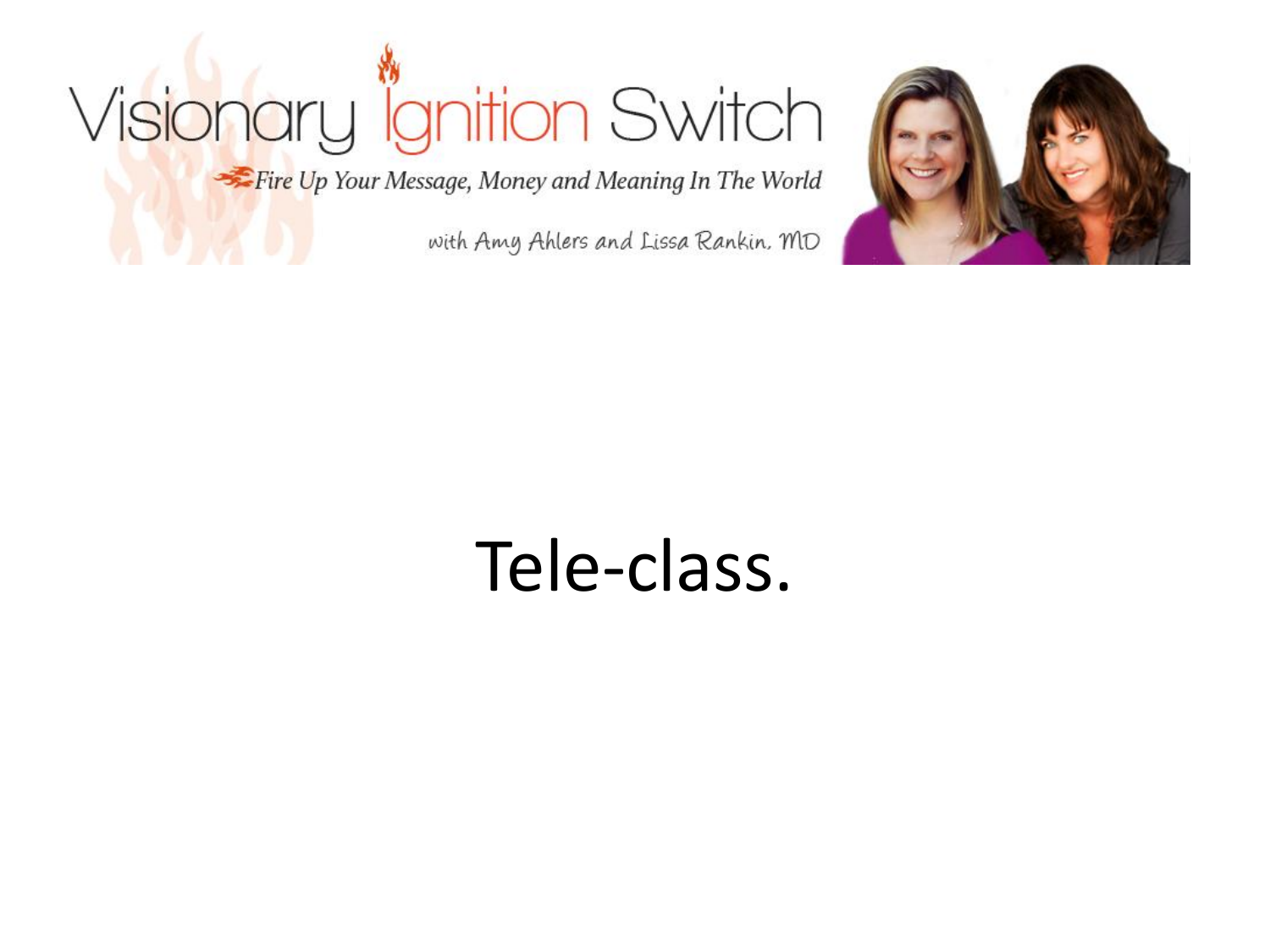Fire Up Your Message, Money and Meaning In The World

with Amy Ahlers and Lissa Rankin. MD



#### Webinars.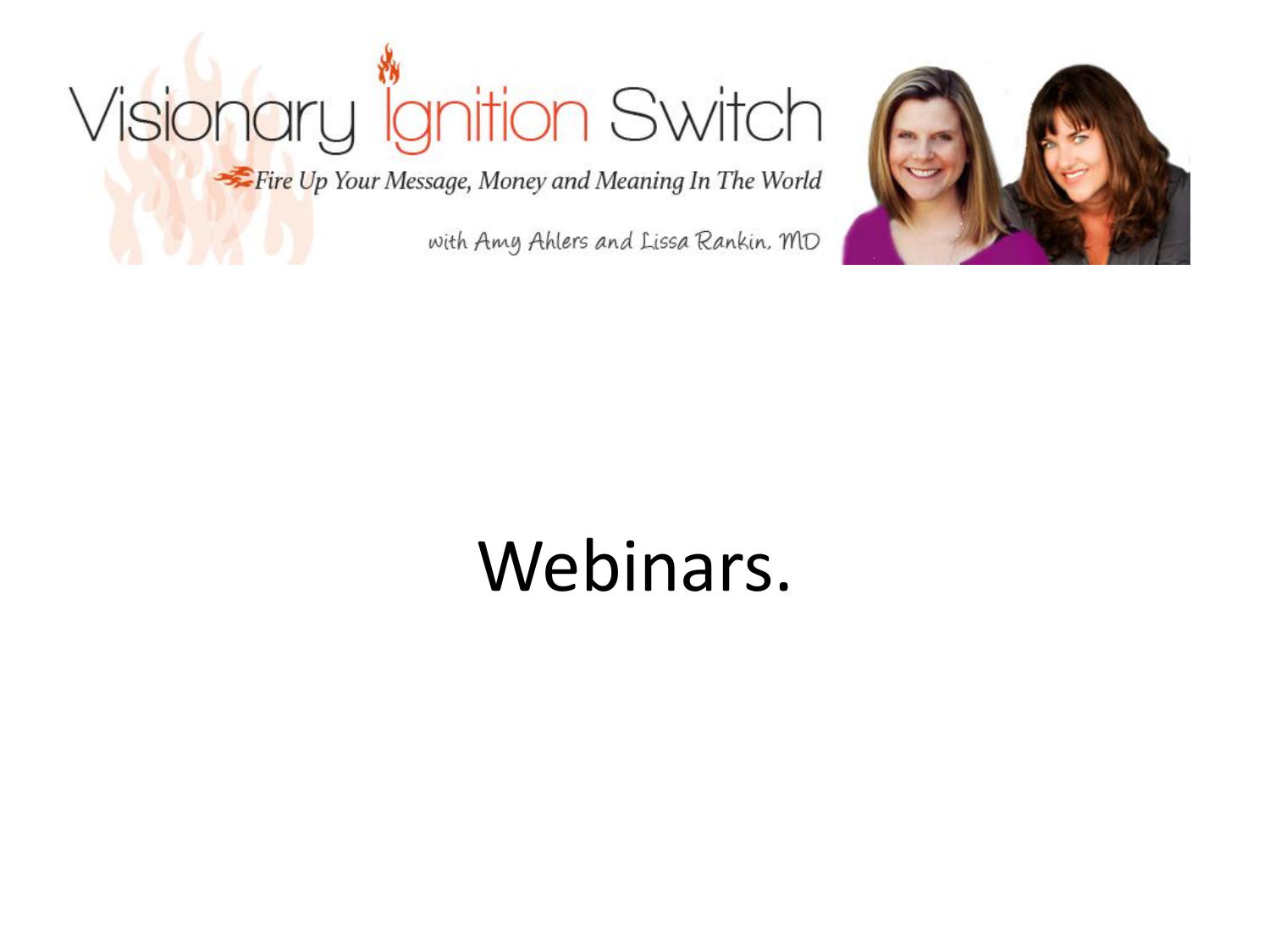



### Membership, subscription and/or continuity programs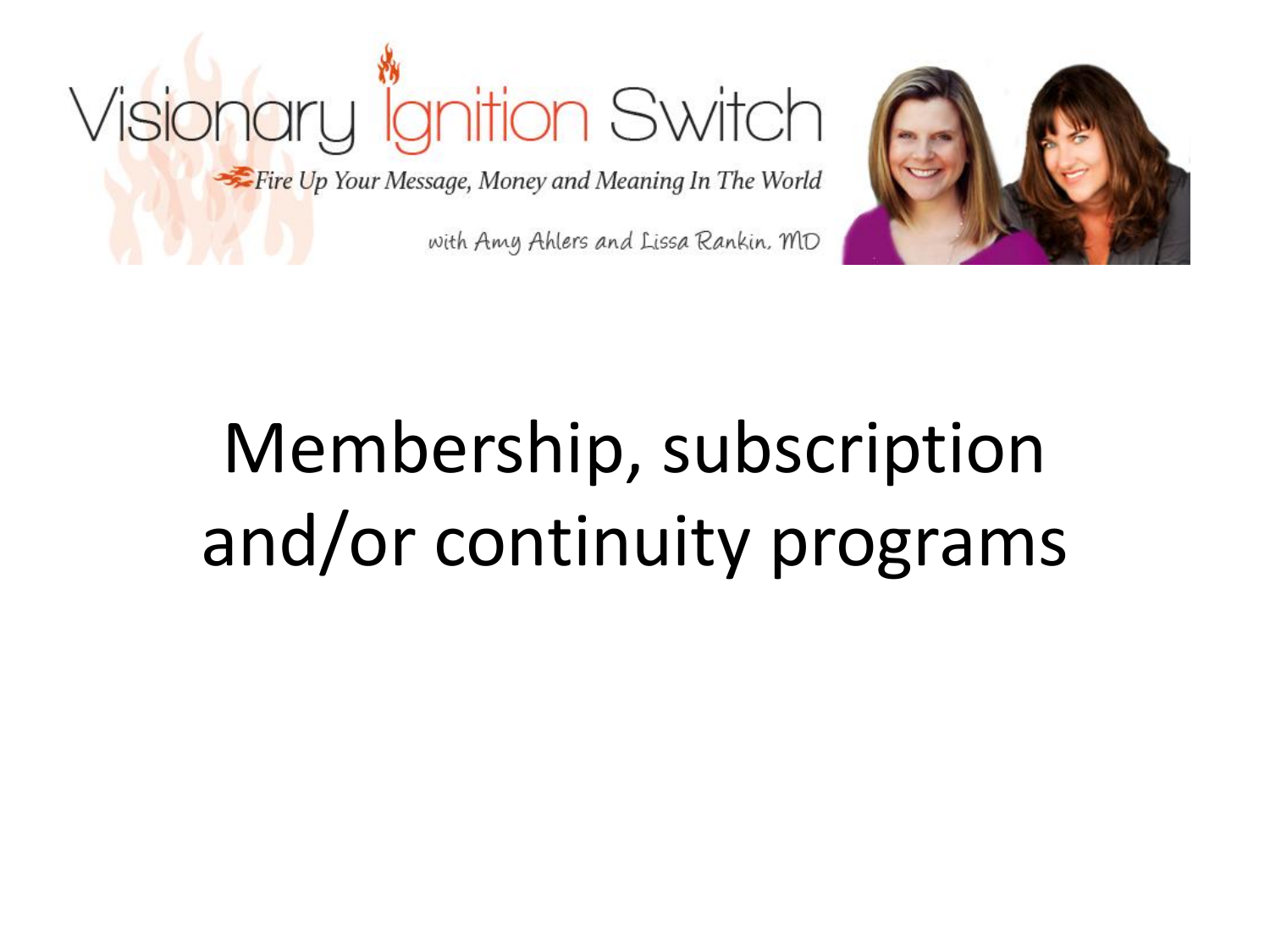Fire Up Your Message, Money and Meaning In The World

with Amy Ahlers and Lissa Rankin, MD



#### Membership site with a Q&A call with you.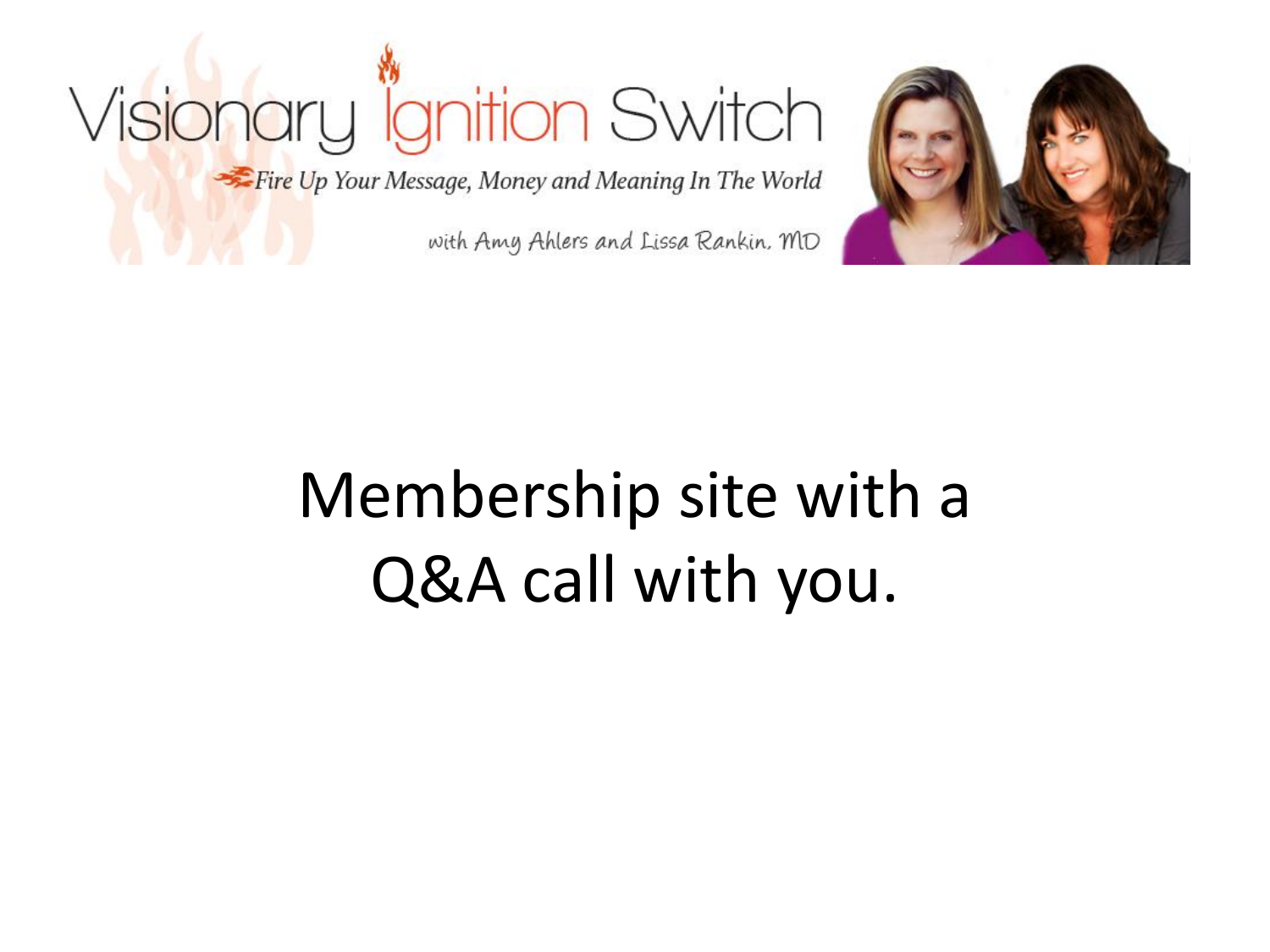Fire Up Your Message, Money and Meaning In The World

with Amy Ahlers and Lissa Rankin, MD



### Coaching calls where you coach people live.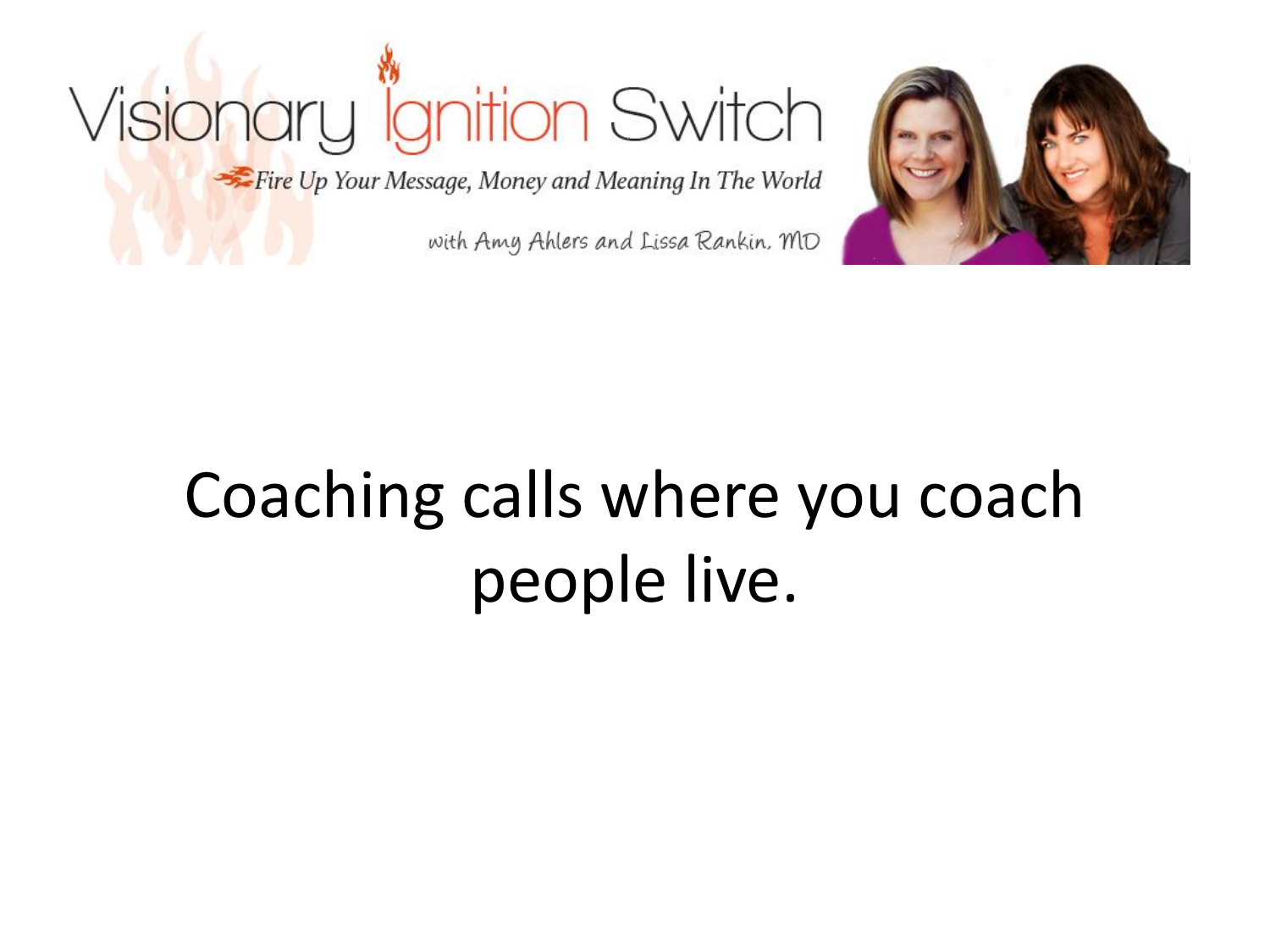Fire Up Your Message, Money and Meaning In The World

with Amy Ahlers and Lissa Rankin. MD



### Teaching calls each month.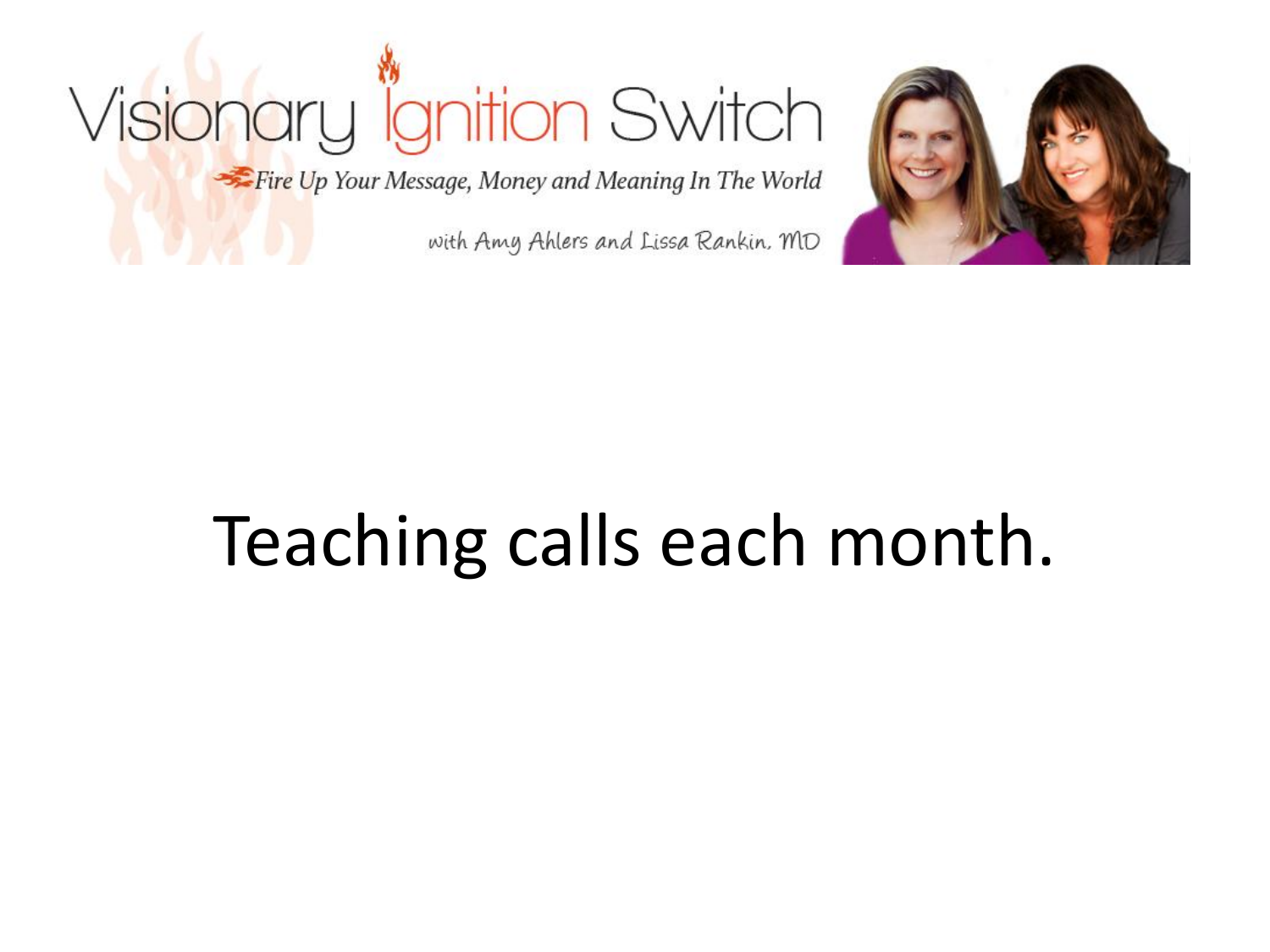Fire Up Your Message, Money and Meaning In The World

with Amy Ahlers and Lissa Rankin. MD



#### CD of the month club delivered in the mail.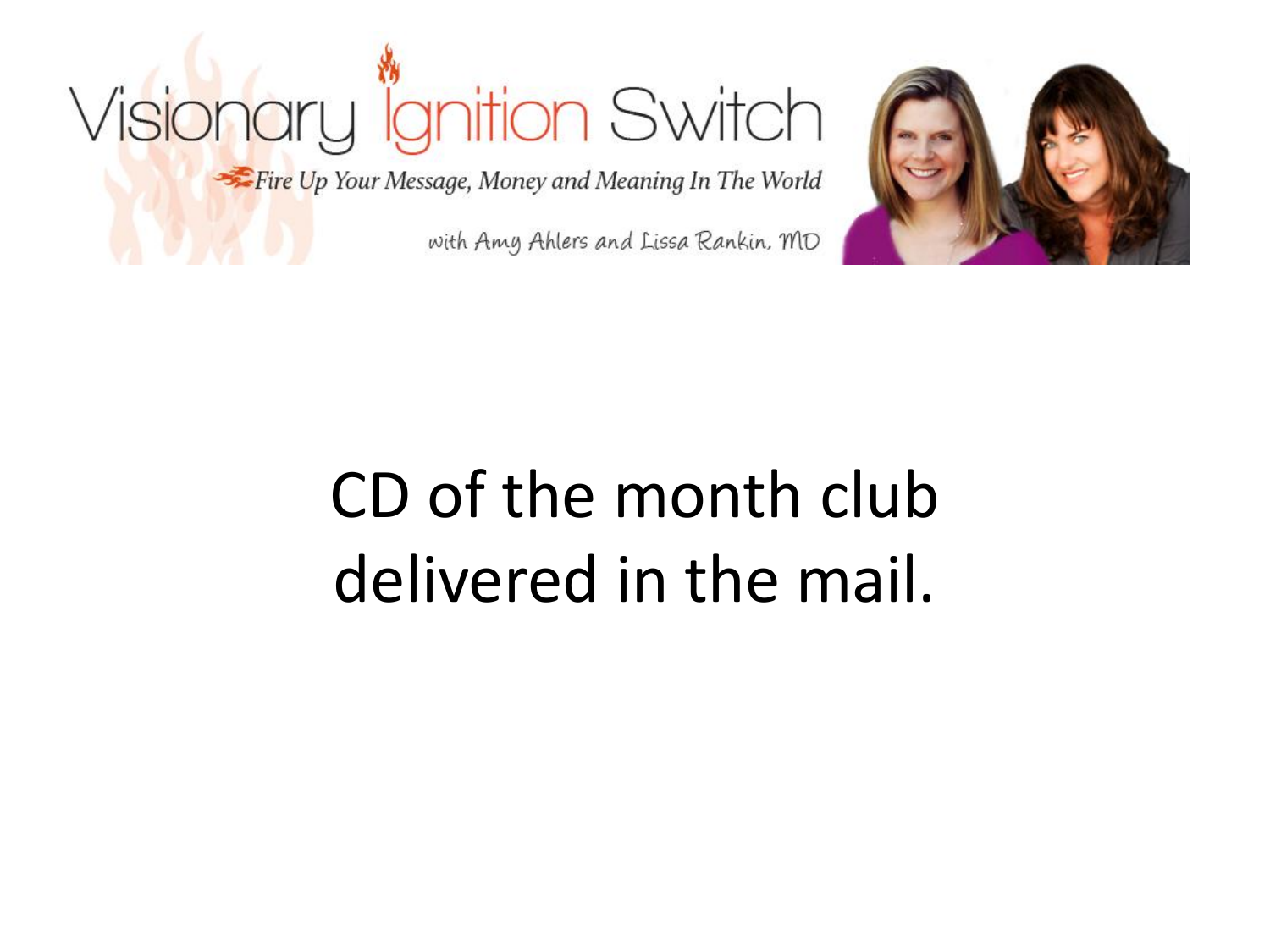Fire Up Your Message, Money and Meaning In The World

with Amy Ahlers and Lissa Rankin, MD



#### DVD of the month club.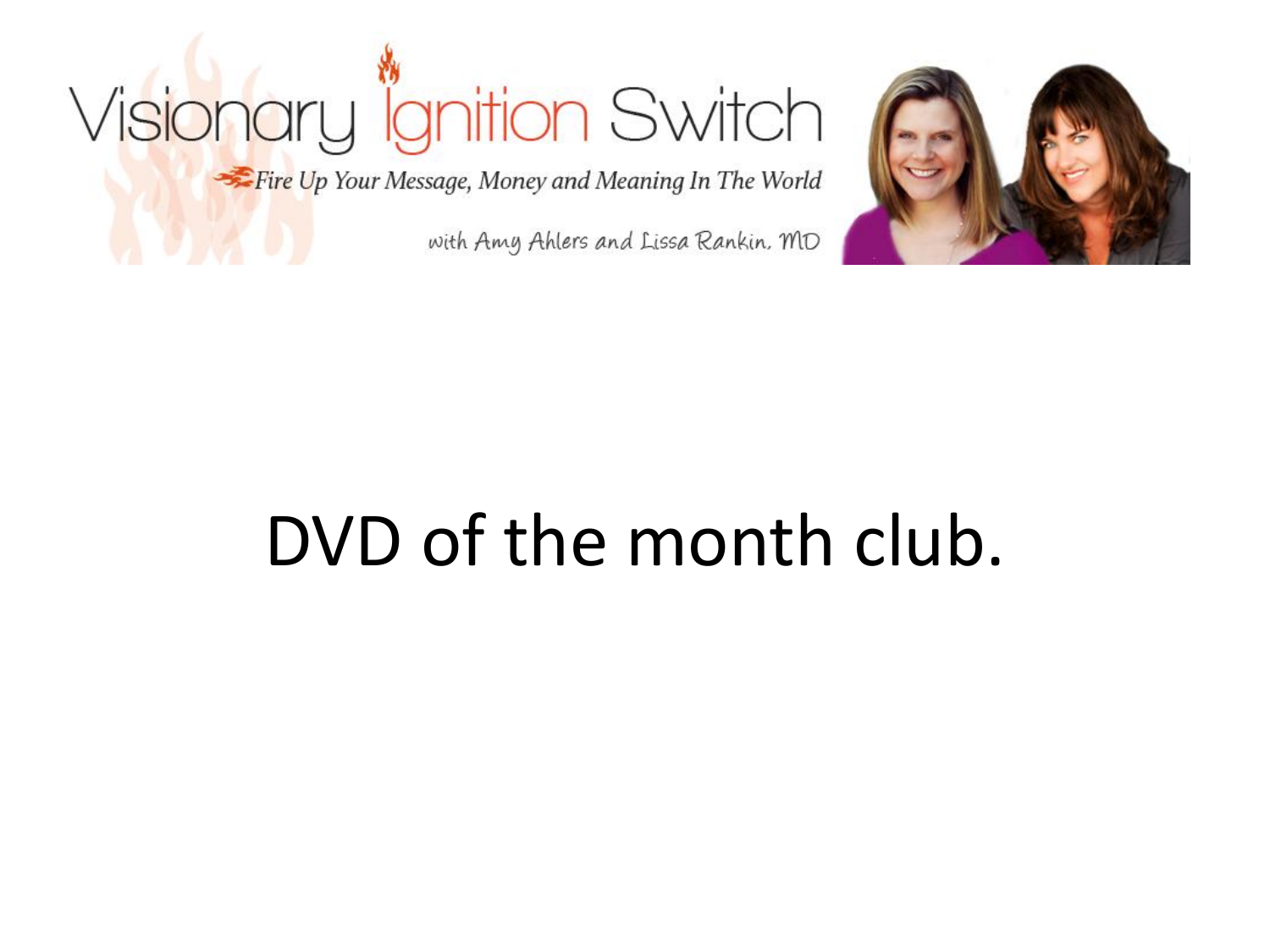Fire Up Your Message, Money and Meaning In The World

with Amy Ahlers and Lissa Rankin, MD



#### Meditation each month.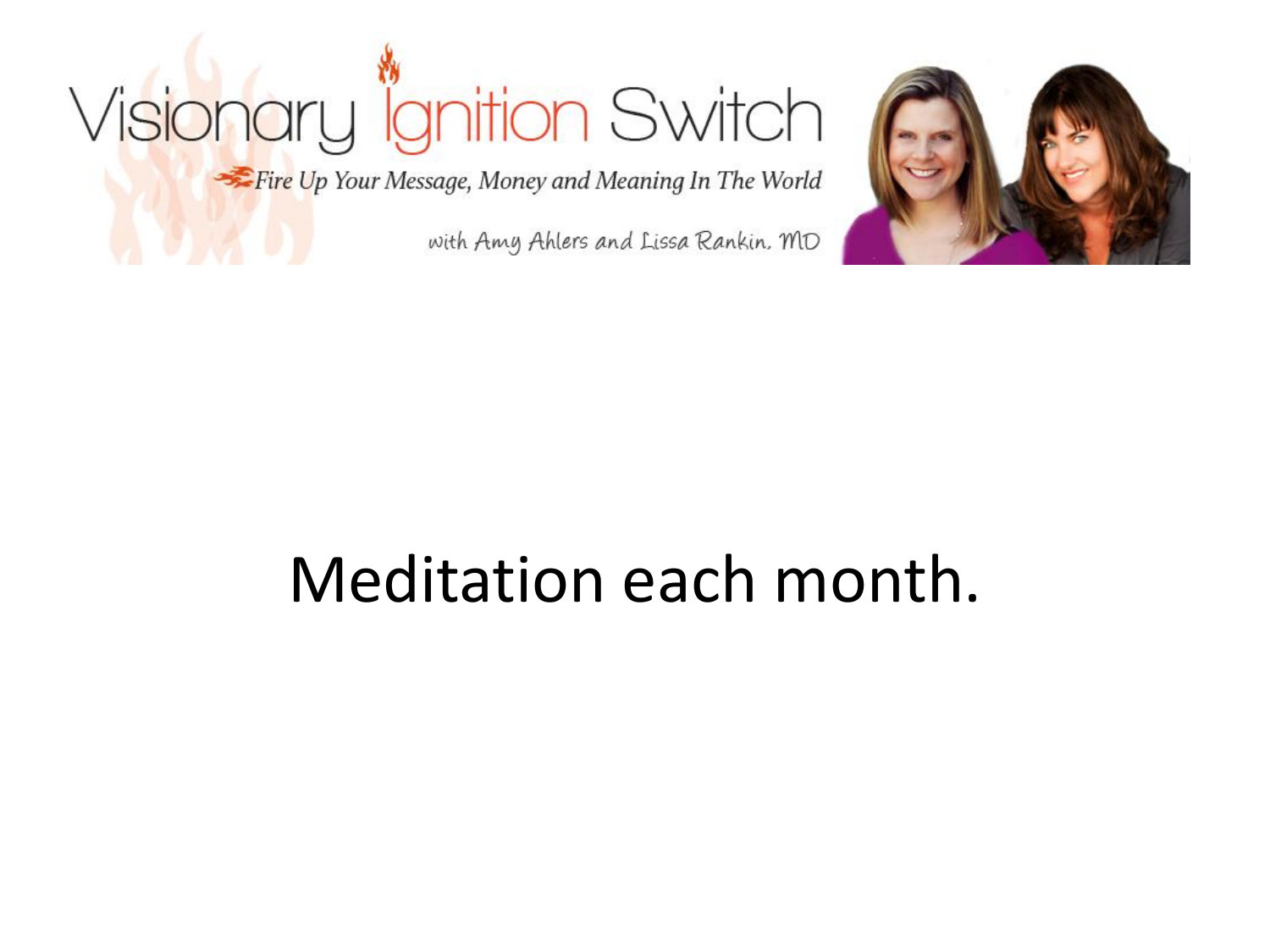



### Release a chapter of your book each week and answer questions.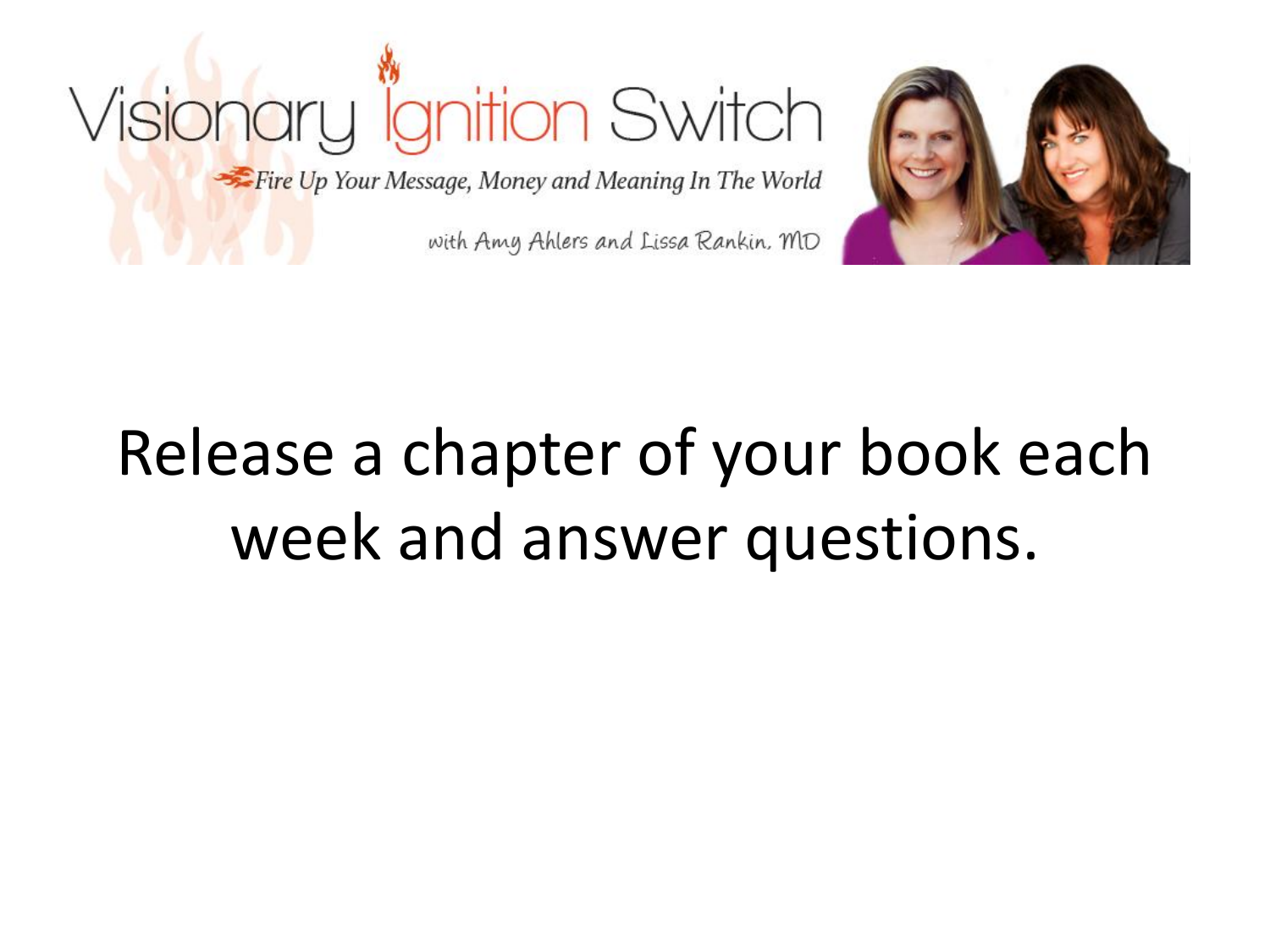Fire Up Your Message, Money and Meaning In The World

with Amy Ahlers and Lissa Rankin, MD



#### Workout move of the week.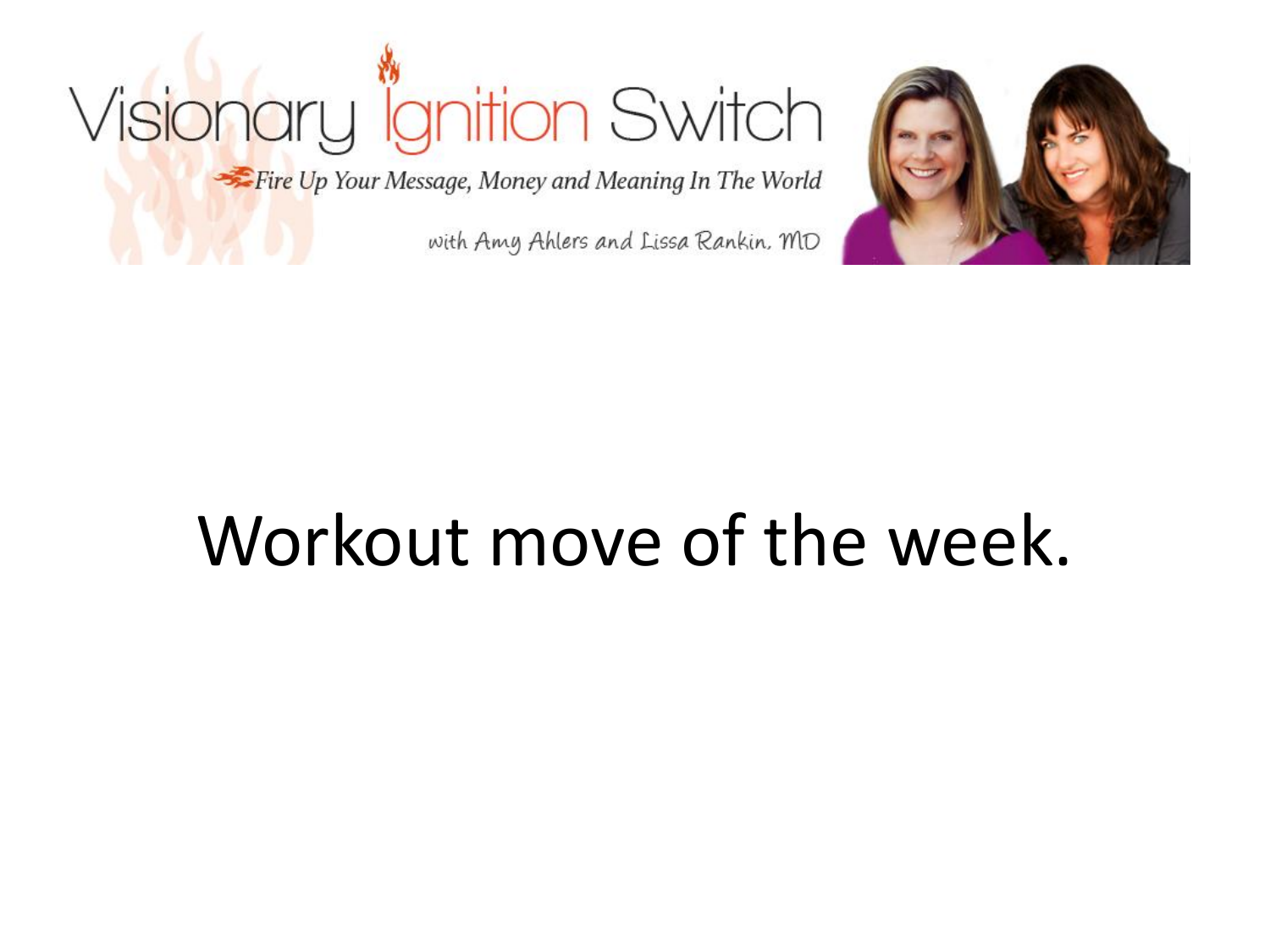Fire Up Your Message, Money and Meaning In The World

with Amy Ahlers and Lissa Rankin. MD



#### The possibilities are endless.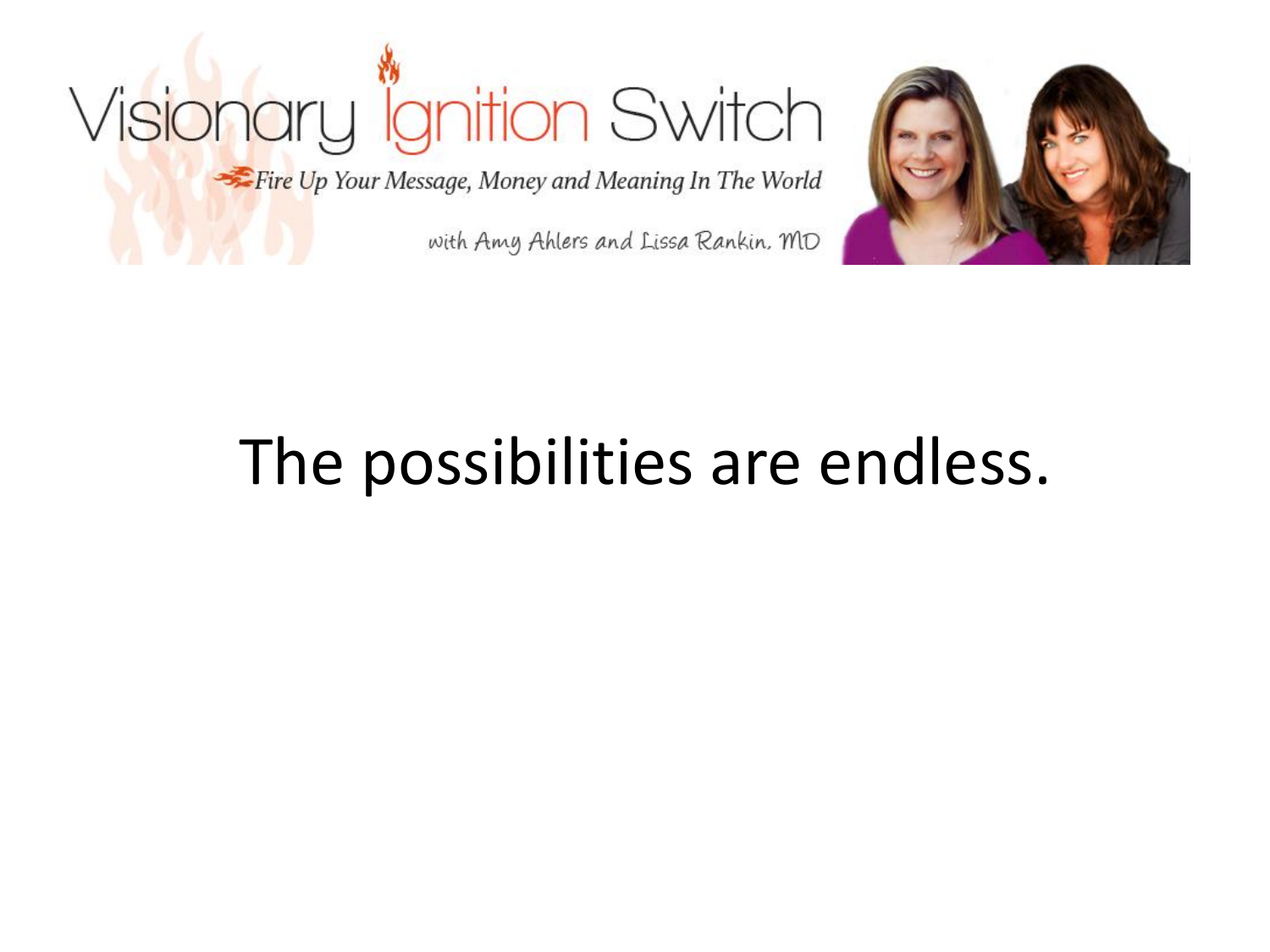Fire Up Your Message, Money and Meaning In The World

with Amy Ahlers and Lissa Rankin. MD



### Group Coaching: Live or virtual.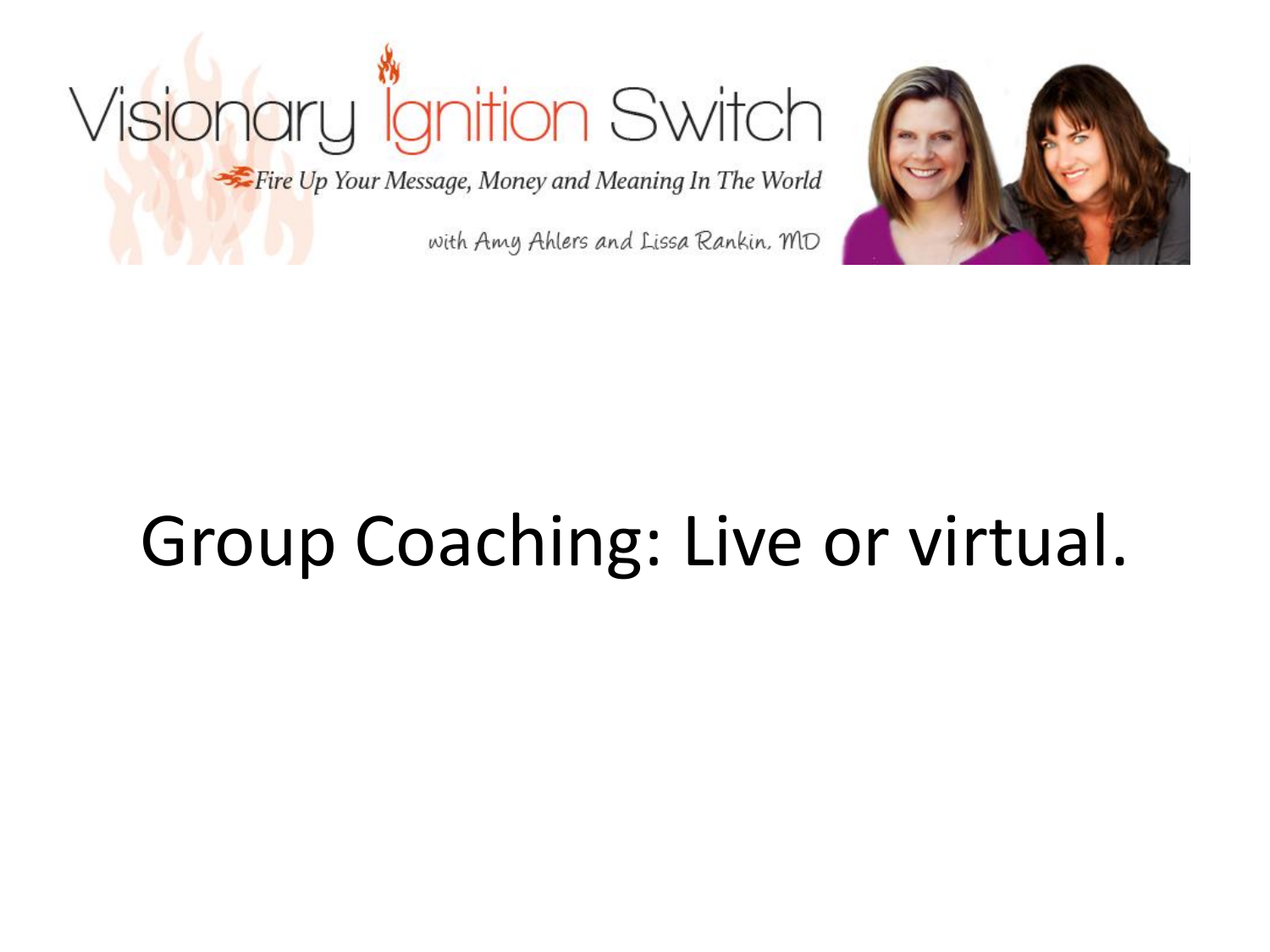Fire Up Your Message, Money and Meaning In The World

with Amy Ahlers and Lissa Rankin, MD



#### Platinum Programs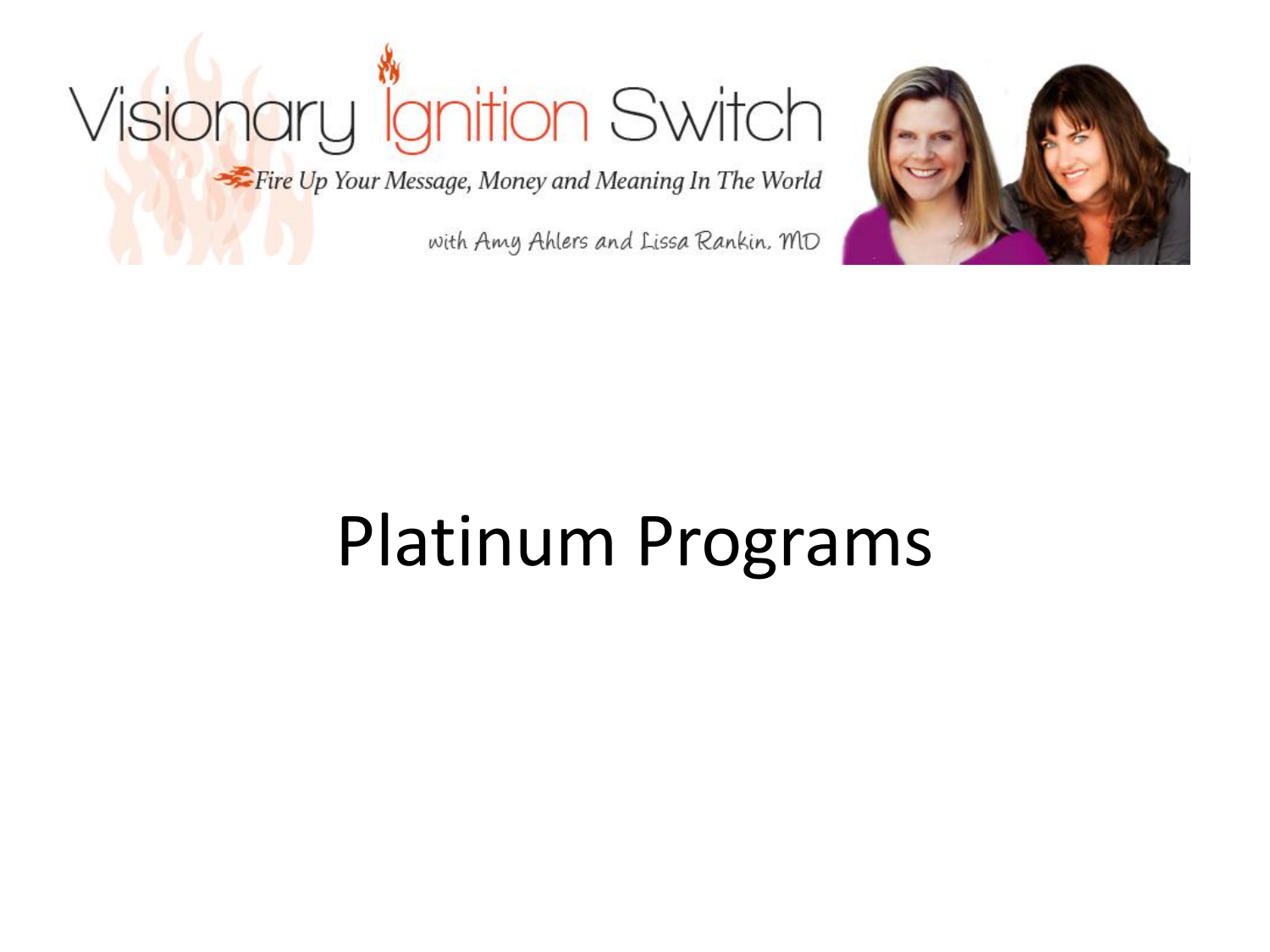Fire Up Your Message, Money and Meaning In The World

with Amy Ahlers and Lissa Rankin, MD



#### Which formats resonate with you?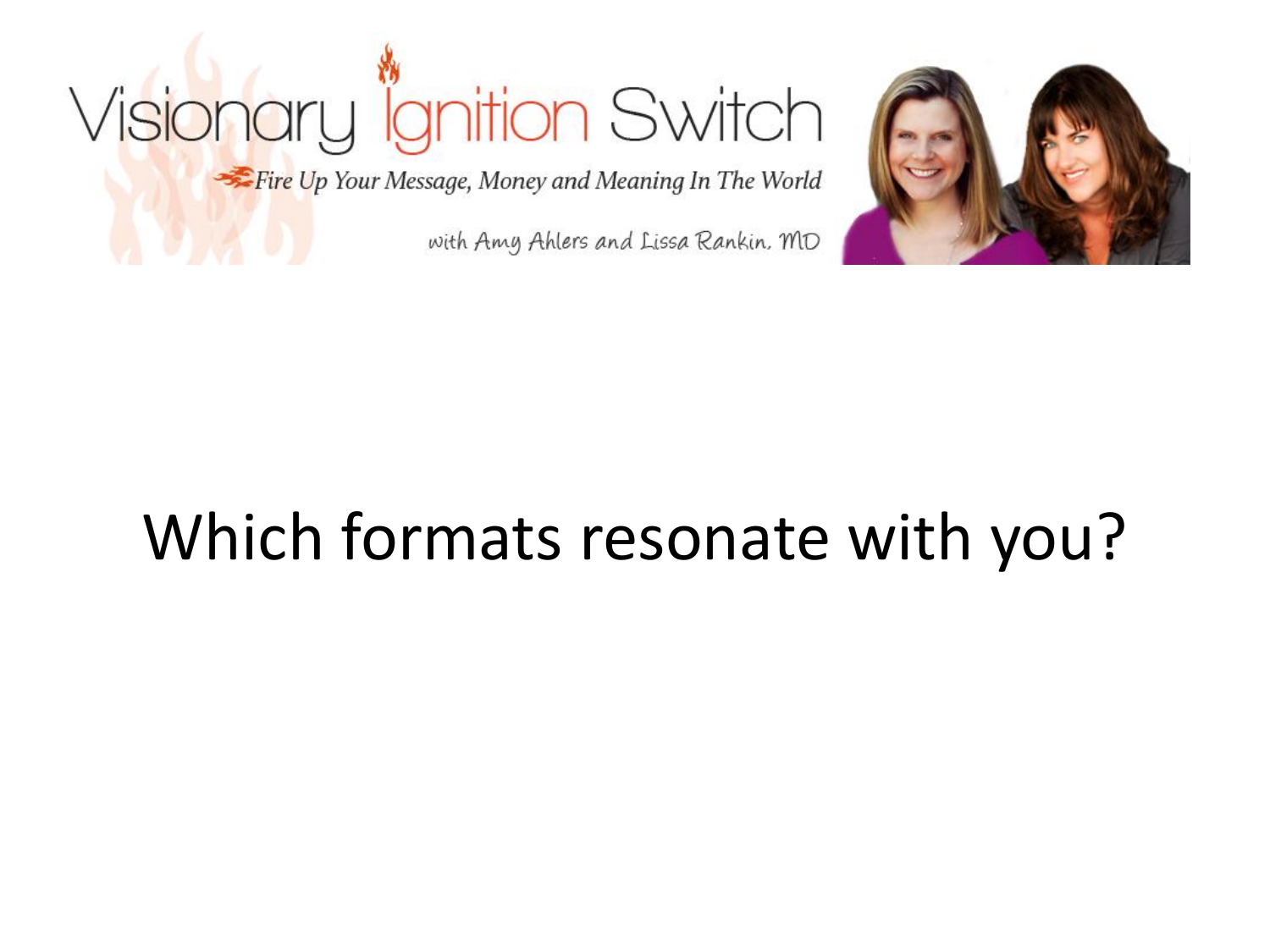Fire Up Your Message, Money and Meaning In The World

with Amy Ahlers and Lissa Rankin, MD



### Figure out your zone of genius.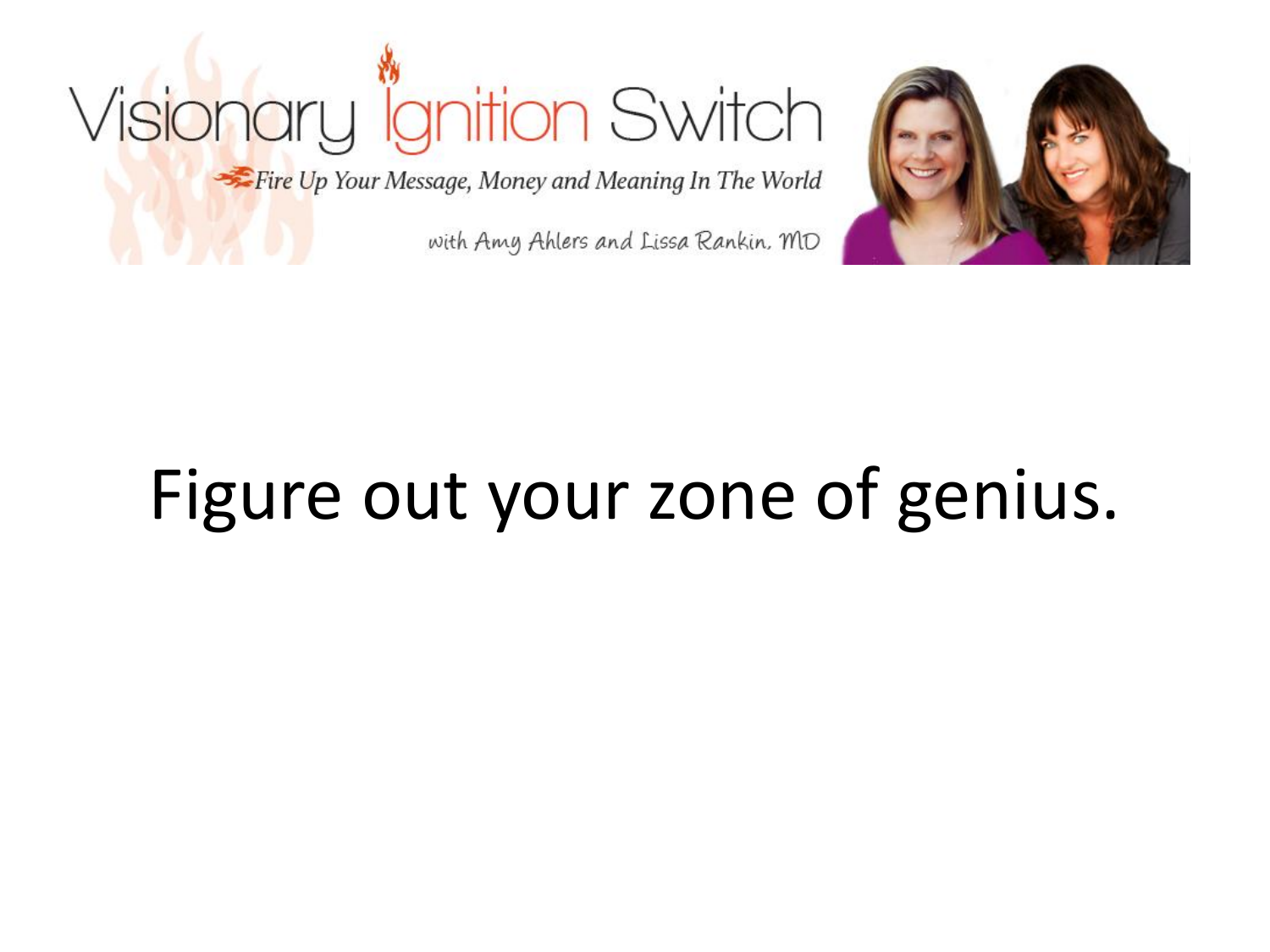Fire Up Your Message, Money and Meaning In The World

with Amy Ahlers and Lissa Rankin, MD



### What's easy?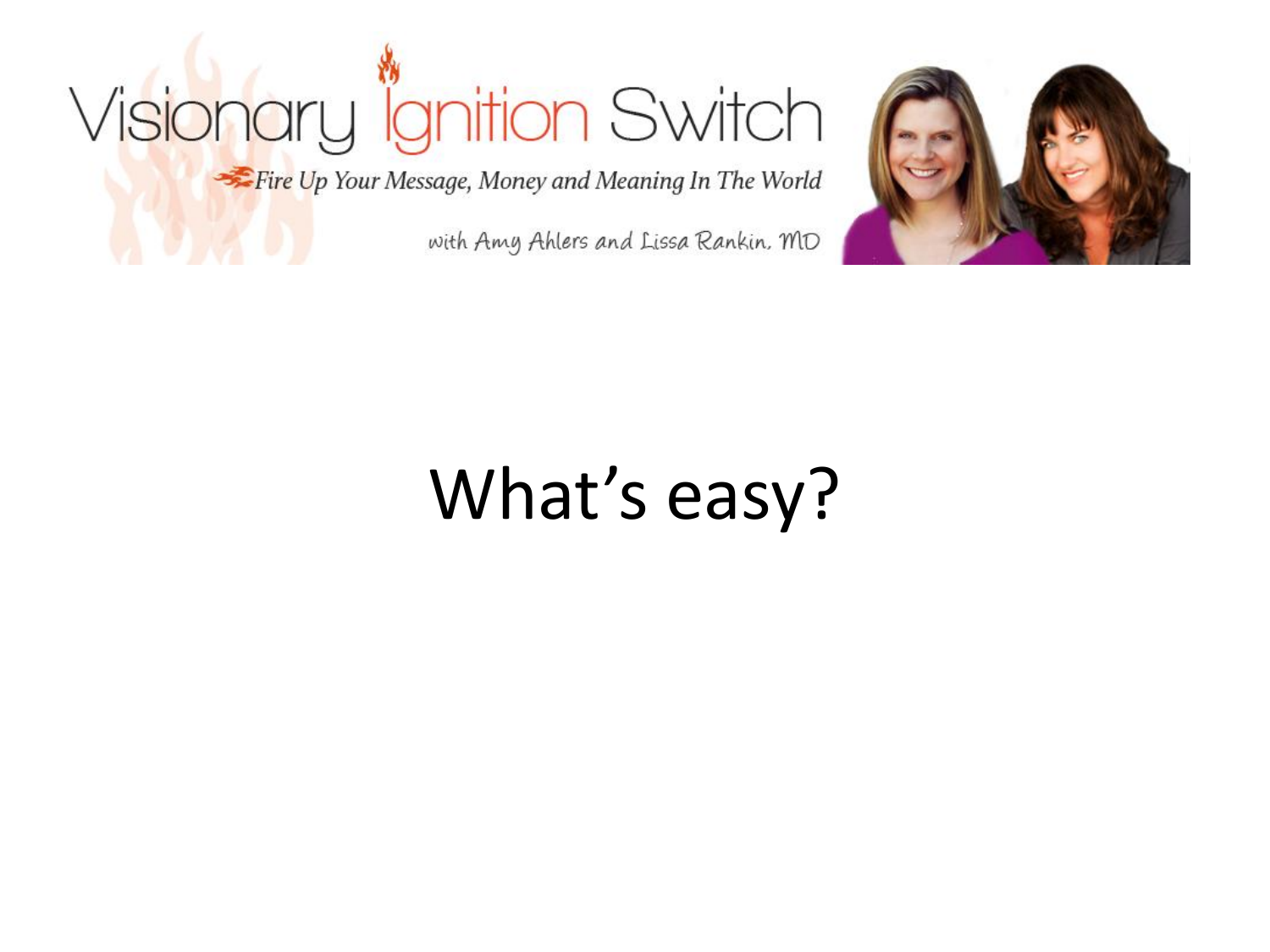Fire Up Your Message, Money and Meaning In The World

with Amy Ahlers and Lissa Rankin, MD



#### What's affordable?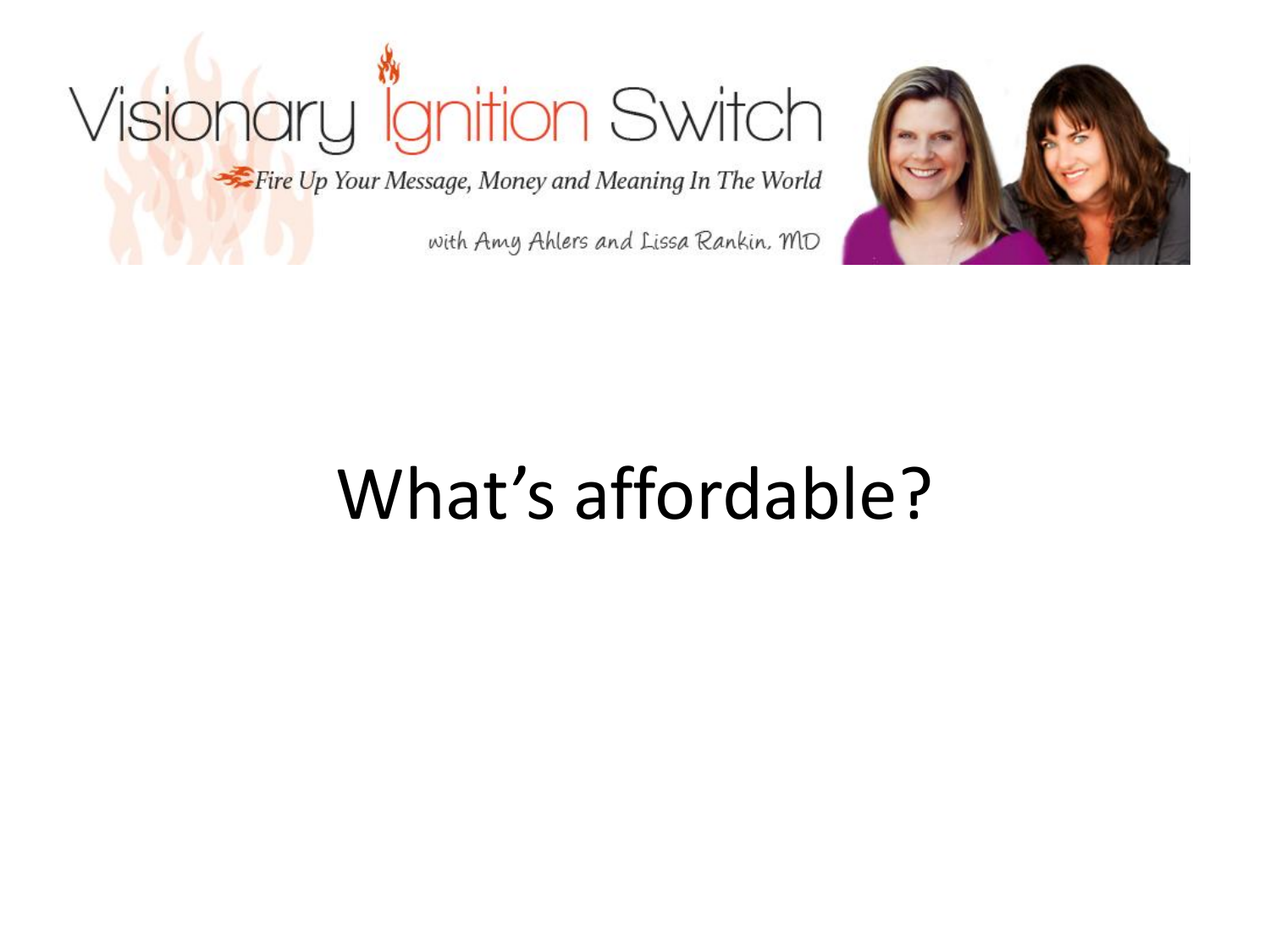



### Wisdom Spotlight:

### There are so many ways to create new revenue streams for your vision and message… Start with one and feel the love!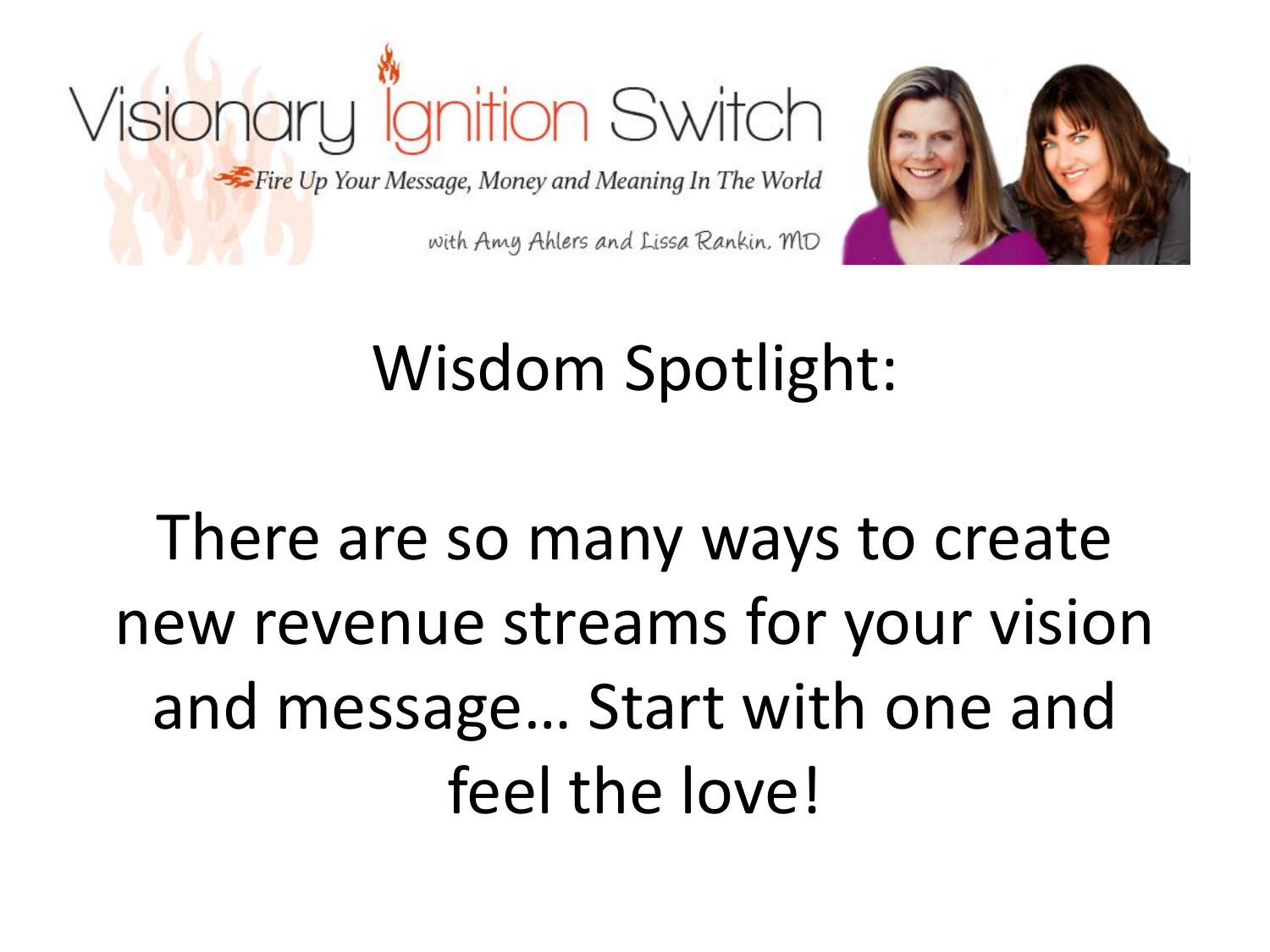



### How to Get Started (or Re-Start) the Process of Content Development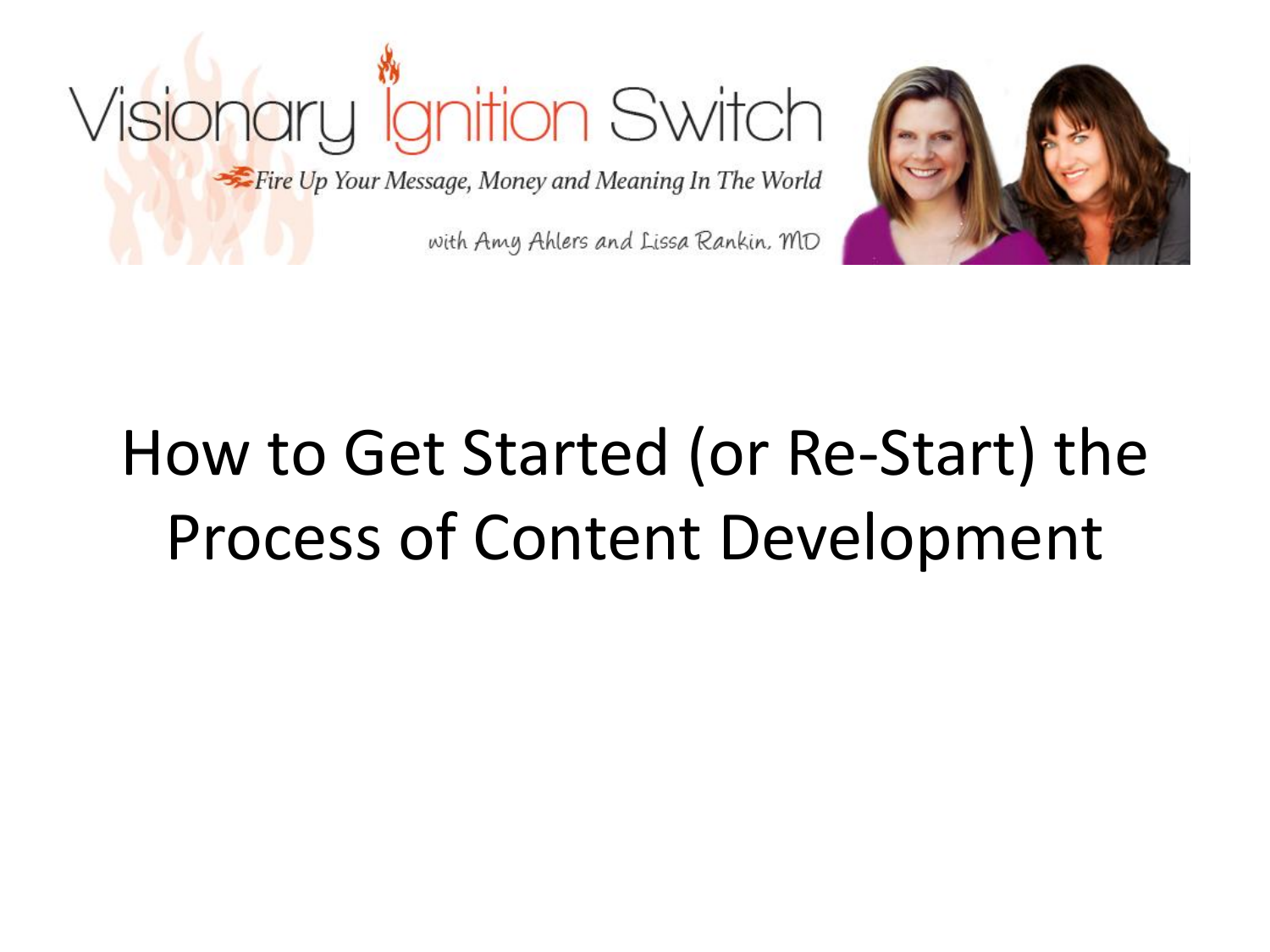



#### with Amy Ahlers and Lissa Rankin, MD

### Figure out what people are always asking you.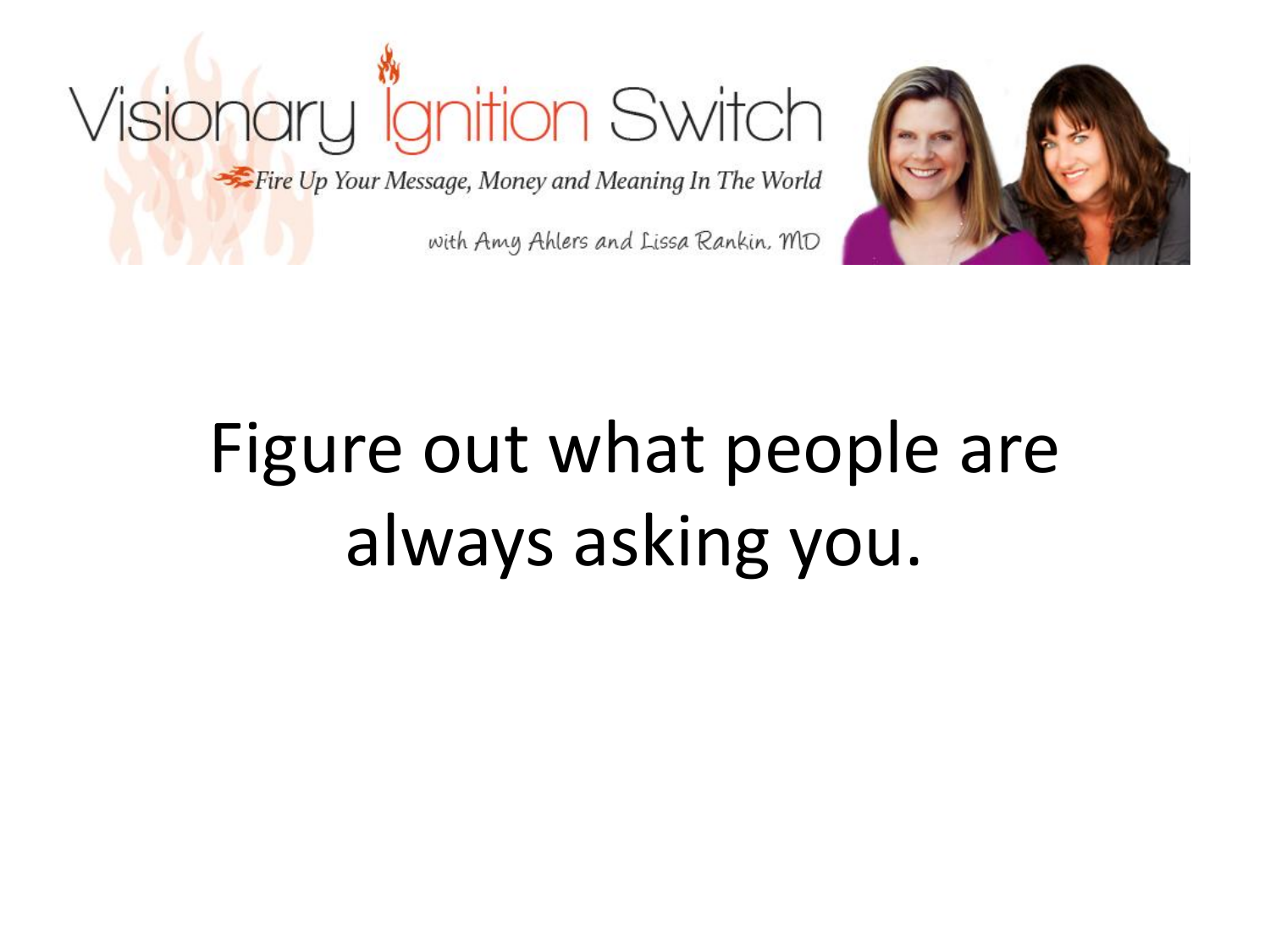



### Where does your passion overlap with what other people value?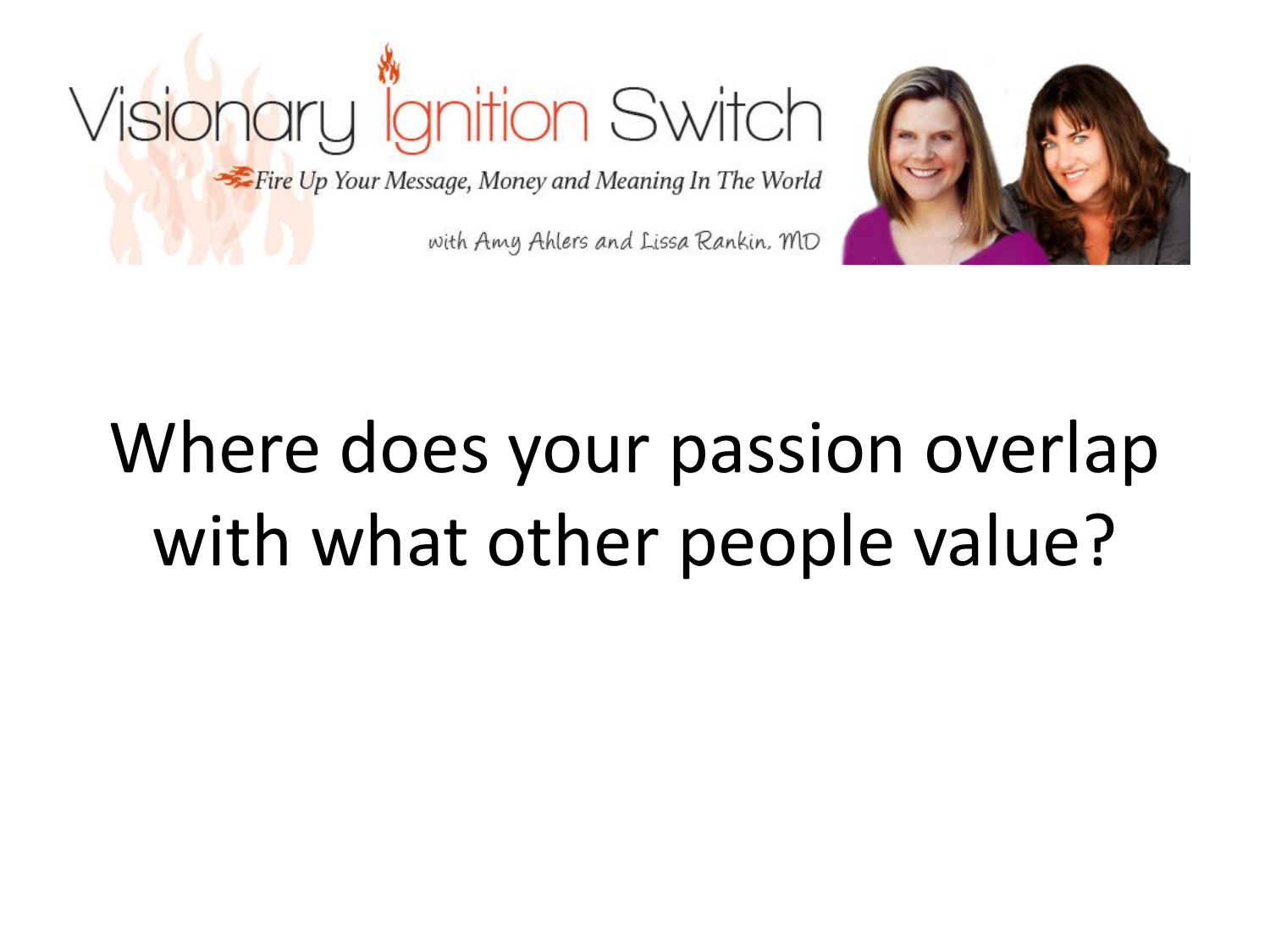Fire Up Your Message, Money and Meaning In The World

with Amy Ahlers and Lissa Rankin. MD



### How might you do it your way?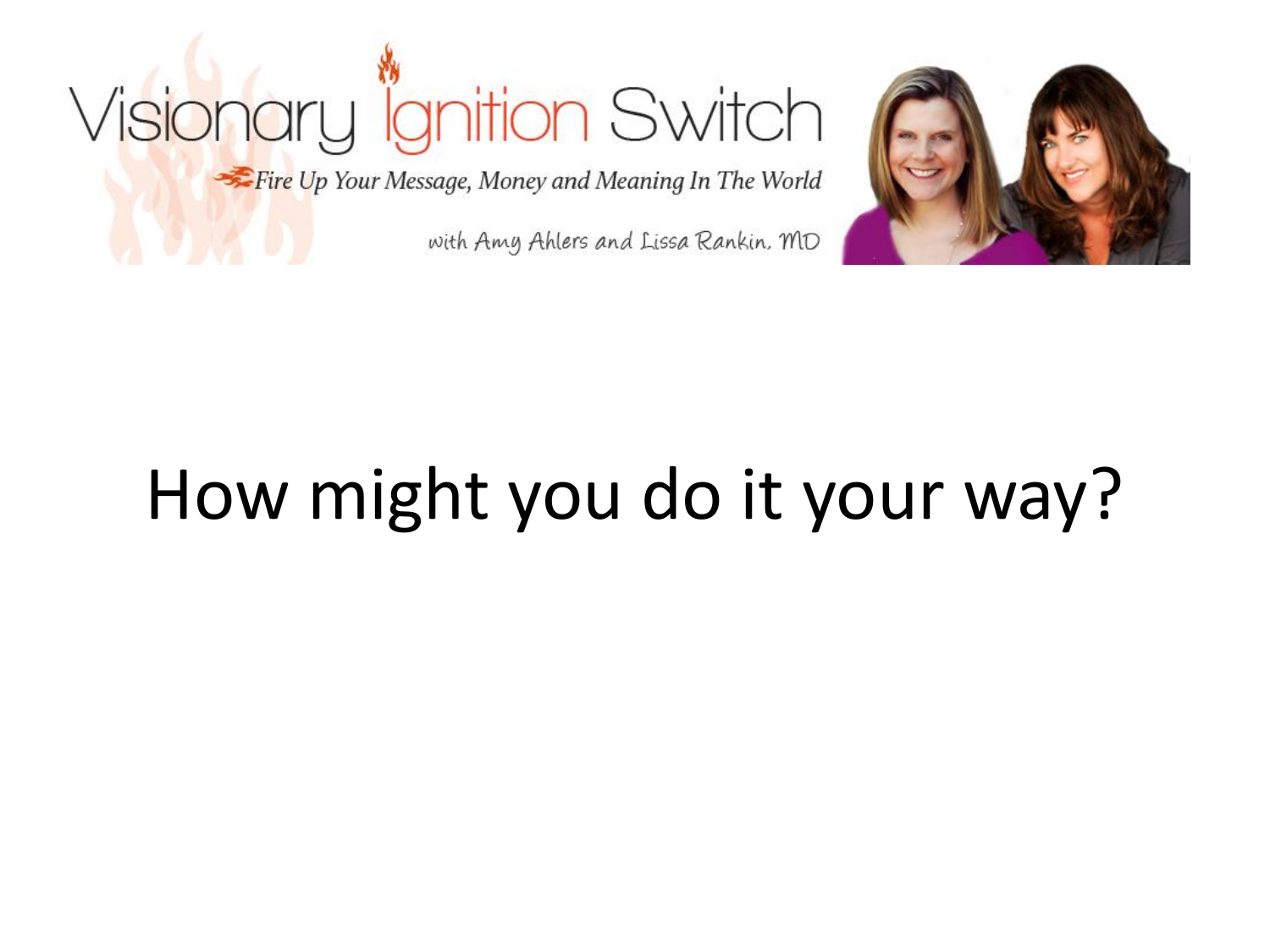



### Ask yourself "What are the biggest problems you help people overcome?"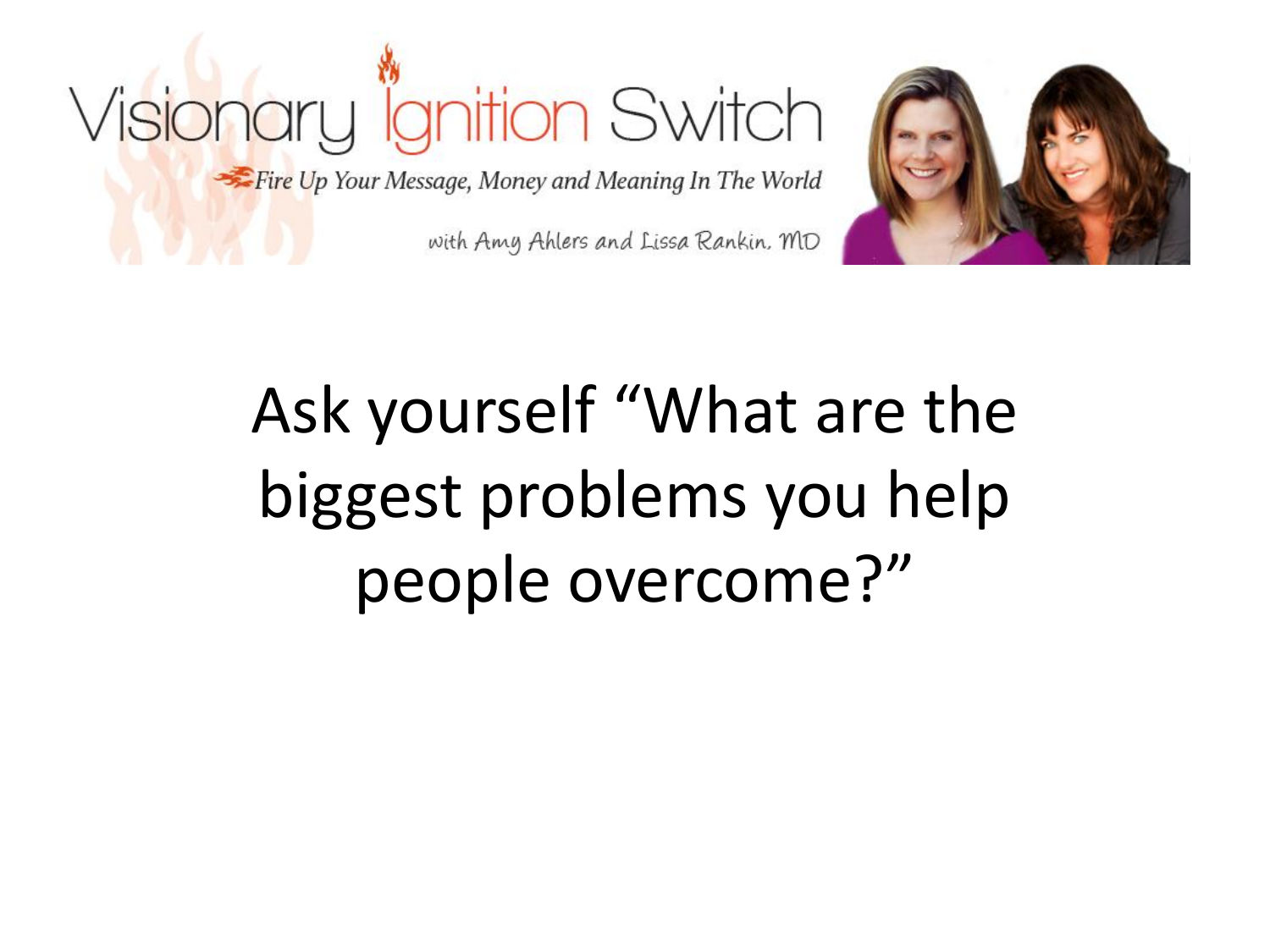Fire Up Your Message, Money and Meaning In The World

with Amy Ahlers and Lissa Rankin, MD



### Ask your audience.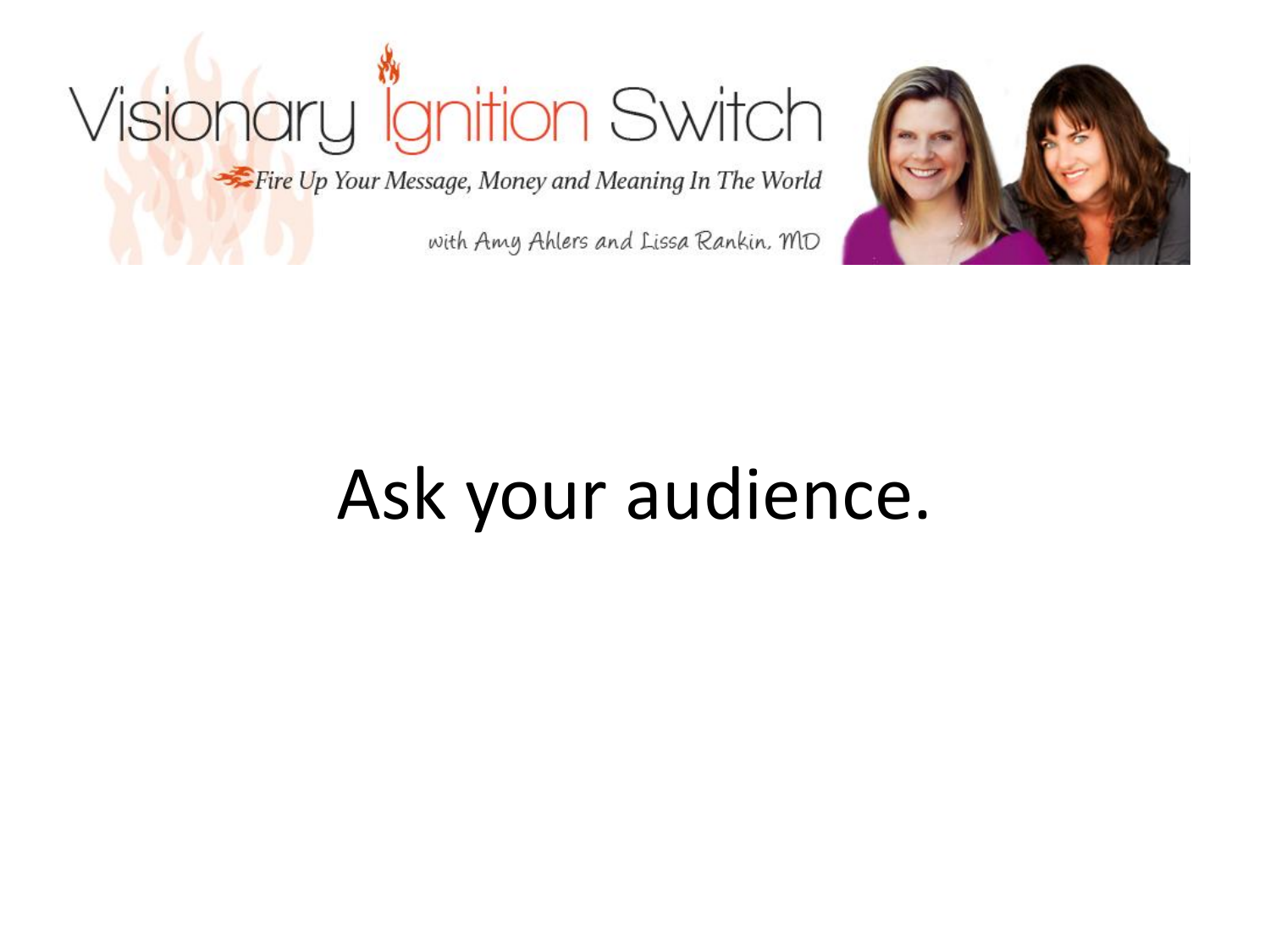Fire Up Your Message, Money and Meaning In The World

with Amy Ahlers and Lissa Rankin. MD



#### Look at what you're already doing.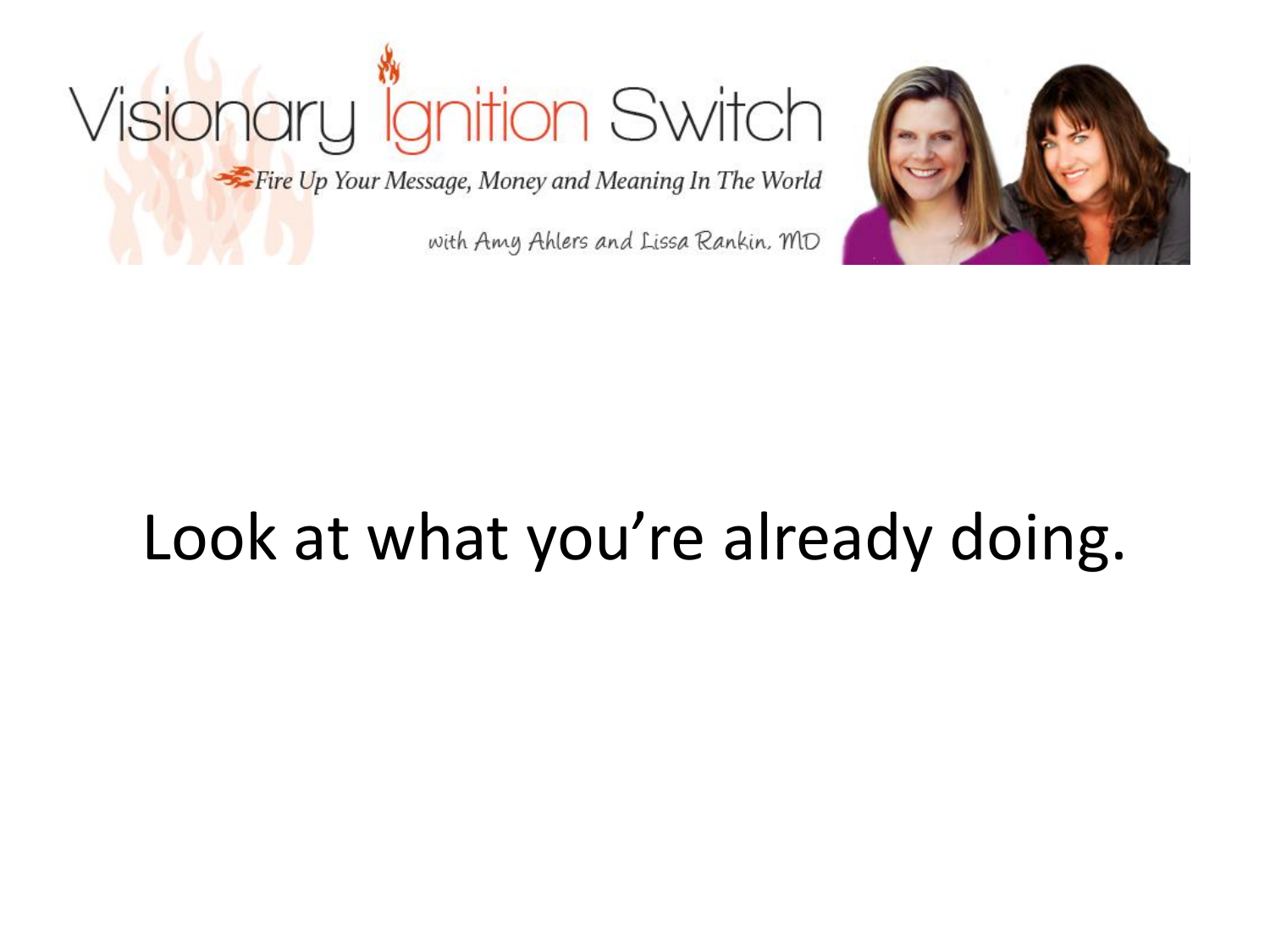Fire Up Your Message, Money and Meaning In The World

with Amy Ahlers and Lissa Rankin. MD



### Sell it first, then create it...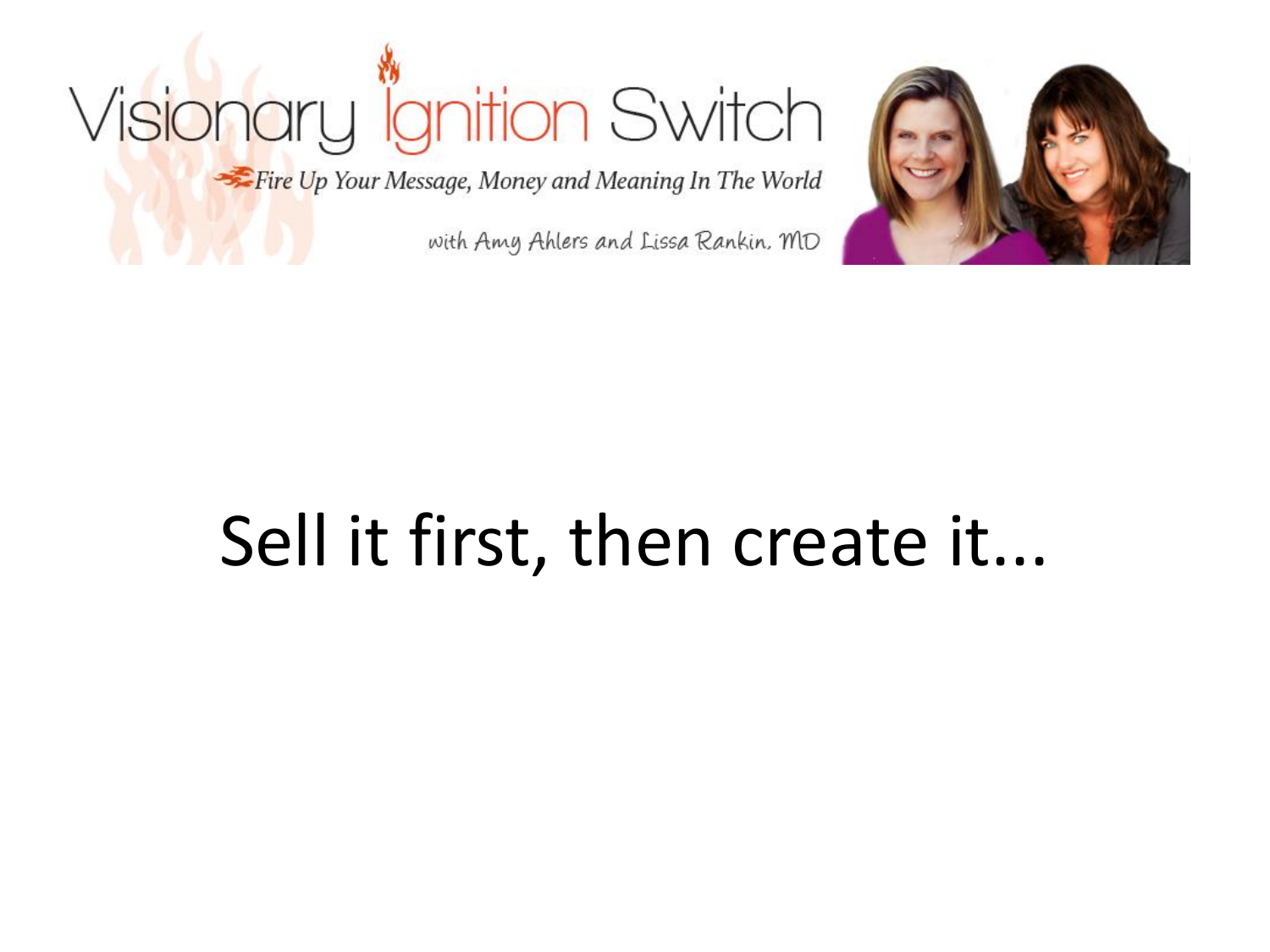



with Amy Ahlers and Lissa Rankin, MD

#### Wisdom Spotlight:

Figure out what your audience wants to learn from you, see if it overlaps with your passion and start selling it!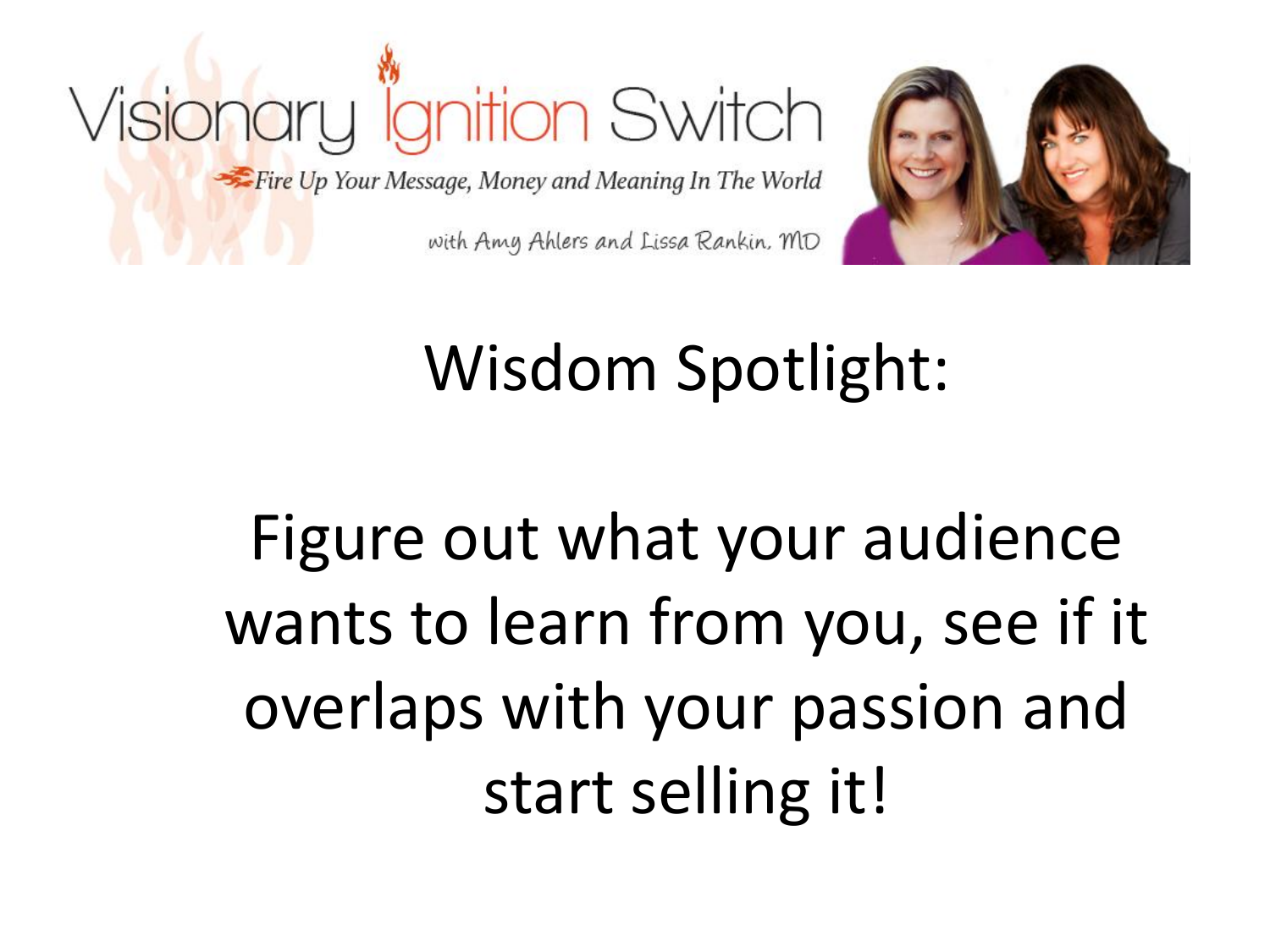Fire Up Your Message, Money and Meaning In The World

with Amy Ahlers and Lissa Rankin, MD



#### Let's Talk Launch!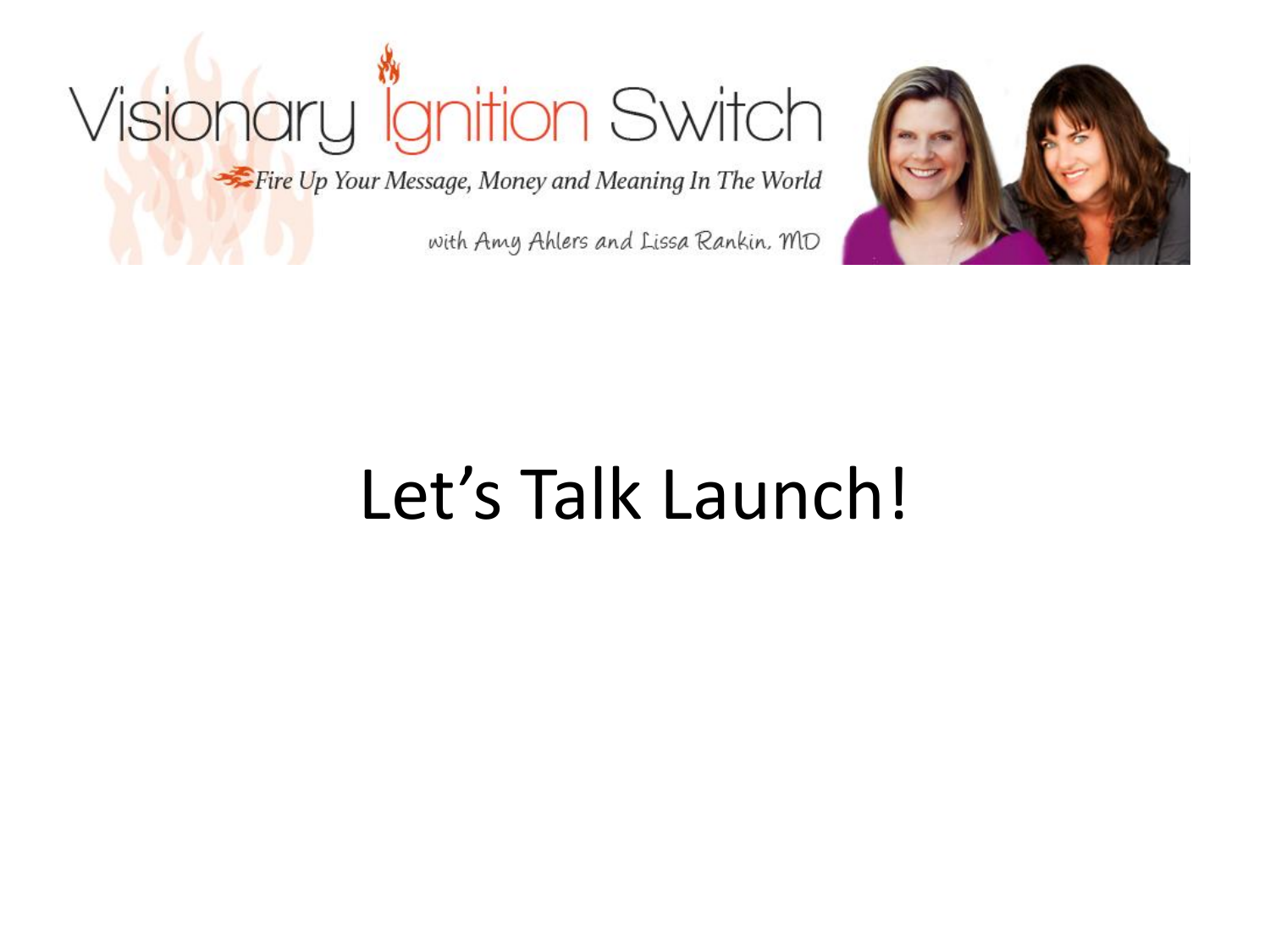



#### Make sure you know who your ideal client is for the course.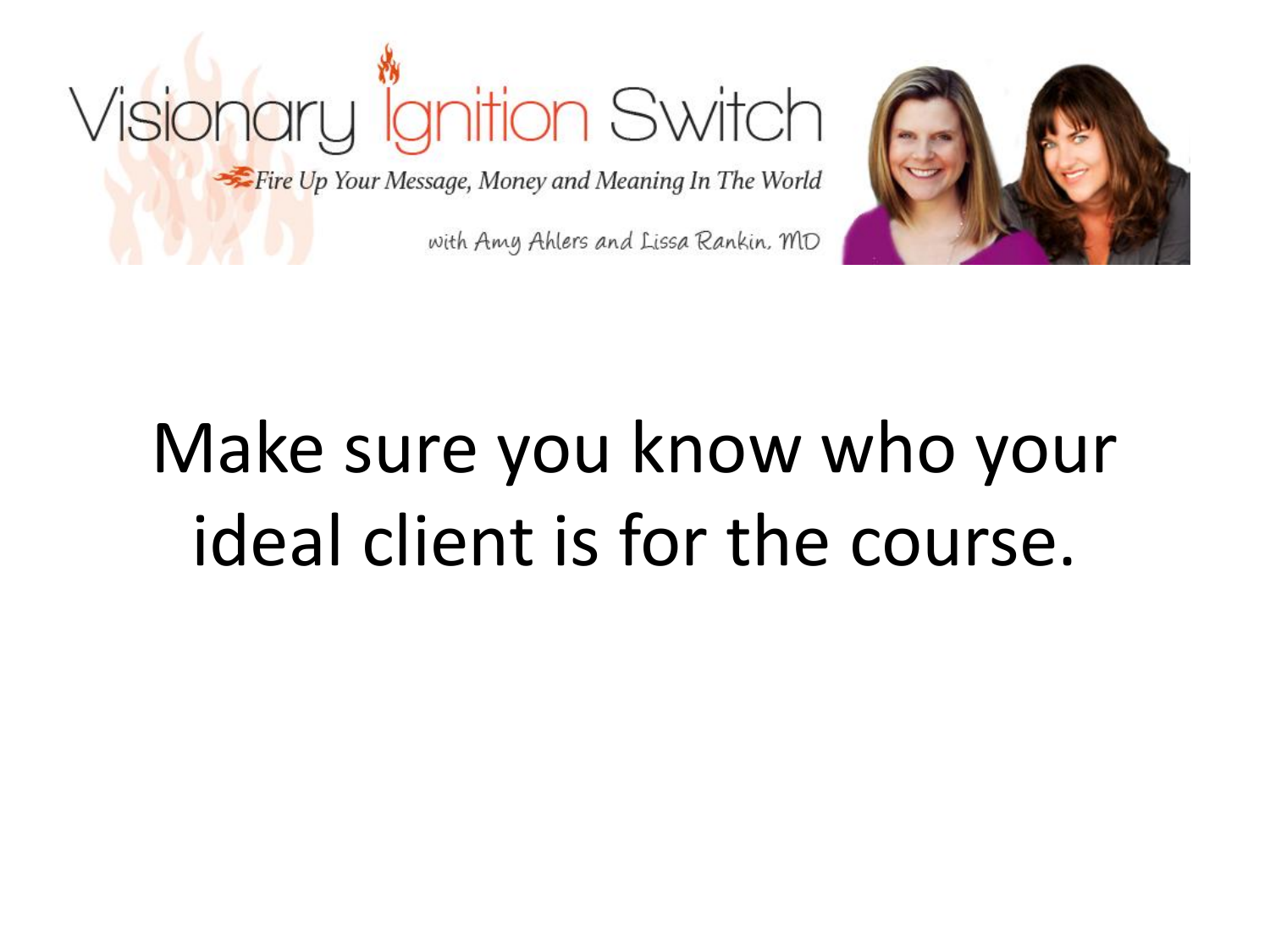



### Write an awesome sales letter and/or create a great sales video.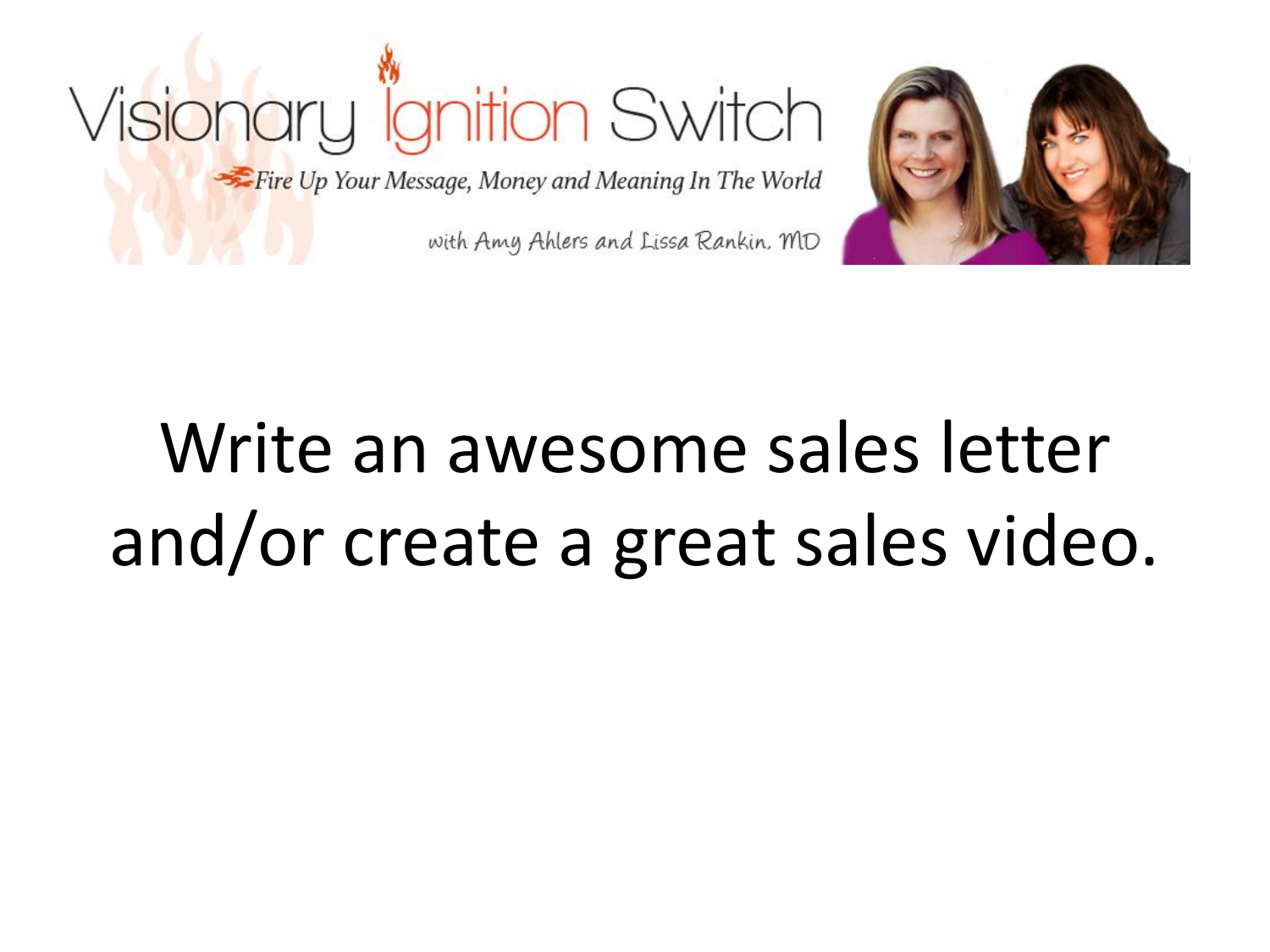Fire Up Your Message, Money and Meaning In The World

with Amy Ahlers and Lissa Rankin. MD



#### Be authentic.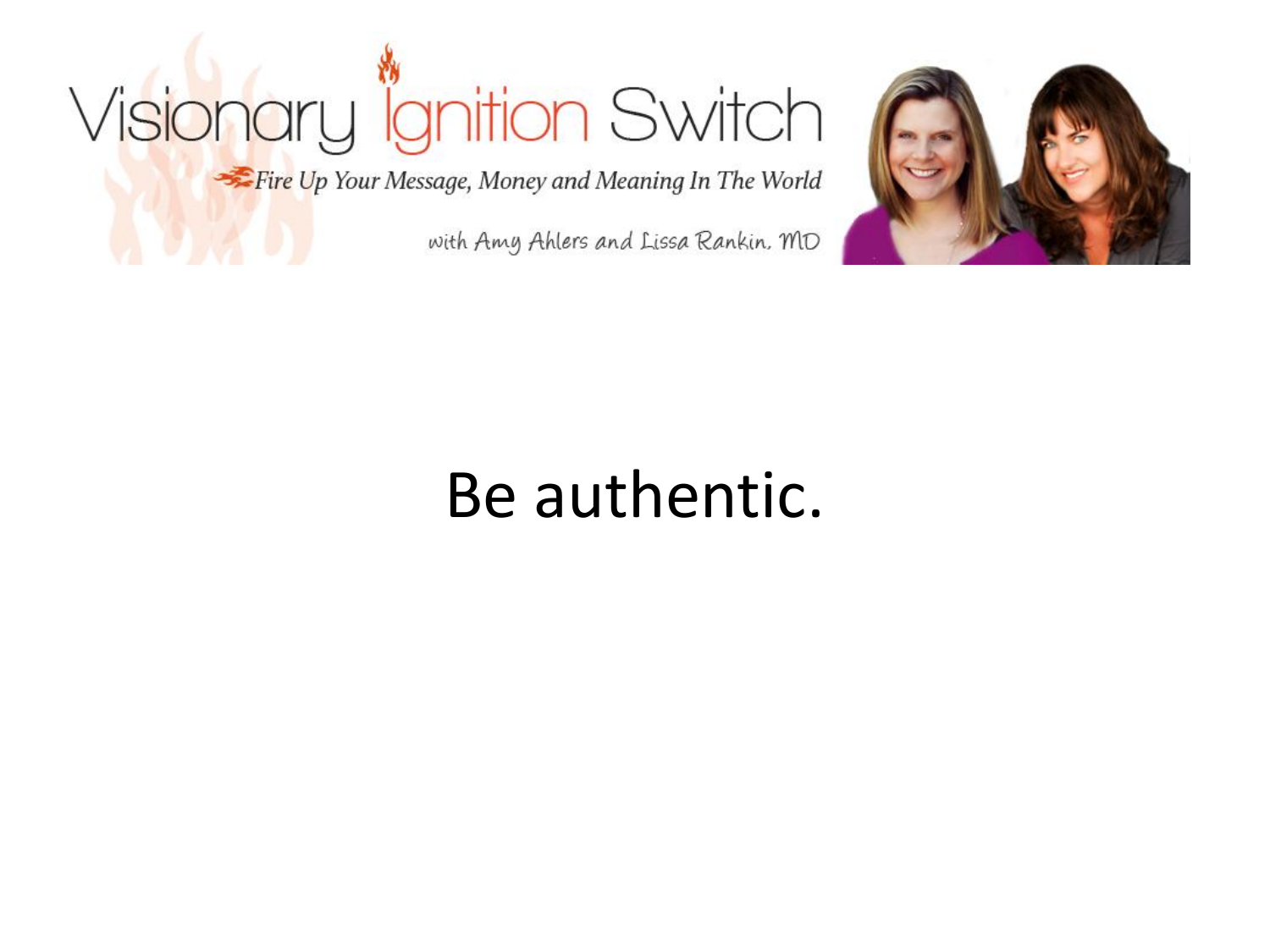Fire Up Your Message, Money and Meaning In The World

with Amy Ahlers and Lissa Rankin. MD



#### Hook your client with a great headline.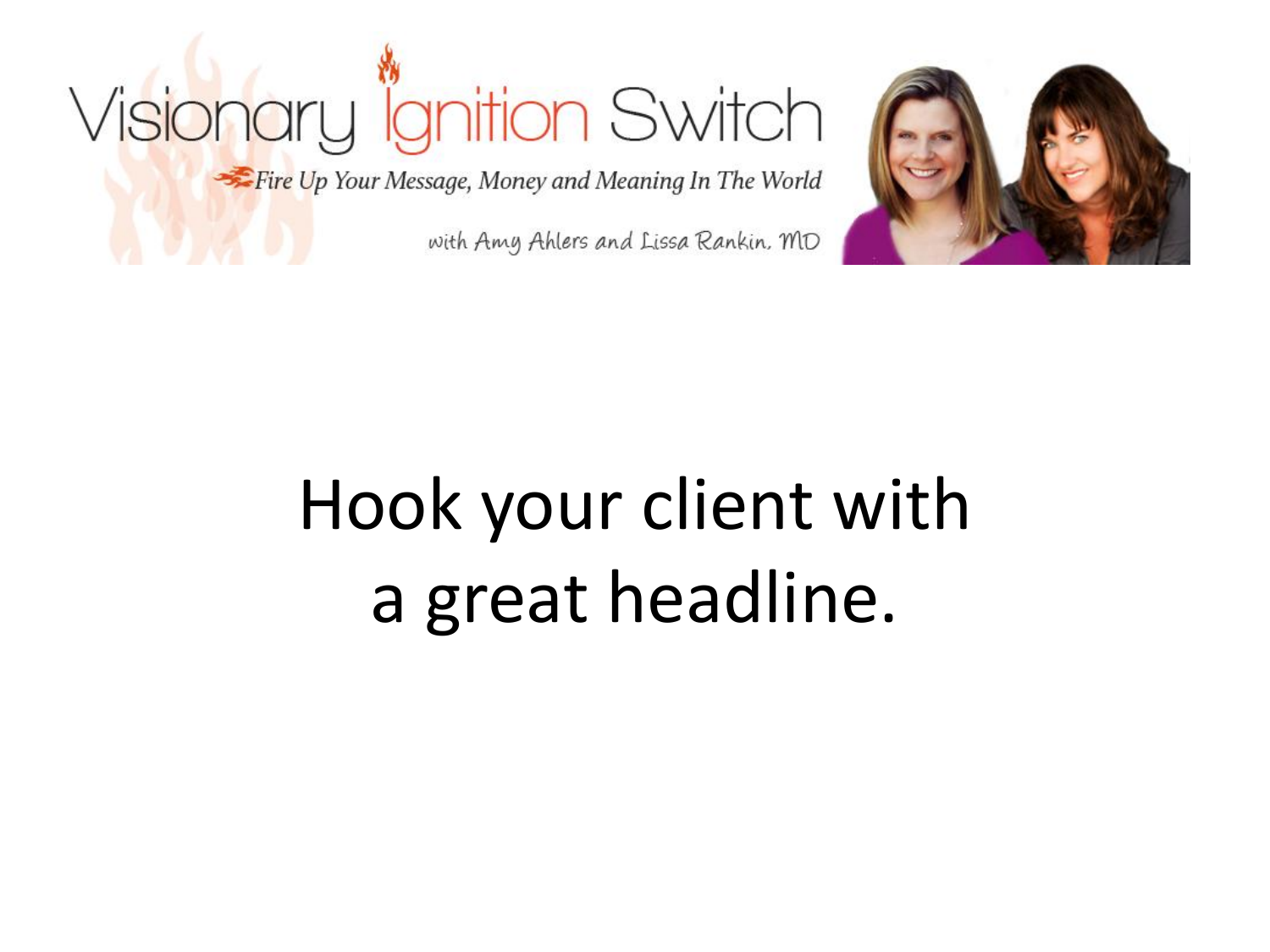Fire Up Your Message, Money and Meaning In The World

with Amy Ahlers and Lissa Rankin. MD



#### Describe your ideal client in detail.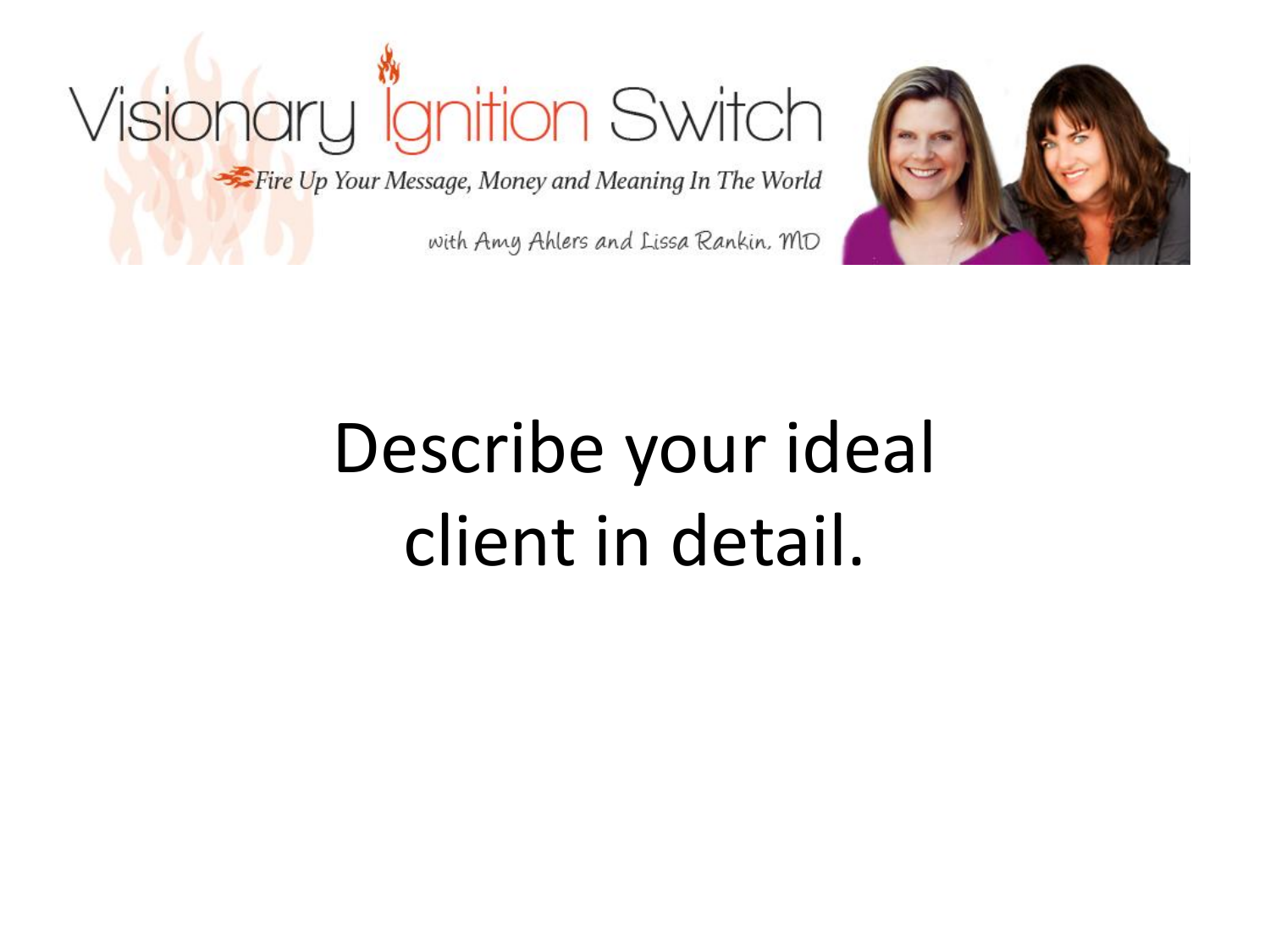

Fire Up Your Message, Money and Meaning In The World

with Amy Ahlers and Lissa Rankin. MD



### Let your client know you get their pain.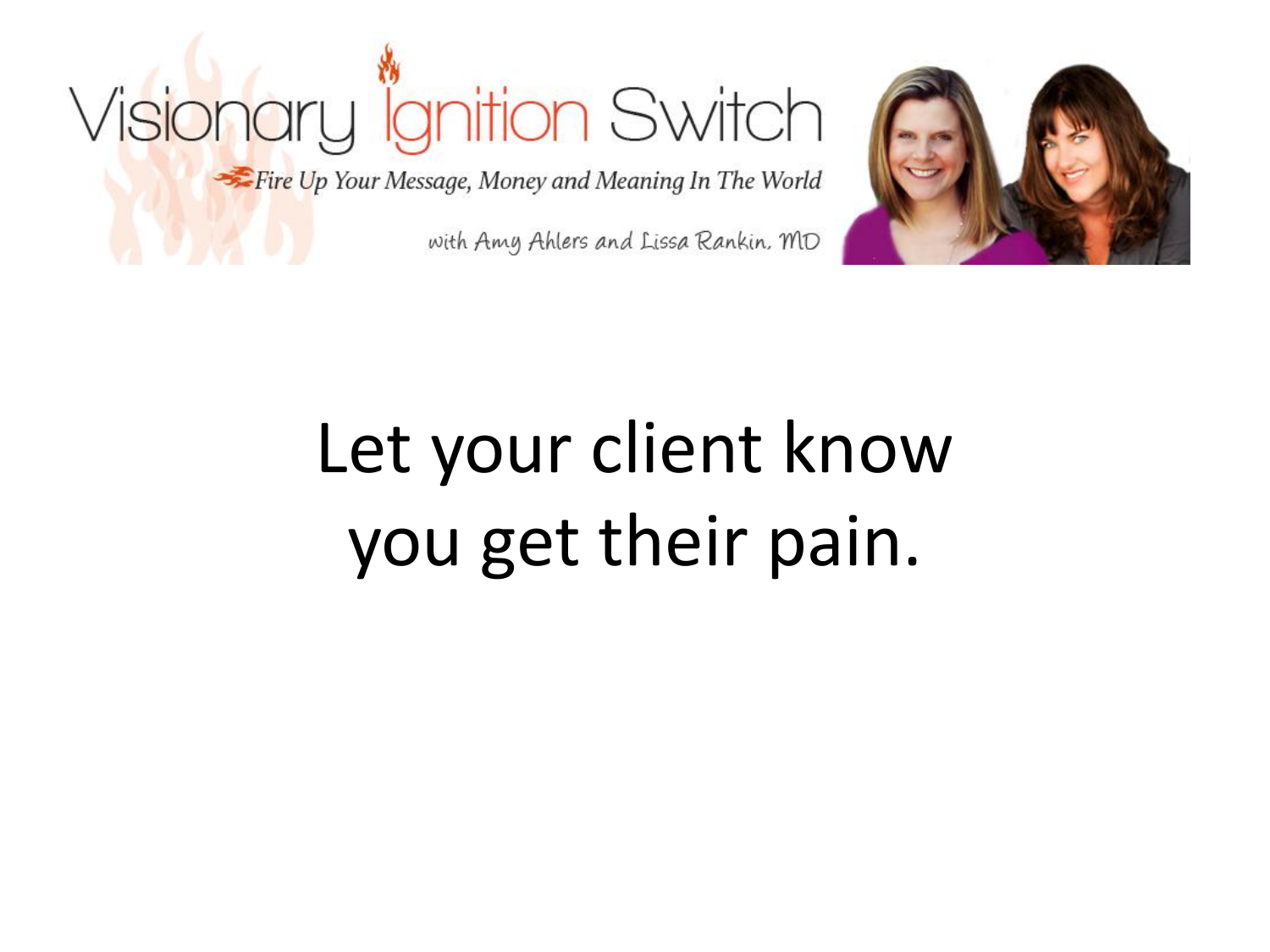Fire Up Your Message, Money and Meaning In The World

with Amy Ahlers and Lissa Rankin. MD



#### Give them a vision of how great things can be.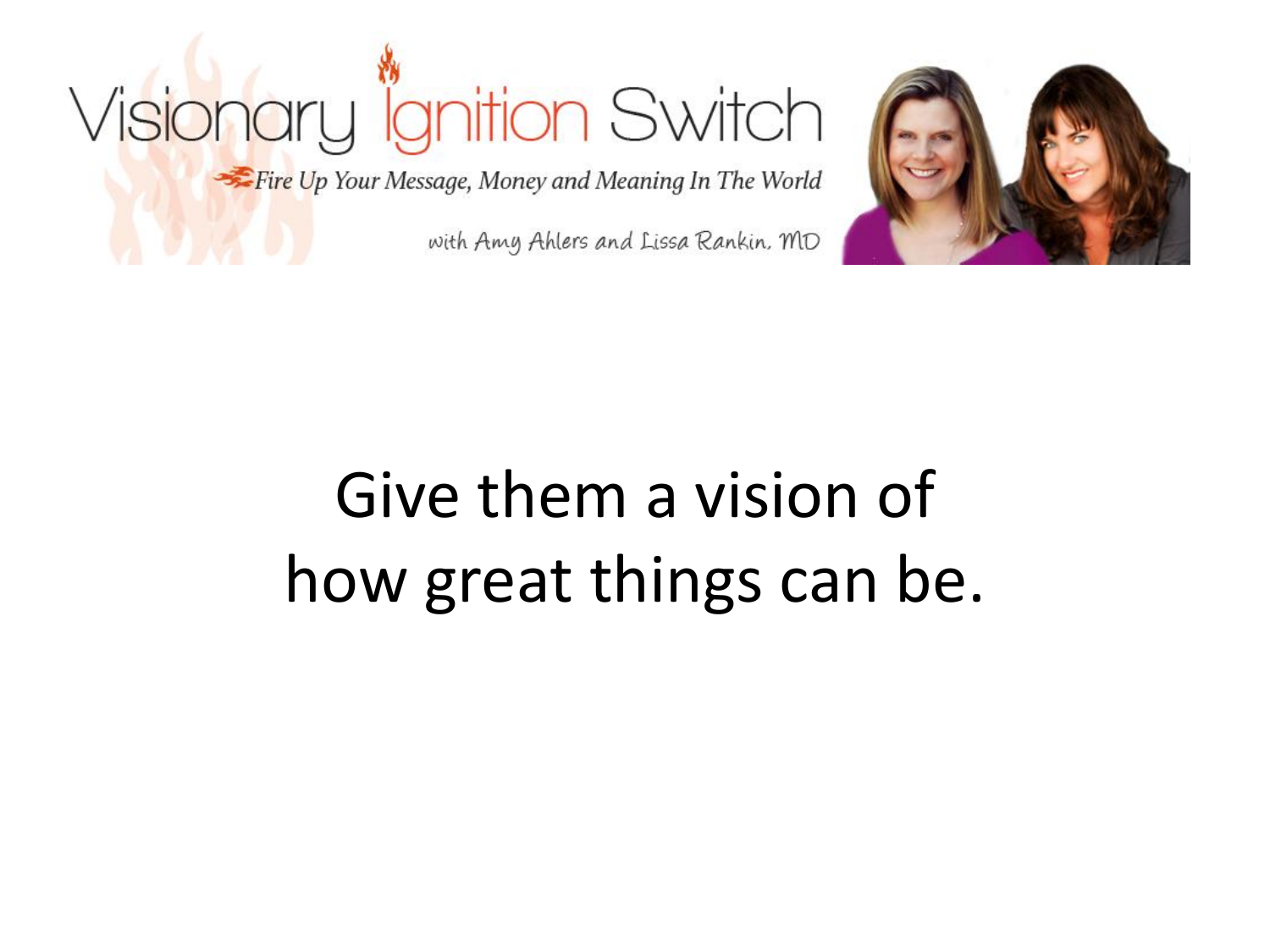

with Amy Ahlers and Lissa Rankin. MD



### Offer a solution / Make a clear offer.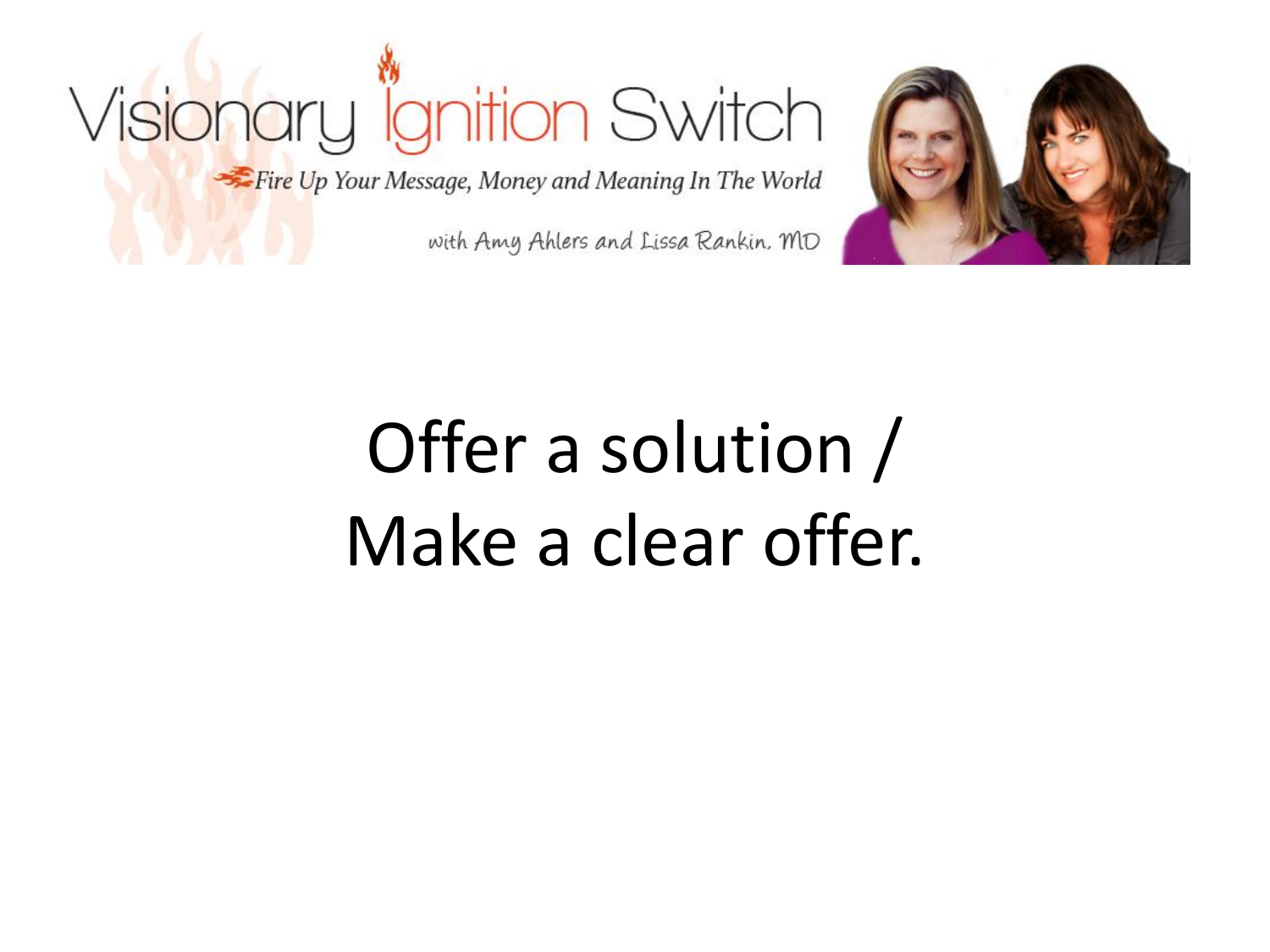Fire Up Your Message, Money and Meaning In The World

with Amy Ahlers and Lissa Rankin, MD



#### Get testimonials.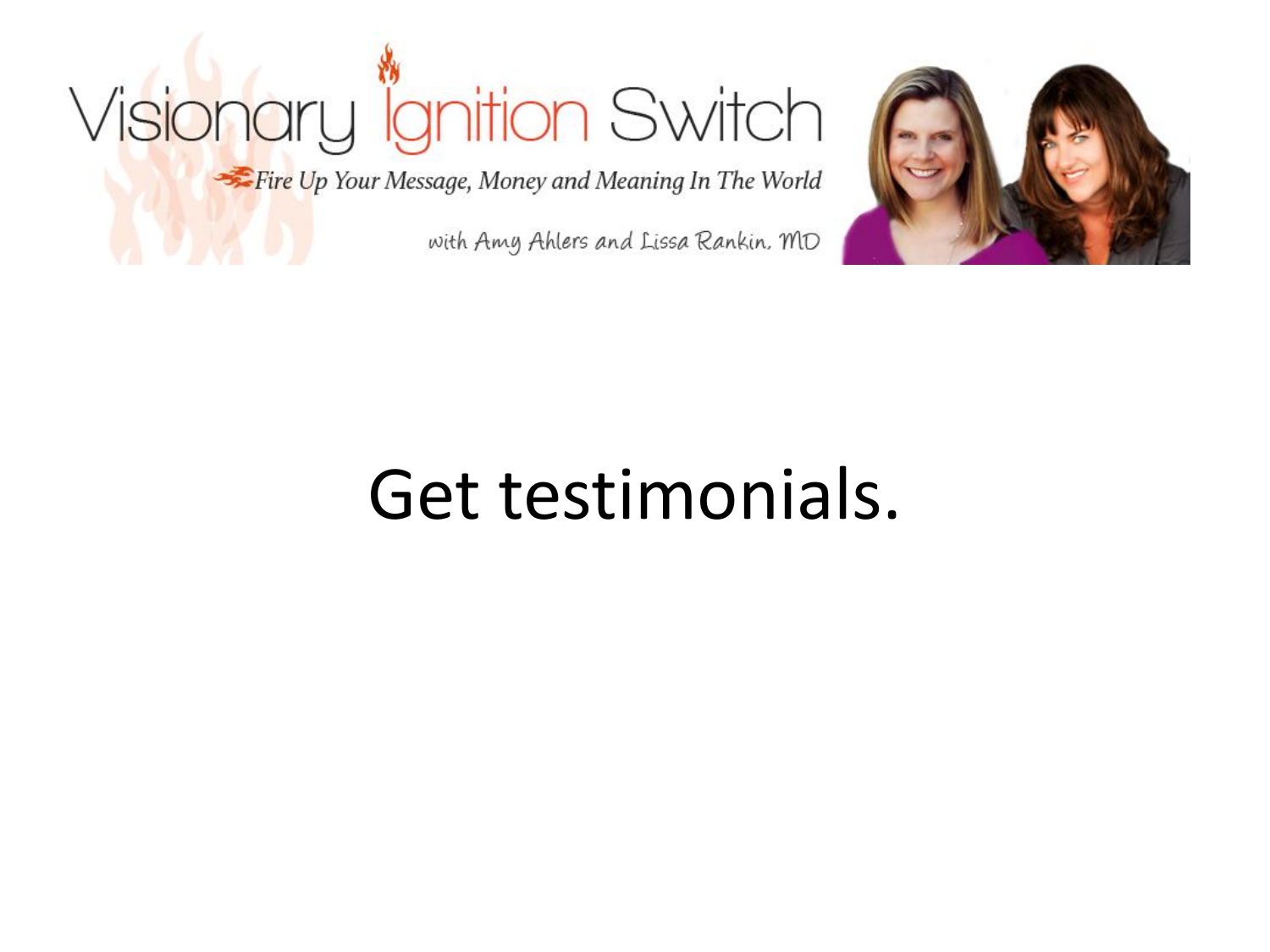

with Amy Ahlers and Lissa Rankin. MD



#### Check out examples of awesome sales letters.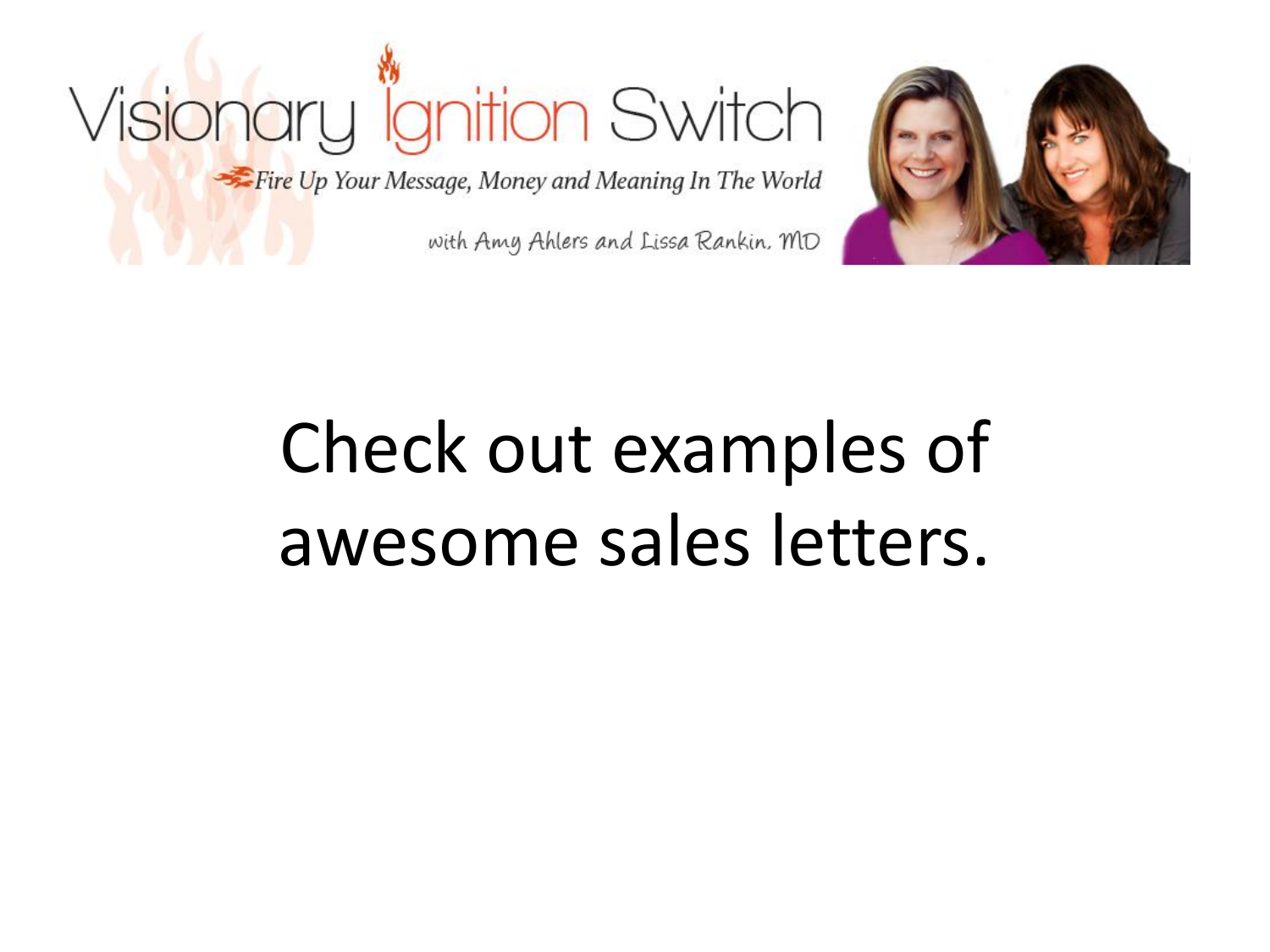### Visionary l<sup>i</sup>gnition Switch

Fire Up Your Message, Money and Meaning In The World

with Amy Ahlers and Lissa Rankin, MD



#### **CALLING IN "THE ONE"**

A 7-Week Program to Identify and Release the Hidden Barriers to Love and Become Irresistibly Magnetic to Your Soulmate

> With national bestselling author Katherine Woodward Thomas, MA, MFT & acclaimed transformative educator Claire Zammit, Ph.D.(c)

#### **Finding Your Soulmate** Doesn't Have to Be a Struggle...

Here's How to End the Cycle of False Starts, Disappointment and Lonely Nights... And Finally Call In TRUE LOVE. Along With Deep Support in Health, Heart and Home



#### Dear Friend,

You have a vision for your most fulfilling, radiant and soulful love - for a partner you can walk through life with, share your home with... and who you can lean into for comfort and support.

This love is possible for you, and calling it into your life right now doesn't have to be the struggle it may have been in the past.



Claire Zammit, Ph.D.(c)

Desiring your soulmate shouldn't be a disappointing or frustrating experience.

Because you are a conscious and awakening person. You have so much to give and if you're here right now, it means that you're ready to activate your most magnetic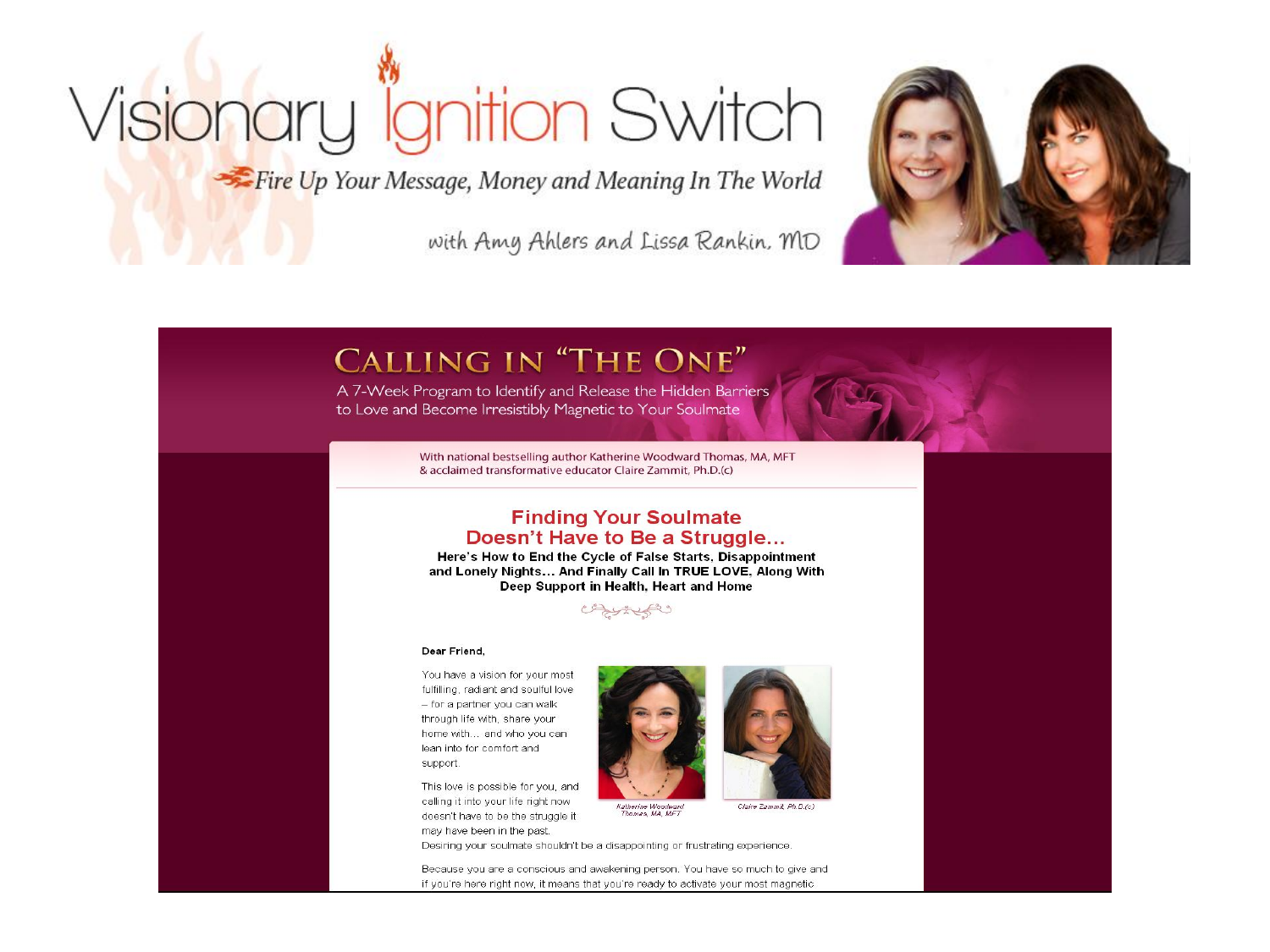Fire Up Your Message, Money and Meaning In The World

with Amy Ahlers and Lissa Rankin, MD



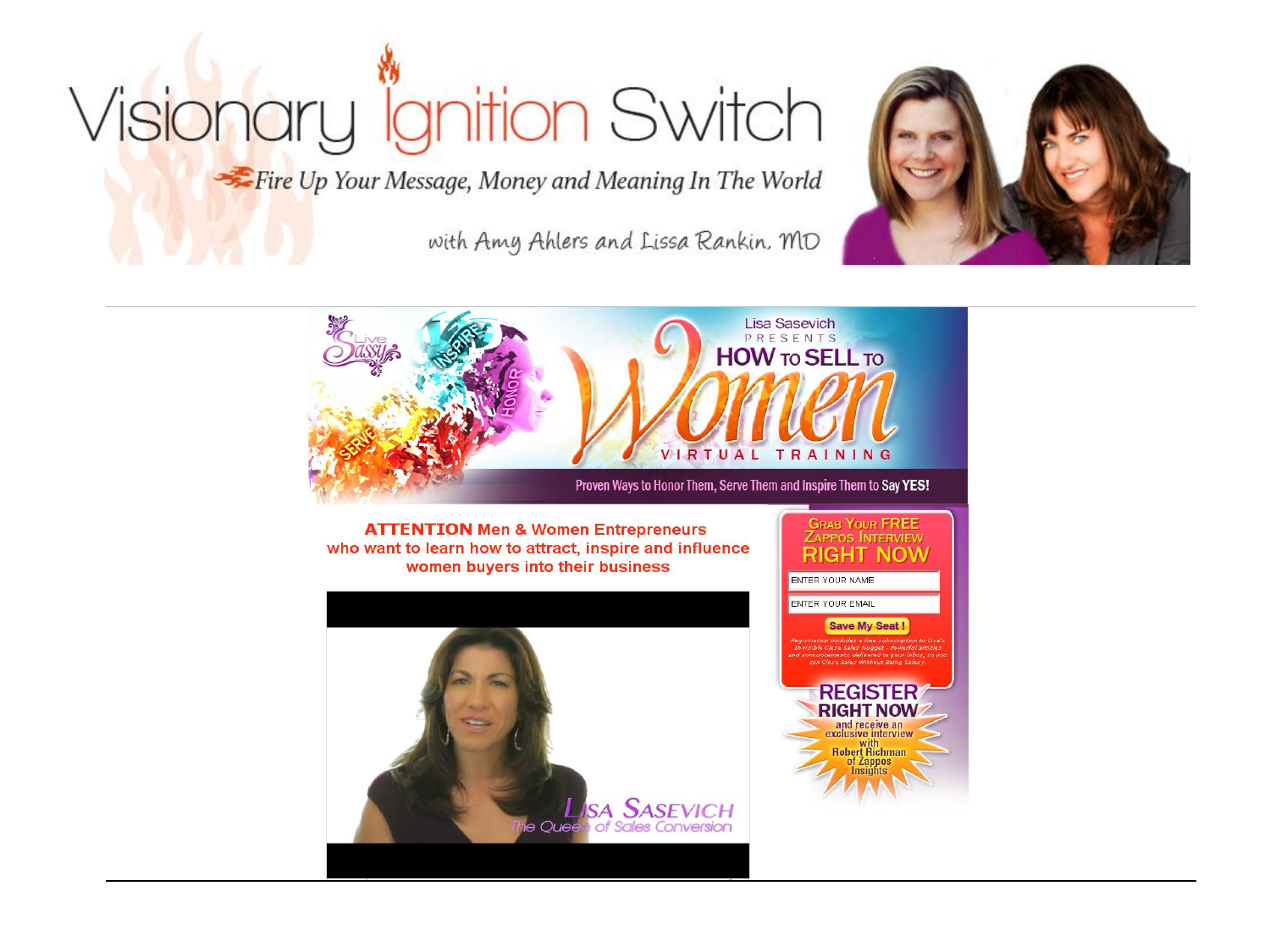



#### Check out killer sales videos:

**<http://yourbigbeautifulbookplan.com/>**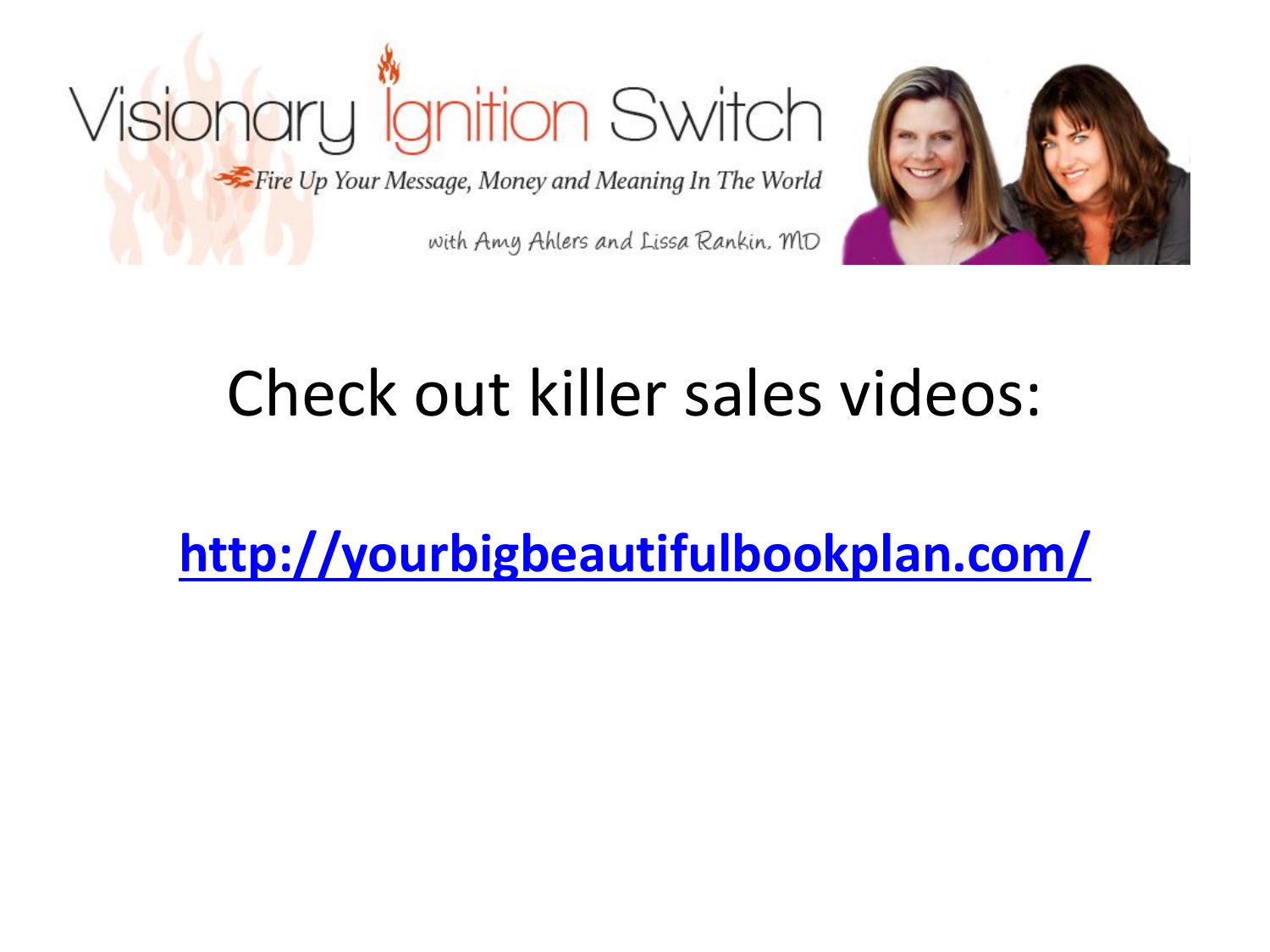



### Look at your "competitors" and study what's working.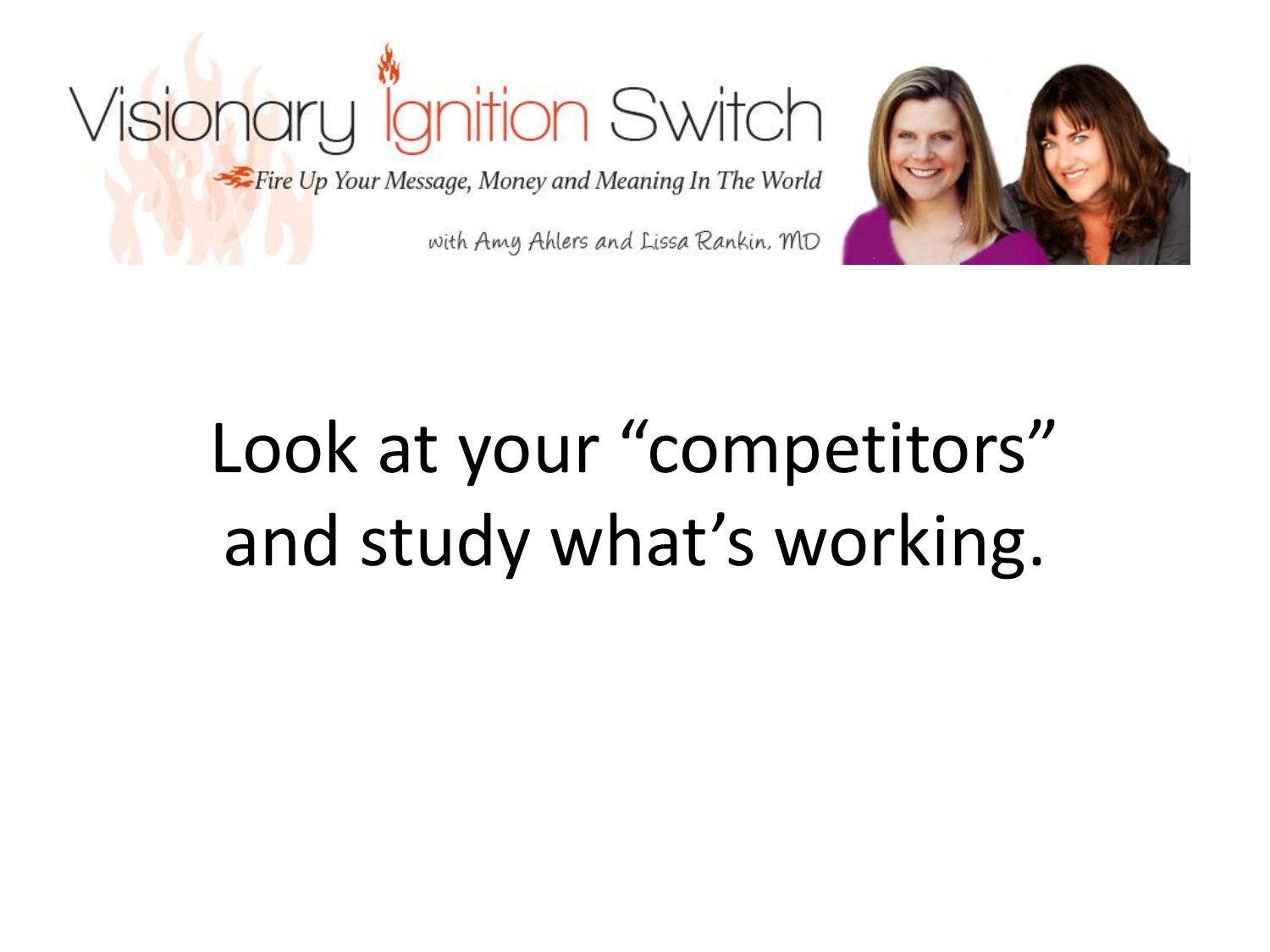#### Visionary ignition Switch Fire Up Your Message, Money and Meaning In The World with Amy Ahlers and Lissa Rankin, MD



Take a copywriting course or hire a copywriter…

Want more? We HIGHLY recommend Michele PW's Juicy Marketing and Advanced Copyrighting Course, as well as hiring her & her team…Visit the resources section.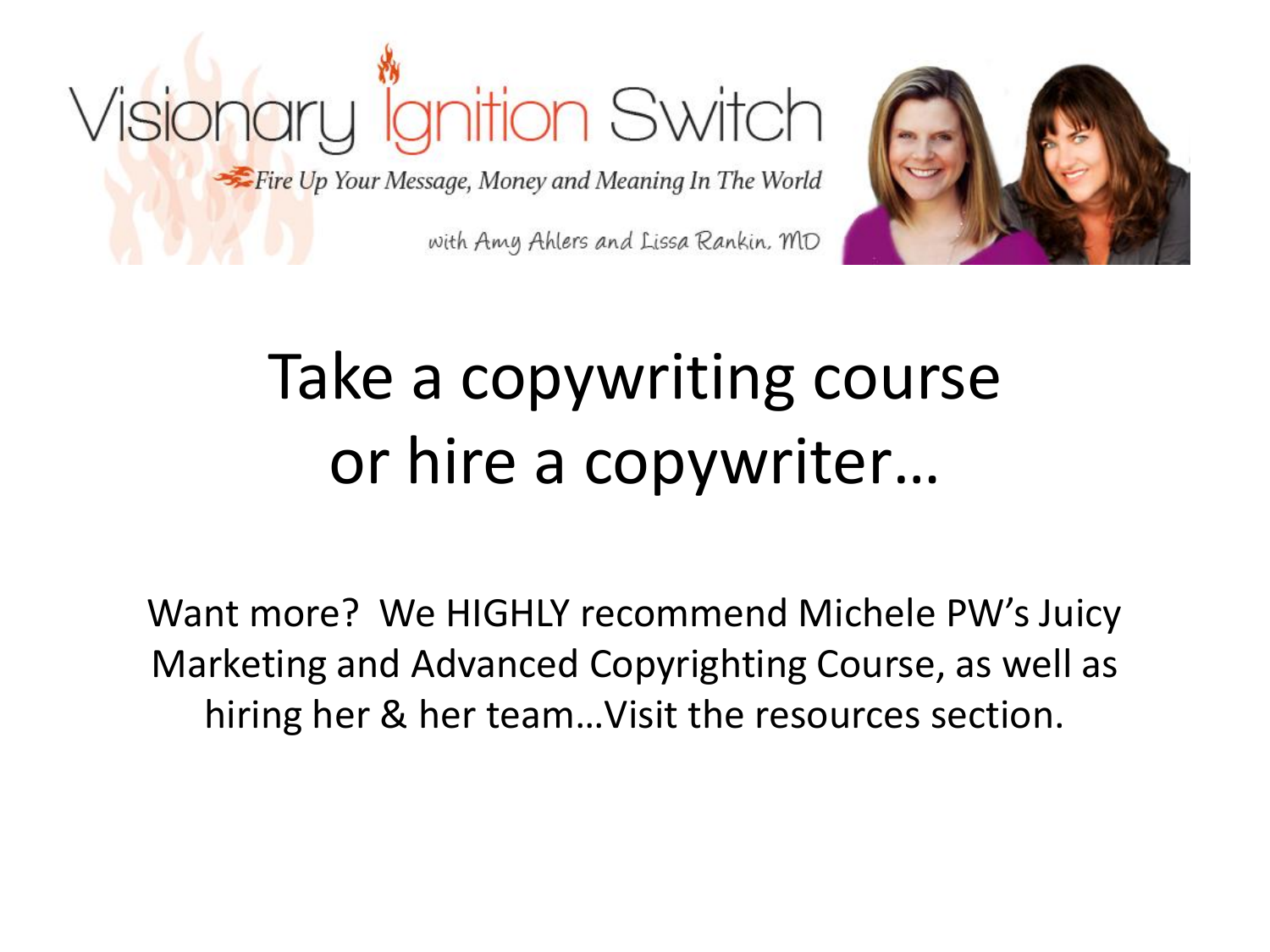



#### Wisdom Spotlight:

#### Know WHO you're talking to and then invite them, in your authentic voice, to enroll!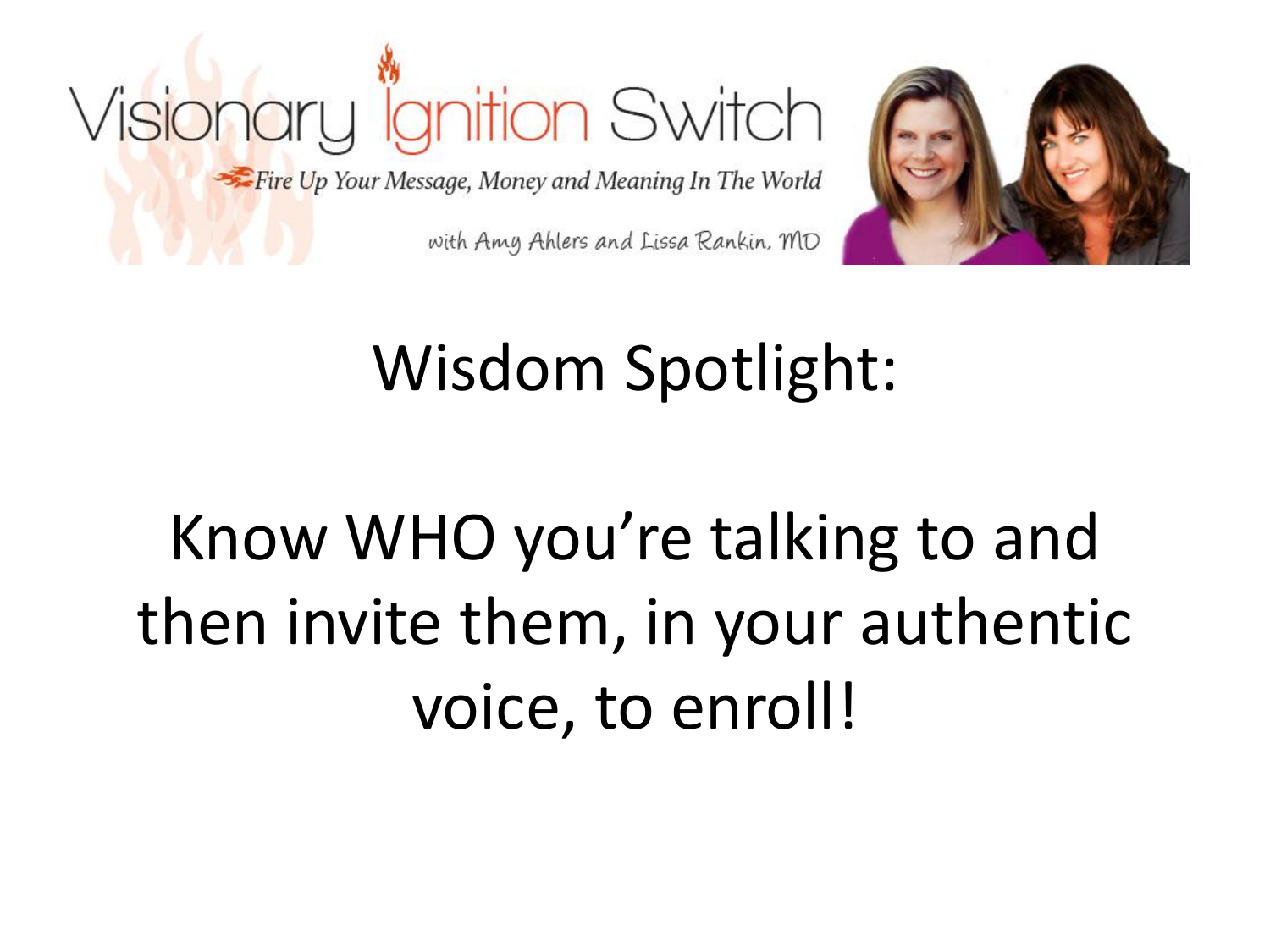



#### The #1 Method We've Used to Enroll Our Course:

#### A Kick-Ass Preview Call!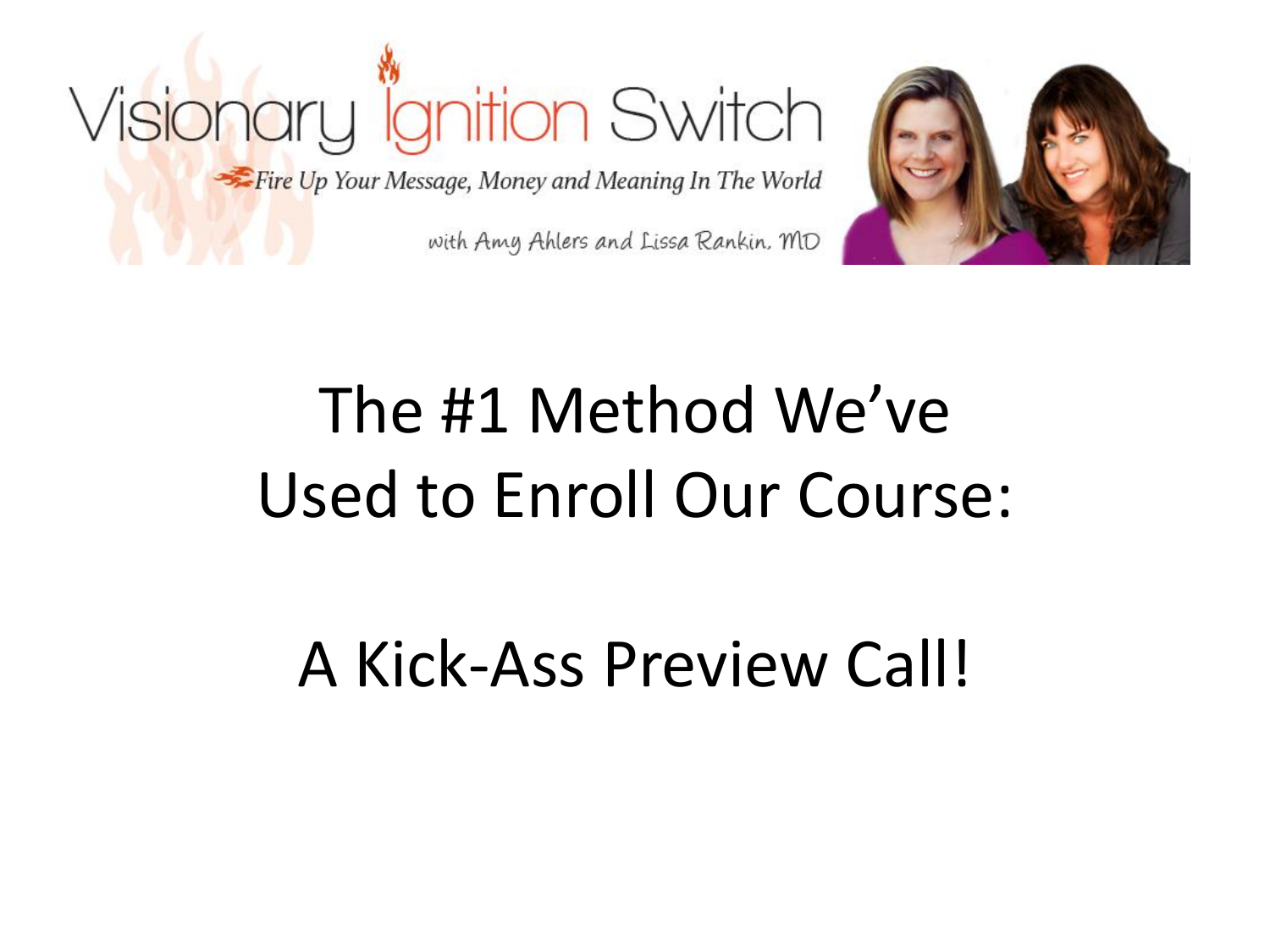



#### Create a great title for your call.

Your call is the perfect appetizer platter to your main dish course.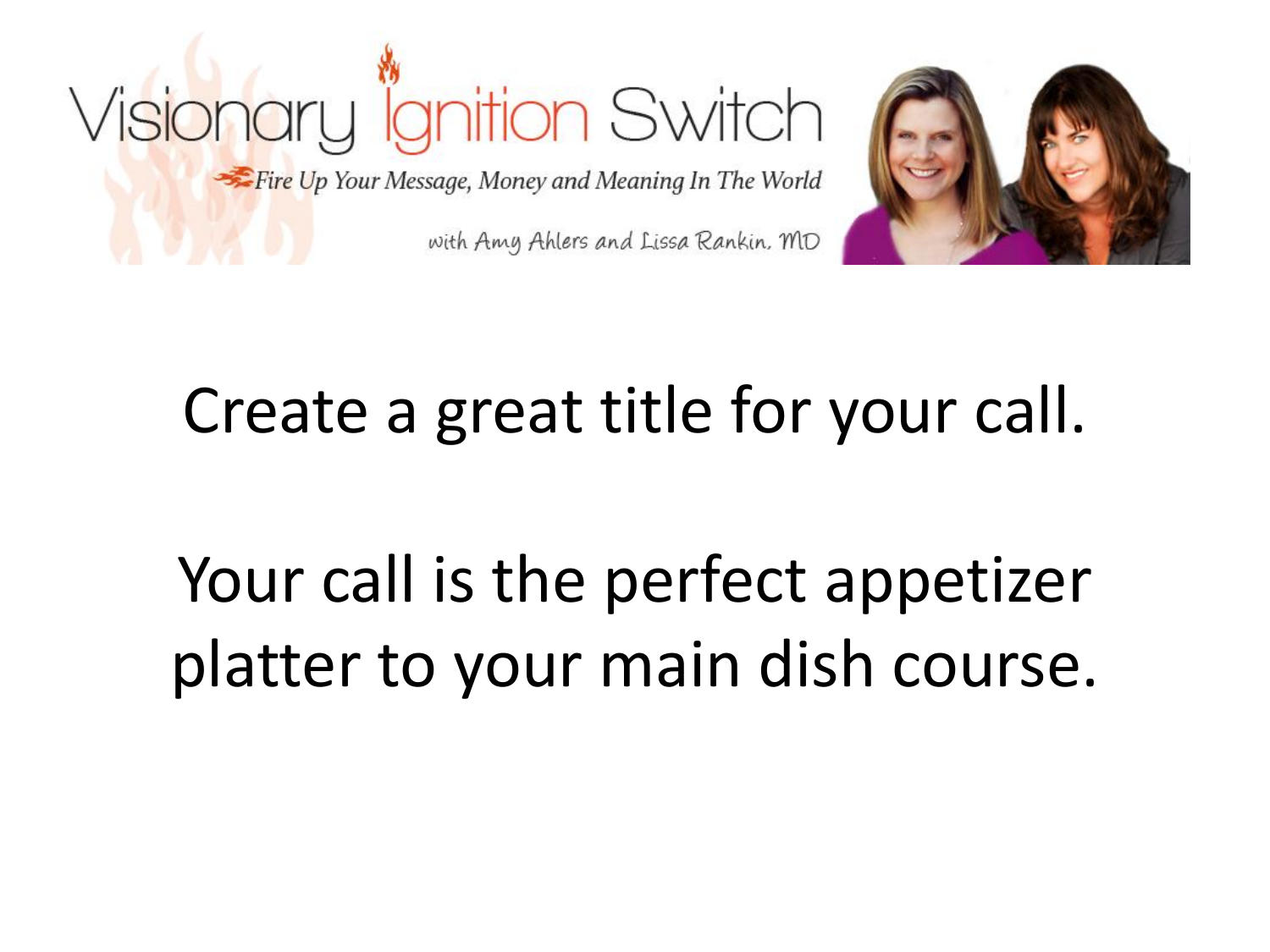



#### Everything we talked about in Module 5 about selling from the stage applies here.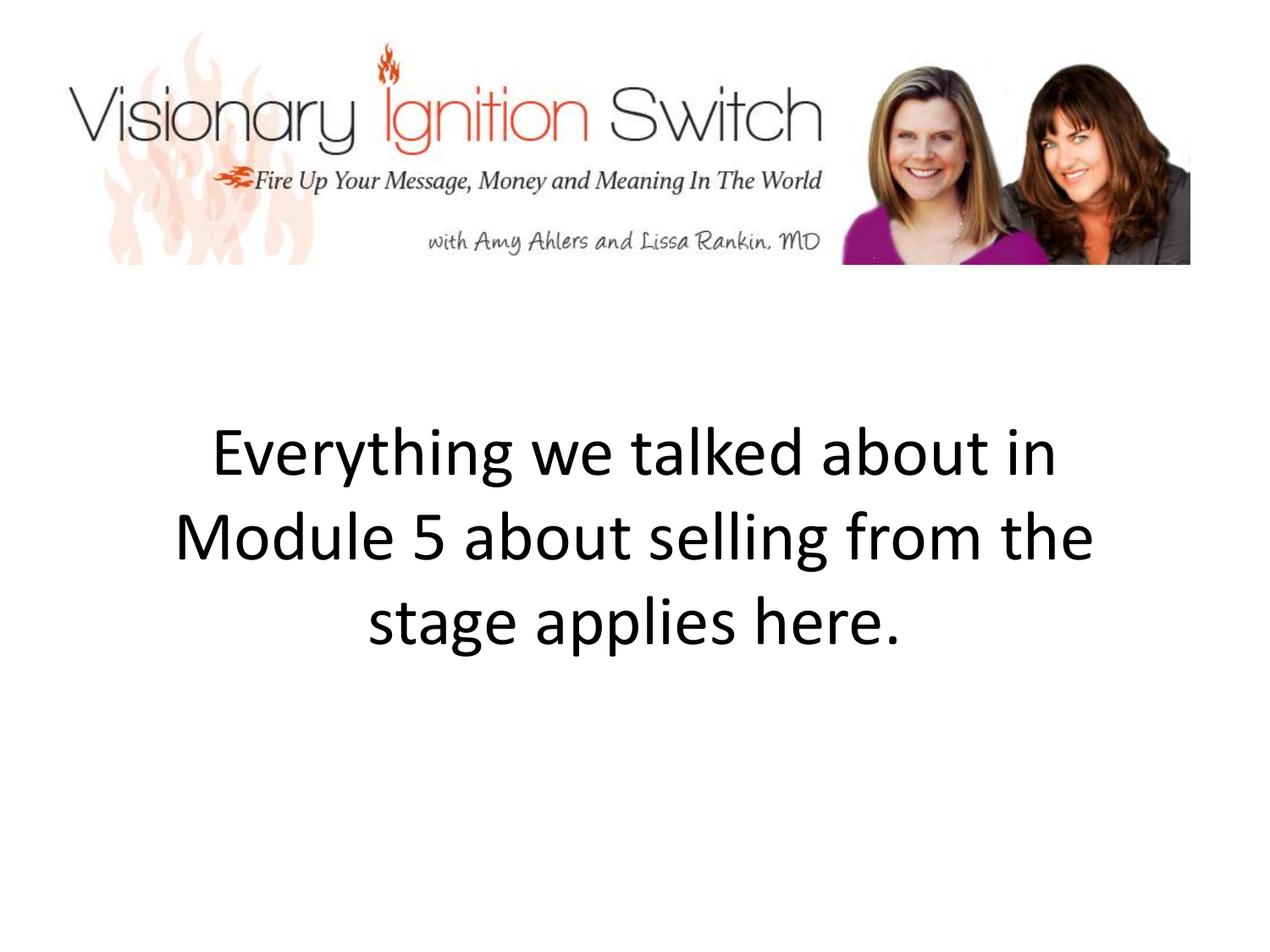

with Amy Ahlers and Lissa Rankin. MD



### Tell them they are in the right place if…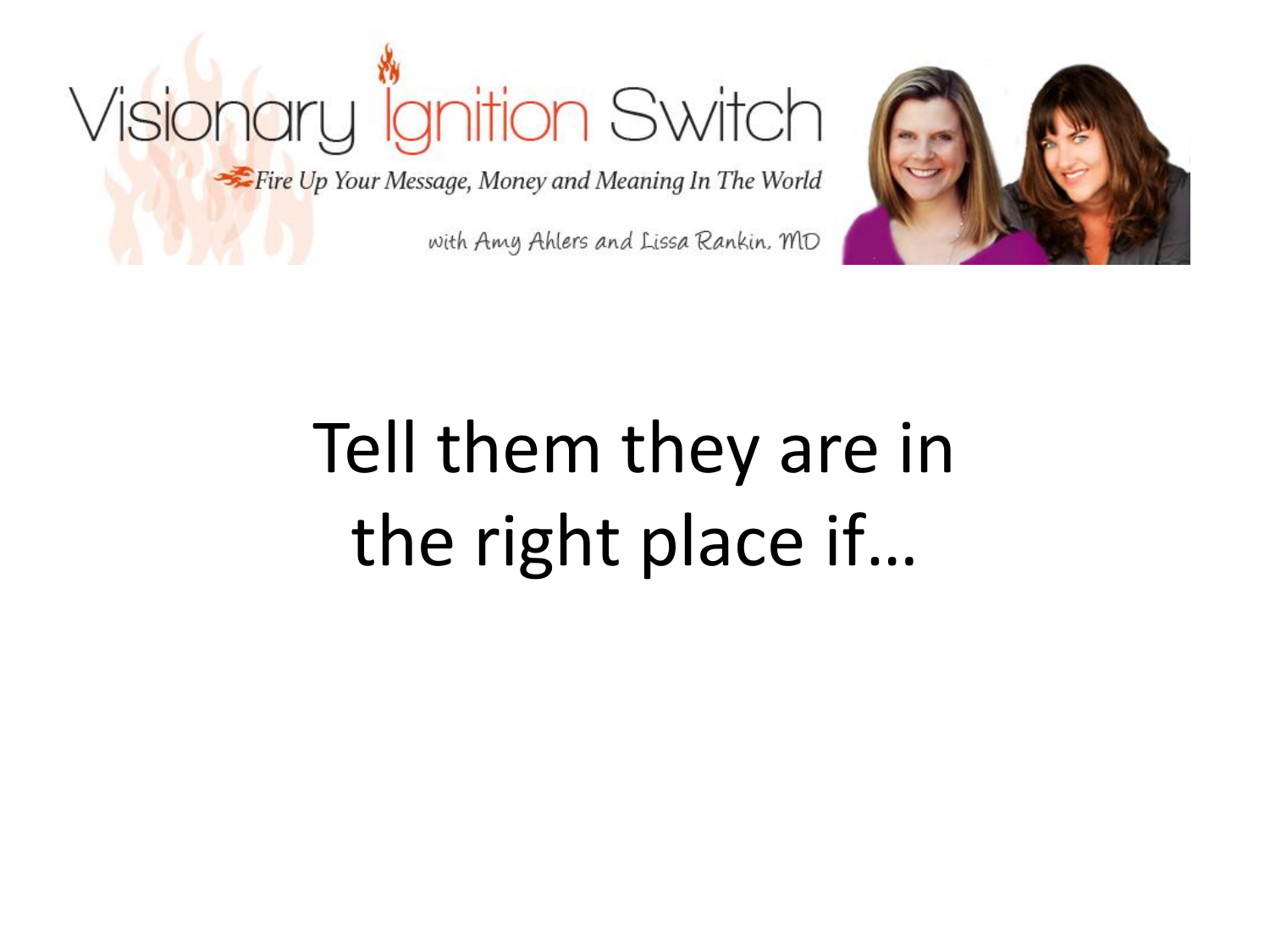



#### Tell your story… why you are the right teacher for them...be VULNERALBE & AUTHENTIC!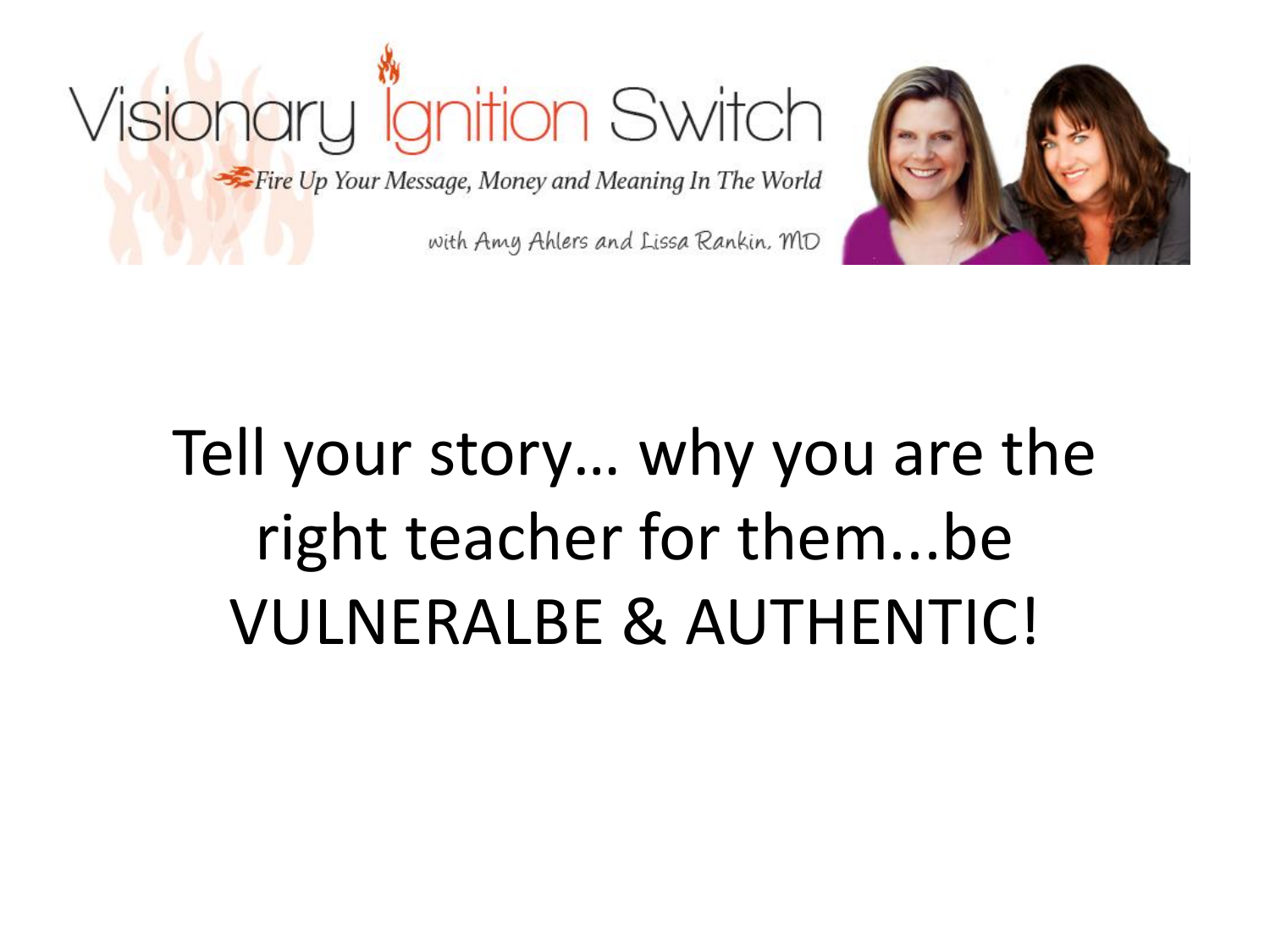Fire Up Your Message, Money and Meaning In The World

with Amy Ahlers and Lissa Rankin. MD



#### On the call you MUST deliver value...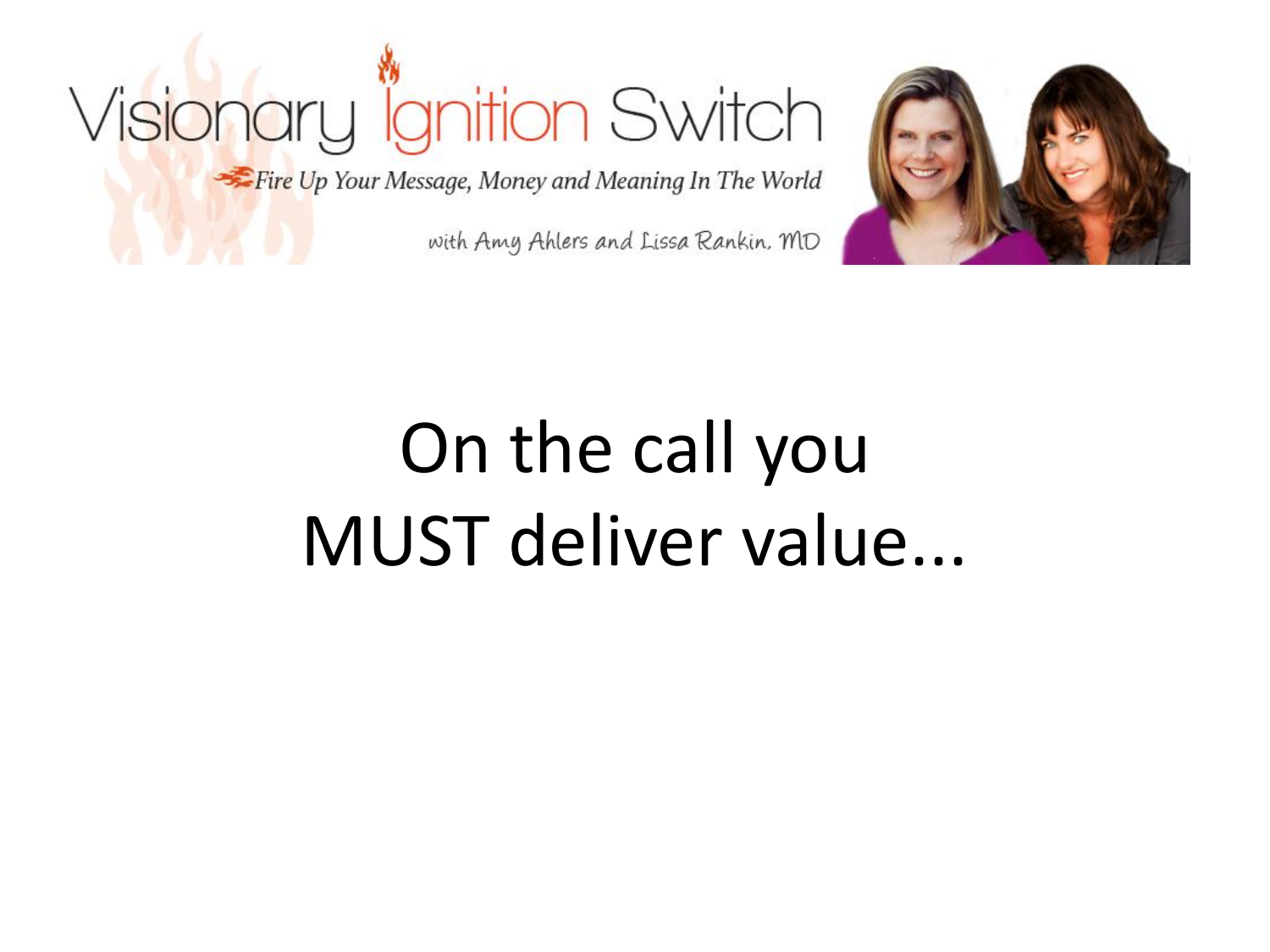



### Script it and ensure you're hitting the pain and the vision.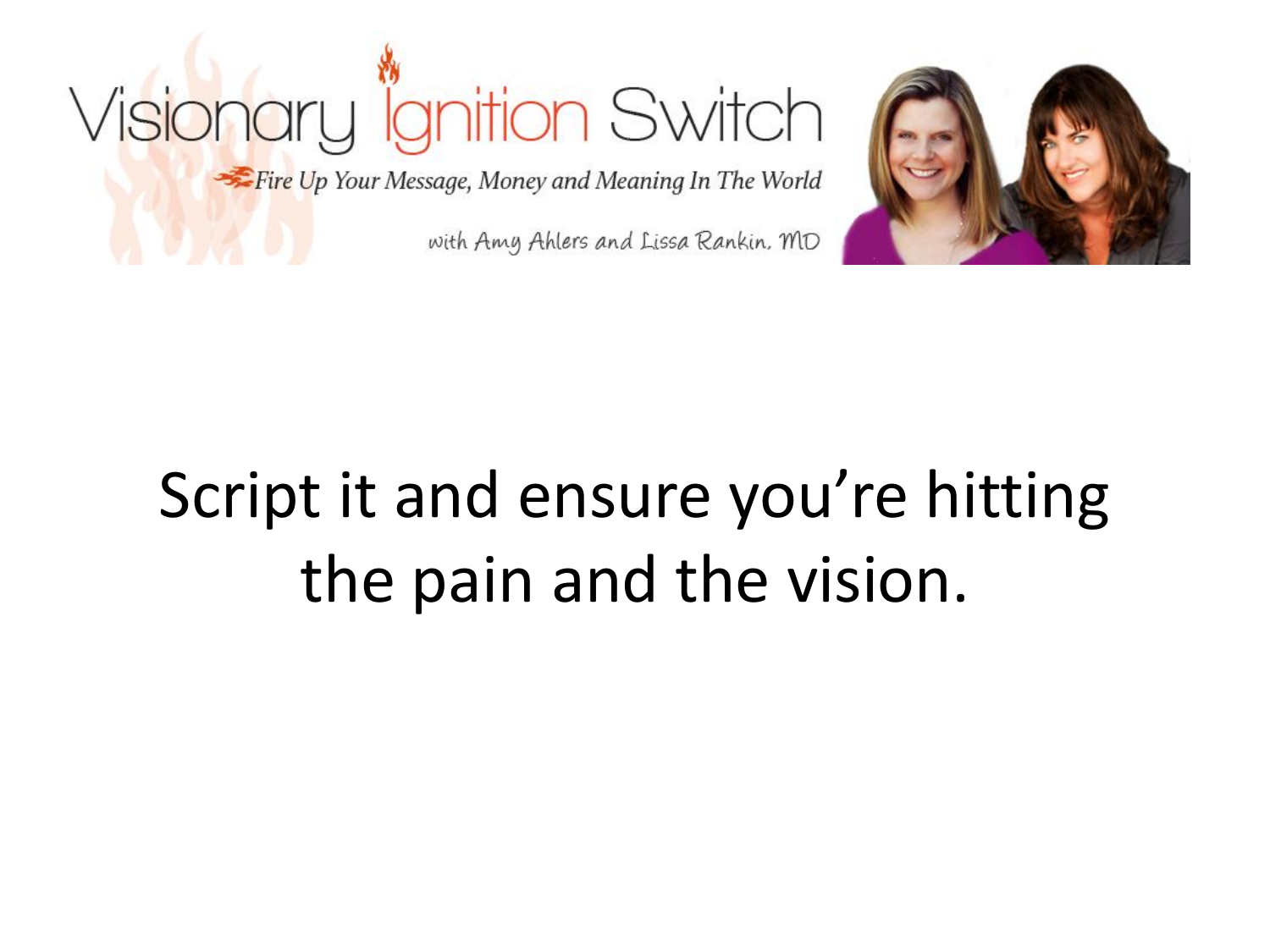



#### Let them know at the beginning you'll be talking about what to do if they want more.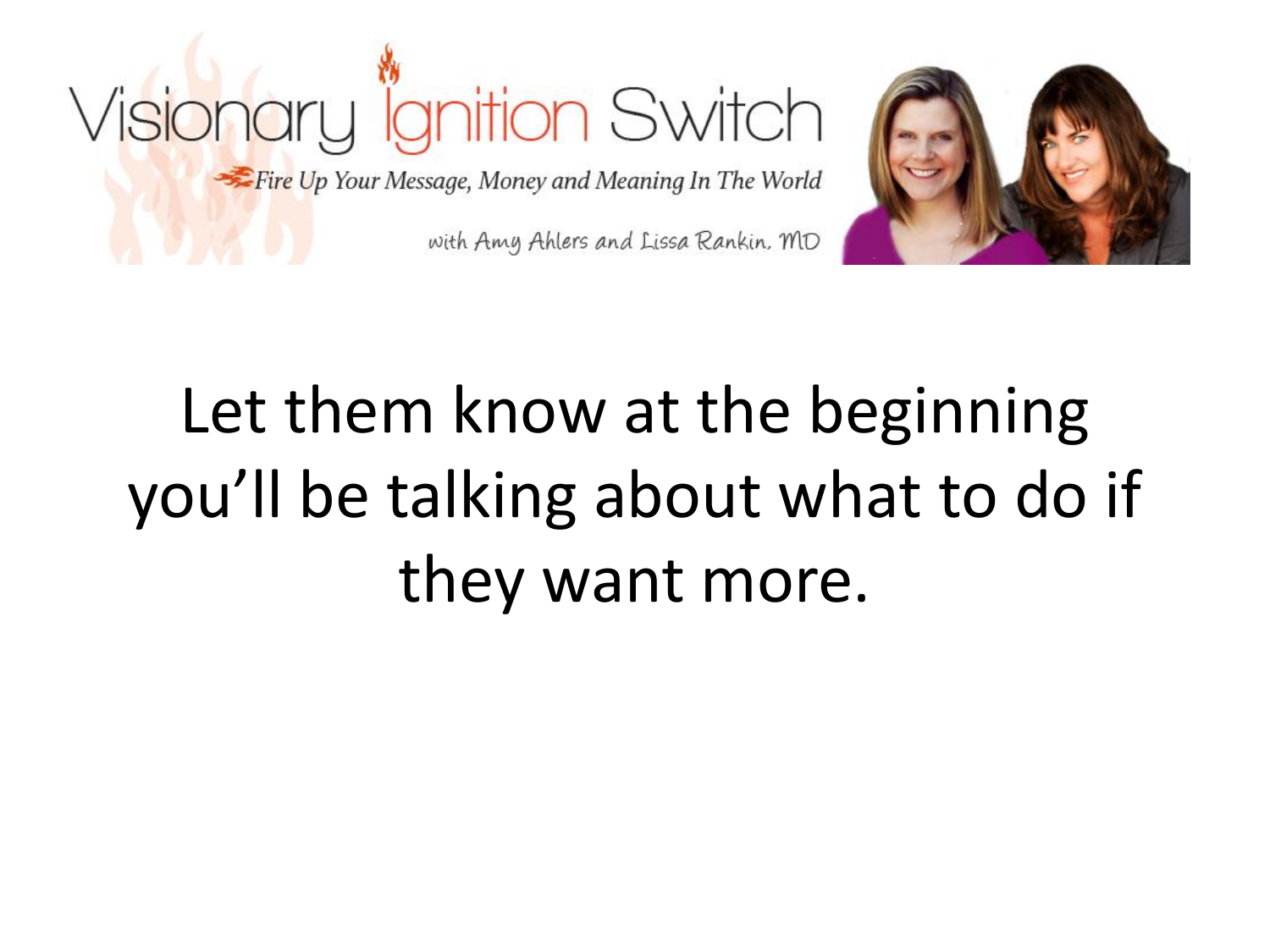Fire Up Your Message, Money and Meaning In The World

with Amy Ahlers and Lissa Rankin, MD



#### Make an invitation.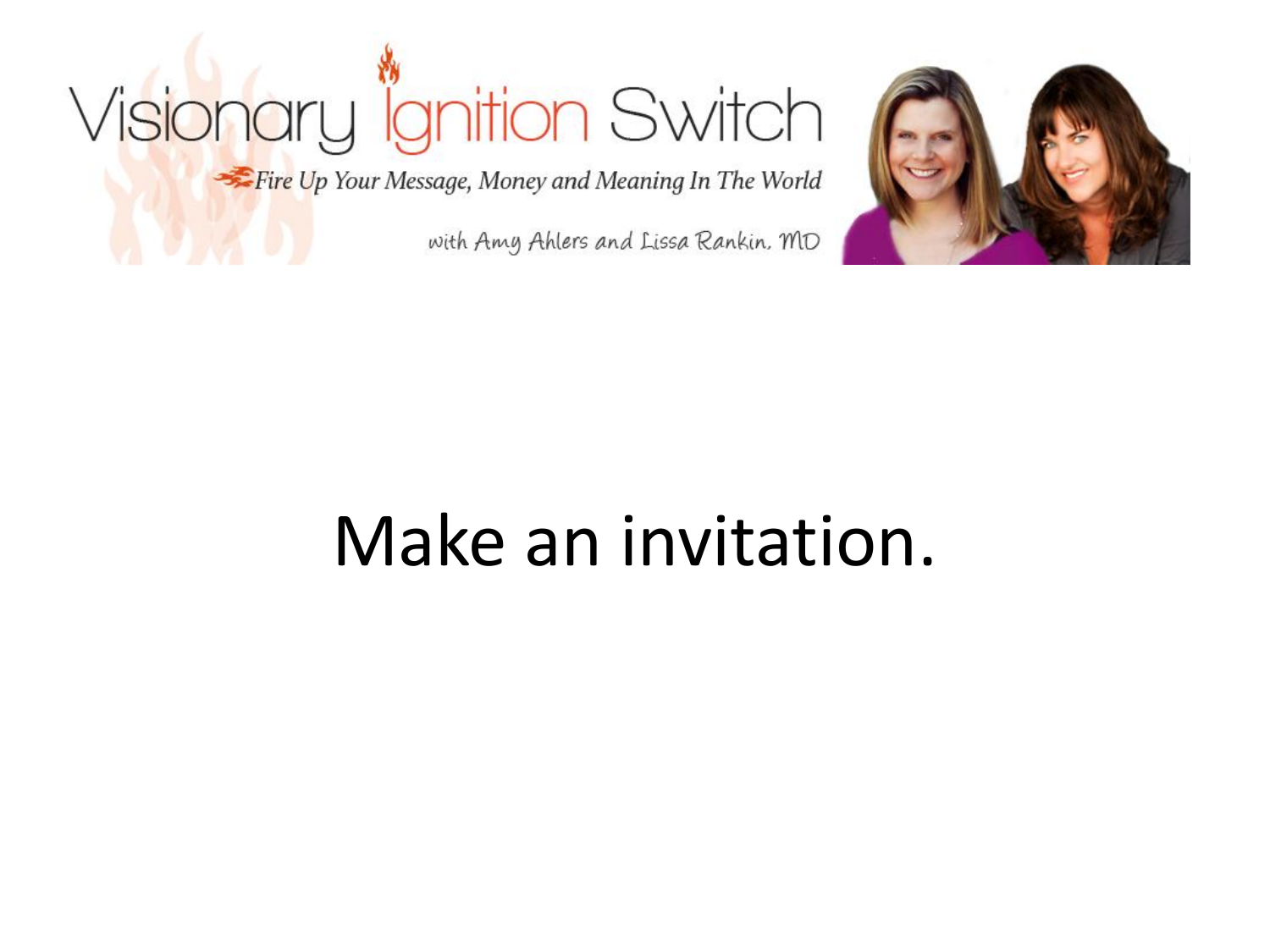



#### What is also big right now: Jeff Walker's Product Launch formula.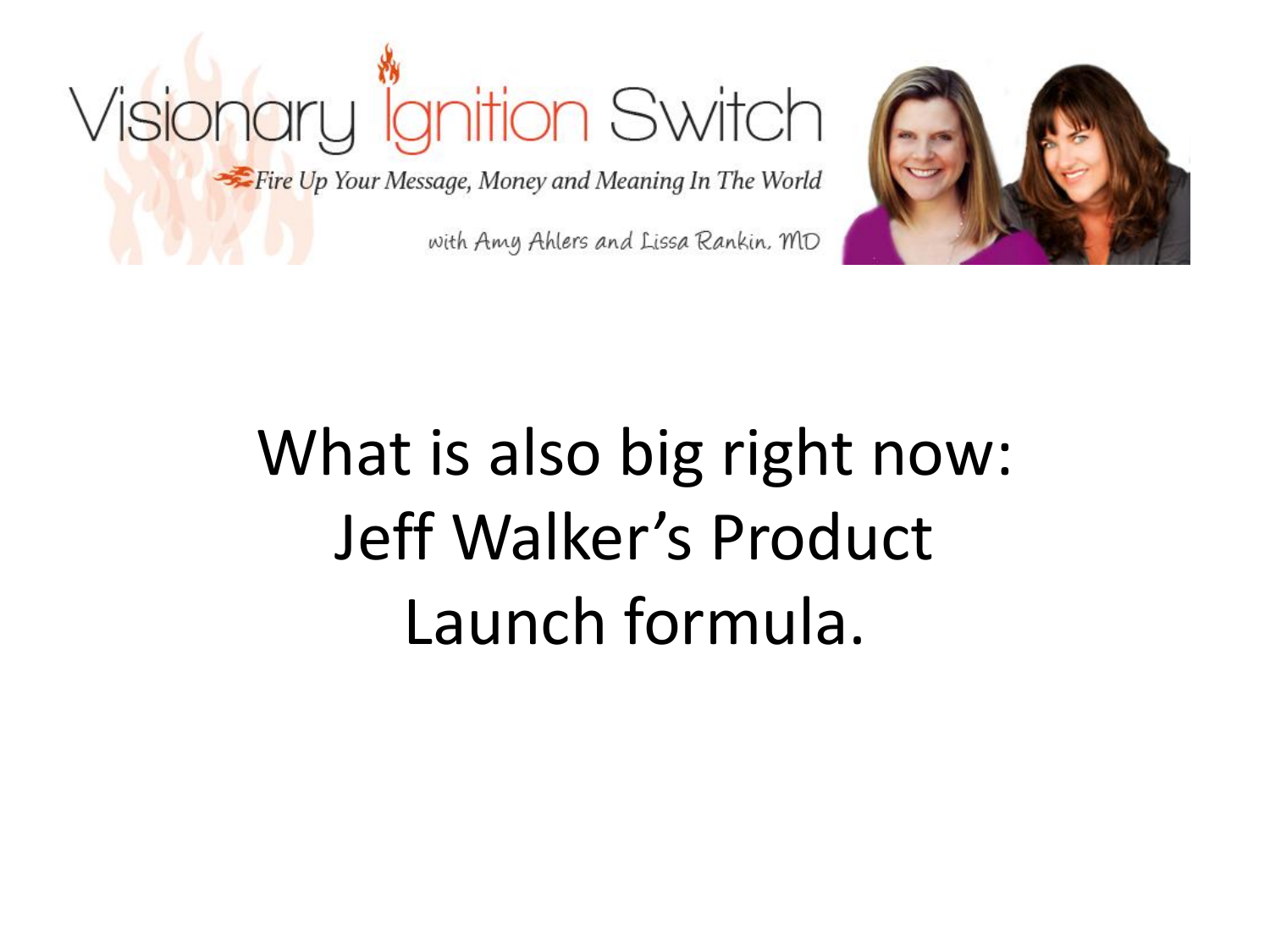



#### Essentially create a 3 part video series to engage your audience.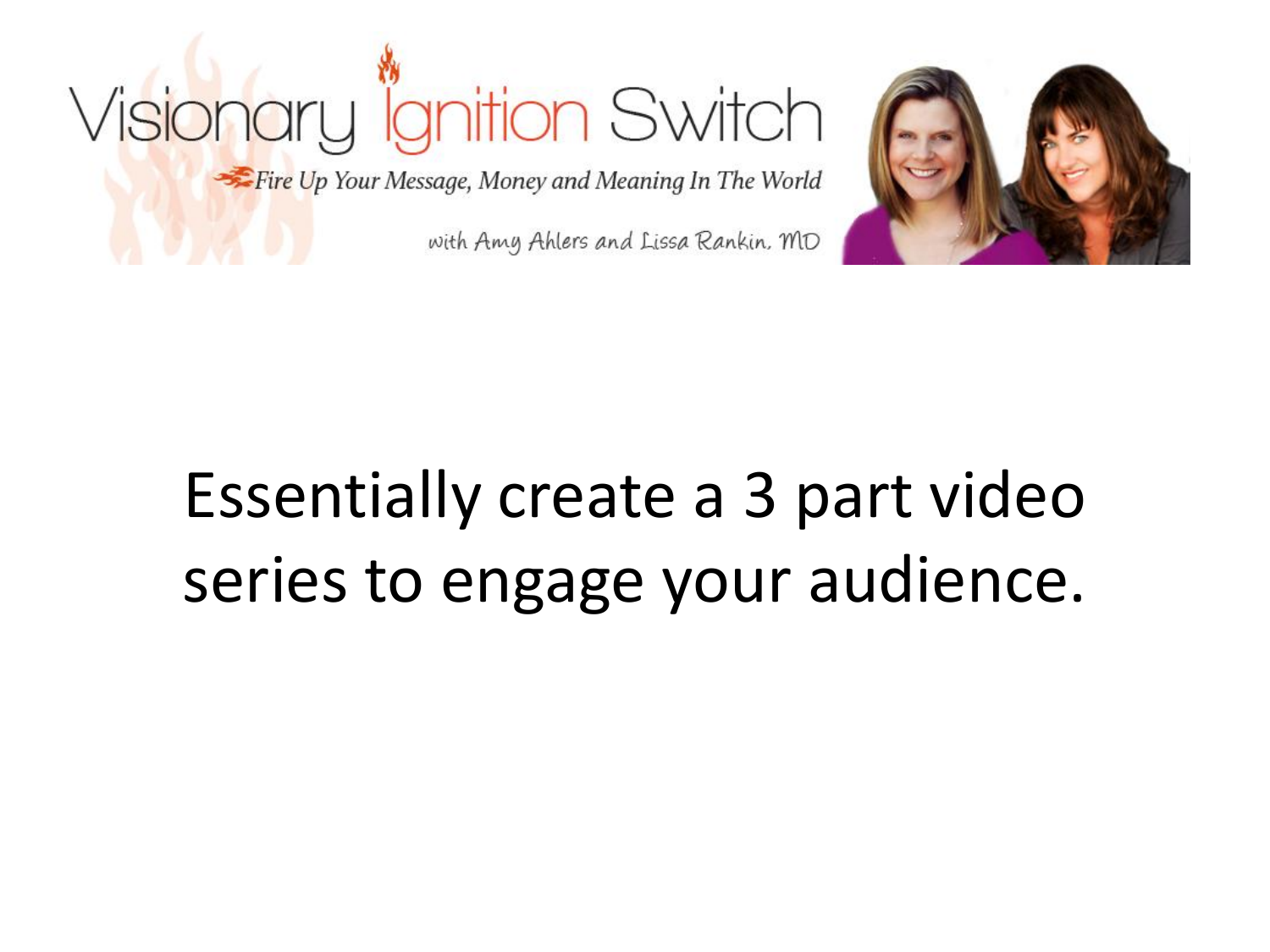



#### Finish the series with a 4th video that is a sales video to drive sales

http://www.productlaunchformula.com/

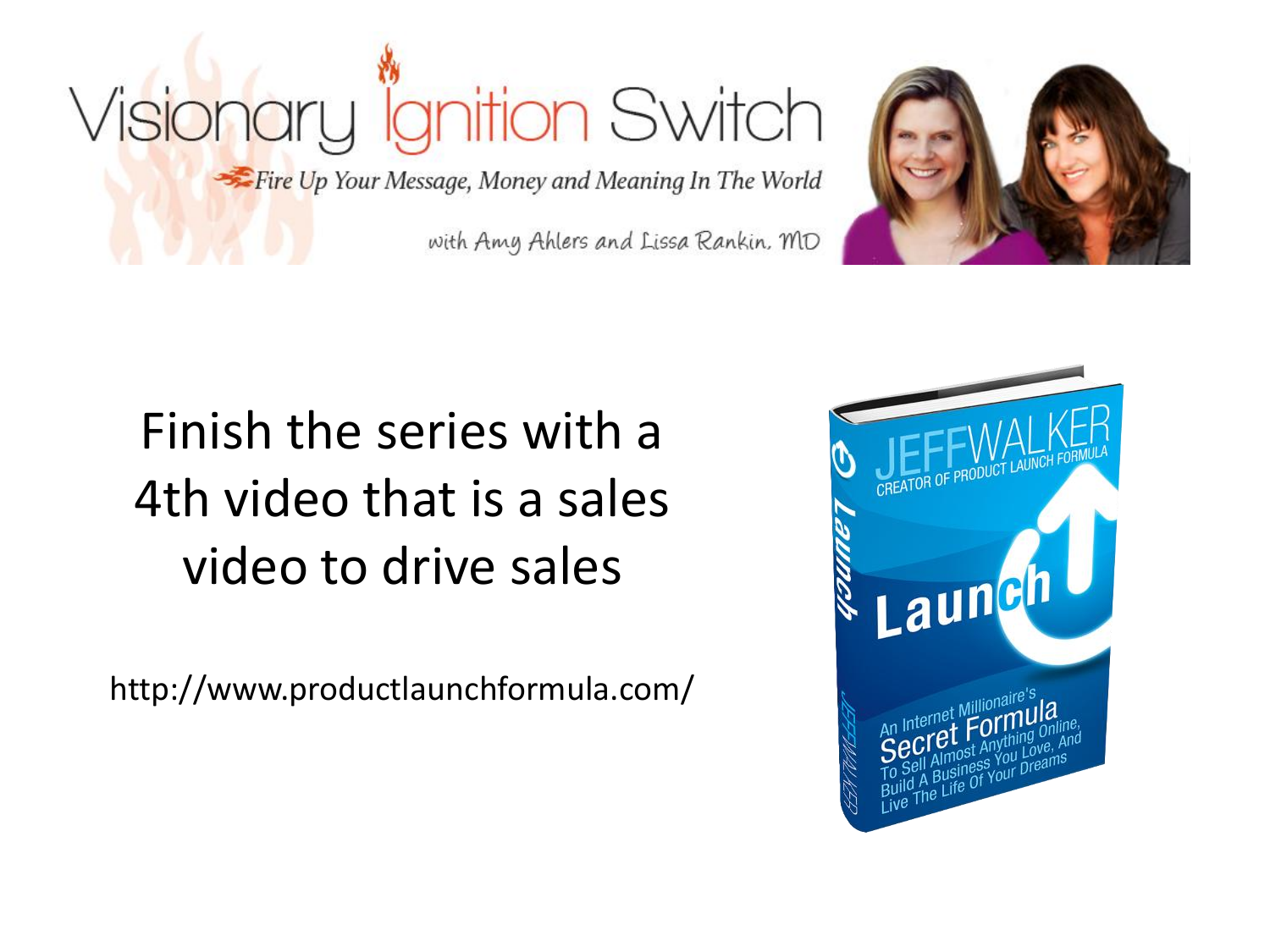Fire Up Your Message, Money and Meaning In The World

with Amy Ahlers and Lissa Rankin, MD



#### Make your offer irresistible.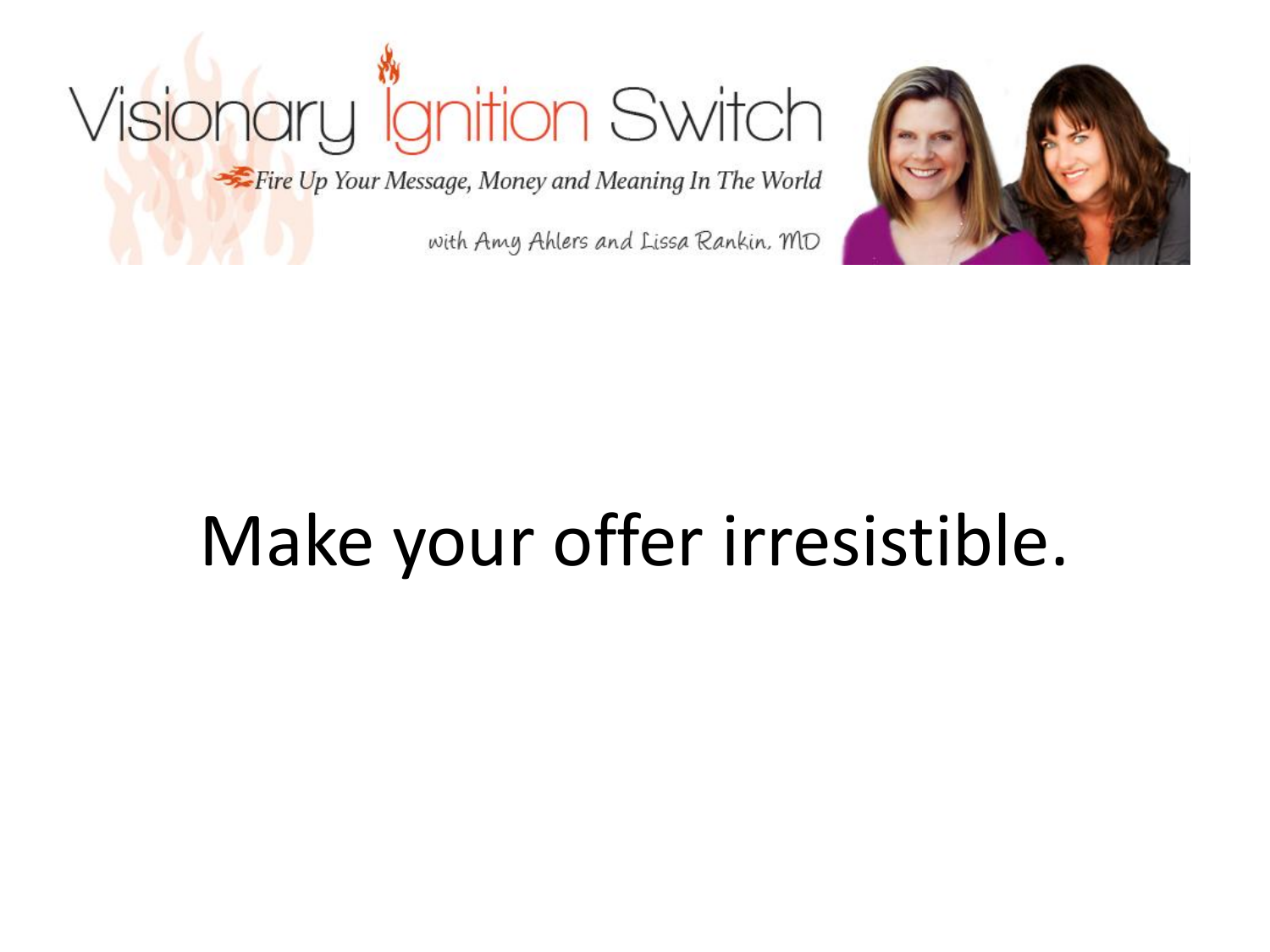Fire Up Your Message, Money and Meaning In The World

with Amy Ahlers and Lissa Rankin, MD



#### Urgency can be KEY to success!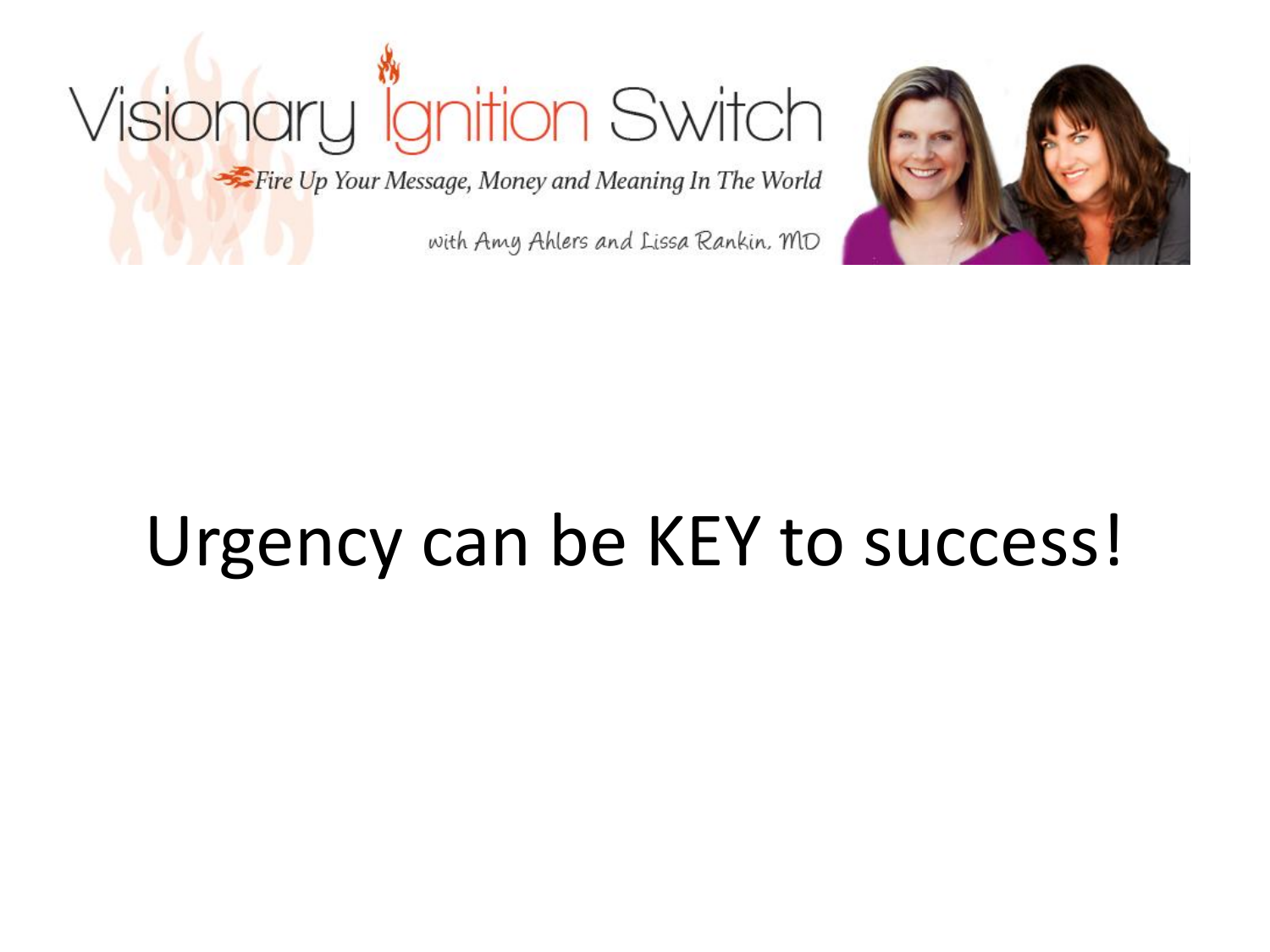Fire Up Your Message, Money and Meaning In The World

with Amy Ahlers and Lissa Rankin, MD



#### Urgency Triggers: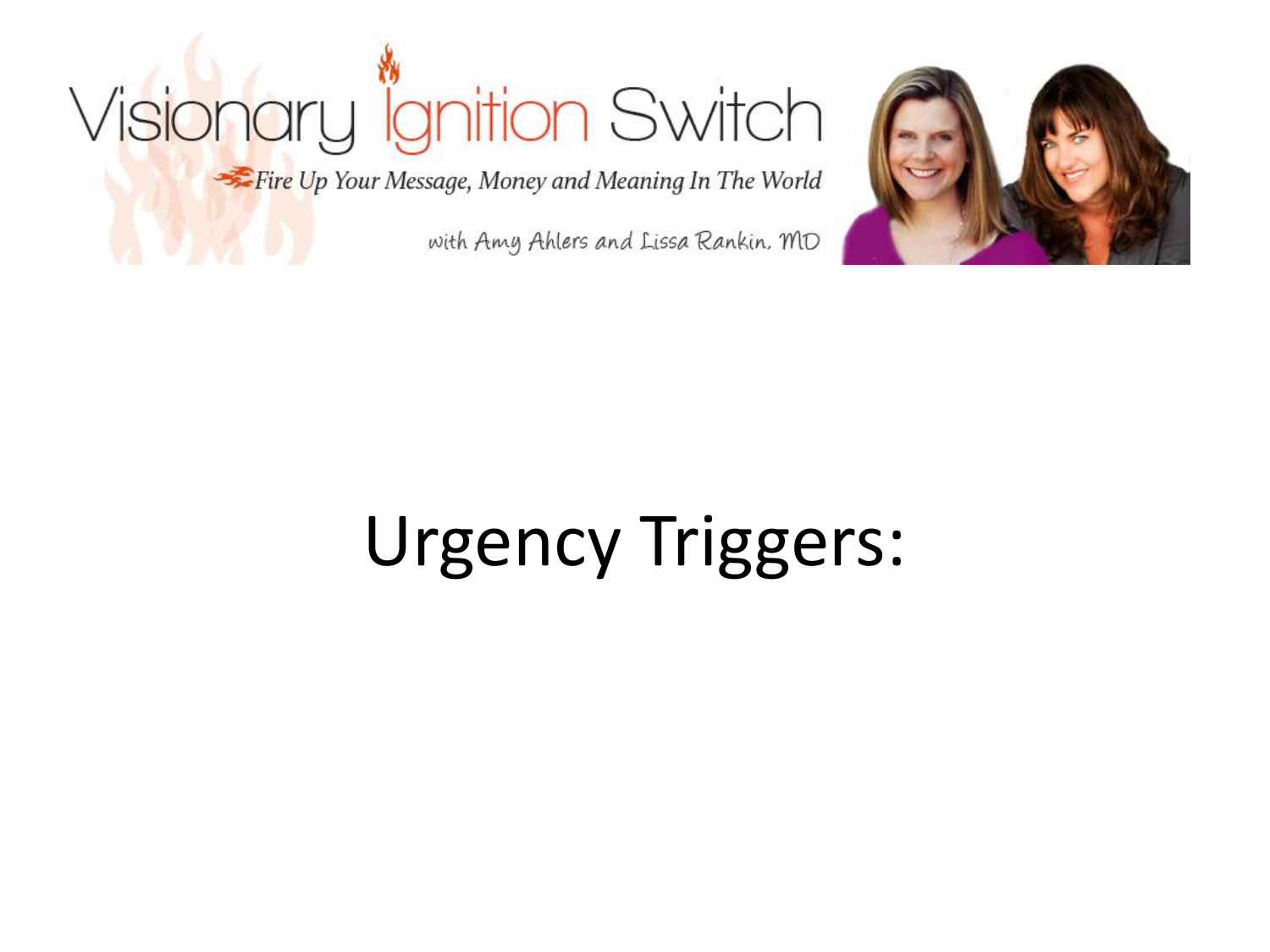Fire Up Your Message, Money and Meaning In The World

with Amy Ahlers and Lissa Rankin, MD



#### Fast action bonus.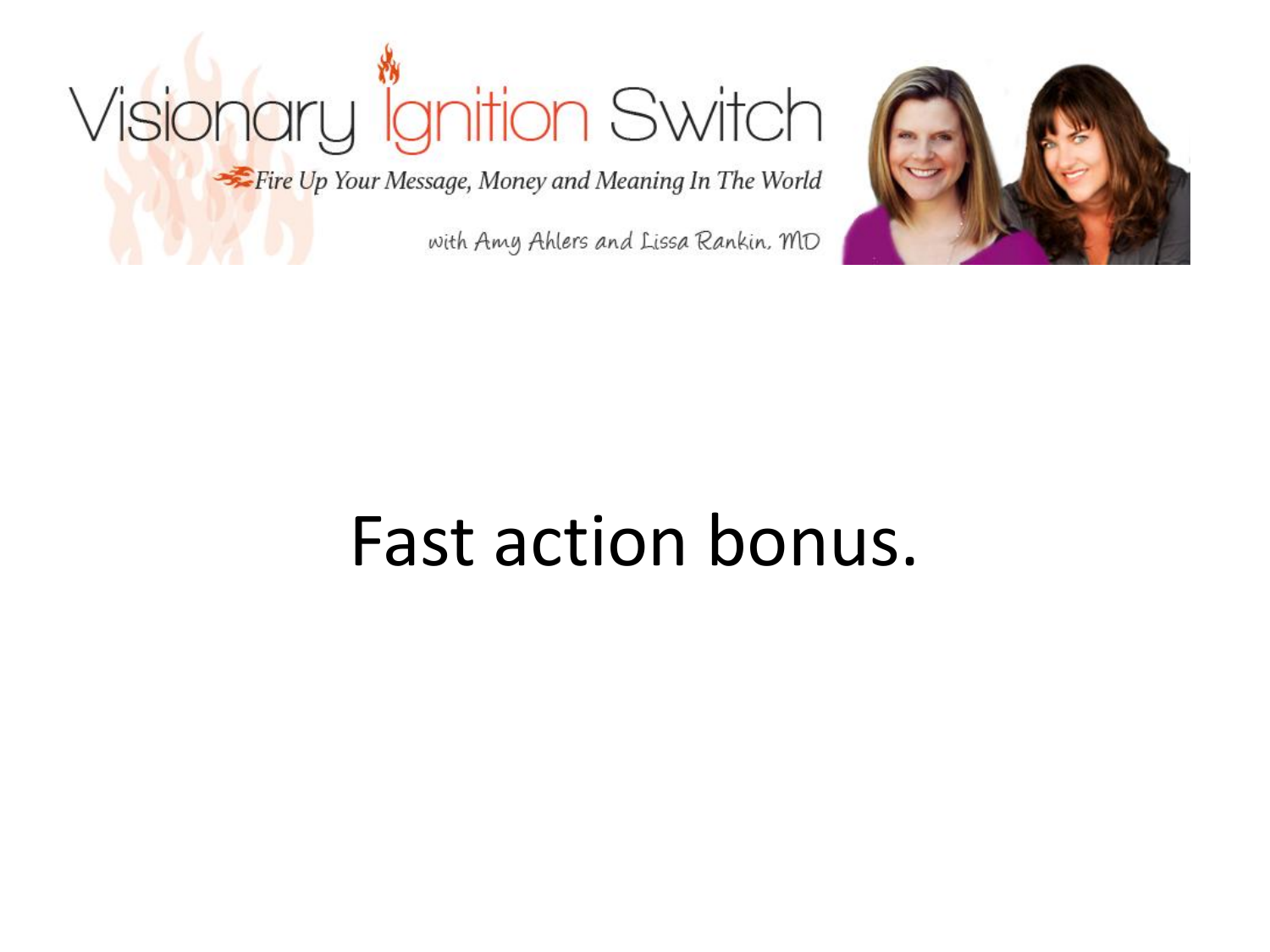Fire Up Your Message, Money and Meaning In The World

with Amy Ahlers and Lissa Rankin. MD



#### Start Dates.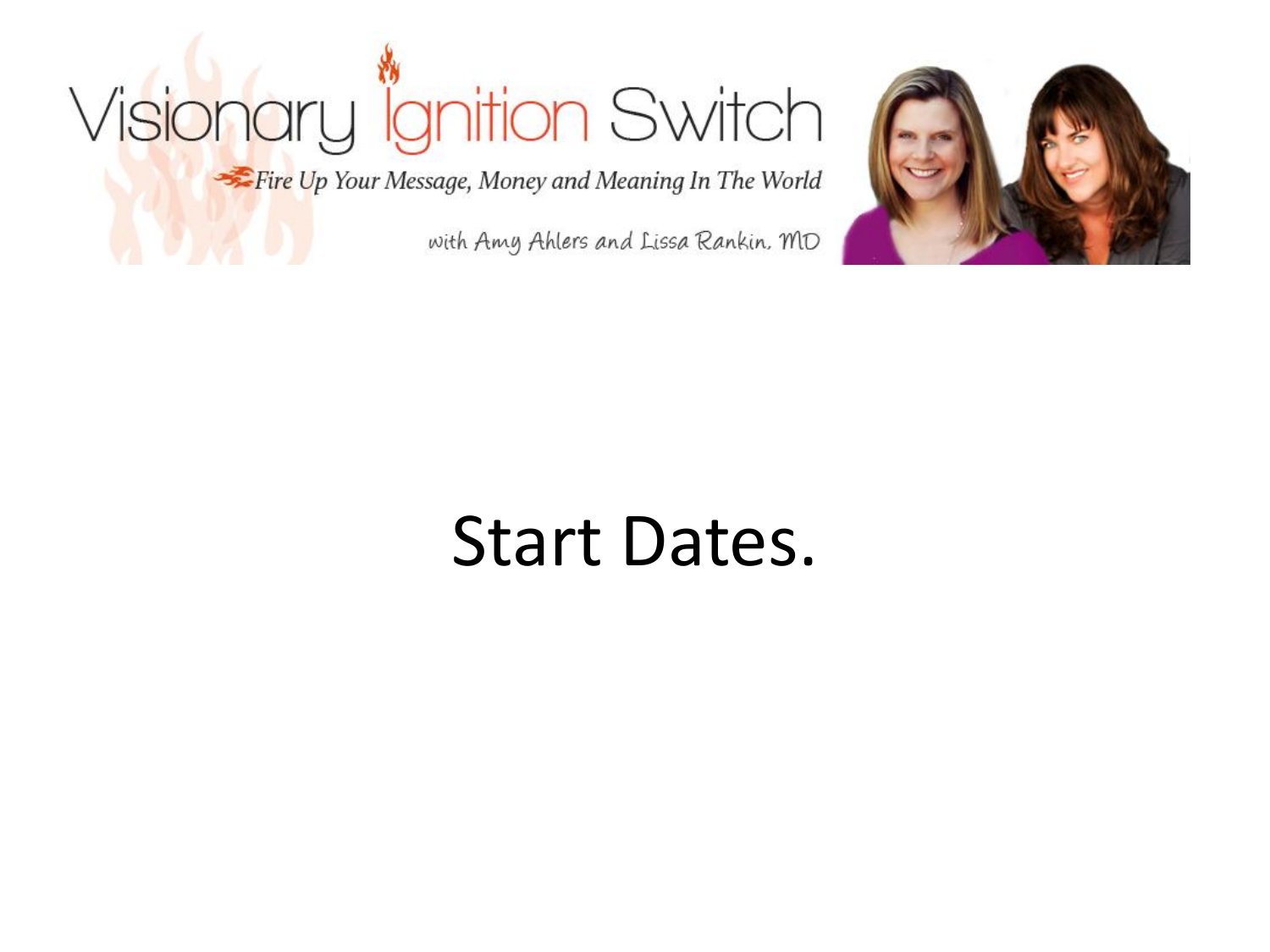Fire Up Your Message, Money and Meaning In The World

with Amy Ahlers and Lissa Rankin, MD



#### Enrollment closing.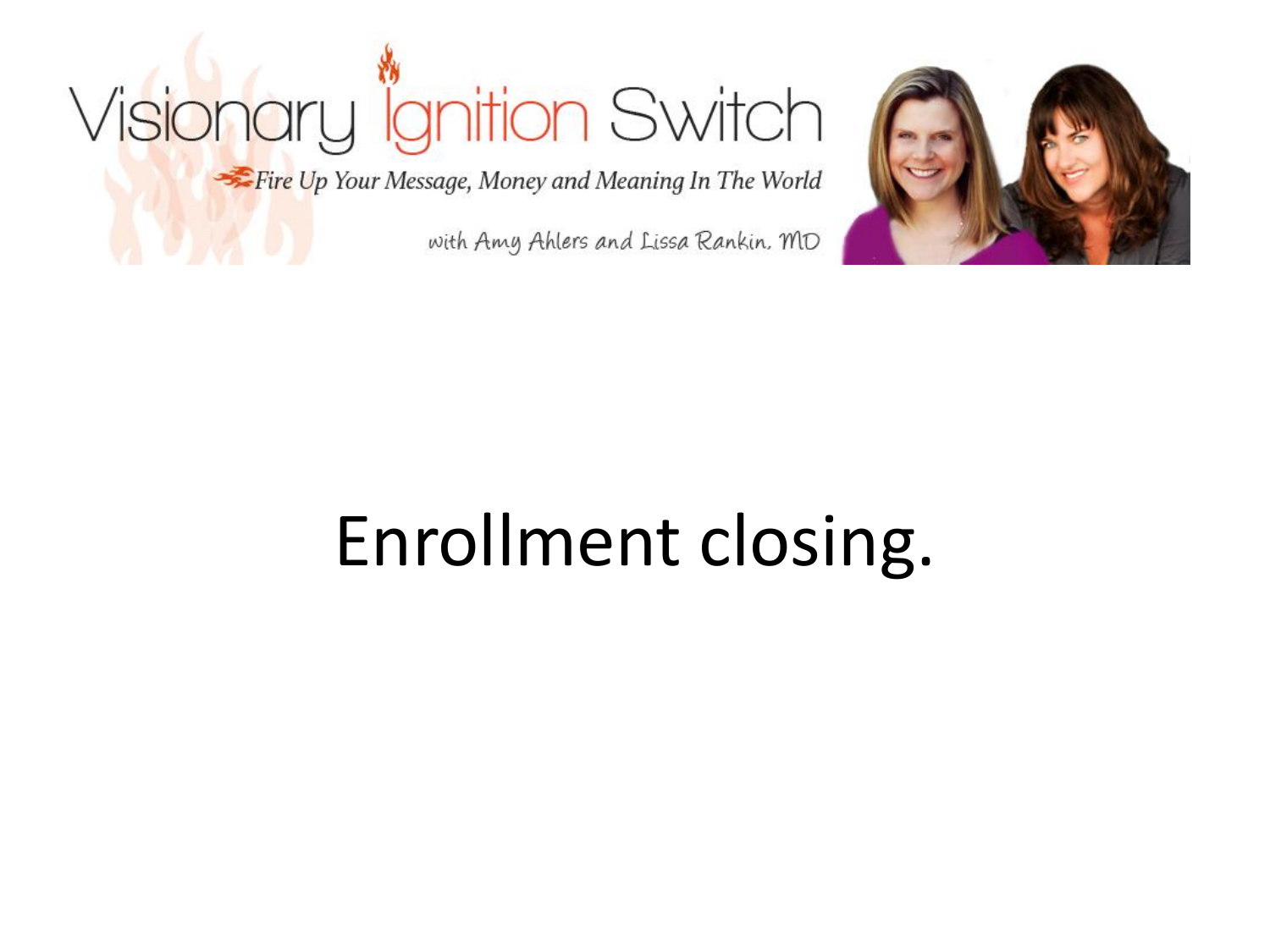Fire Up Your Message, Money and Meaning In The World

with Amy Ahlers and Lissa Rankin. MD



#### Tap into what NOT TAKING ACTION is costing them.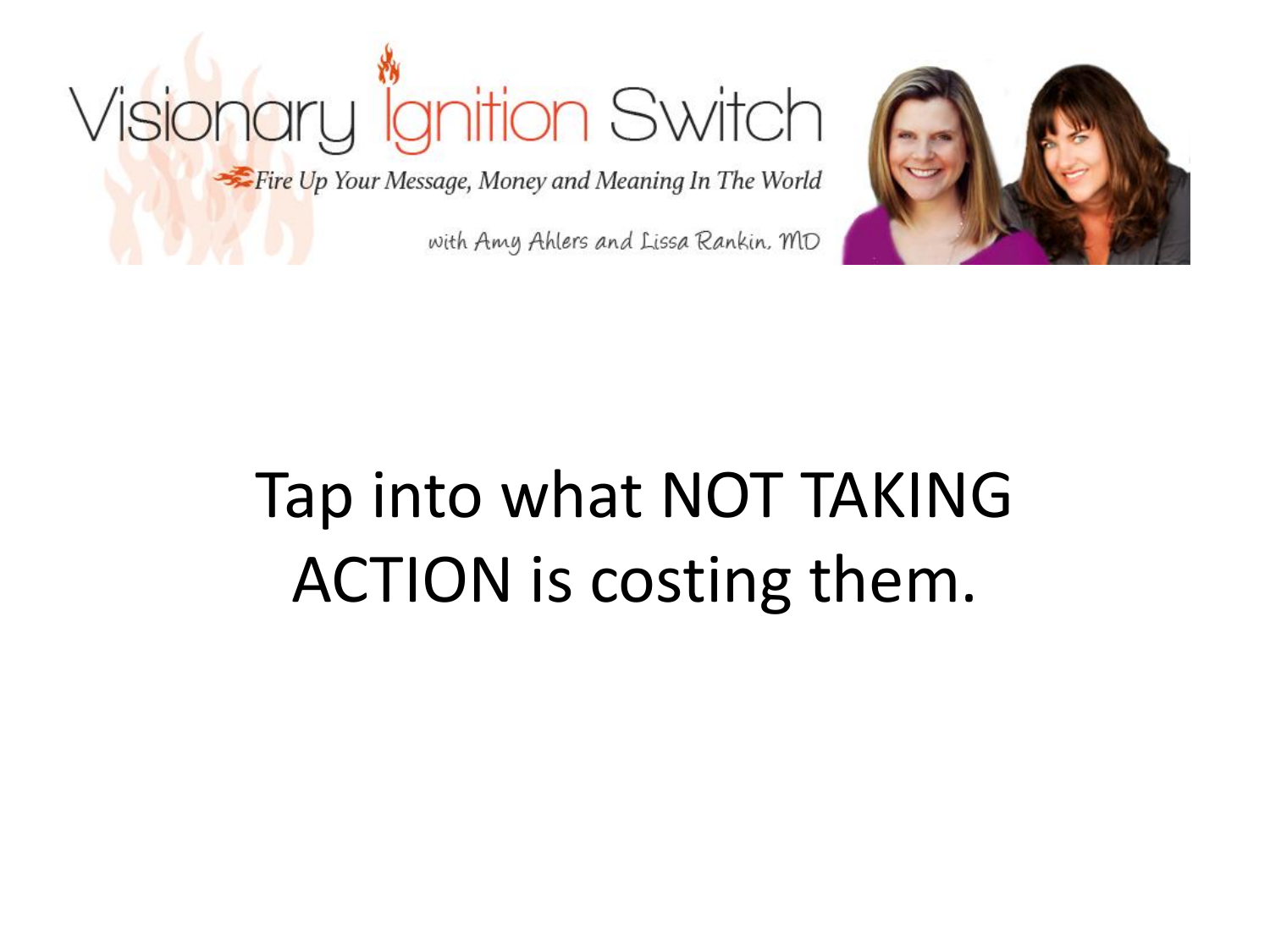Fire Up Your Message, Money and Meaning In The World

with Amy Ahlers and Lissa Rankin. MD



#### Create a coupon code with an expiration date.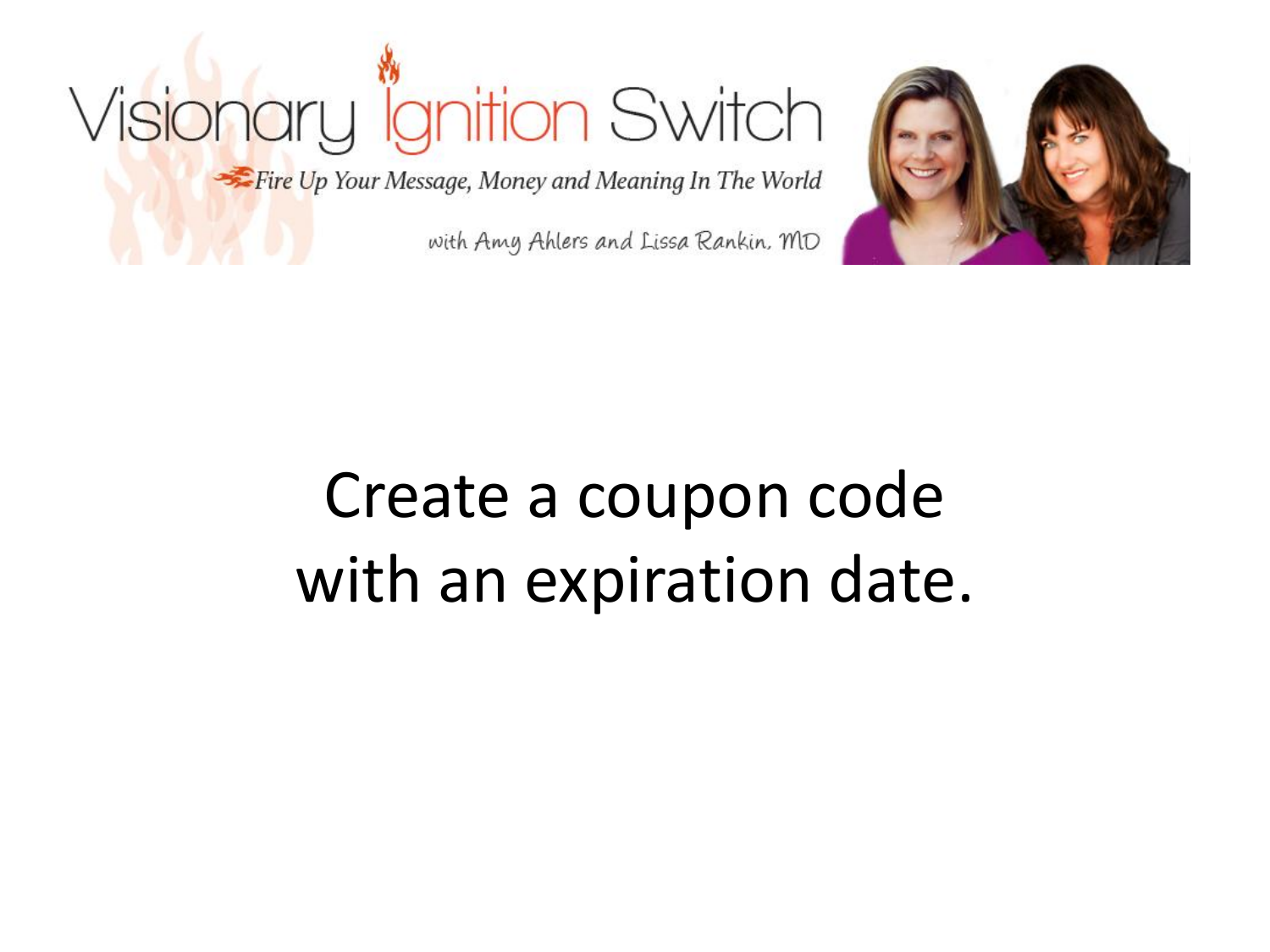Fire Up Your Message, Money and Meaning In The World

with Amy Ahlers and Lissa Rankin, MD



### Early bird discounts.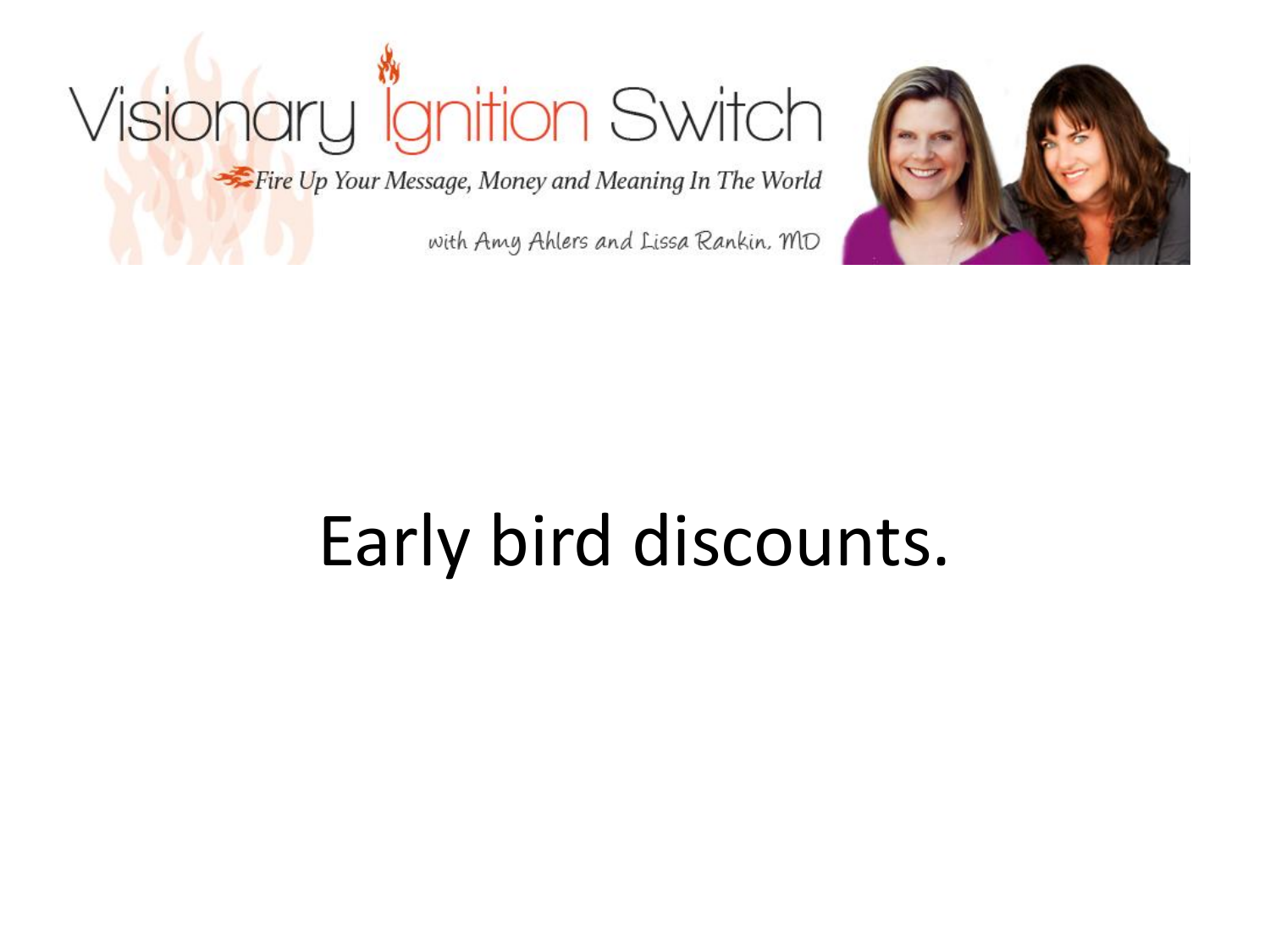Fire Up Your Message, Money and Meaning In The World

with Amy Ahlers and Lissa Rankin, MD



### Limited time offer.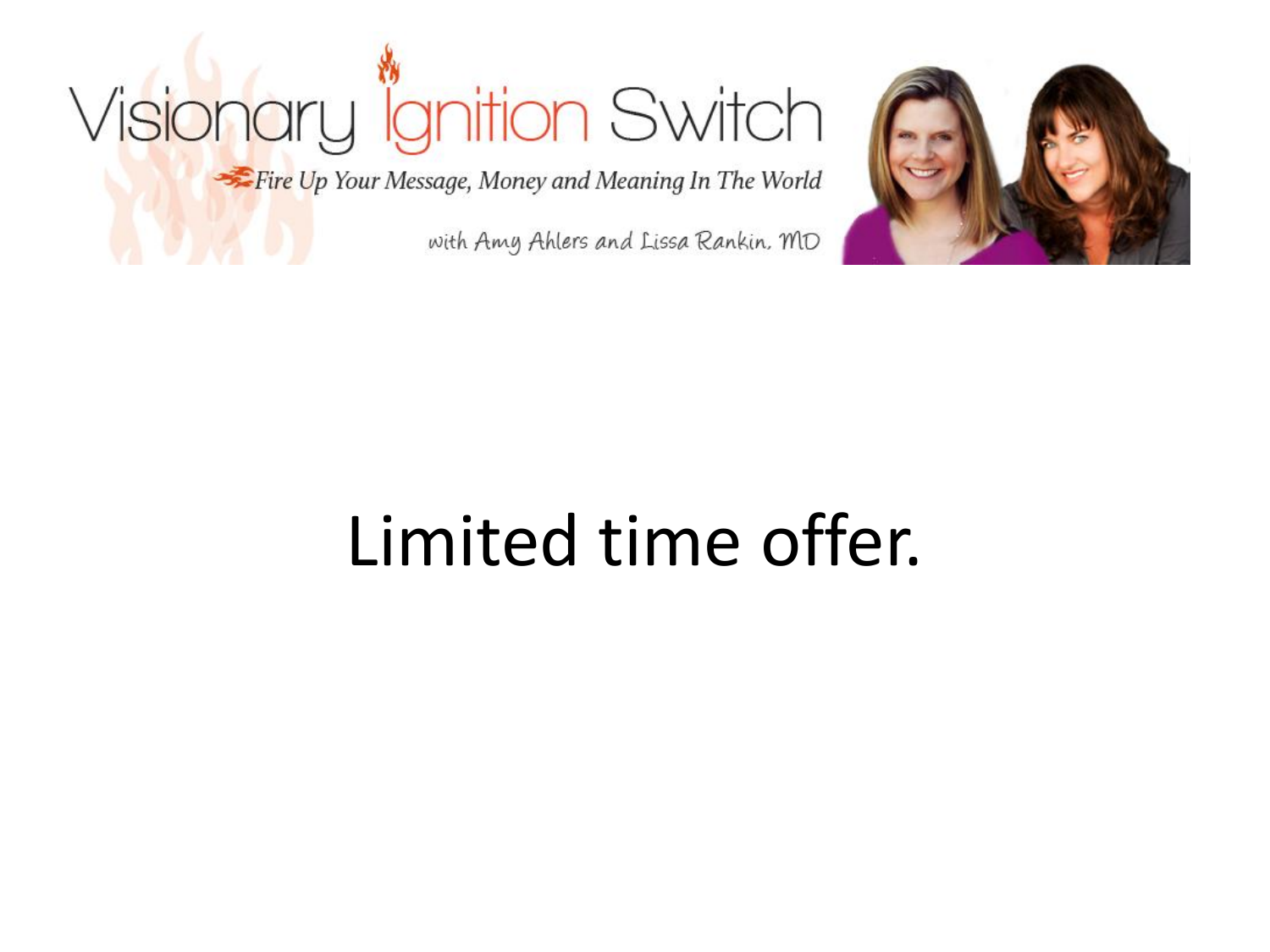



### Have your JV Partners & Affiliates invite their audience to your preview calls.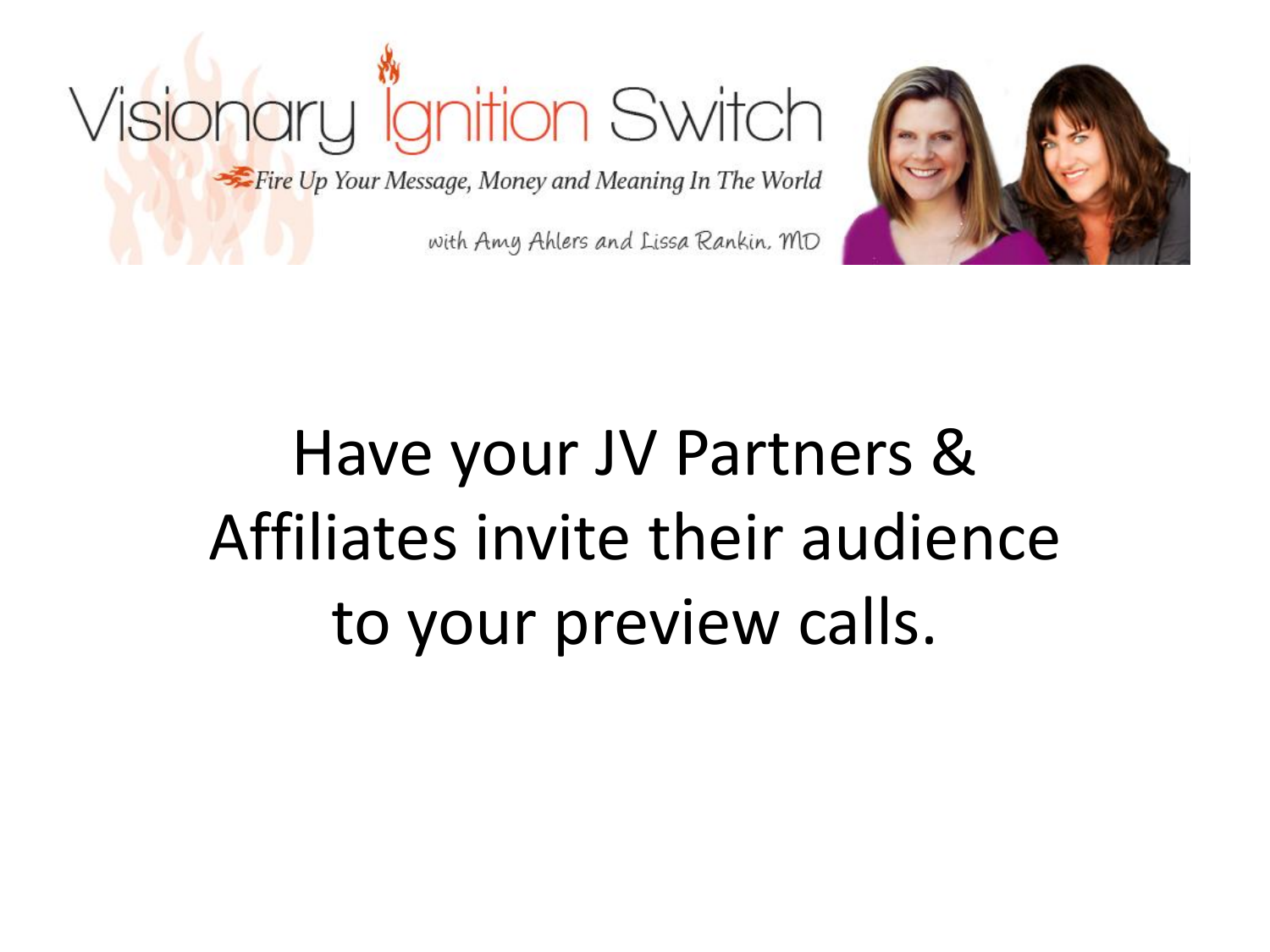



### Wisdom Spotlight:

Identify your ideal client, create a wonderful sales letter and preview call...and inspire with urgency.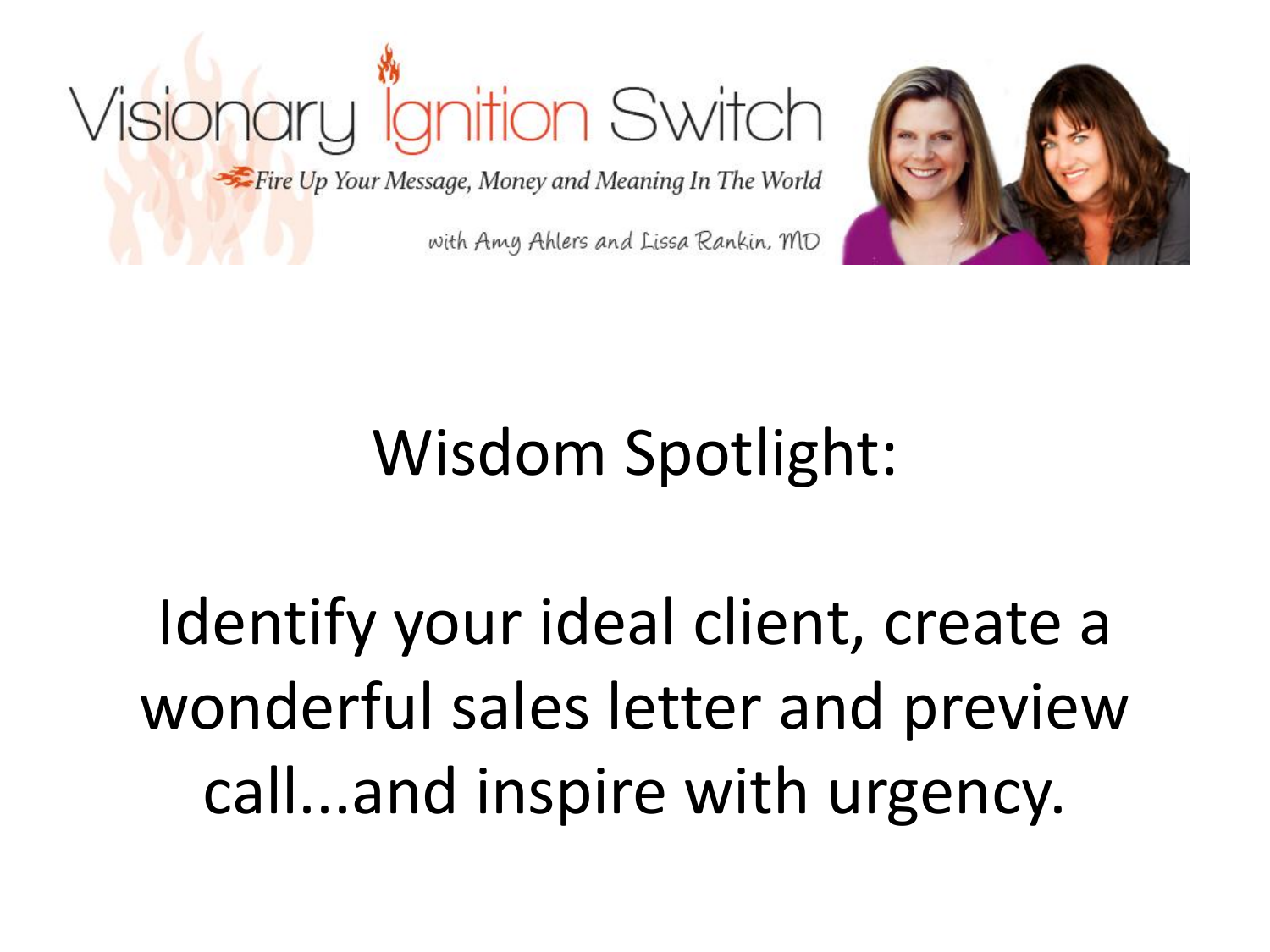



#### The #1 Mistakes Visionaries Make:

They don't send emails AFTER the preview call!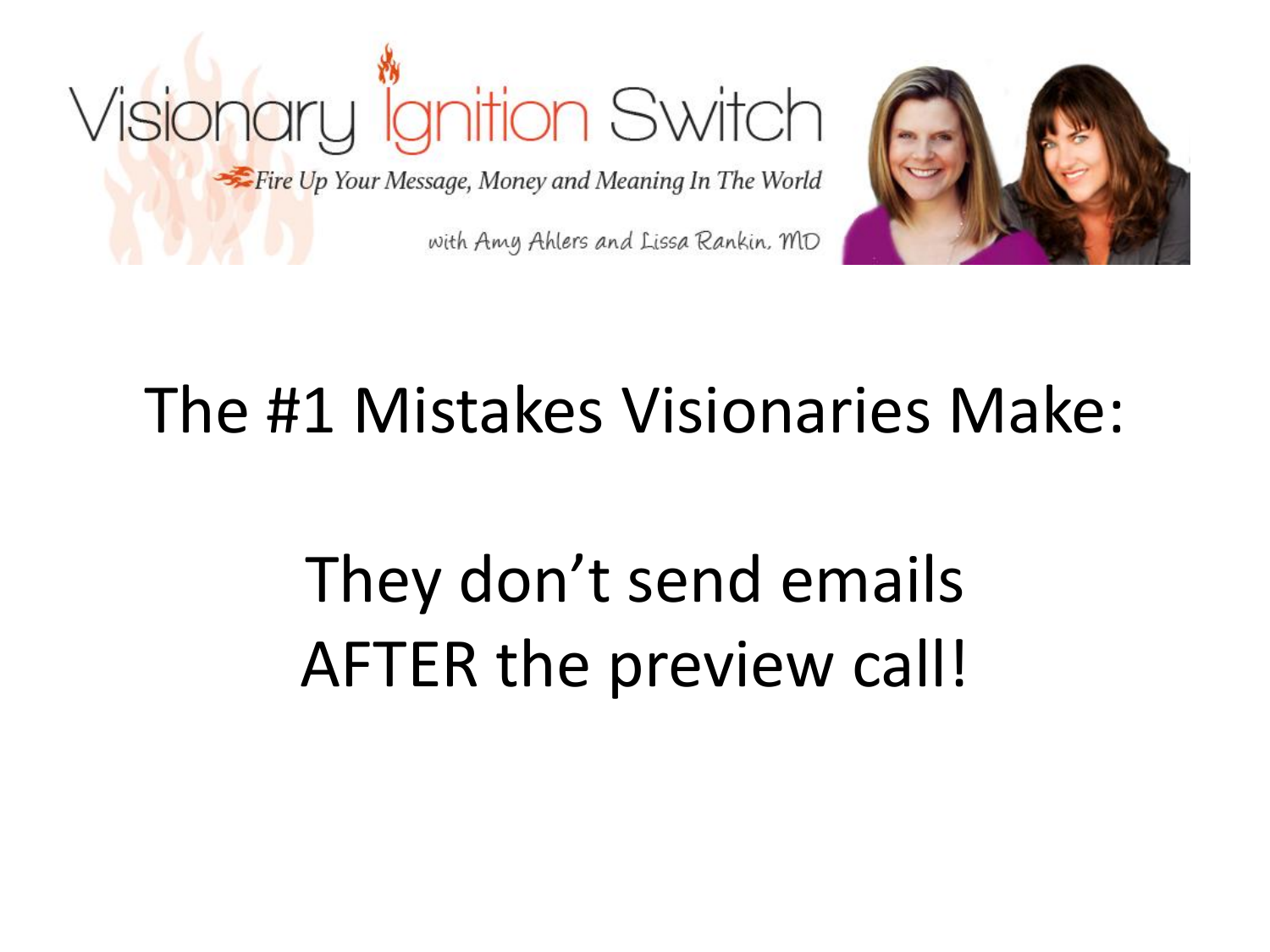Fire Up Your Message, Money and Meaning In The World

with Amy Ahlers and Lissa Rankin, MD



### Get over your fear of how people will perceive you.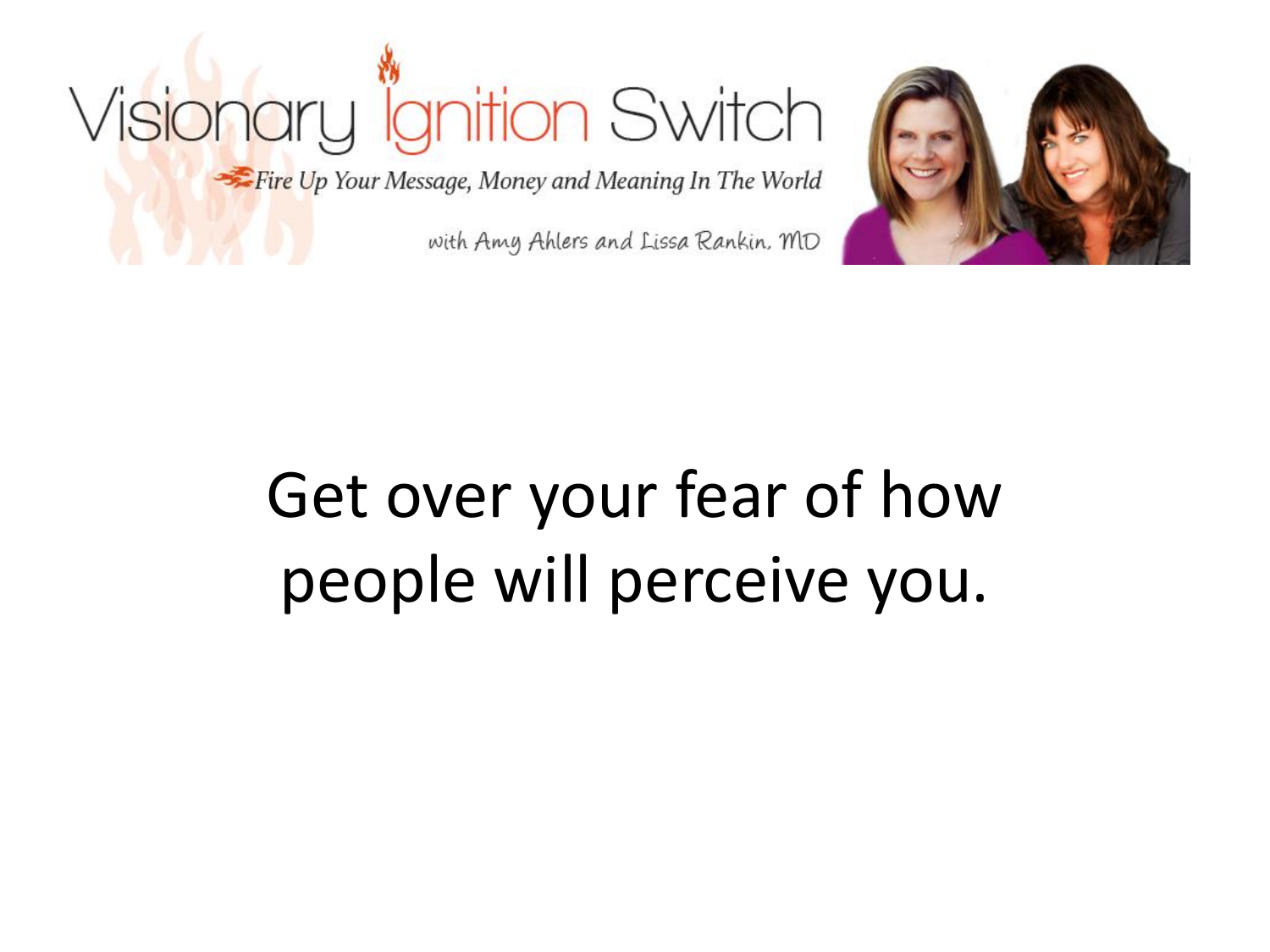



### Send a number of Follow Up Emails after your preview call to your opt in list only...called a bucket list.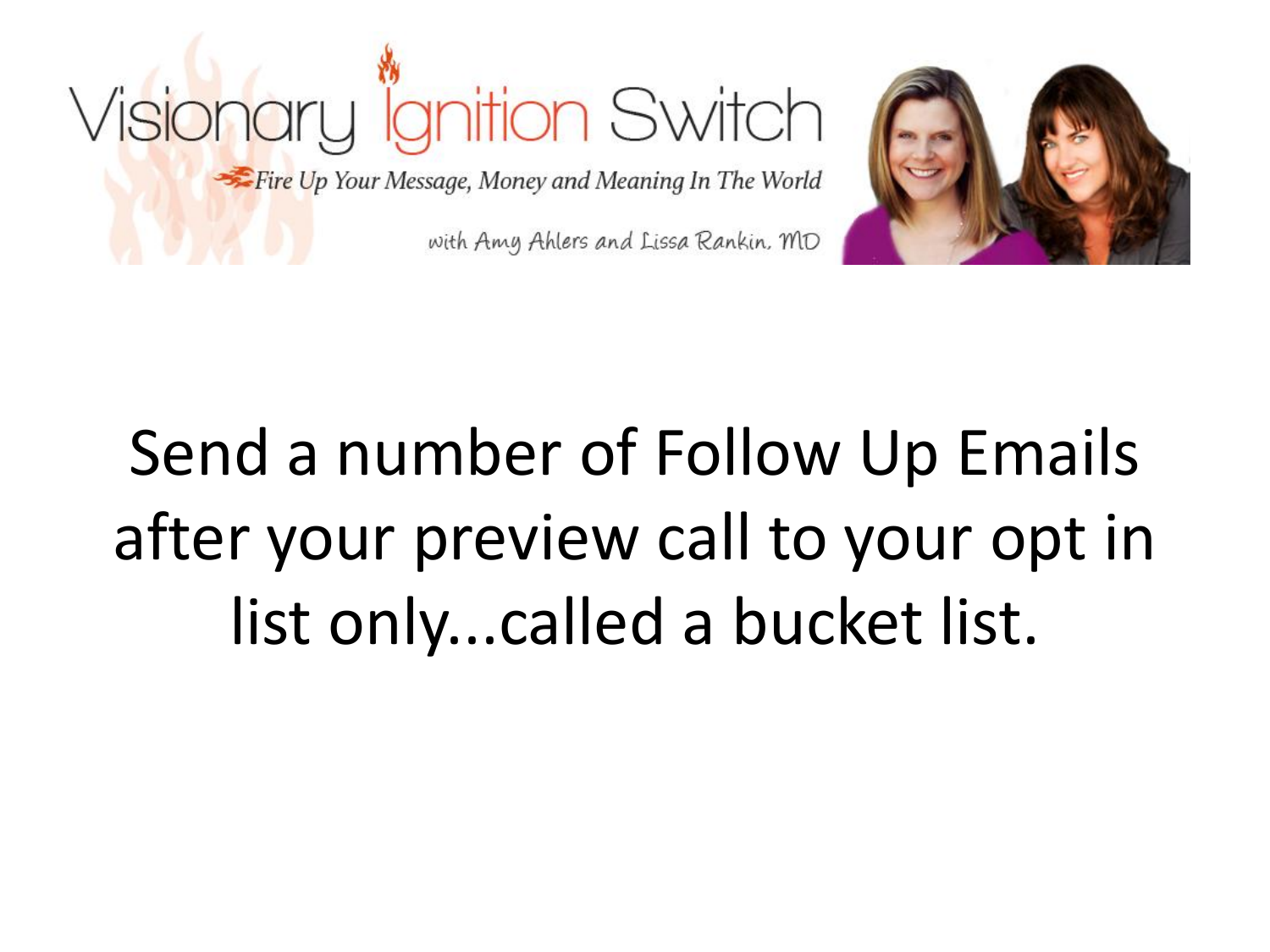Fire Up Your Message, Money and Meaning In The World

with Amy Ahlers and Lissa Rankin, MD



### 1. Encore! email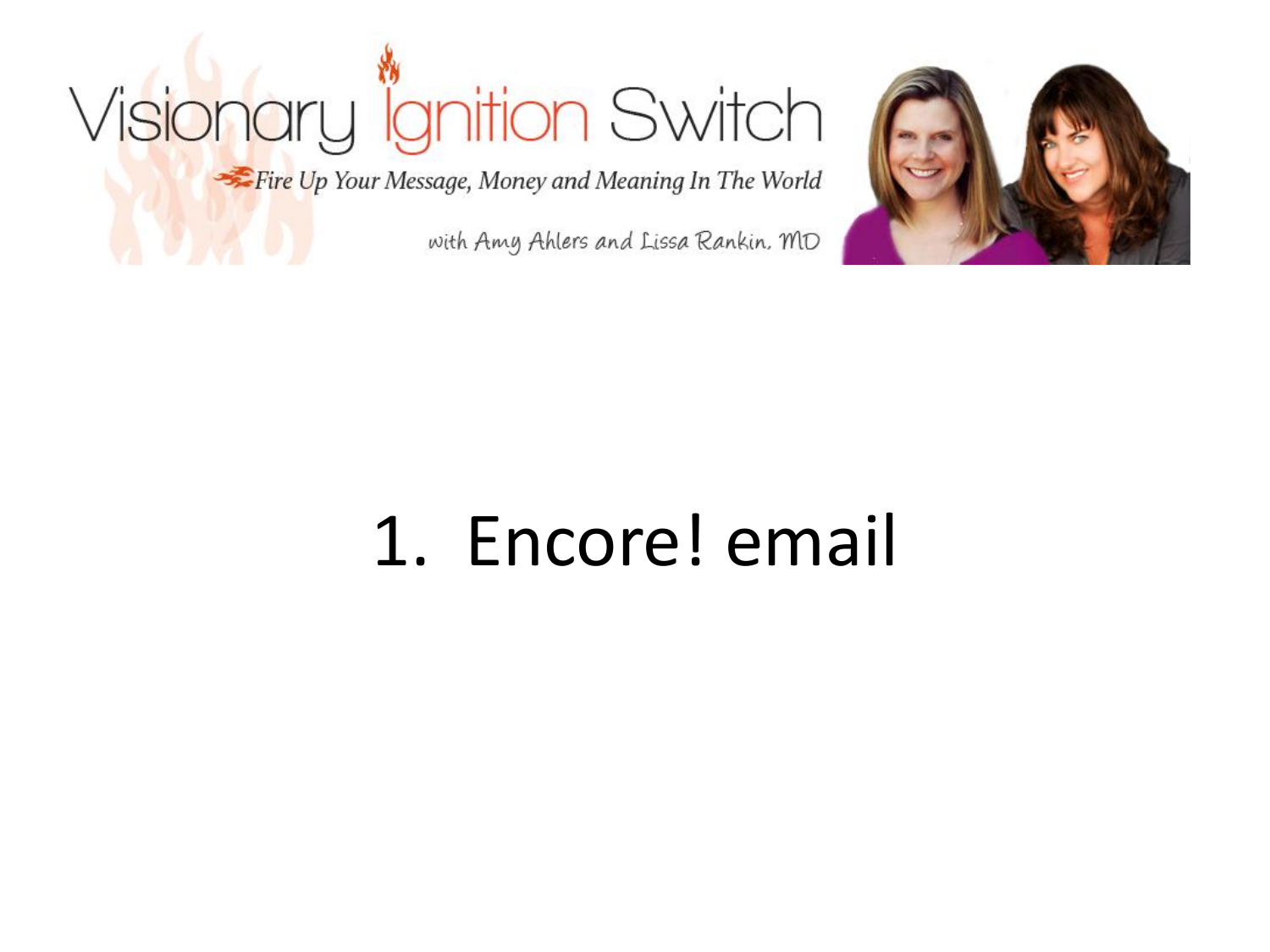Fire Up Your Message, Money and Meaning In The World

with Amy Ahlers and Lissa Rankin, MD



### 2. Here's your recording email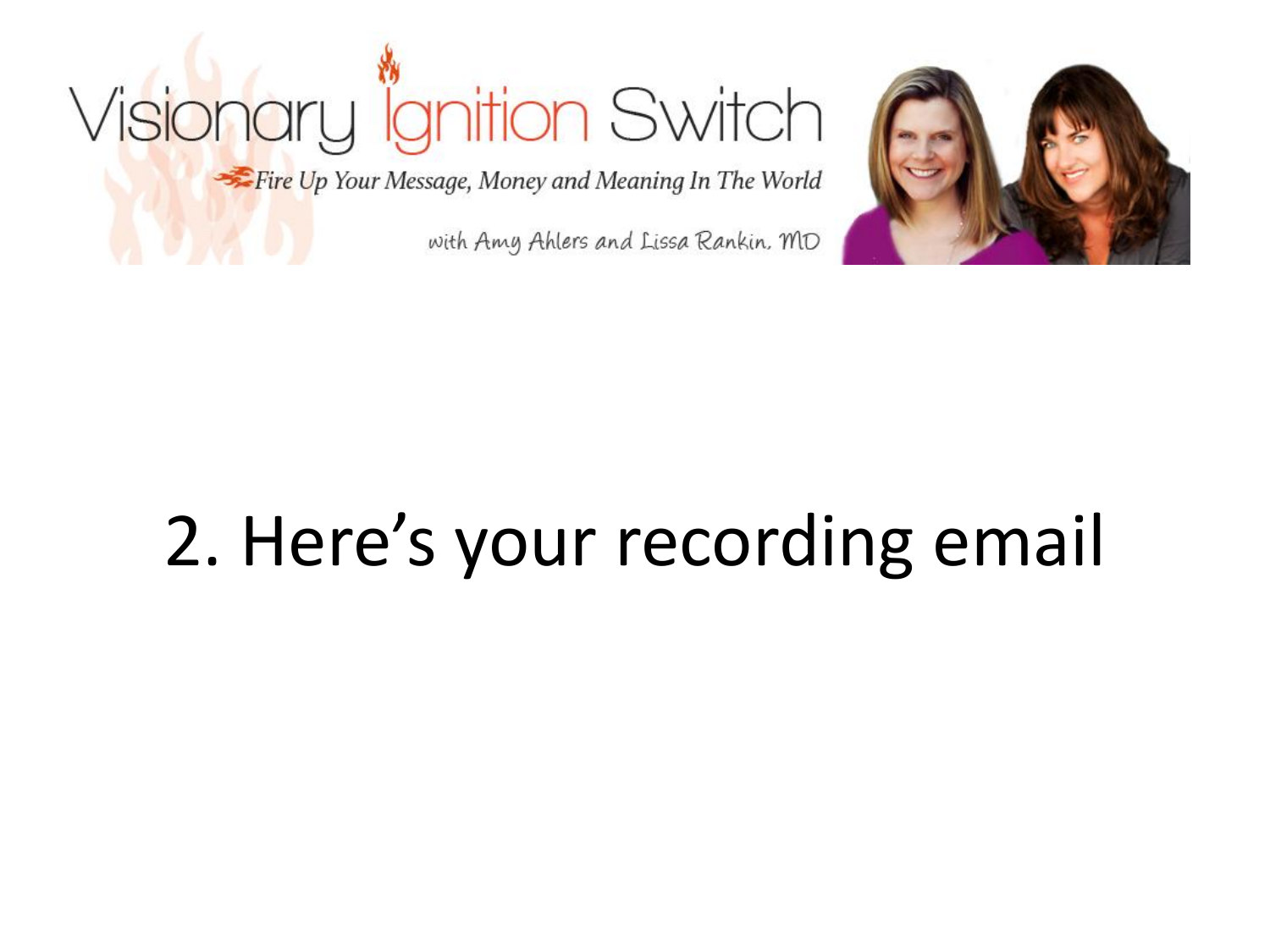Fire Up Your Message, Money and Meaning In The World

with Amy Ahlers and Lissa Rankin. MD



### 3. Fast action bonuses ending today email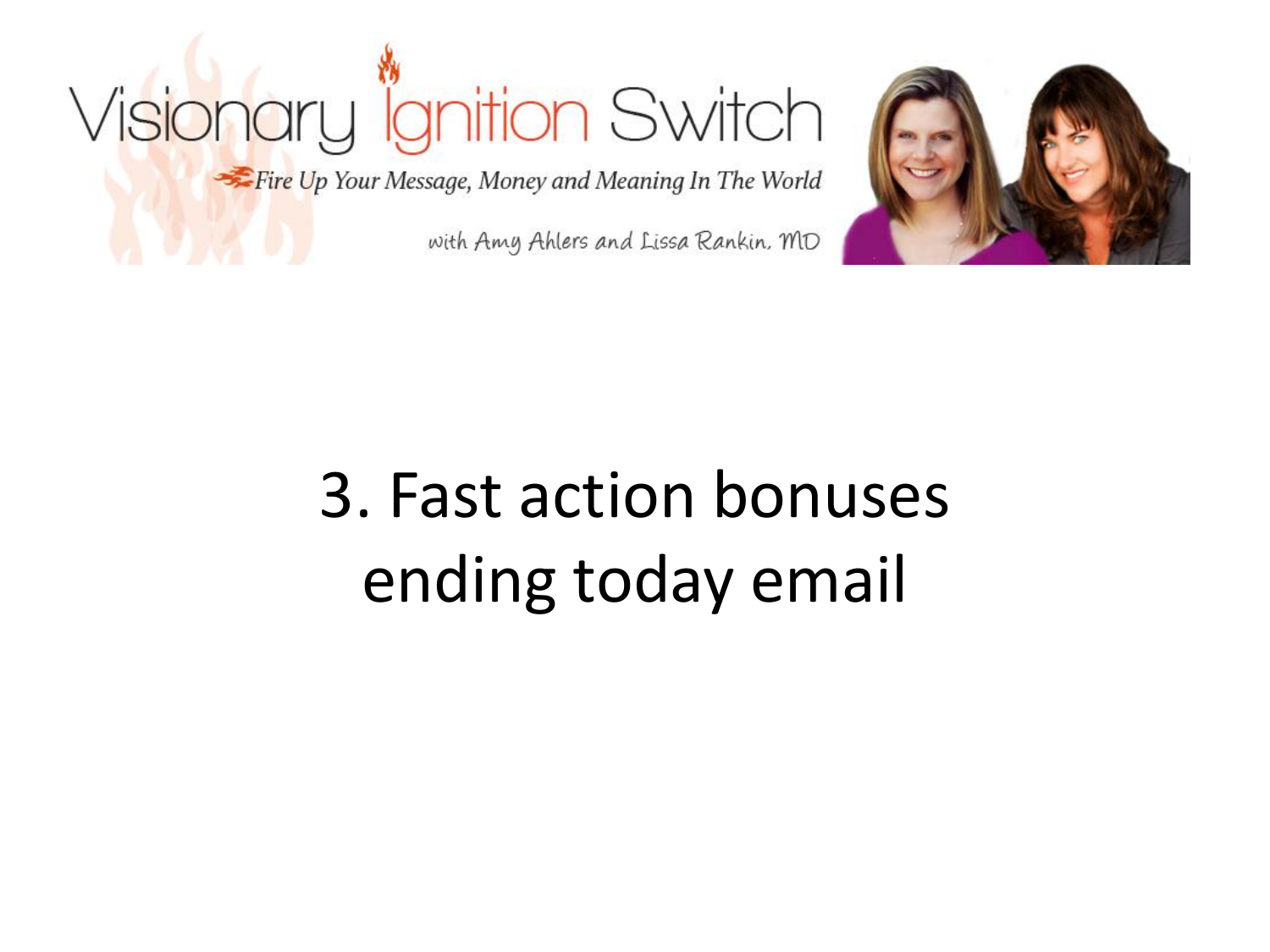

with Amy Ahlers and Lissa Rankin. MD



#### 4. Answers to your questions email with FAQS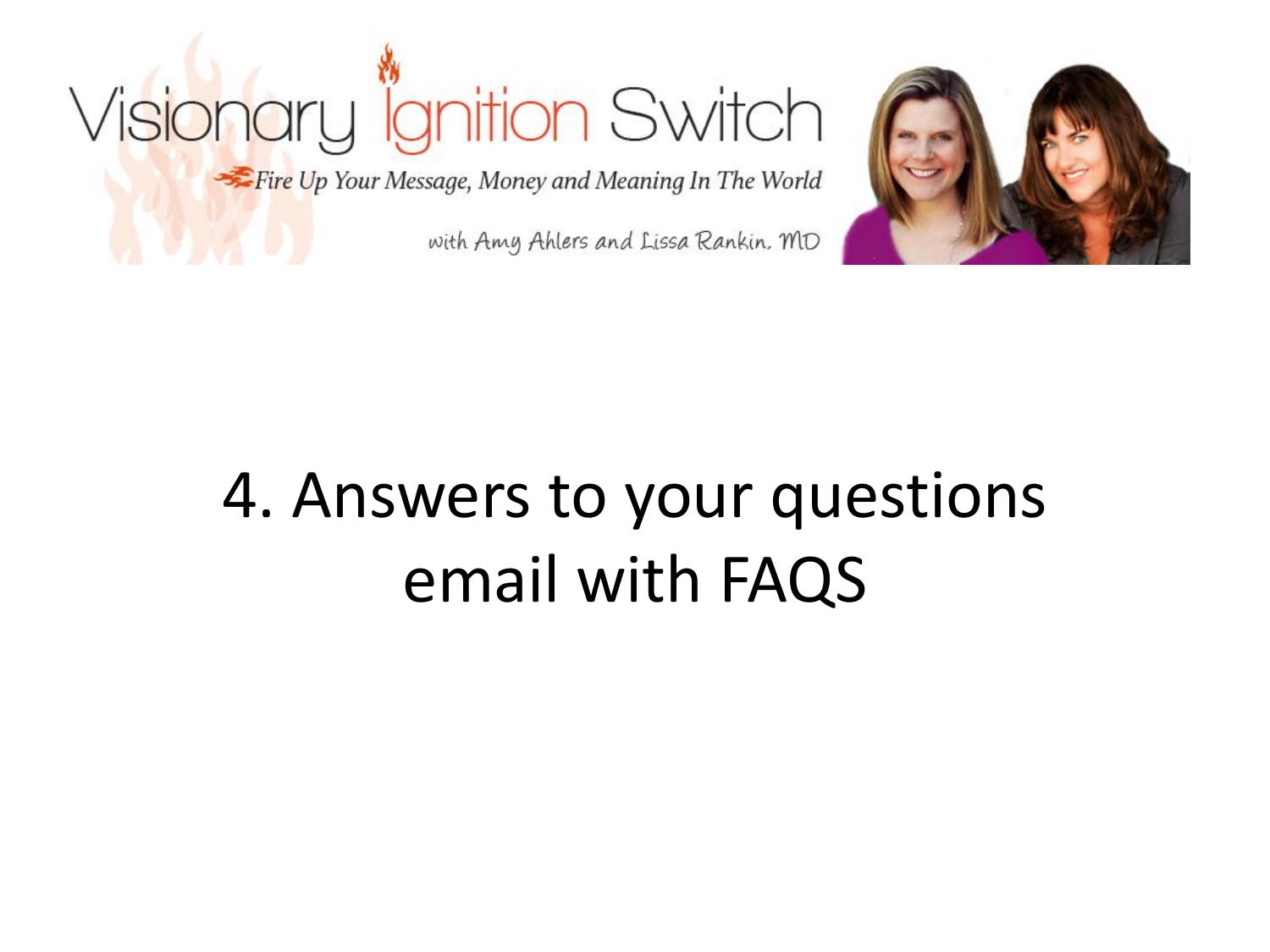Fire Up Your Message, Money and Meaning In The World

with Amy Ahlers and Lissa Rankin. MD



### 5. Live Q&A call email with call-in deets email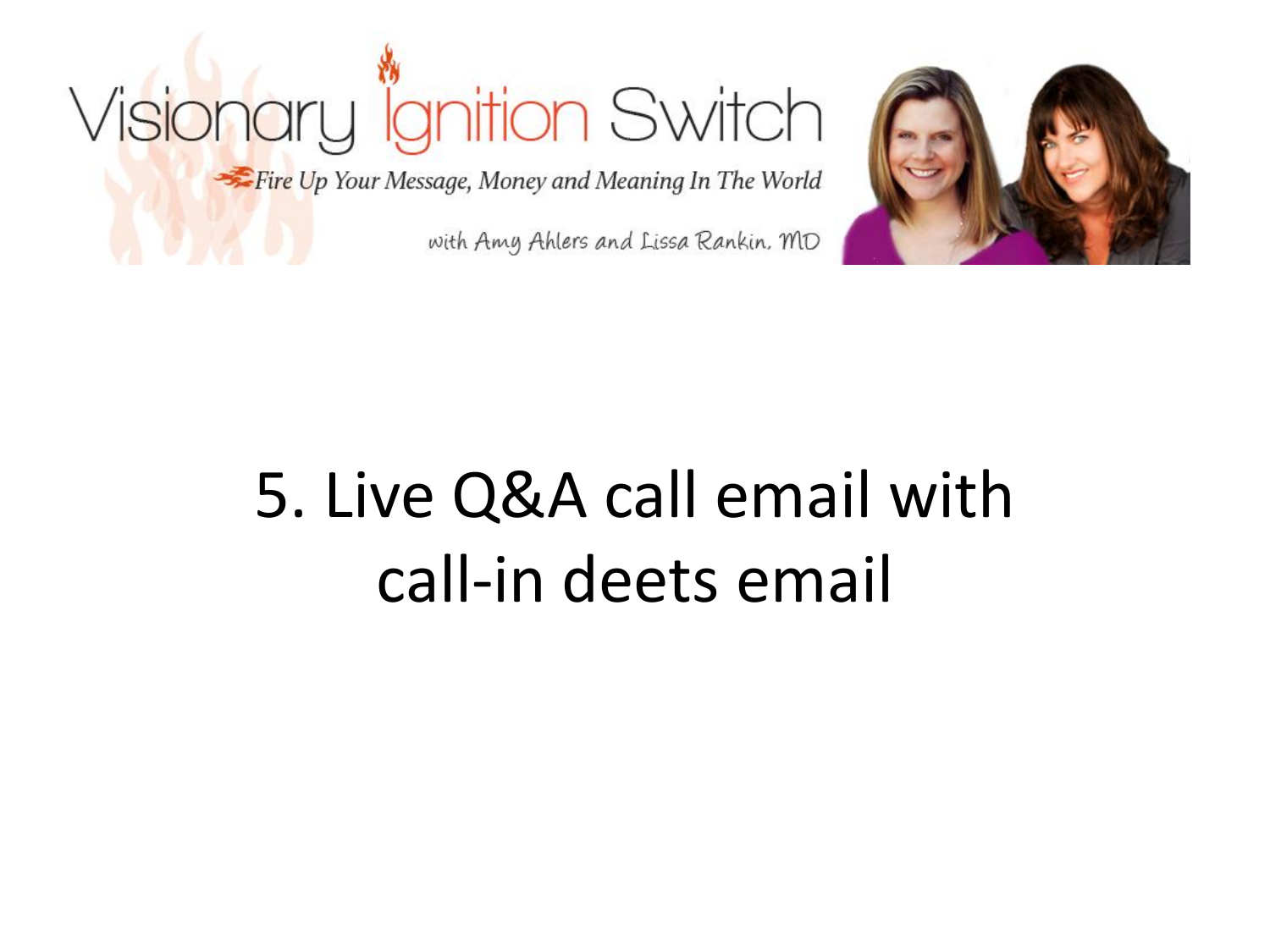Fire Up Your Message, Money and Meaning In The World

with Amy Ahlers and Lissa Rankin. MD



### 6. Send out the Q&A email recording email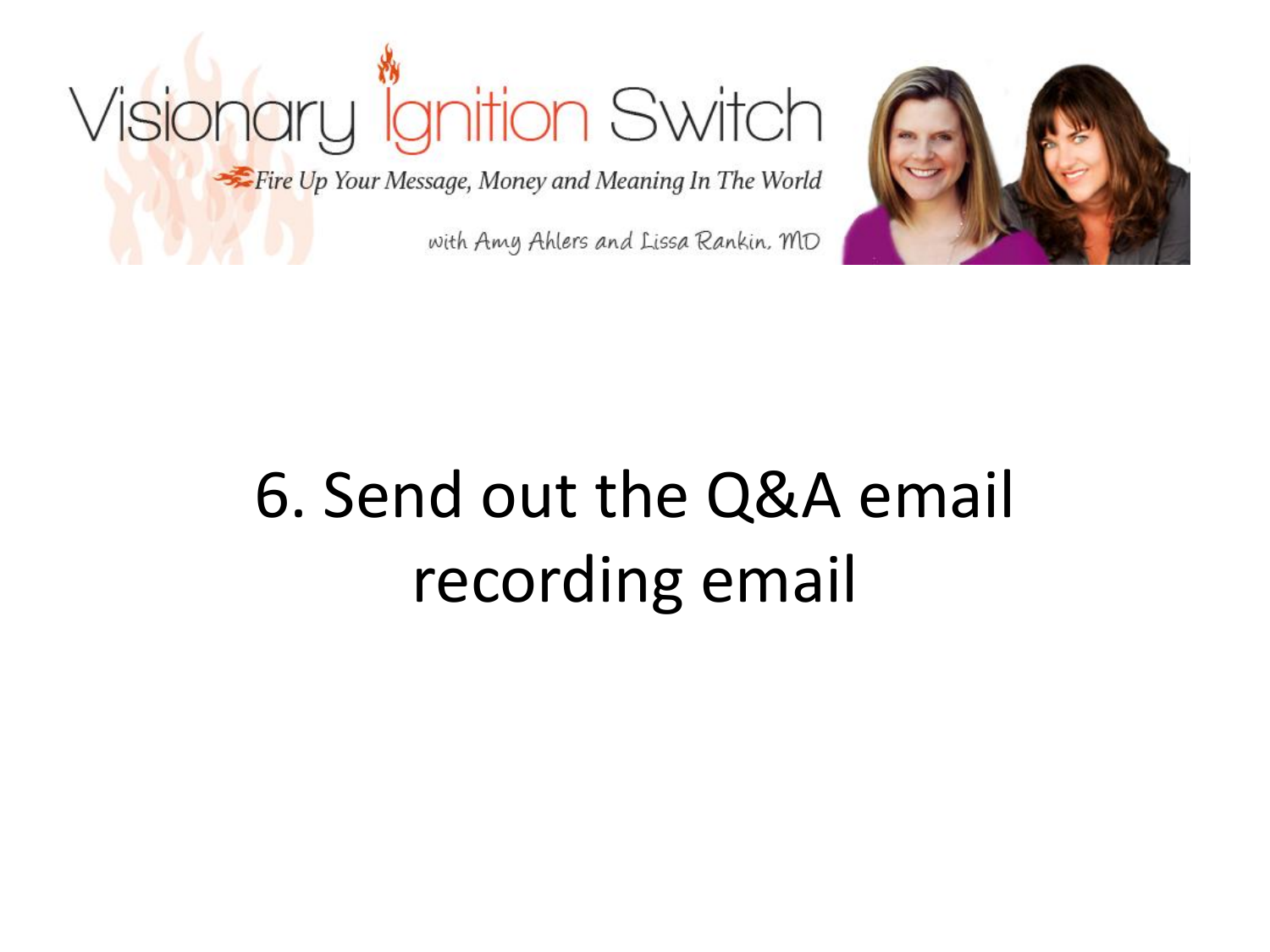

with Amy Ahlers and Lissa Rankin. MD



### 7. It starts tomorrow email (also send to your bigger list)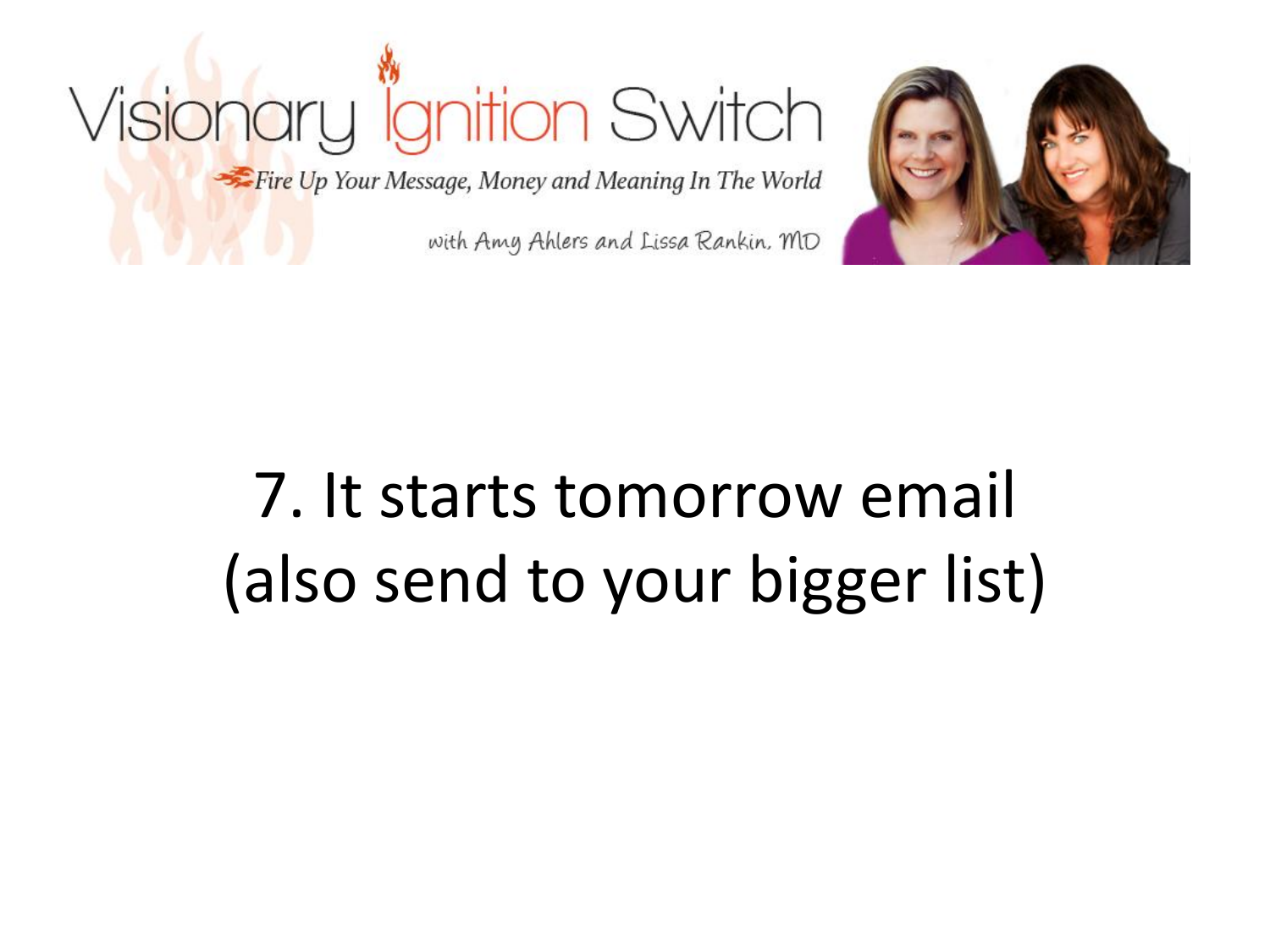Fire Up Your Message, Money and Meaning In The World

with Amy Ahlers and Lissa Rankin, MD



### 8. It starts today email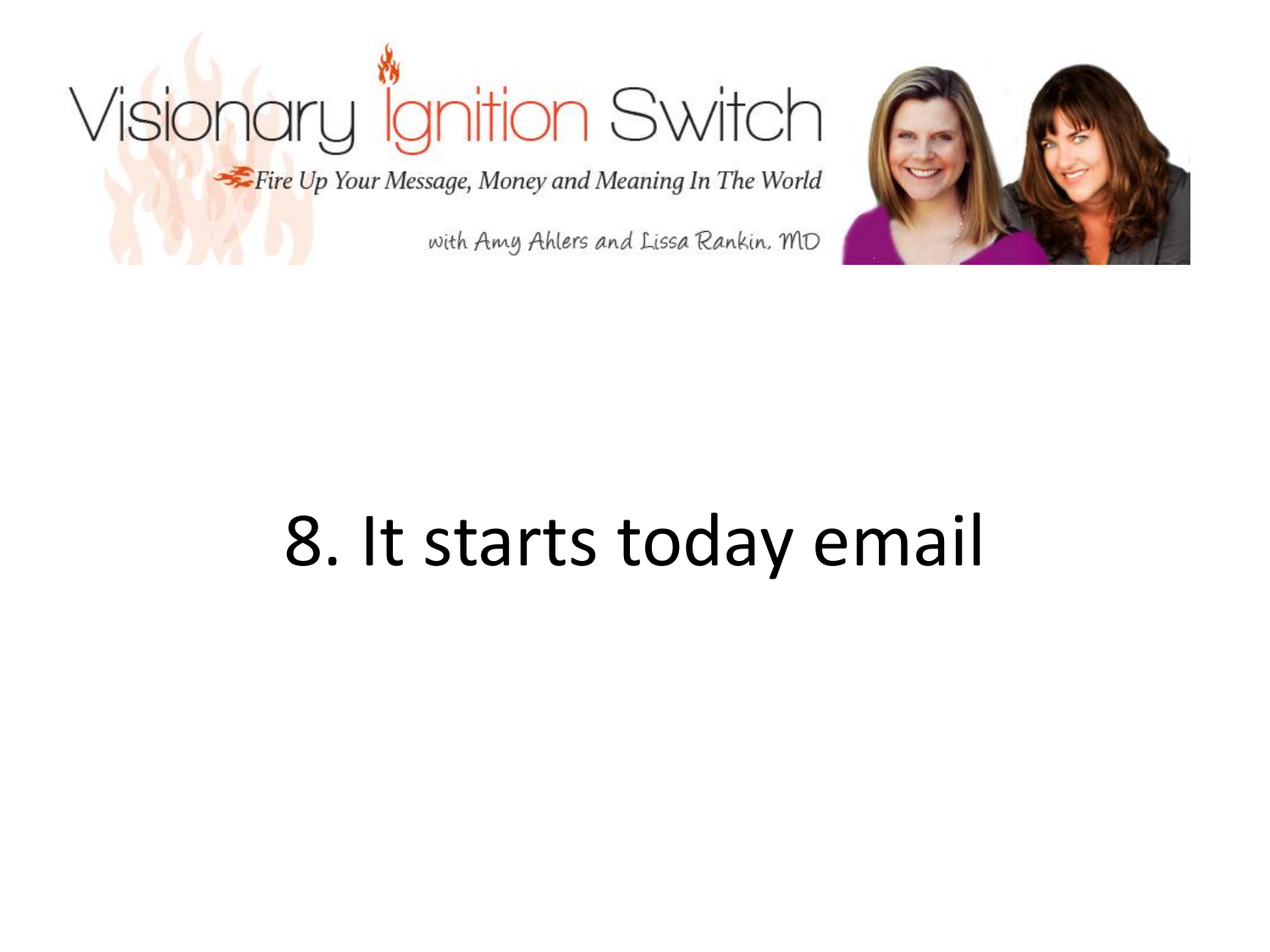



9. Registration closes email (I usually send the day before the  $2^{nd}$  class – you can also add bonuses at this point)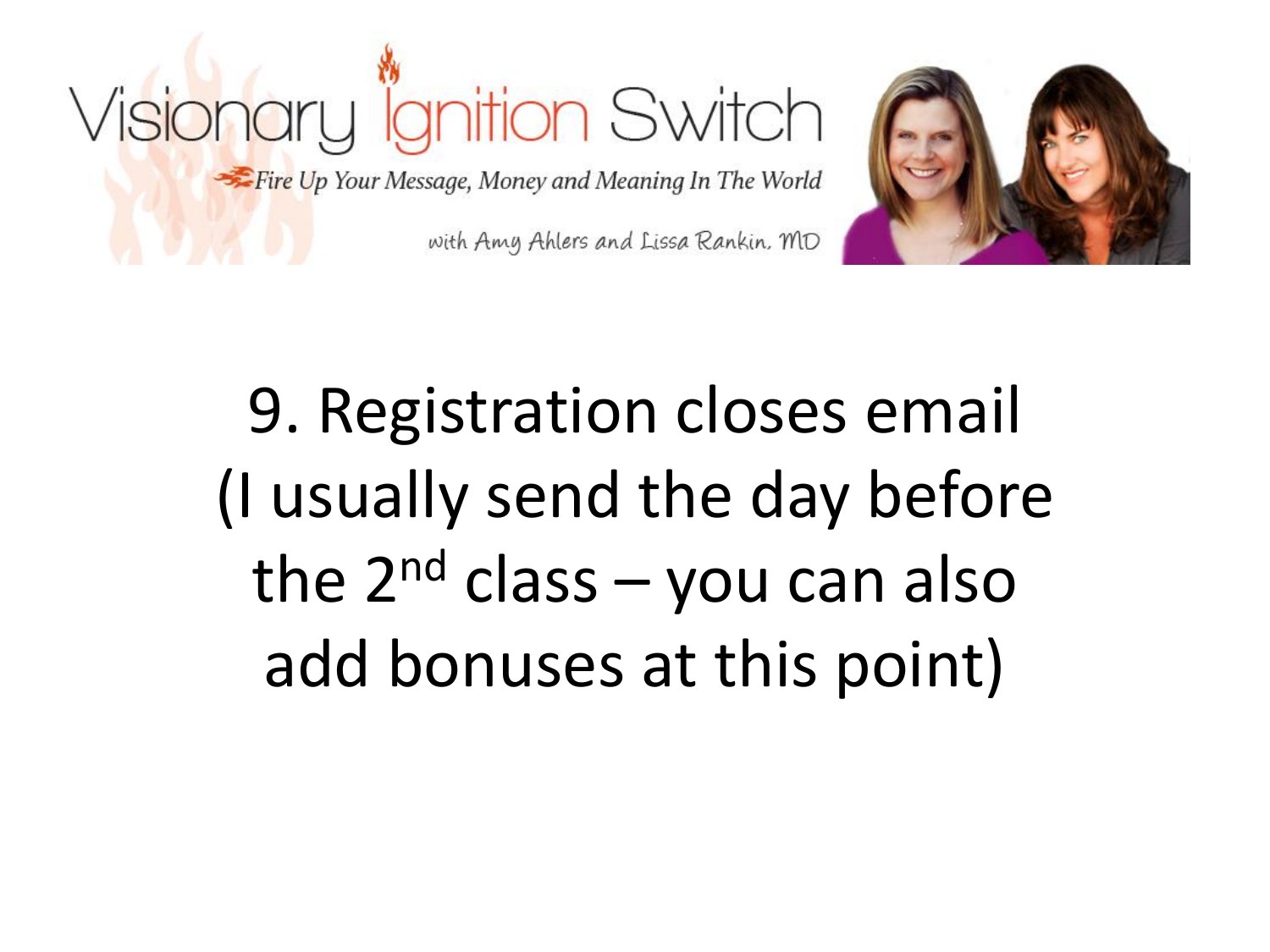



### 10. Last chance to enroll – it's closing email (also send to your bigger list)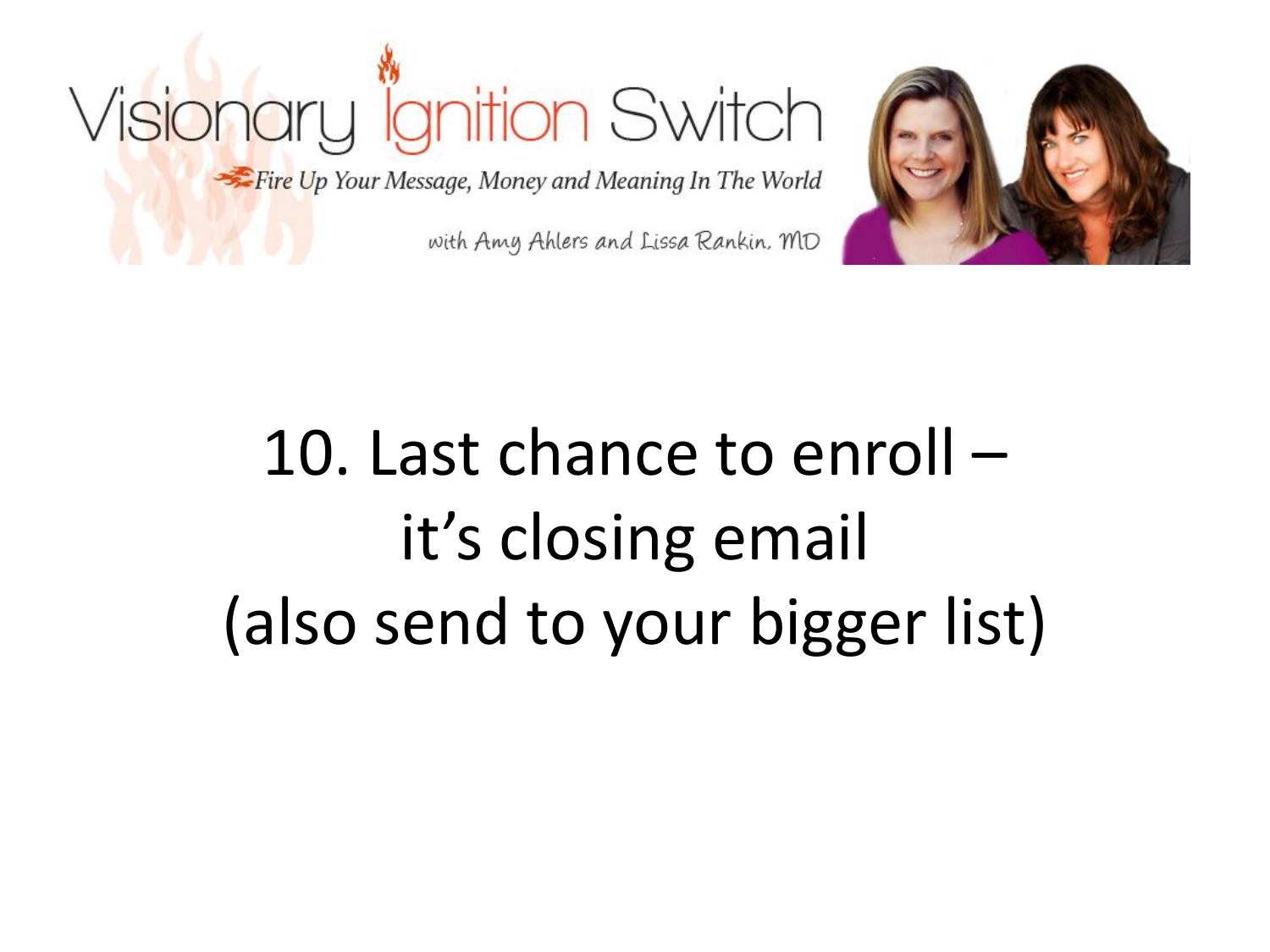Fire Up Your Message, Money and Meaning In The World



with Amy Ahlers and Lissa Rankin, MD

### BUT won't people opt out? YES! It is OK.

### (That means they are not your ideal client!)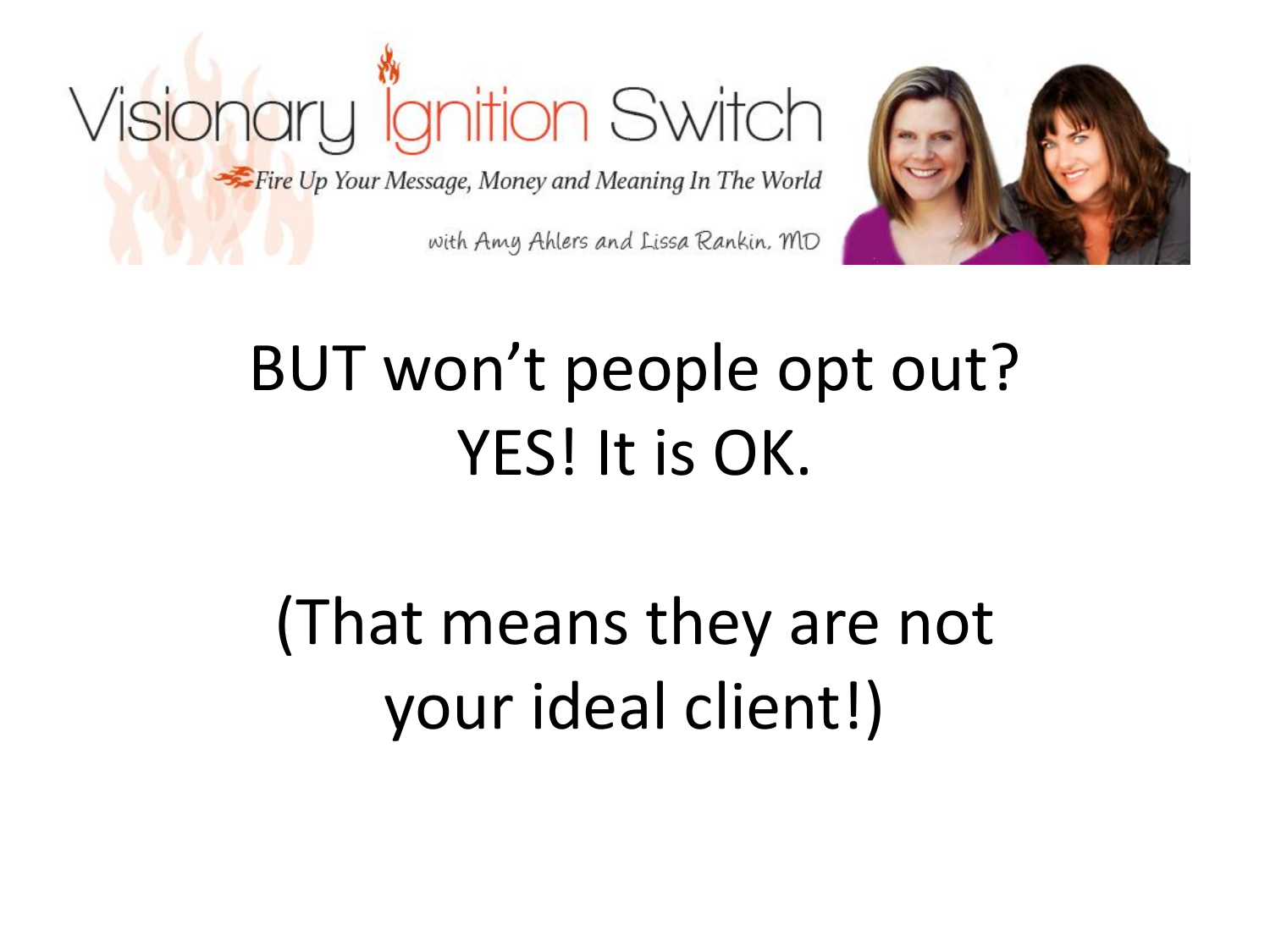### Visionary Ignition Switch Fire Up Your Message, Money and Meaning In The World



with Amy Ahlers and Lissa Rankin. MD

### Wisdom Spotlight:

### If you're not sending follow up emails after your preview call, you're leaving a lot of students behind!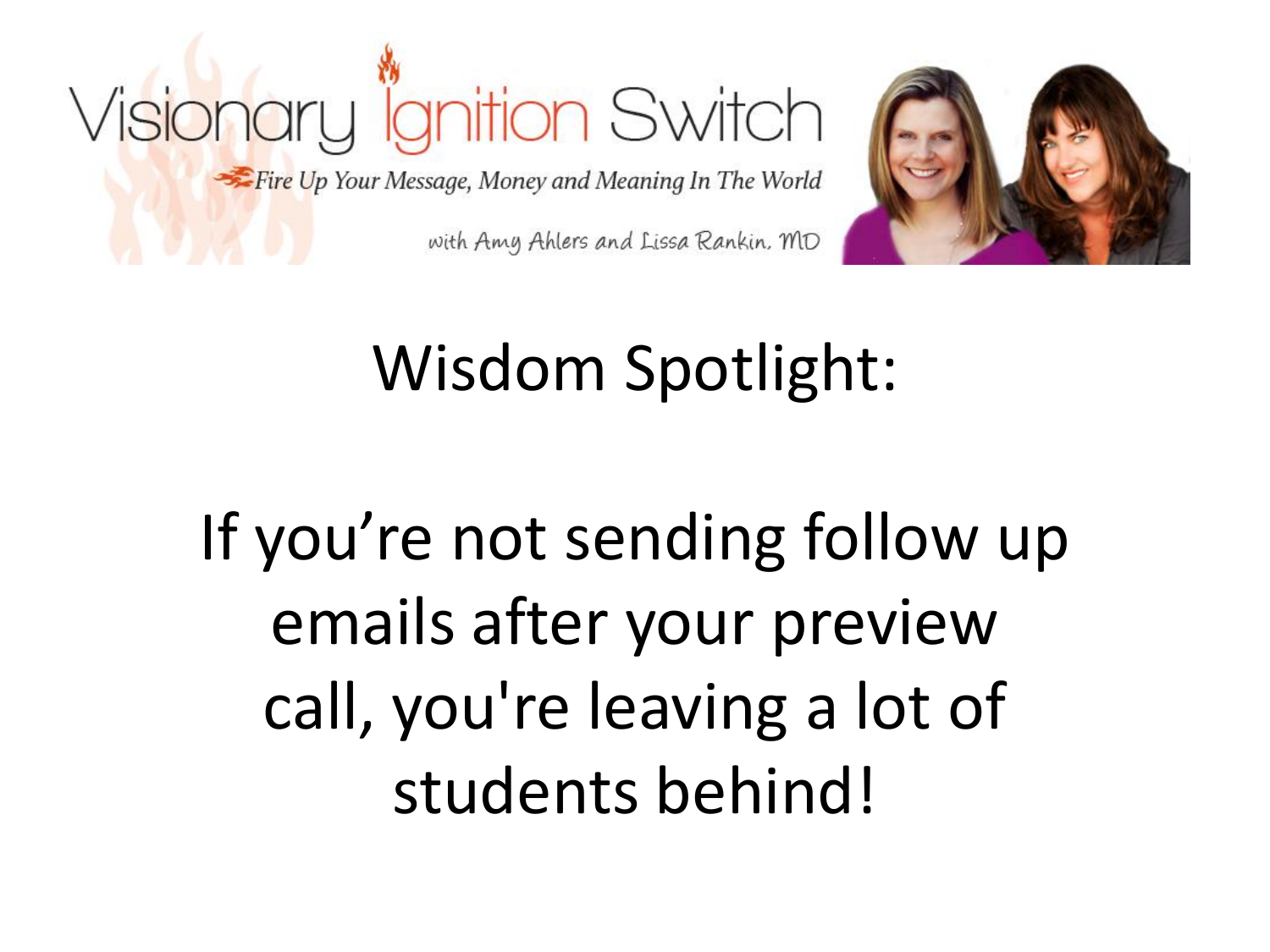Fire Up Your Message, Money and Meaning In The World

with Amy Ahlers and Lissa Rankin. MD



### Now you have an offer… how do you drive traffic?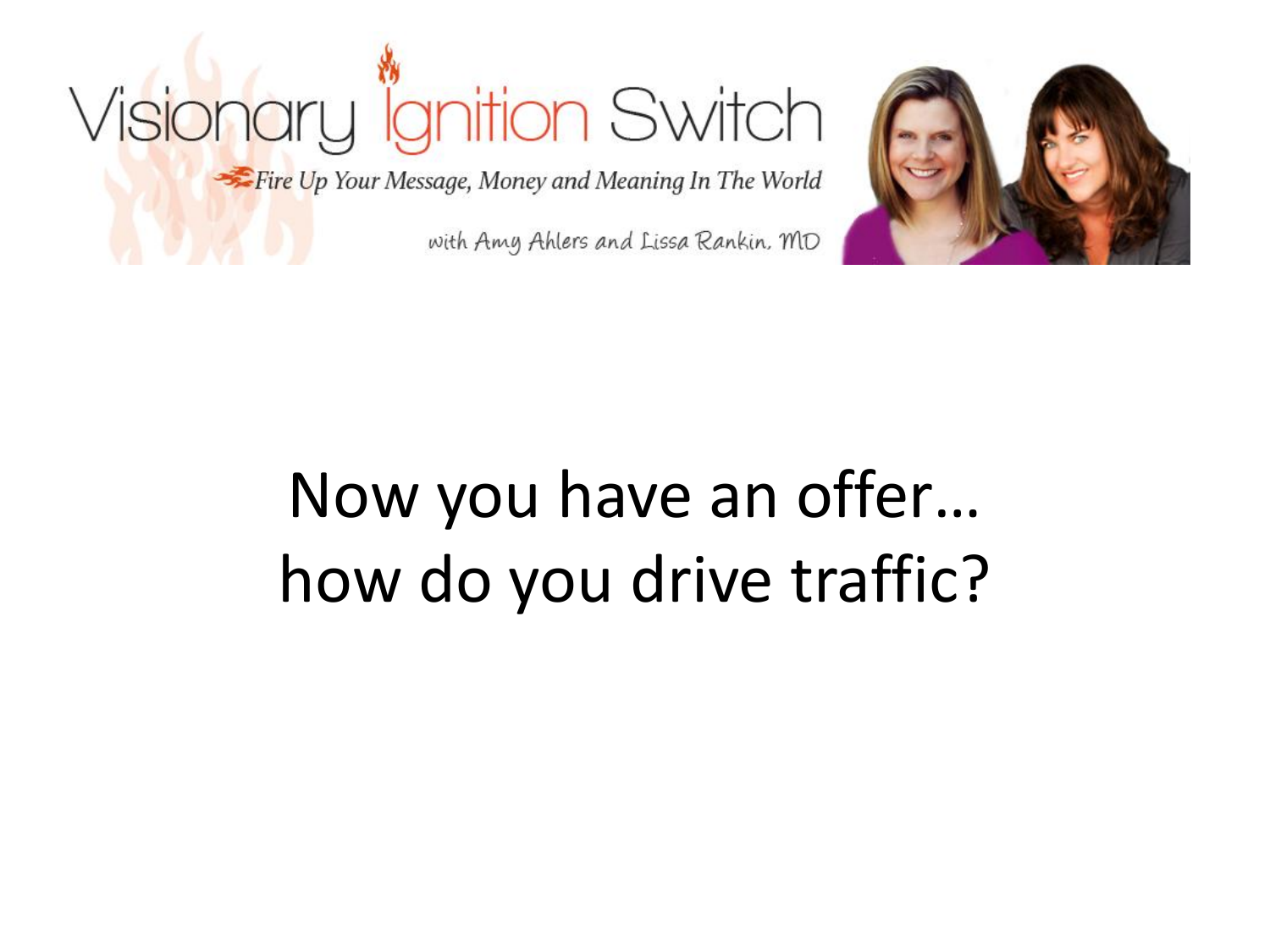Fire Up Your Message, Money and Meaning In The World

with Amy Ahlers and Lissa Rankin. MD



### Driving Traffic to Your Offer & Preview Call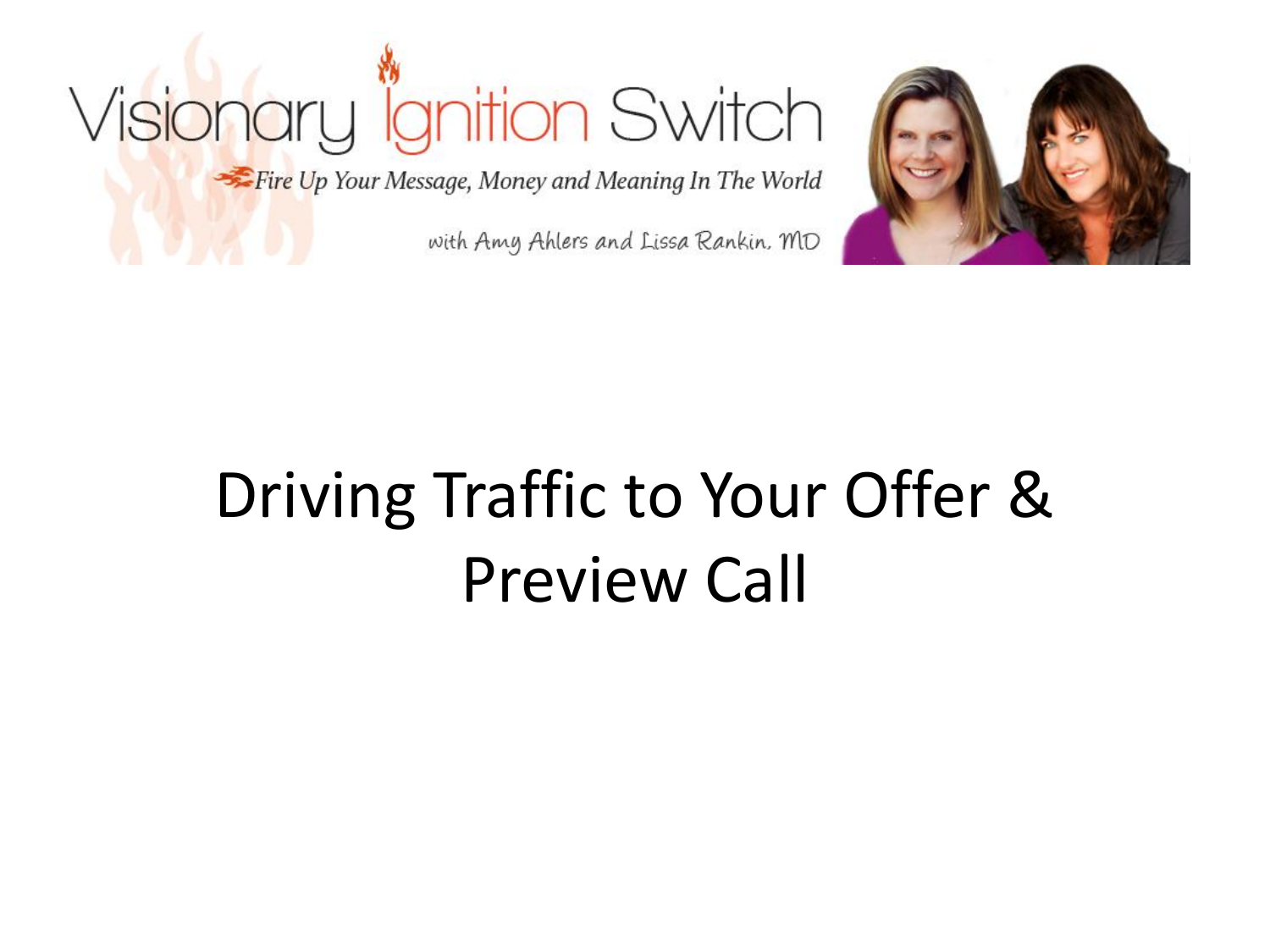Fire Up Your Message, Money and Meaning In The World

with Amy Ahlers and Lissa Rankin, MD



#### Social media.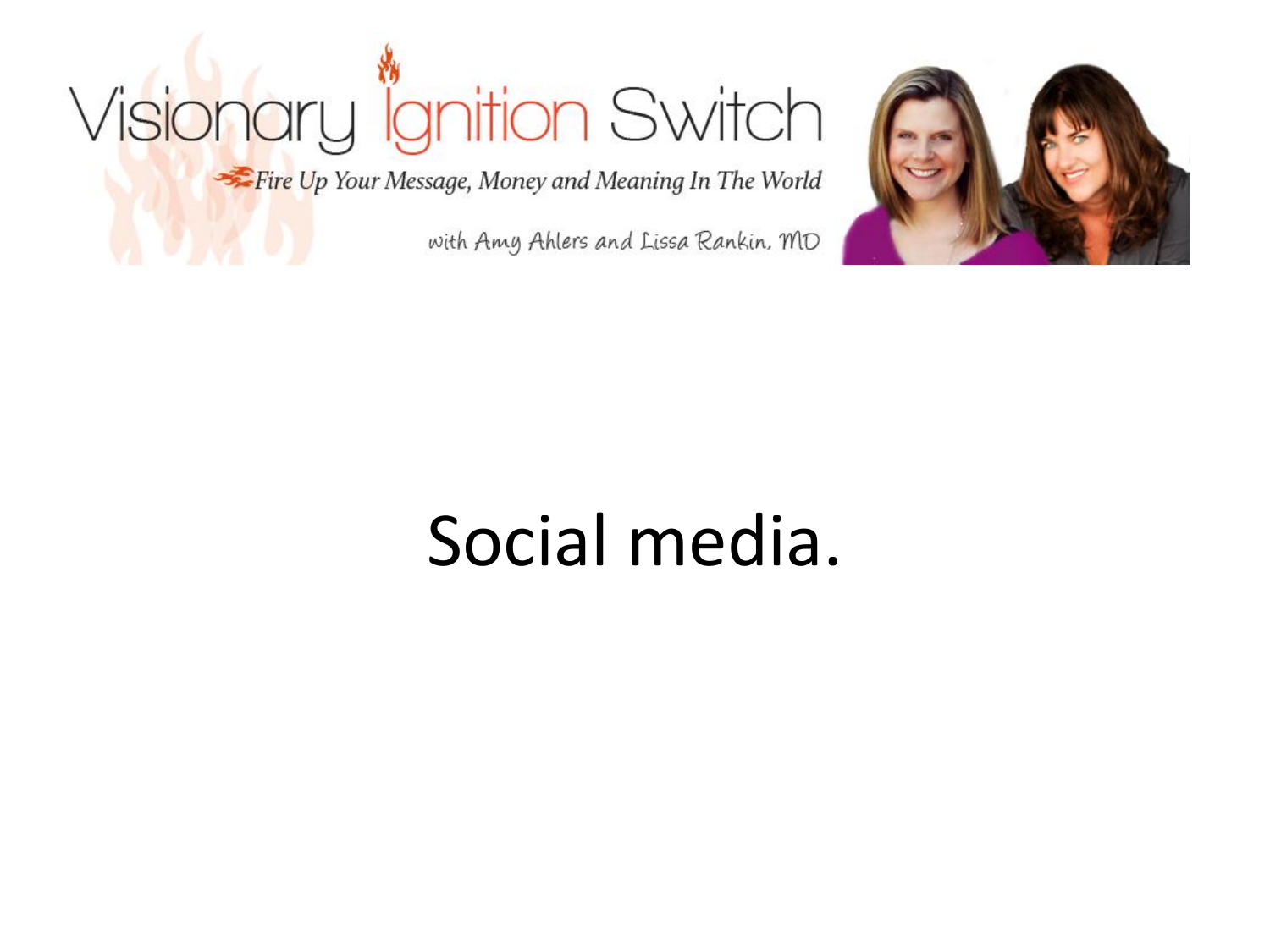Fire Up Your Message, Money and Meaning In The World

with Amy Ahlers and Lissa Rankin, MD



#### Solo blasts to your newsletter list.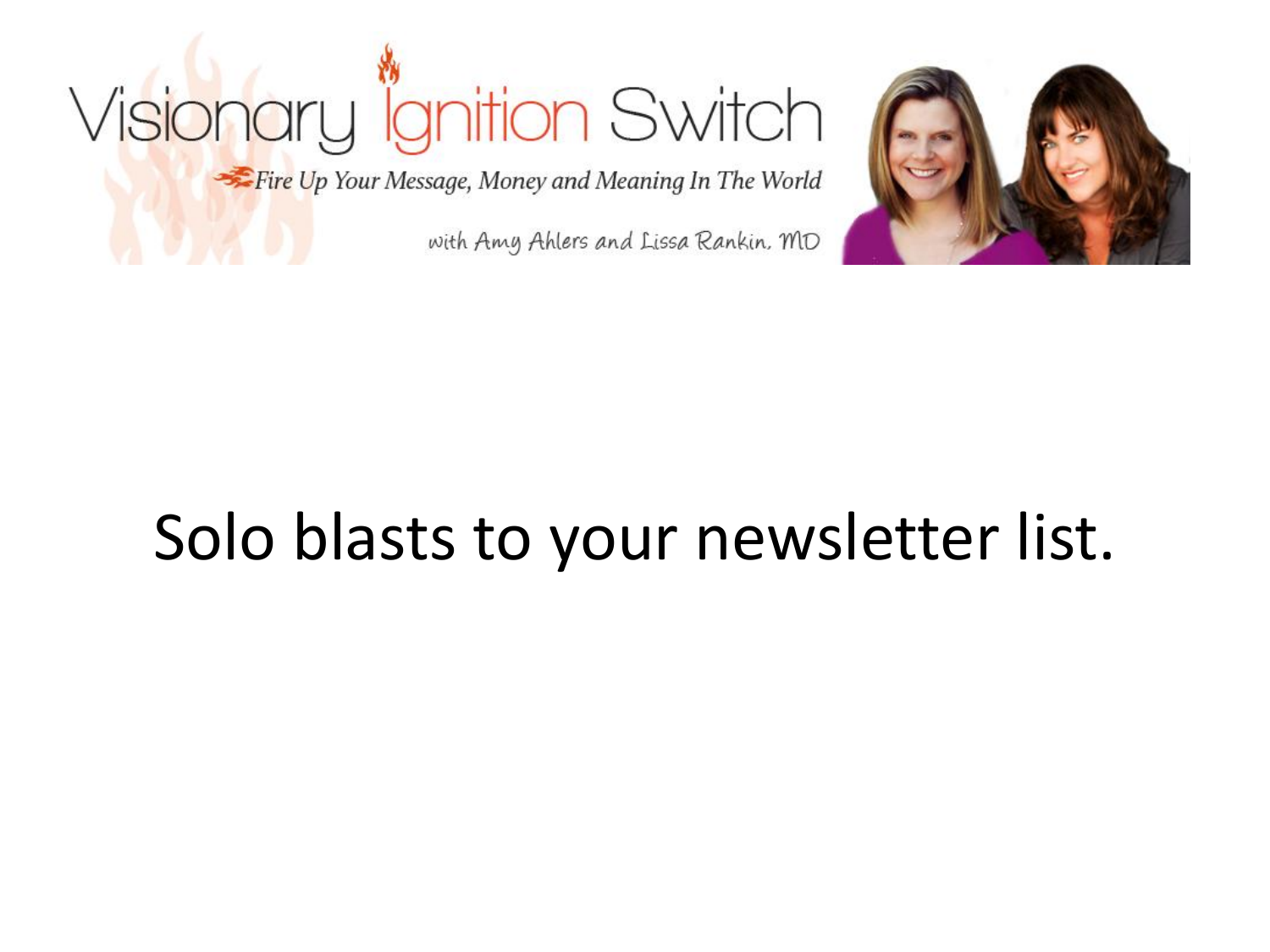Fire Up Your Message, Money and Meaning In The World

with Amy Ahlers and Lissa Rankin, MD



### Products in your virtual store.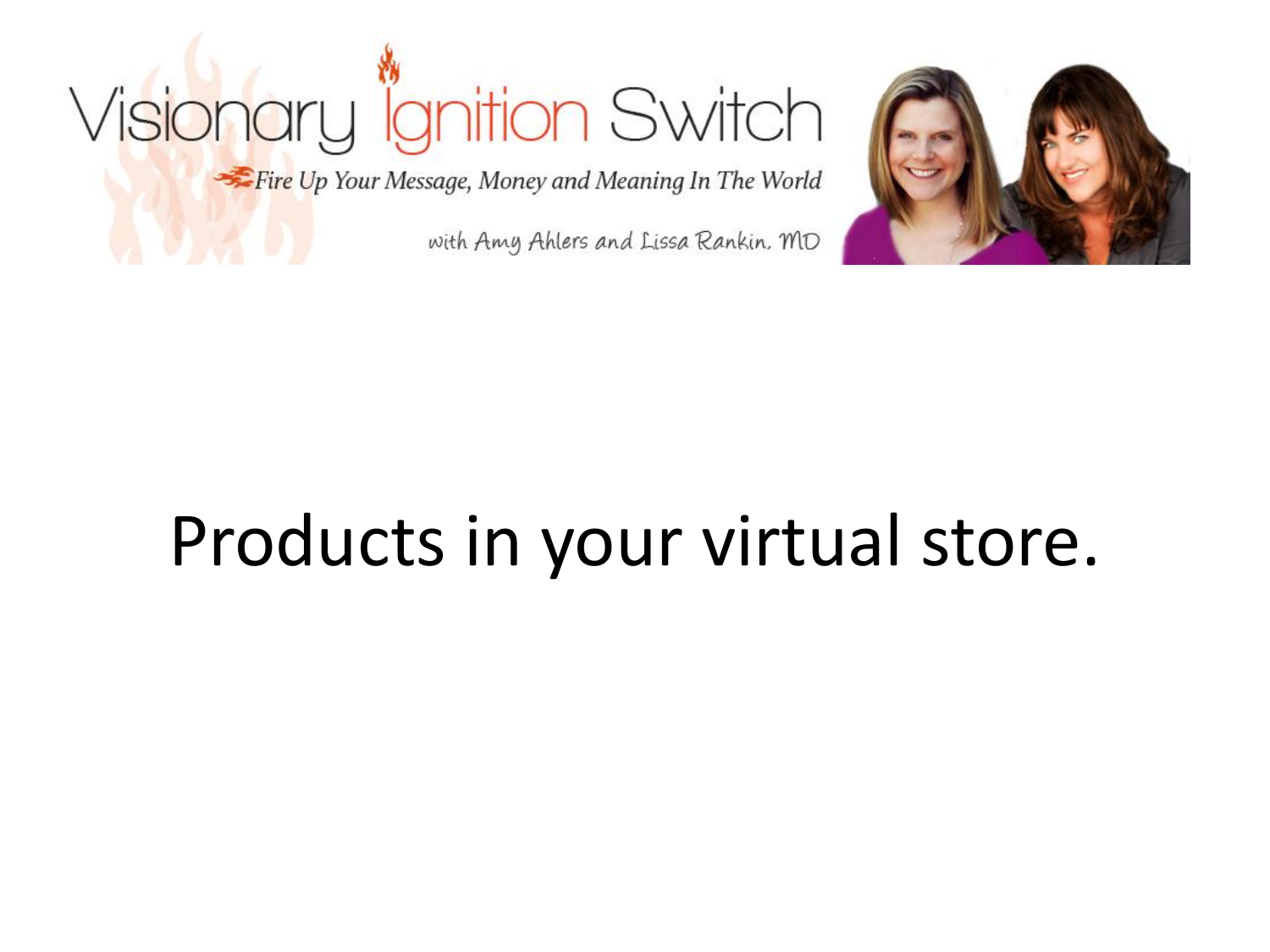Fire Up Your Message, Money and Meaning In The World

with Amy Ahlers and Lissa Rankin. MD



### JV partners.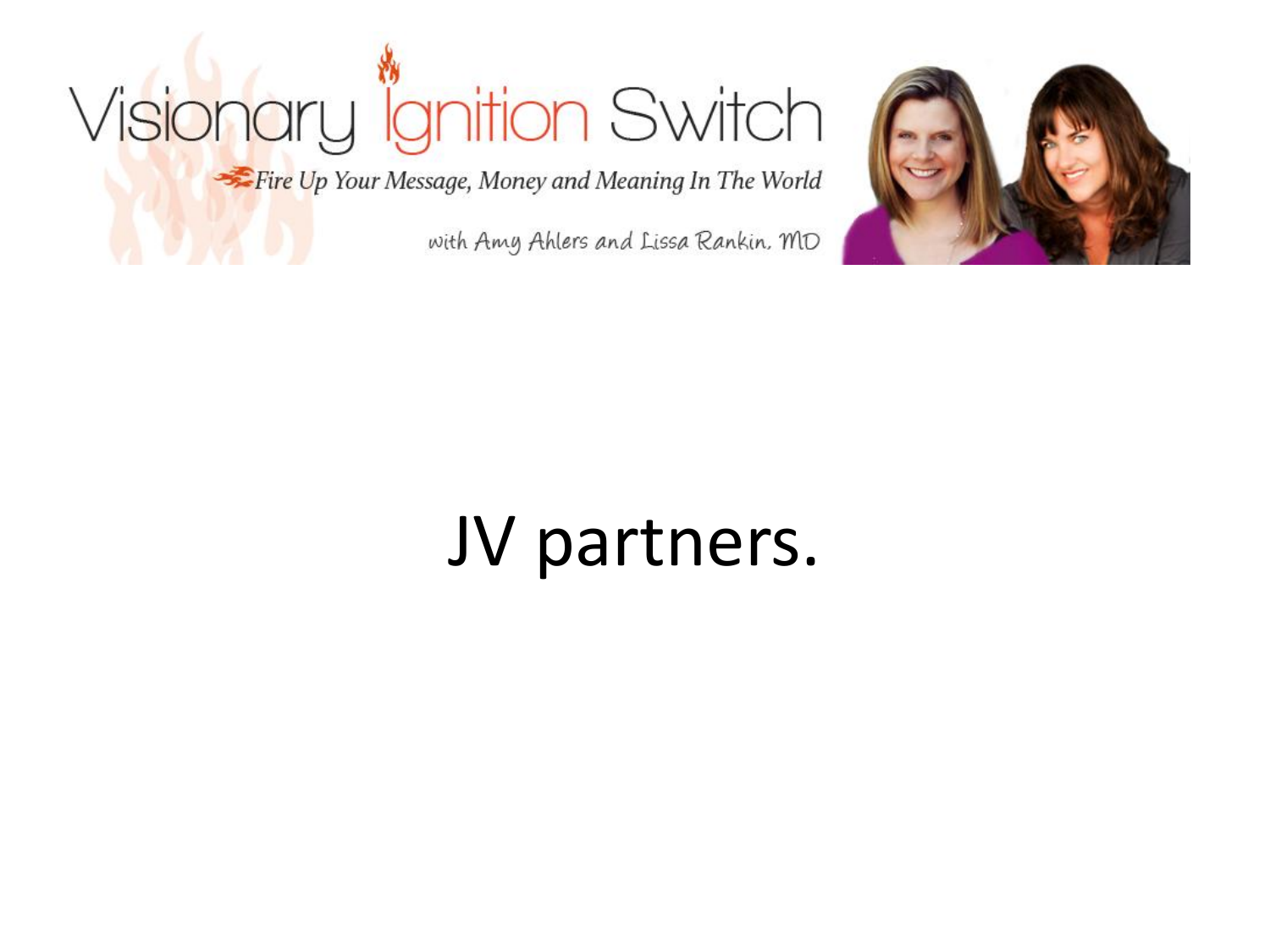Fire Up Your Message, Money and Meaning In The World

with Amy Ahlers and Lissa Rankin. MD



### Facebook ads and Facebook post boosts.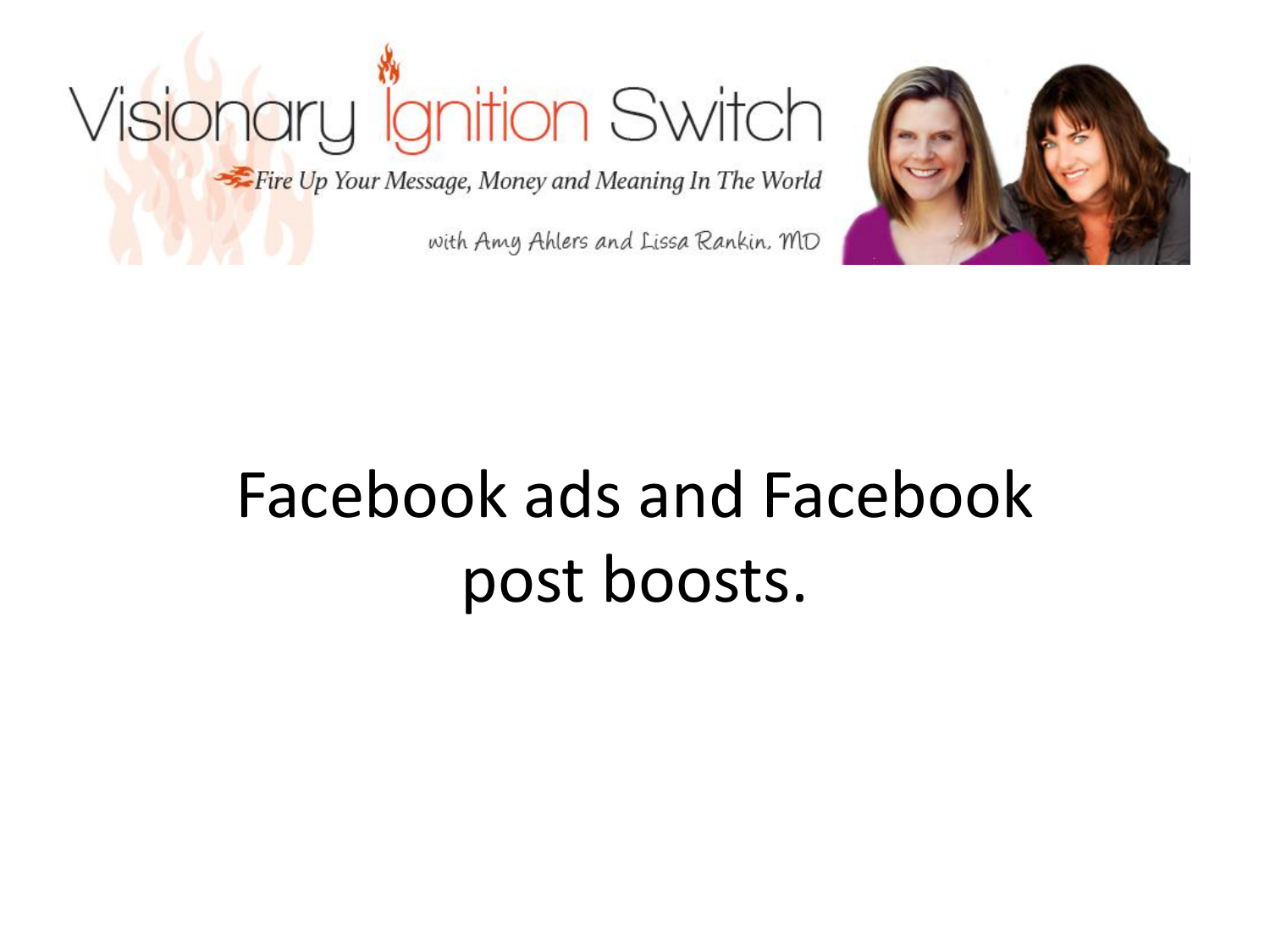Fire Up Your Message, Money and Meaning In The World

with Amy Ahlers and Lissa Rankin, MD



### Google ads.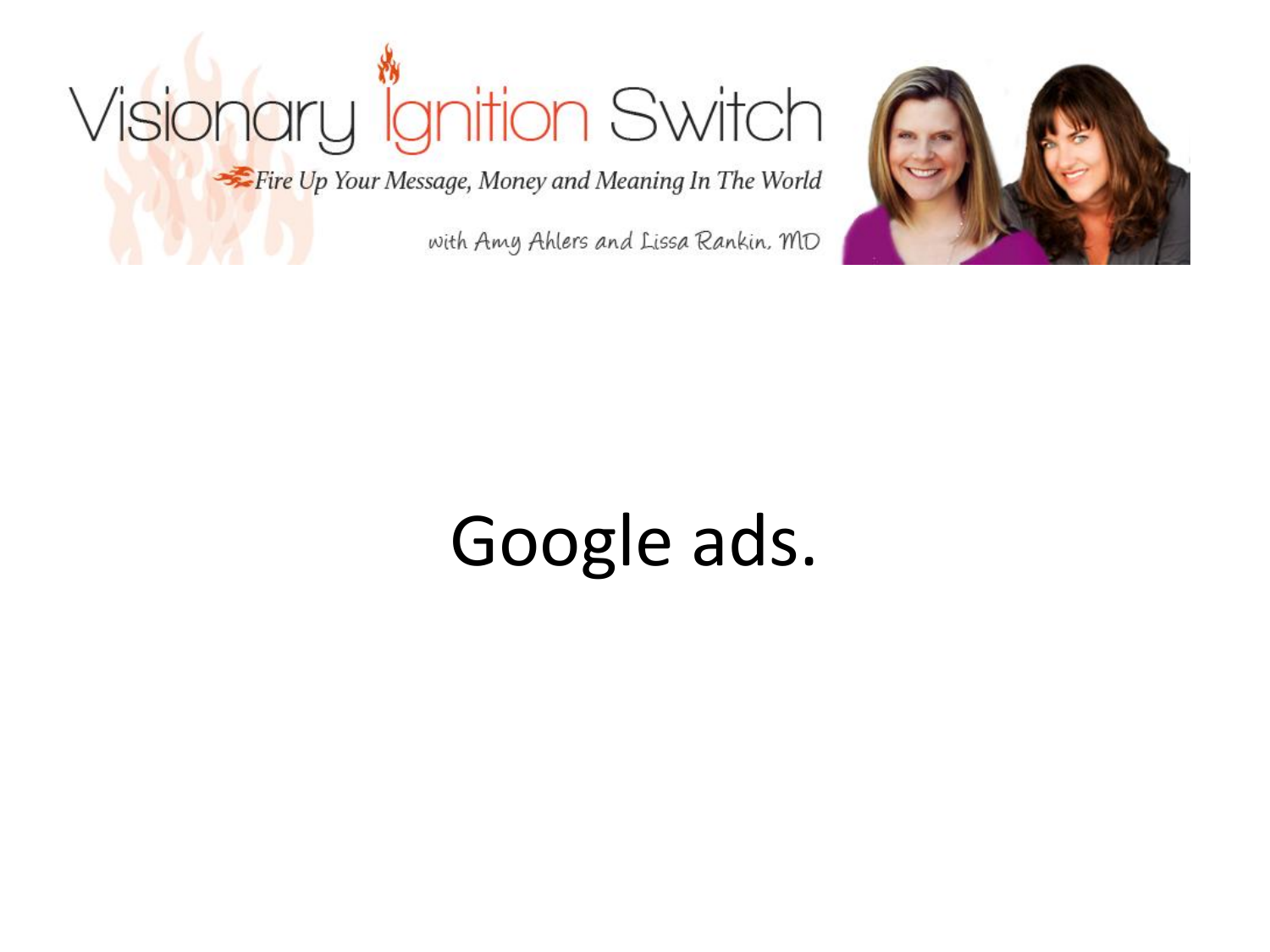Fire Up Your Message, Money and Meaning In The World

with Amy Ahlers and Lissa Rankin. MD



### Speak and sell in the back of the room.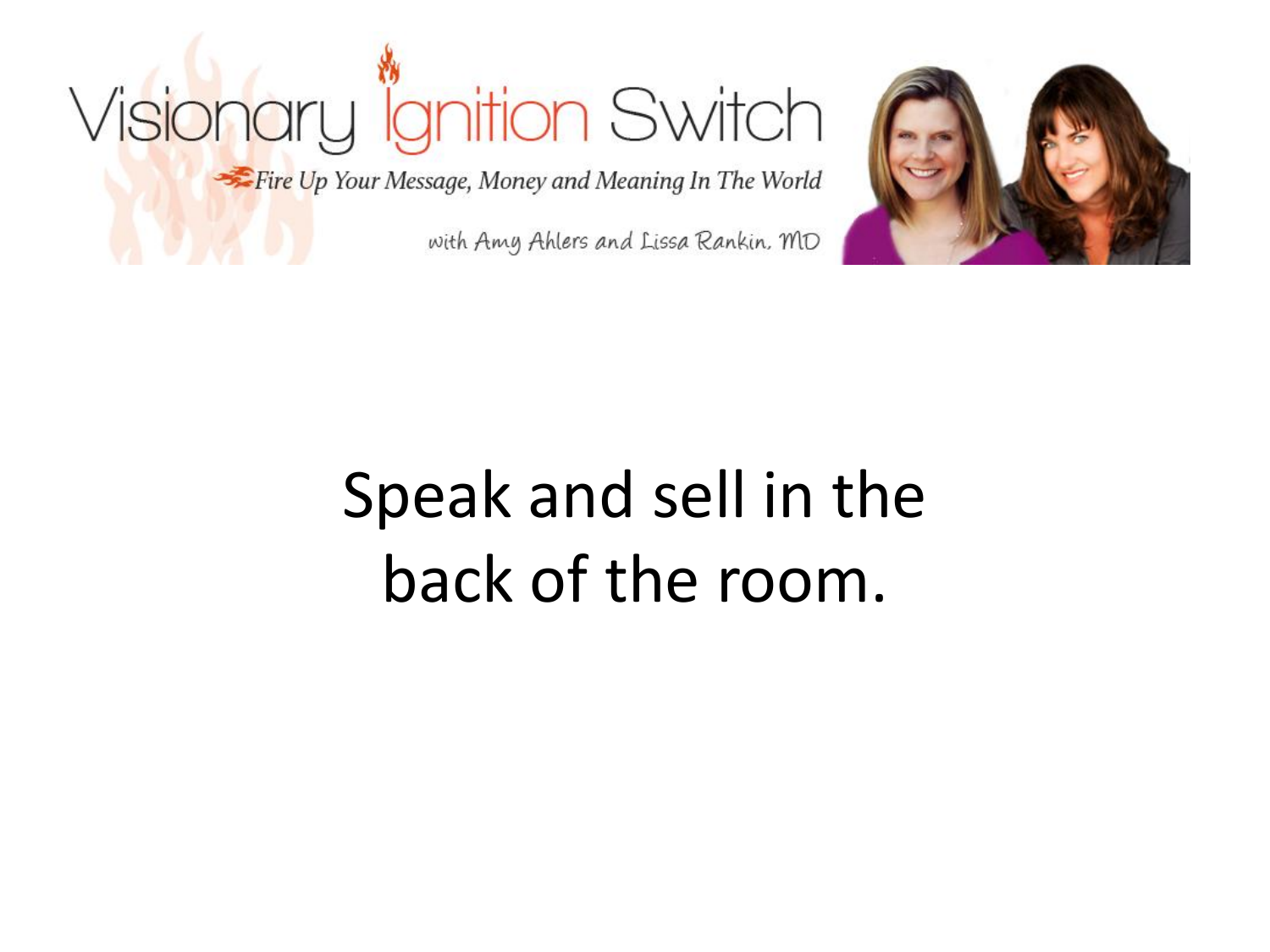Fire Up Your Message, Money and Meaning In The World

with Amy Ahlers and Lissa Rankin, MD



### Radio and TV.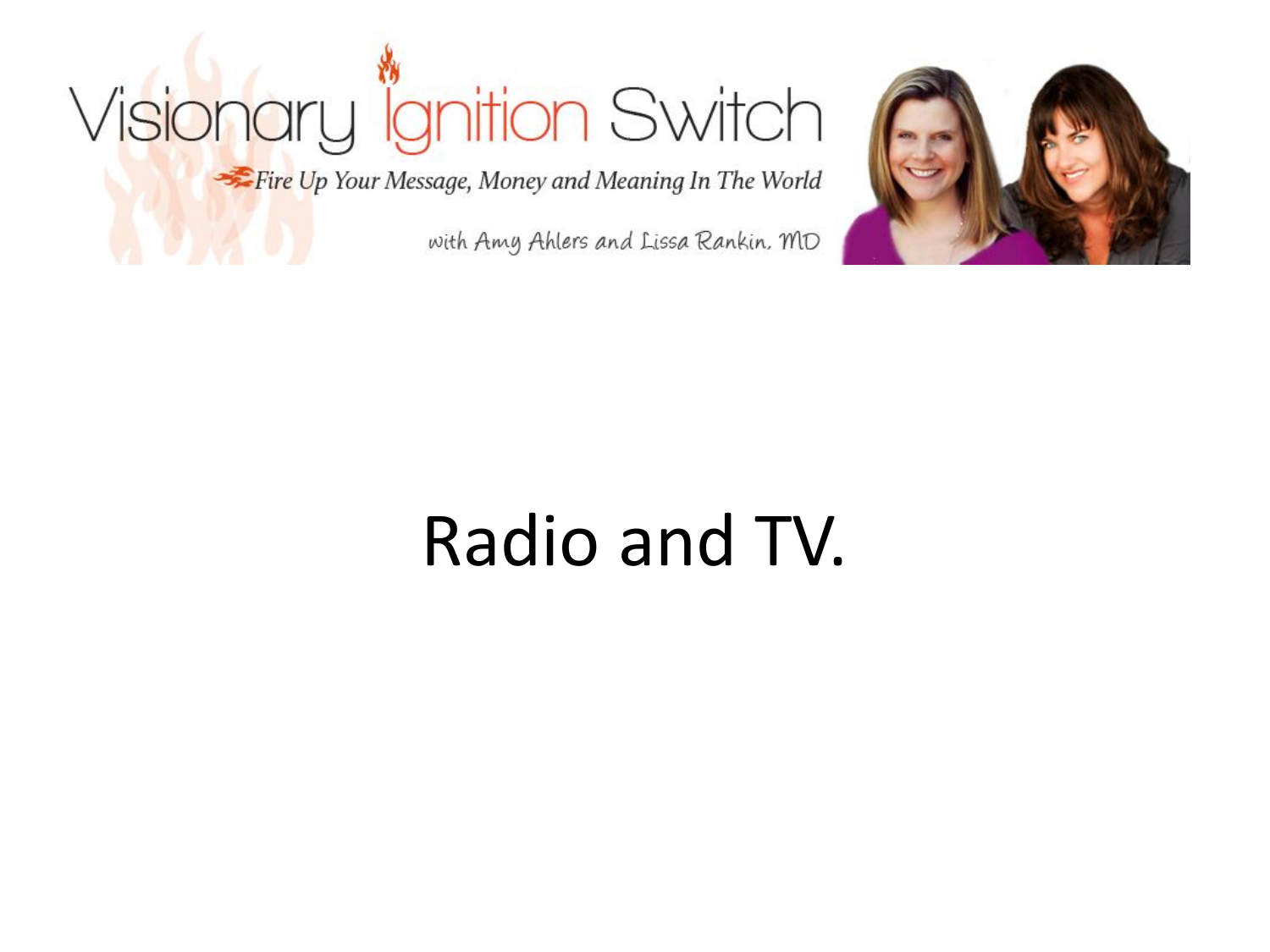Fire Up Your Message, Money and Meaning In The World

with Amy Ahlers and Lissa Rankin. MD



### Blog posts.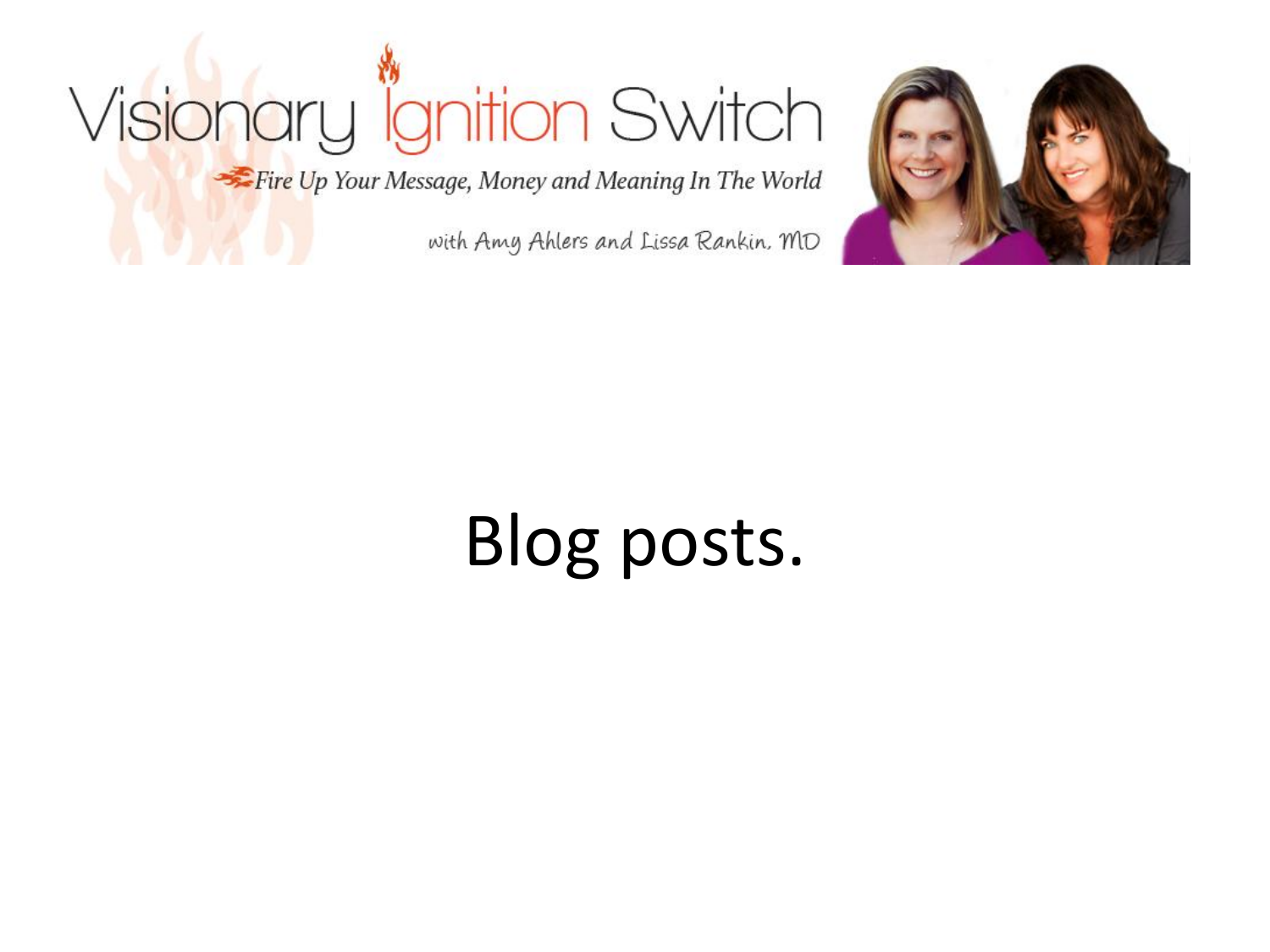Fire Up Your Message, Money and Meaning In The World

with Amy Ahlers and Lissa Rankin, MD



SEO.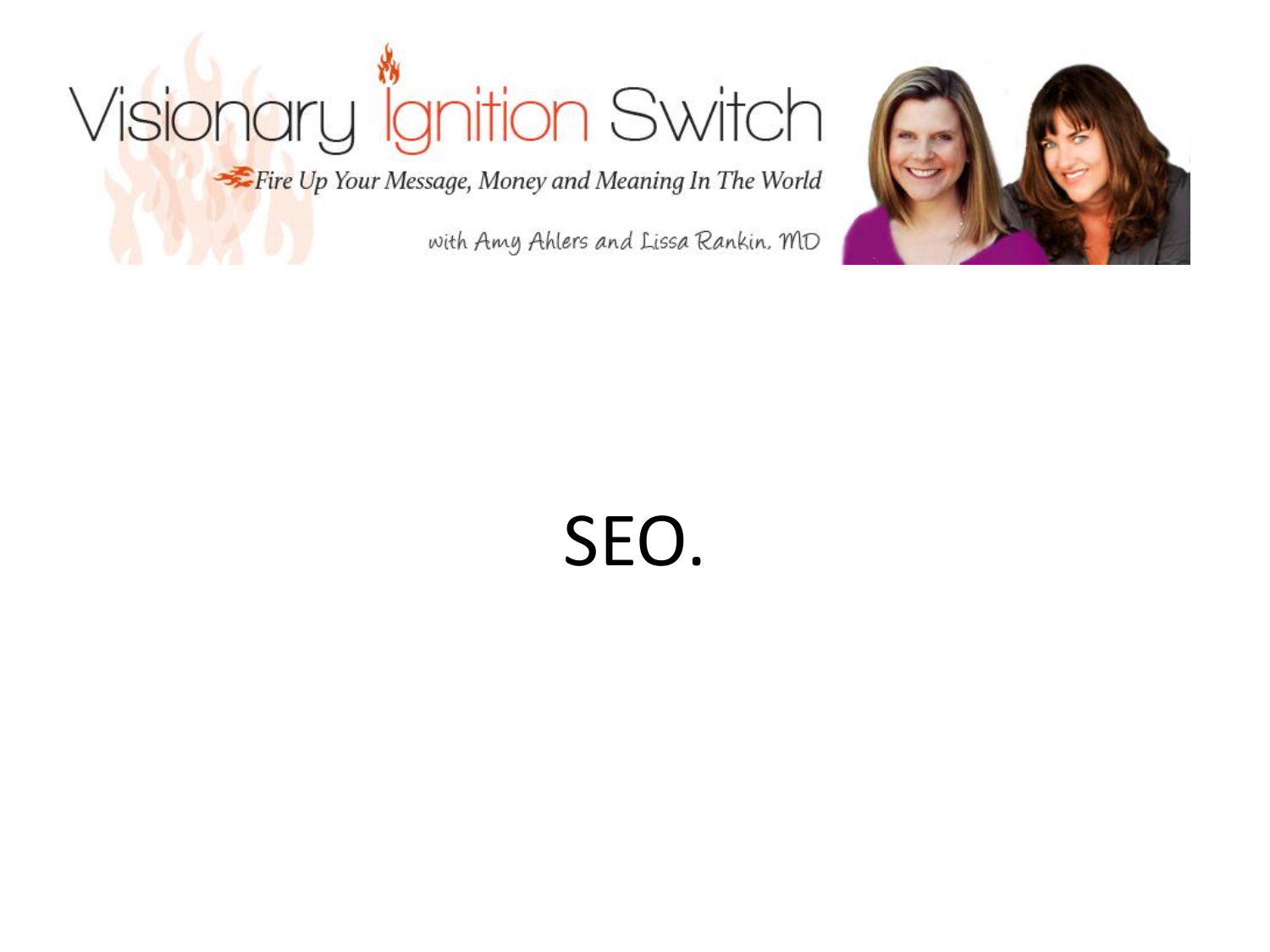

with Amy Ahlers and Lissa Rankin, MD



### Leave People Begging to Pay You For Your Next Offering.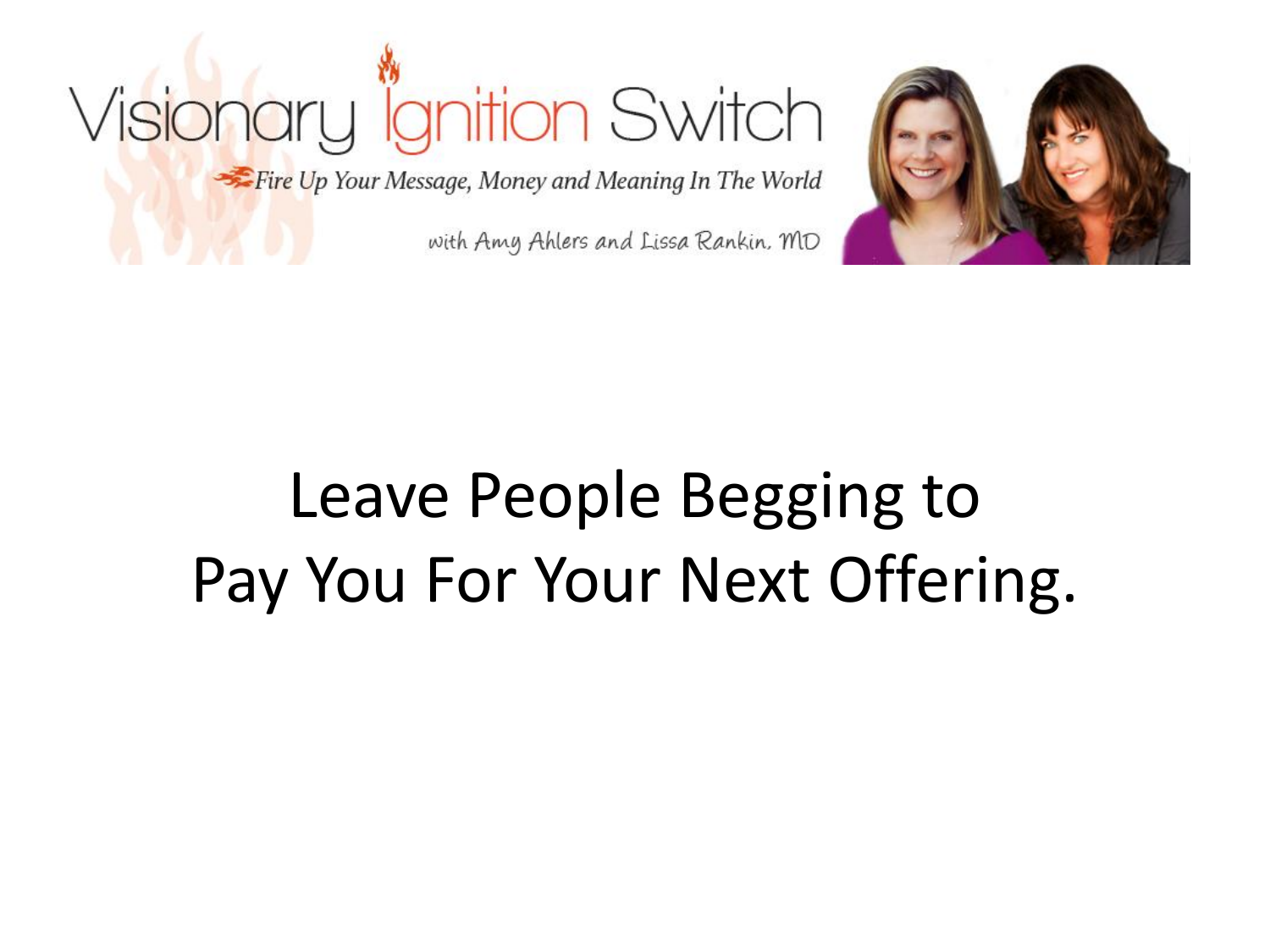Fire Up Your Message, Money and Meaning In The World

with Amy Ahlers and Lissa Rankin, MD



### Seed, seed and seed some more.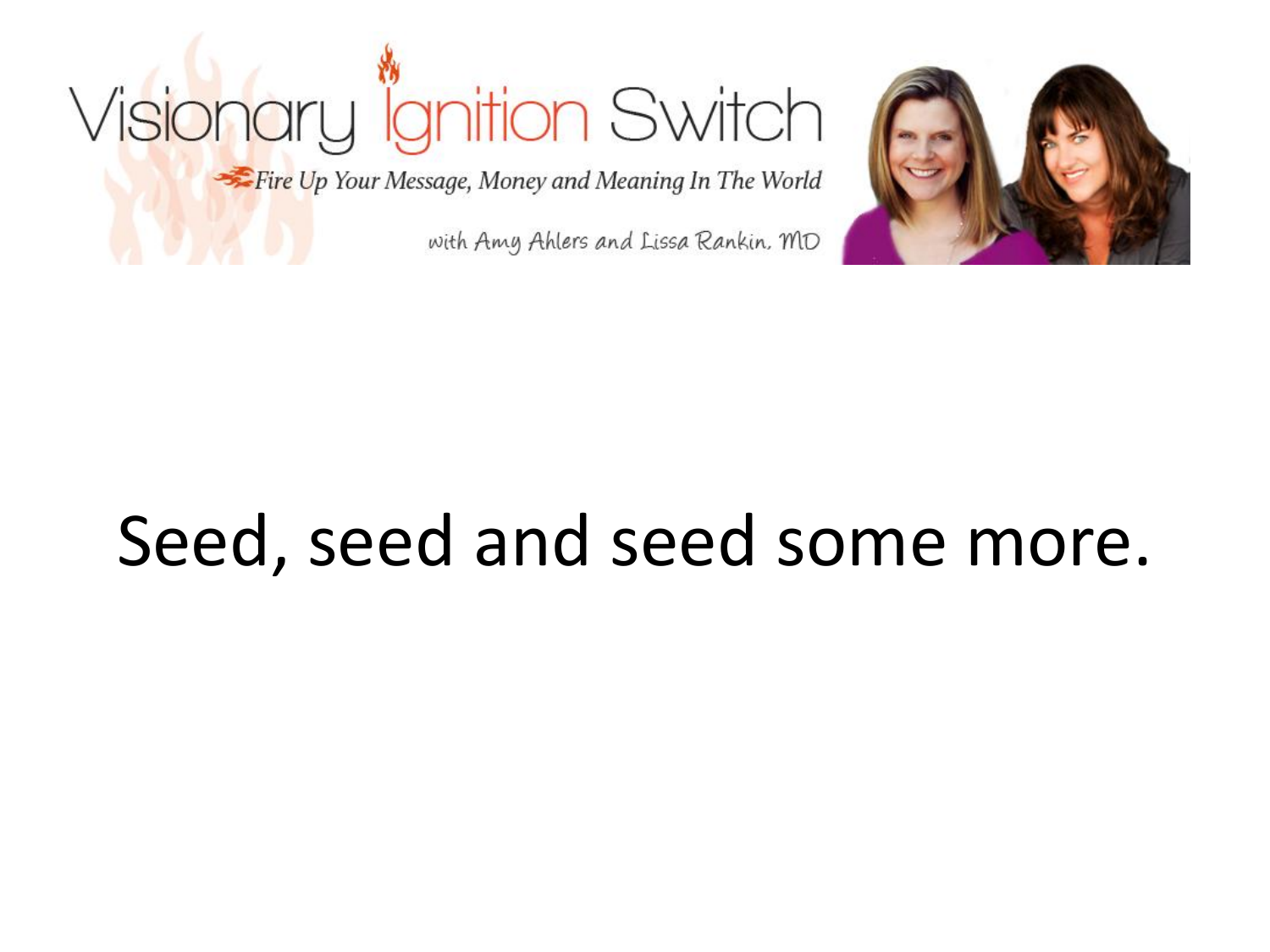



### Create a buzz around your launch before it happens in your emails, via social media.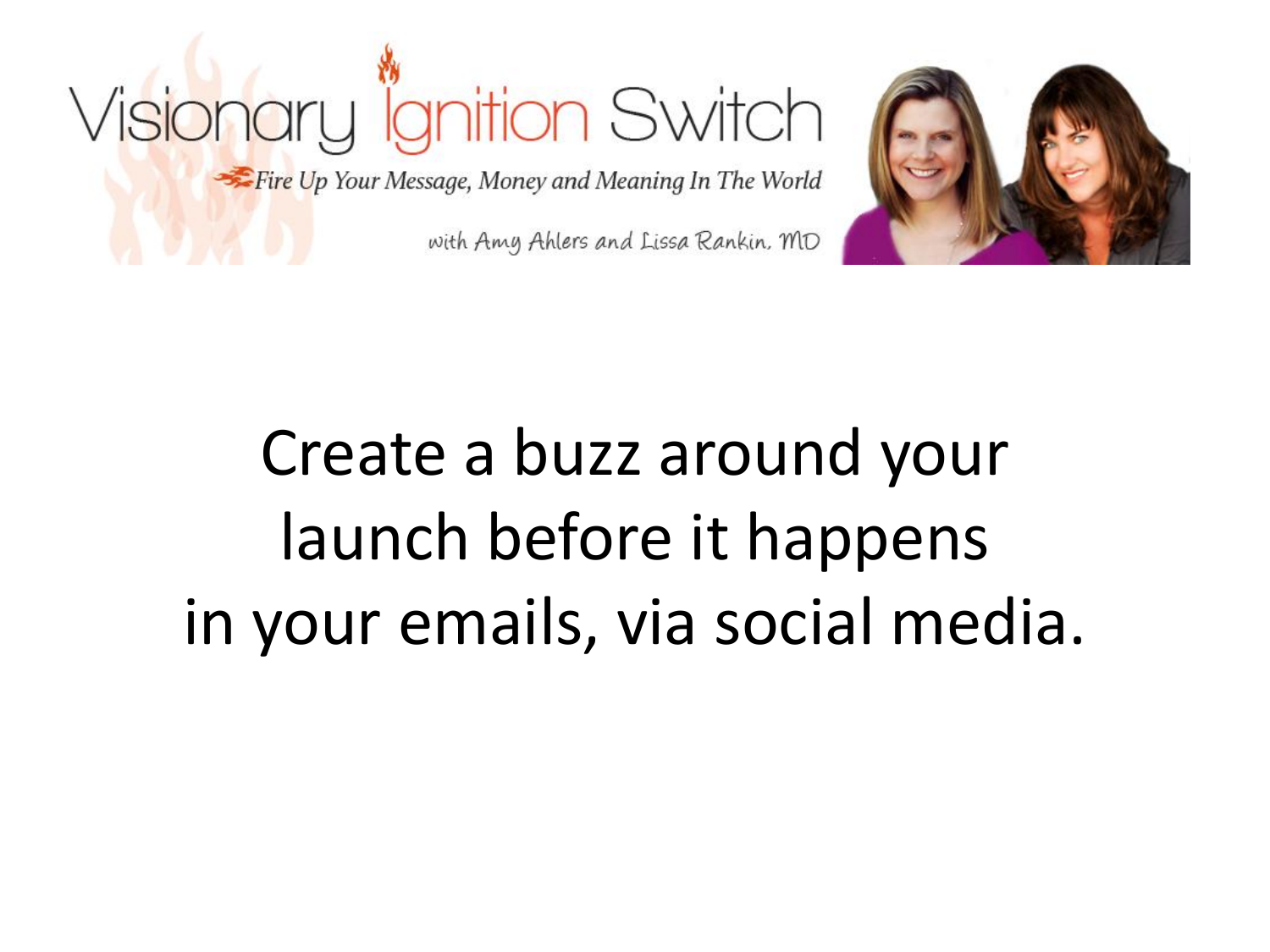Fire Up Your Message, Money and Meaning In The World

with Amy Ahlers and Lissa Rankin, MD



### SURVEY your clients, contacts and database.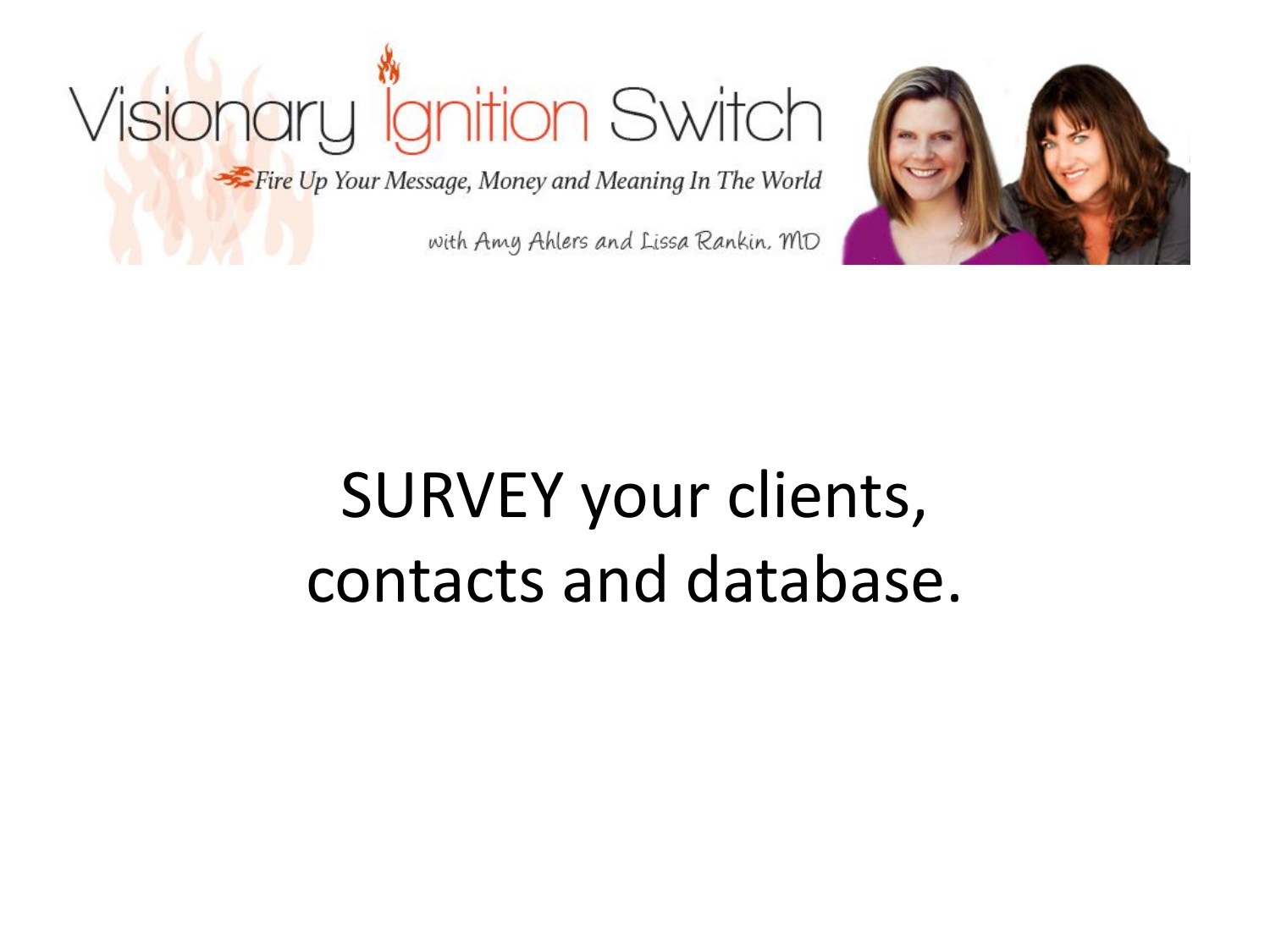



### If you're doing an introductory course, seed the advanced course.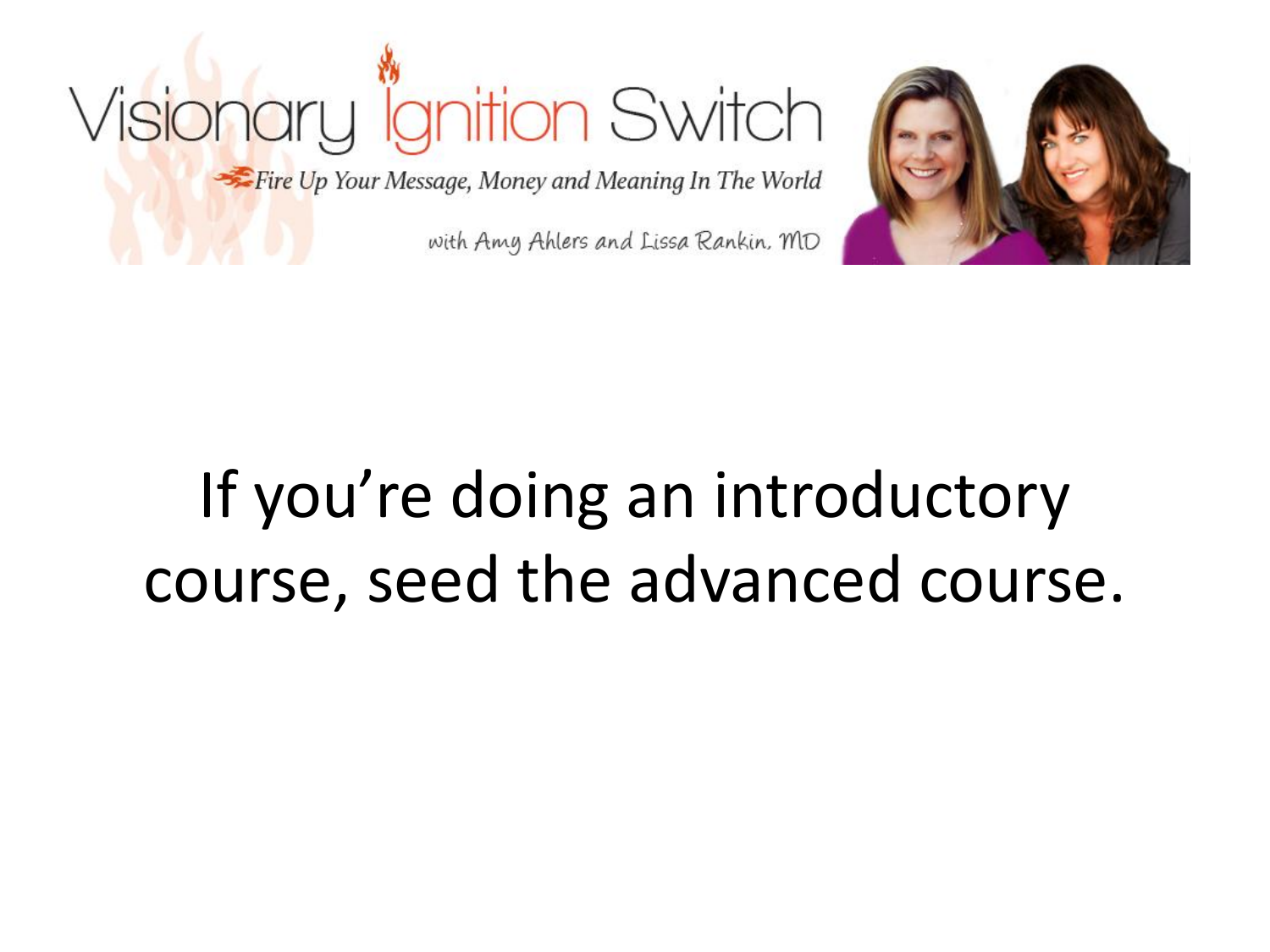



### Wisdom Spotlight:

Use your platform and affiliates to spread the word about your course and once people are your customers keep seeding what's next.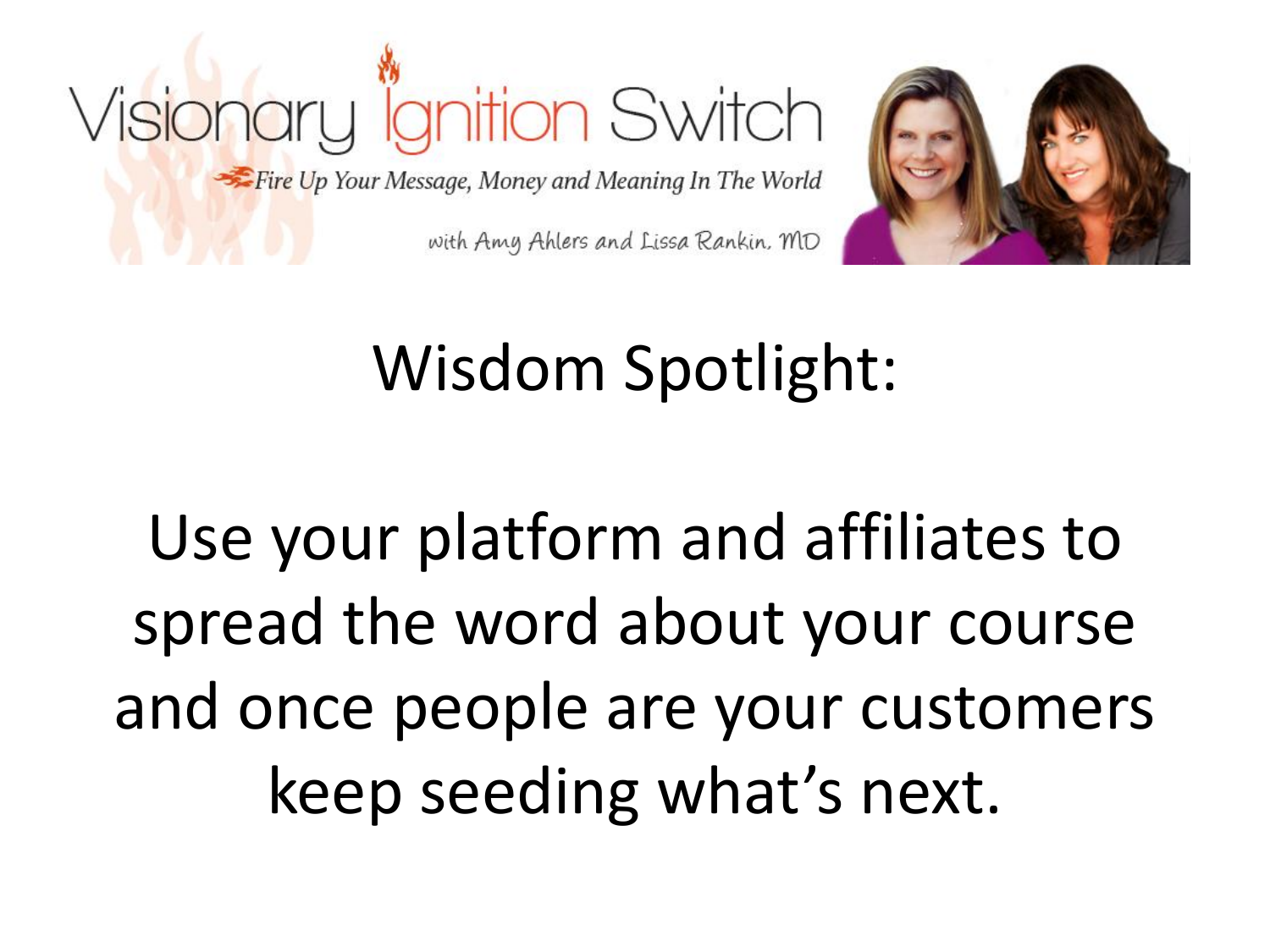Fire Up Your Message, Money and Meaning In The World

with Amy Ahlers and Lissa Rankin. MD



#### The Big Picture: Your Marketing Funnel 101.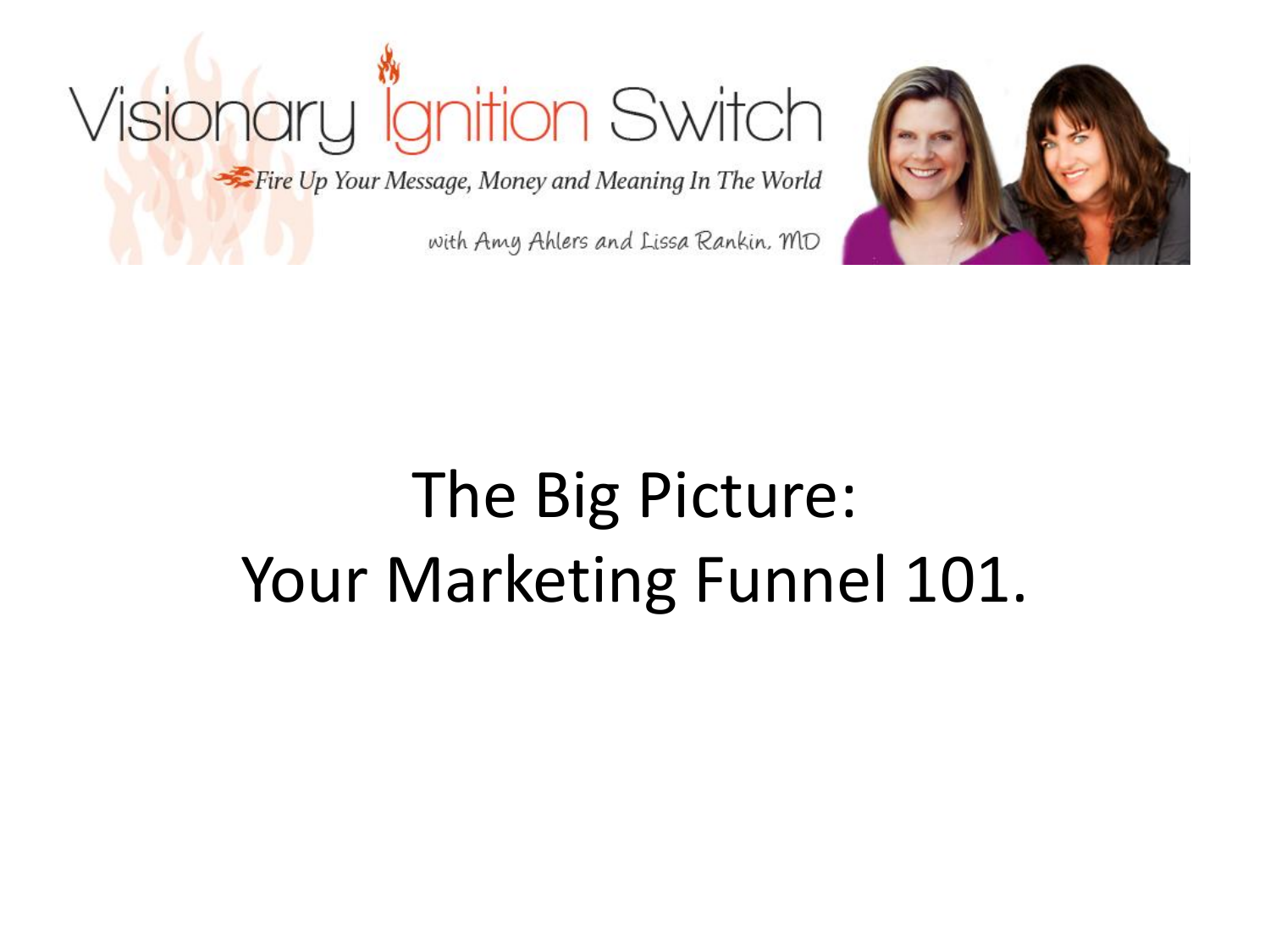



### Automate your sales so you're not constantly dependent on launches using a product pathway.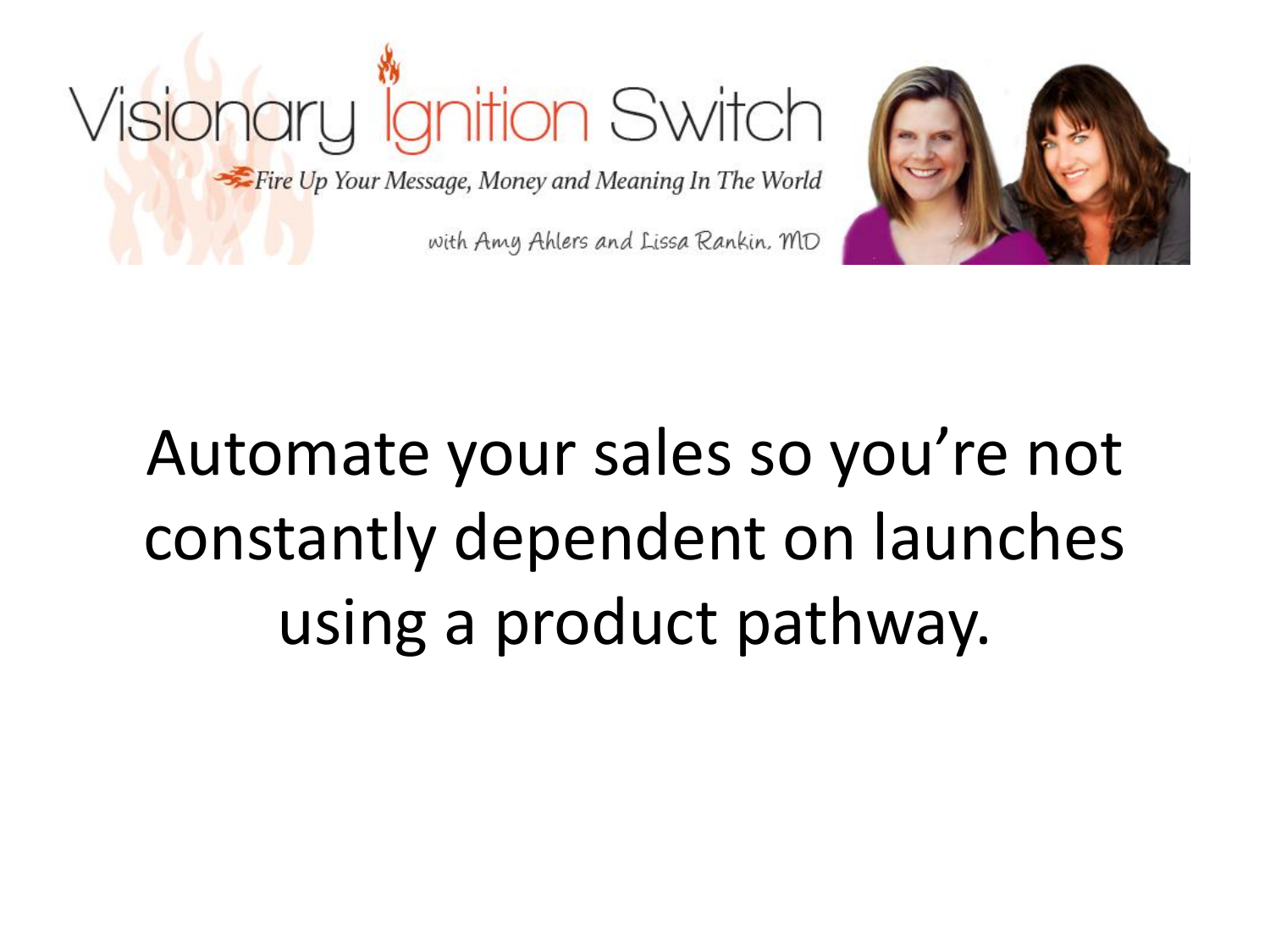Fire Up Your Message, Money and Meaning In The World

with Amy Ahlers and Lissa Rankin, MD



#### Your funnel is like a 5 course meal.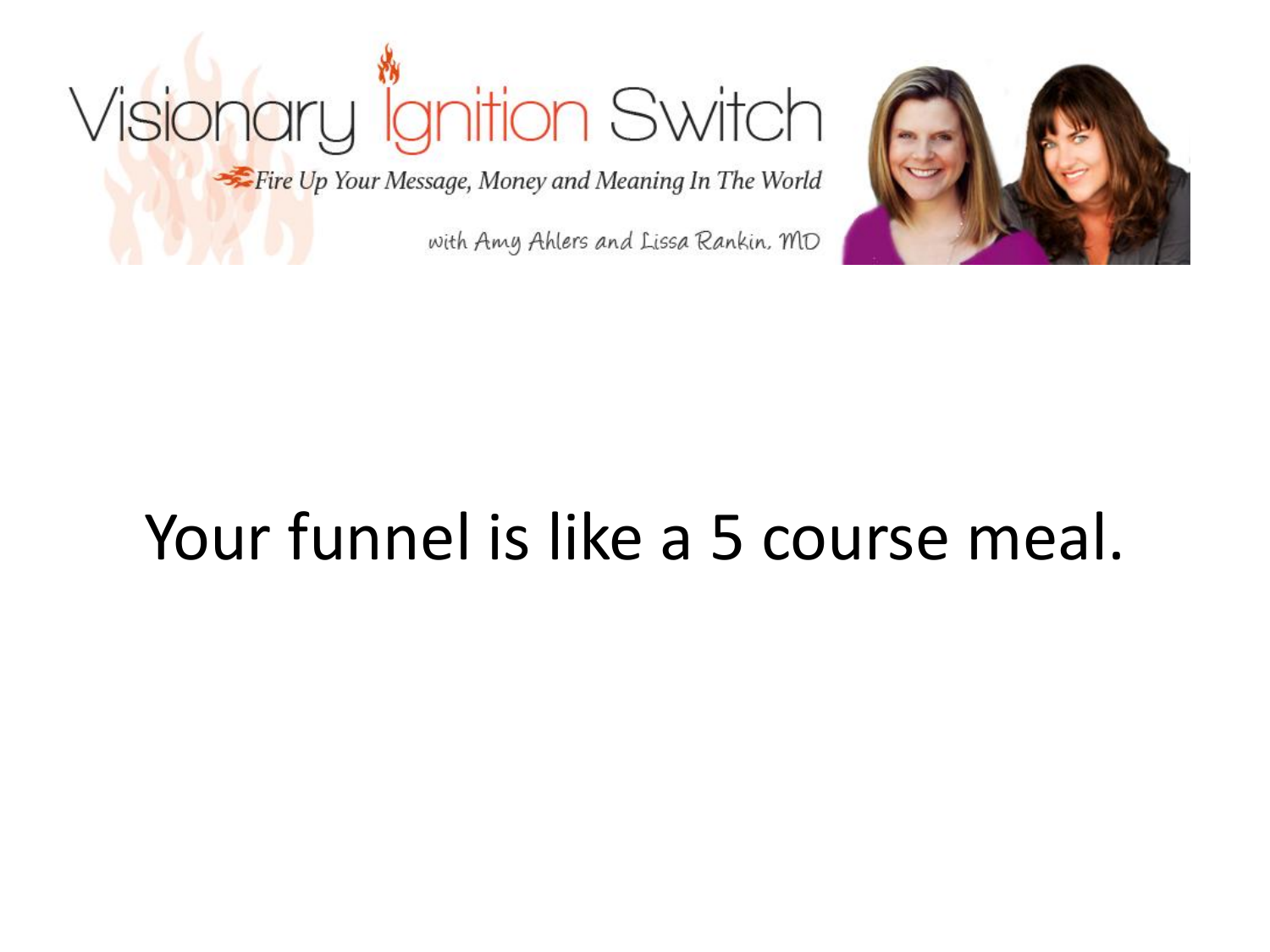



### What's a drip campaign / autoresponder sequence / follow-up sequence?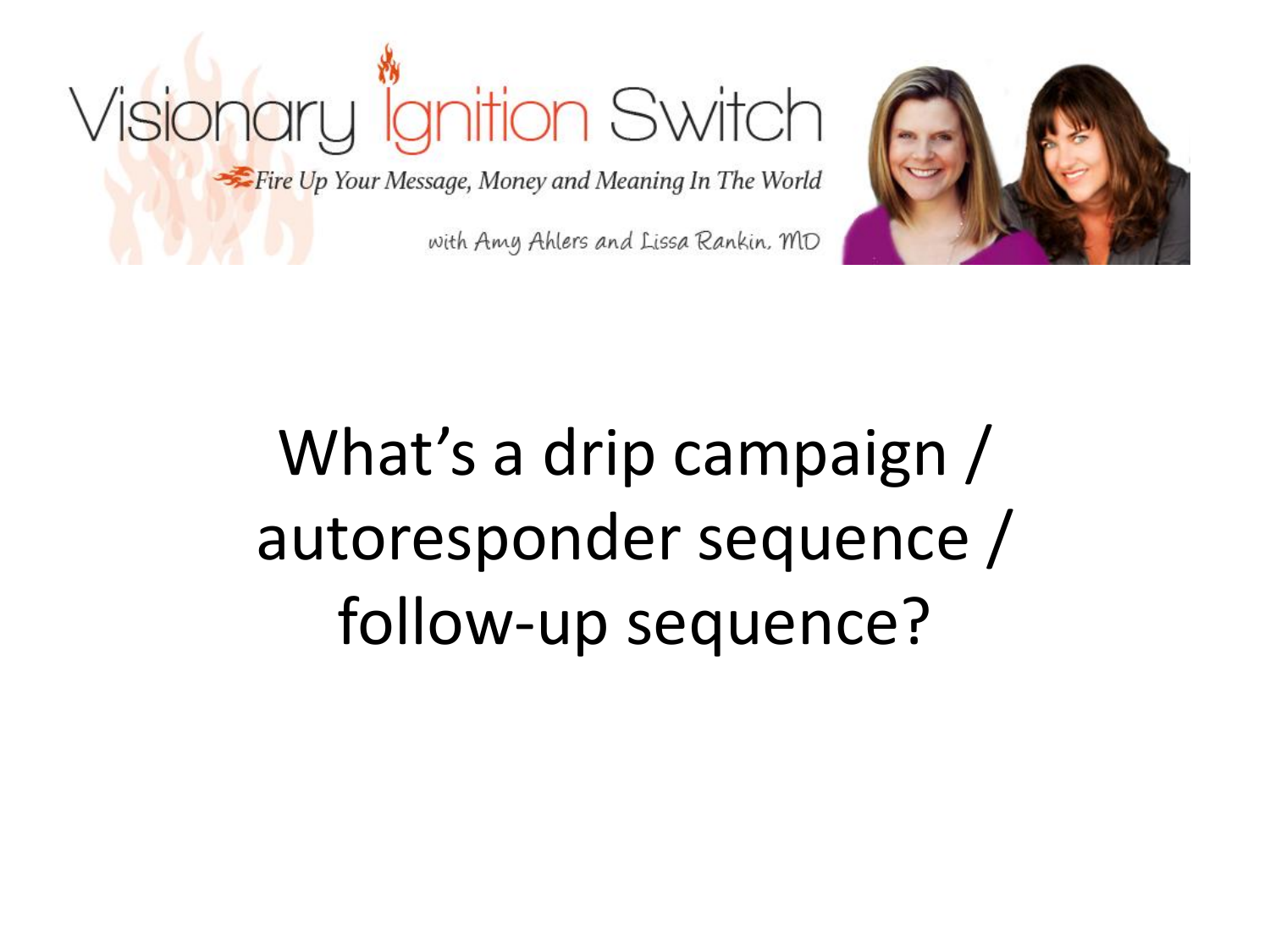Fire Up Your Message, Money and Meaning In The World

with Amy Ahlers and Lissa Rankin, MD



### Sample pathway: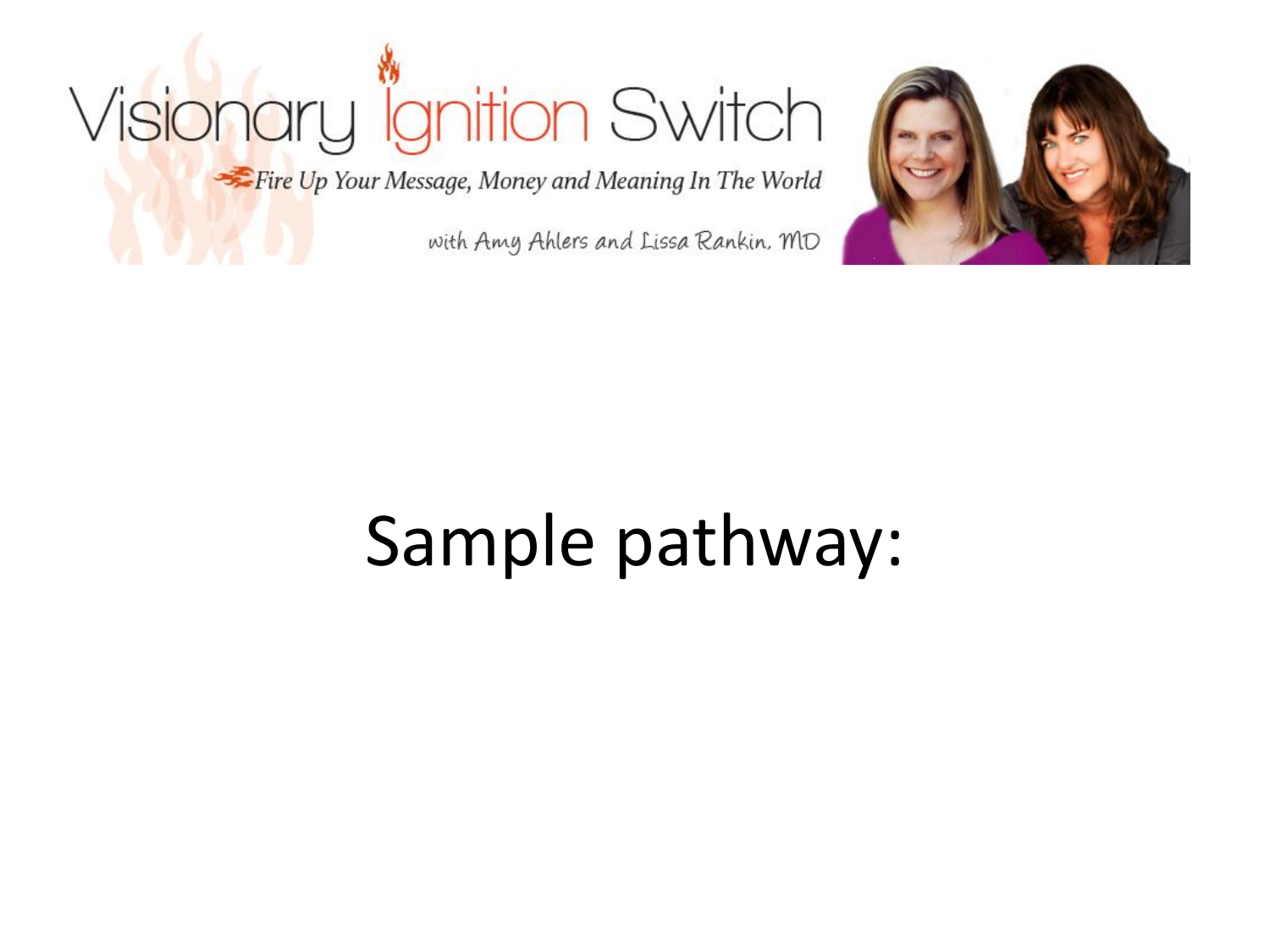Fire Up Your Message, Money and Meaning In The World

with Amy Ahlers and Lissa Rankin. MD



### Free gift.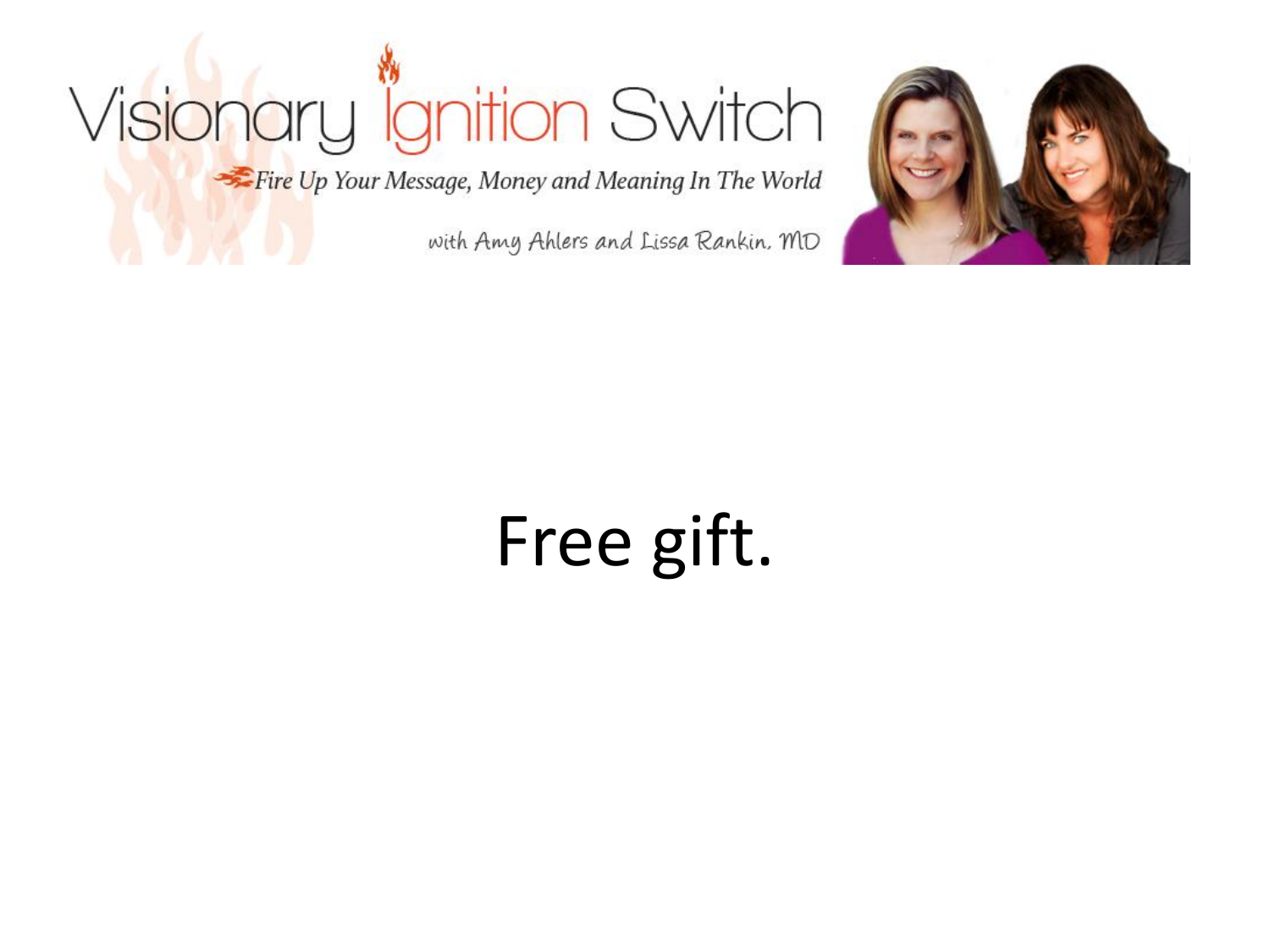Fire Up Your Message, Money and Meaning In The World

with Amy Ahlers and Lissa Rankin, MD



### Under \$100 offer.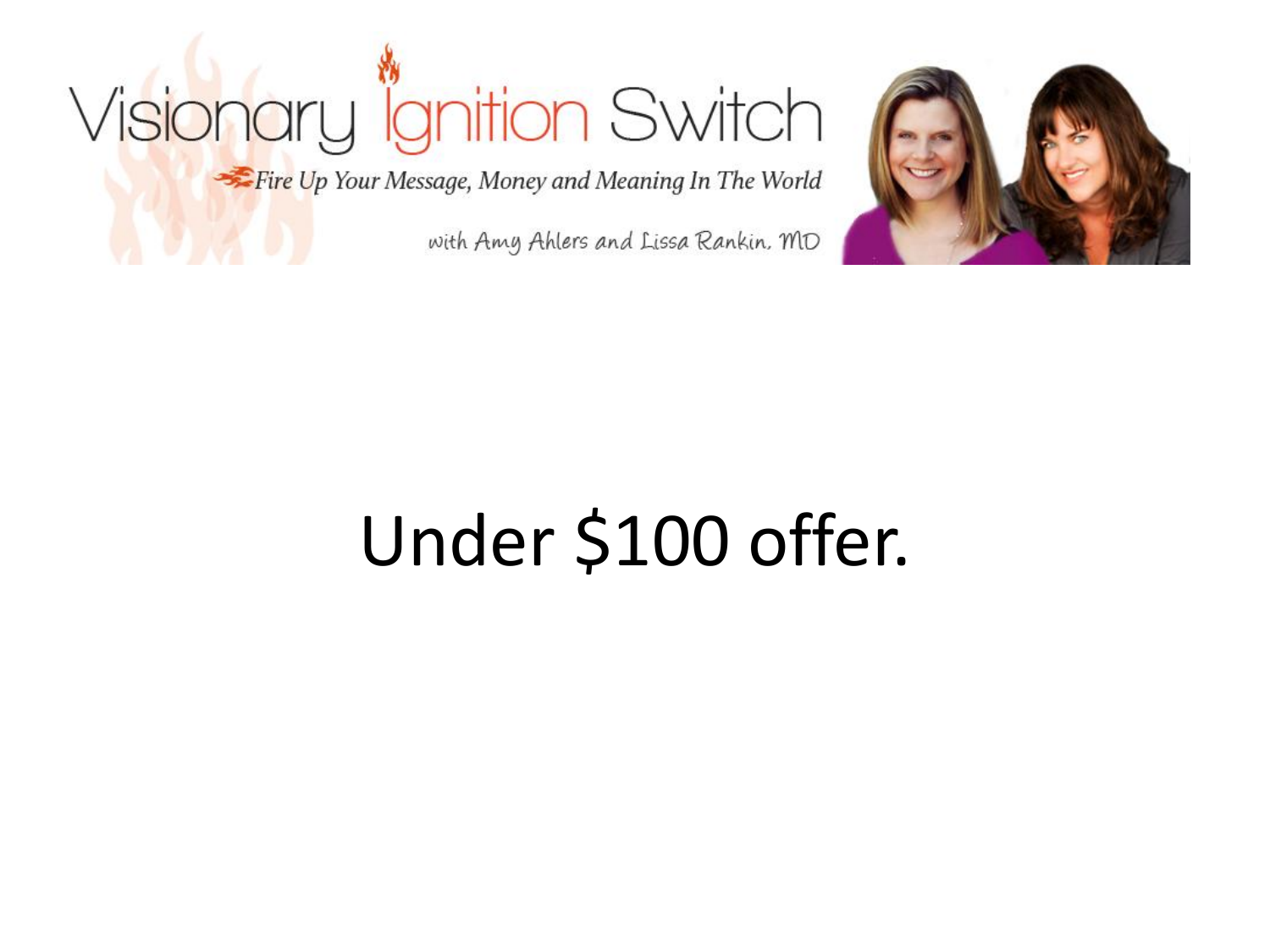Fire Up Your Message, Money and Meaning In The World

with Amy Ahlers and Lissa Rankin. MD



### \$100 - \$500.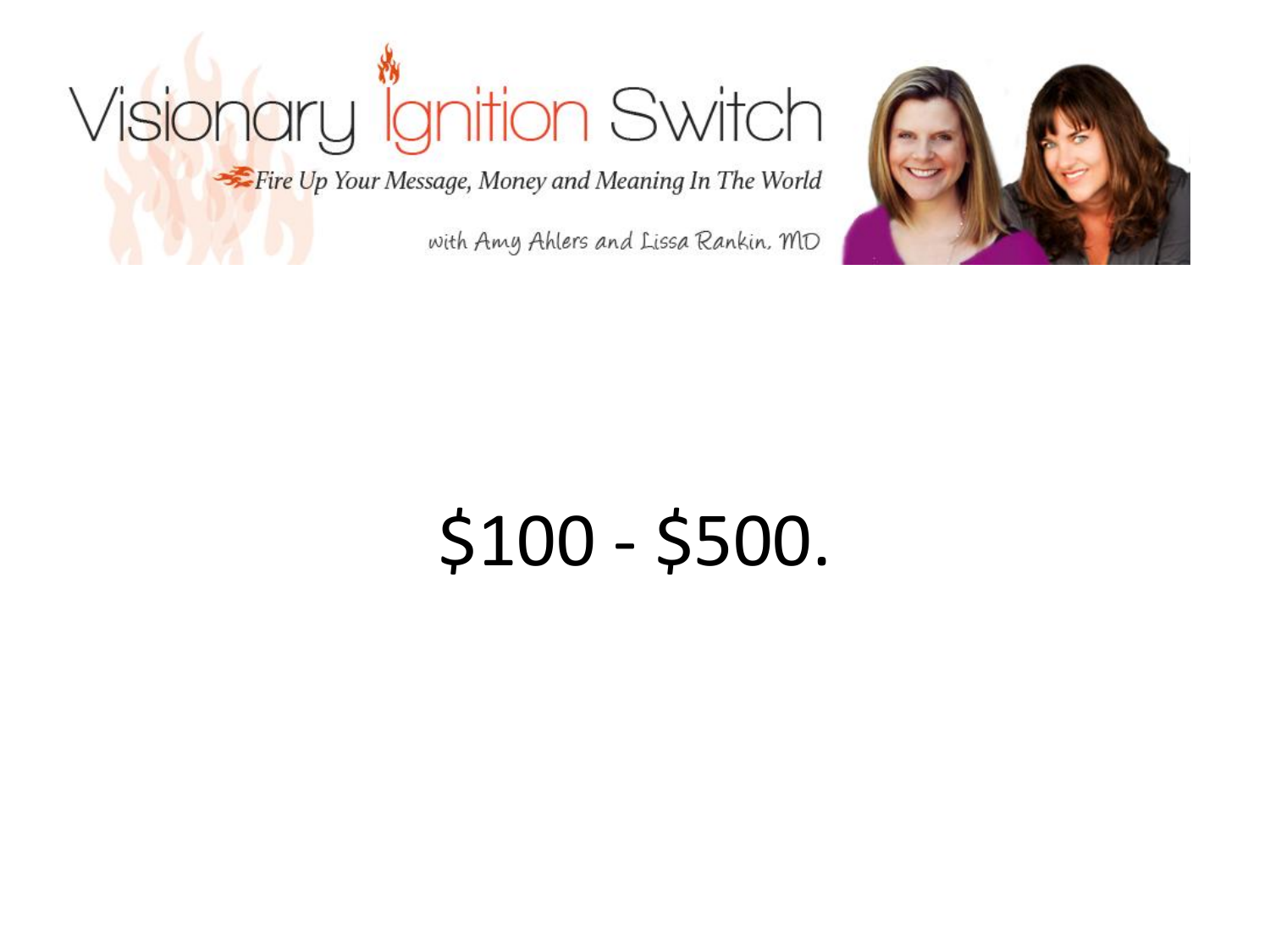Fire Up Your Message, Money and Meaning In The World

with Amy Ahlers and Lissa Rankin, MD



### \$500 - \$1000.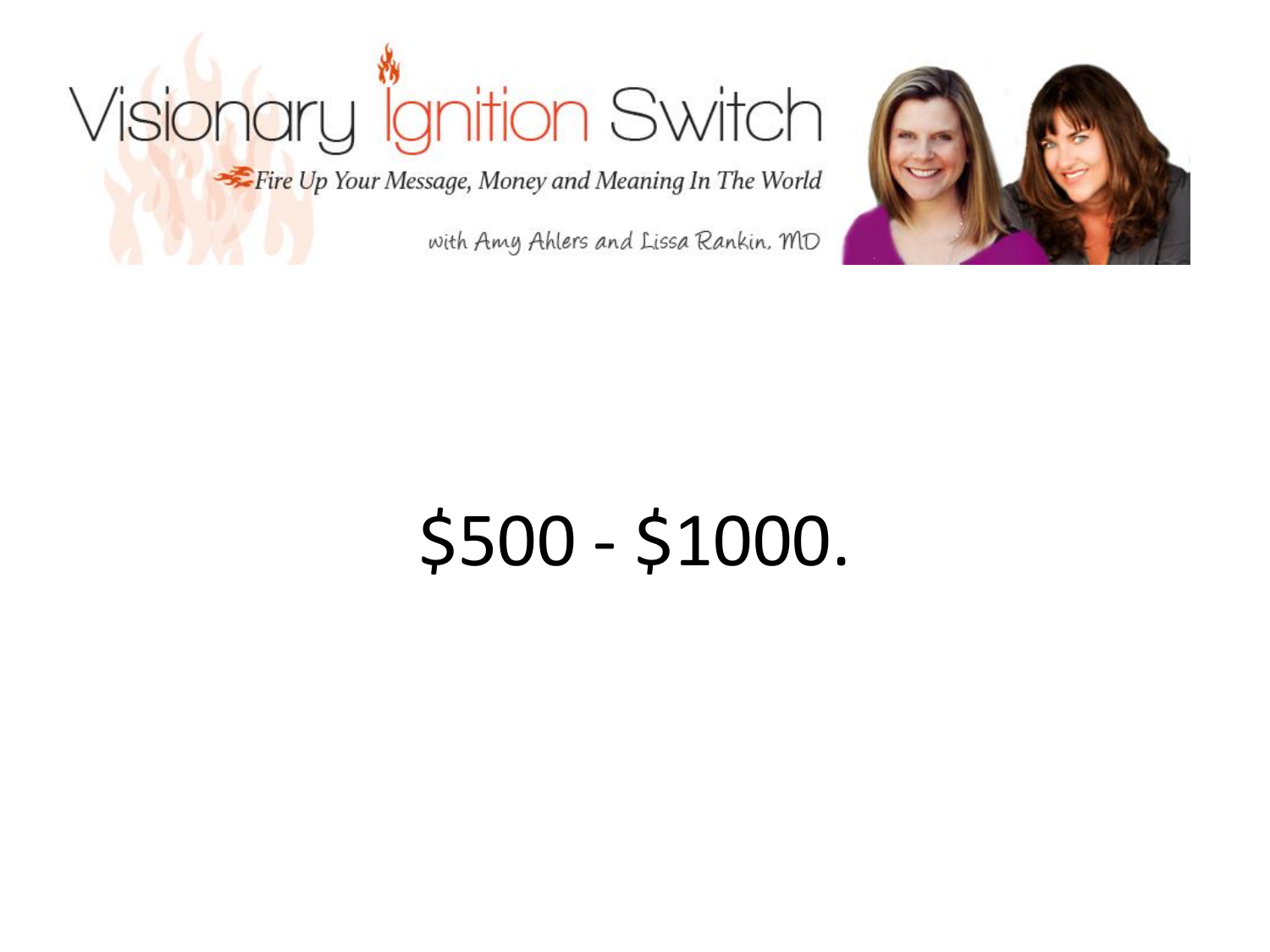Fire Up Your Message, Money and Meaning In The World

with Amy Ahlers and Lissa Rankin, MD



### Over \$1000.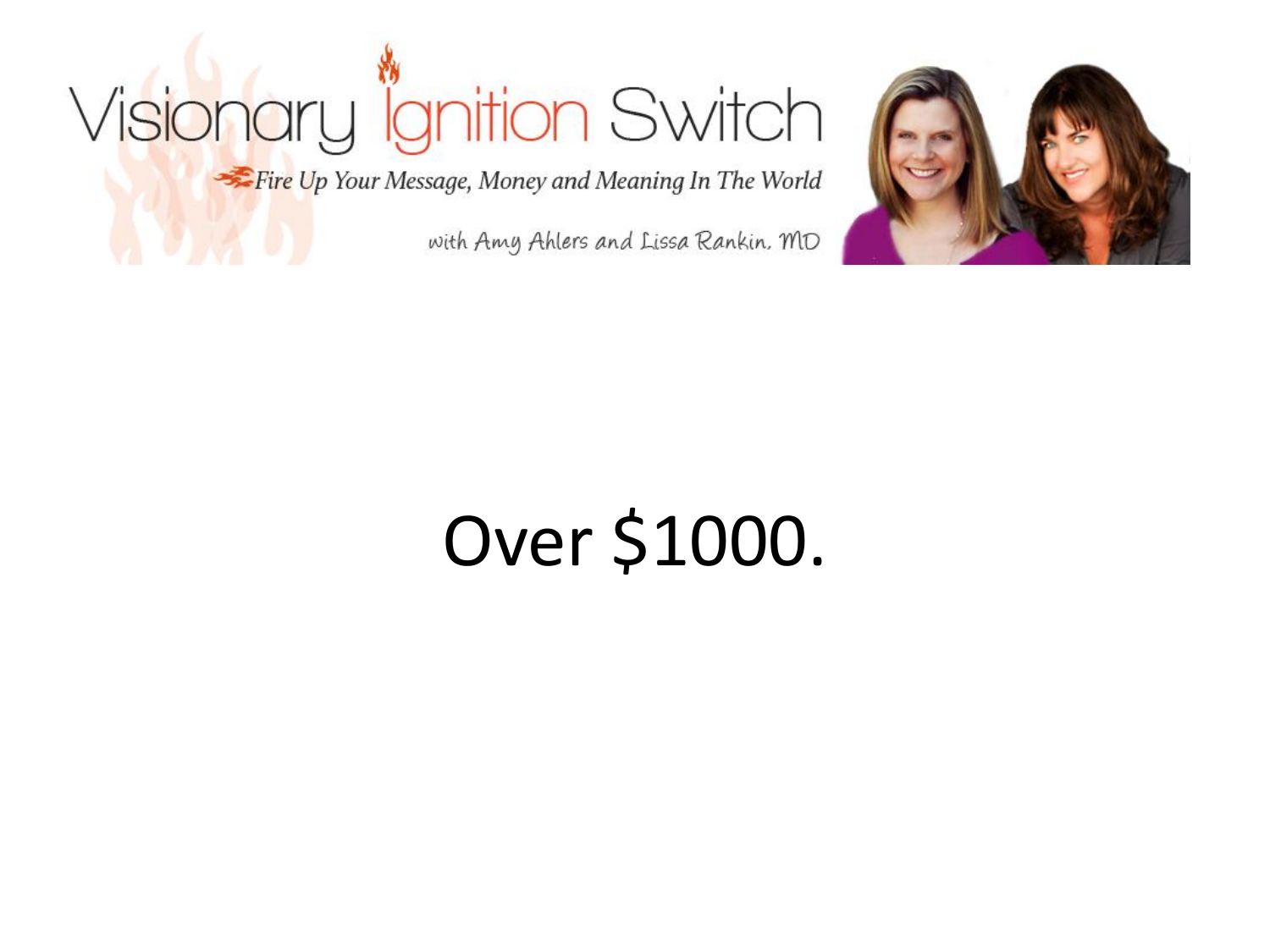



#### 3 ways to grow your business:

### Attract new clients, Increase how much your current clients spend with you, Increase your profit margin.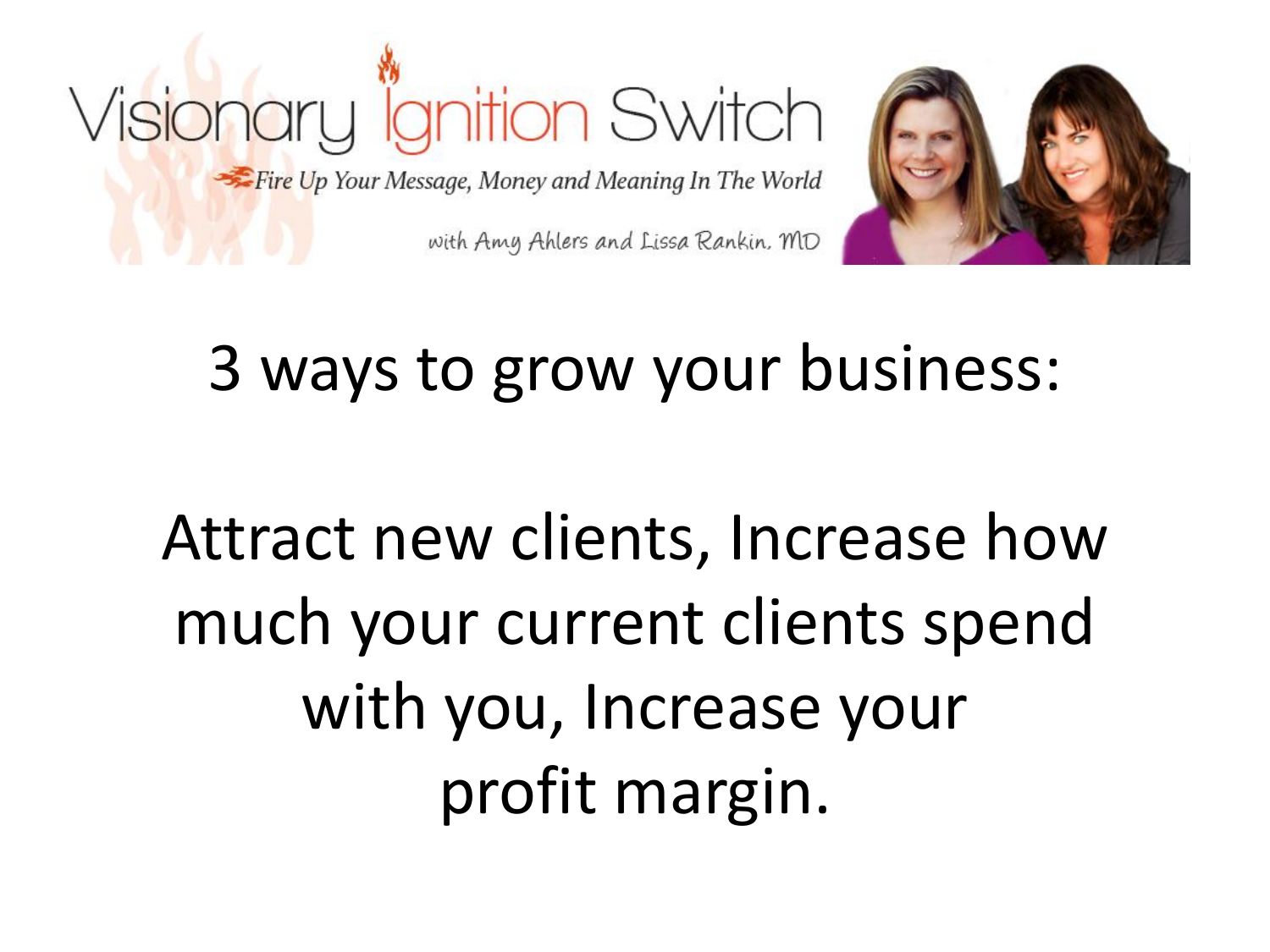



### As people are going through your pathway, you must consistently deliver juicy content…for free!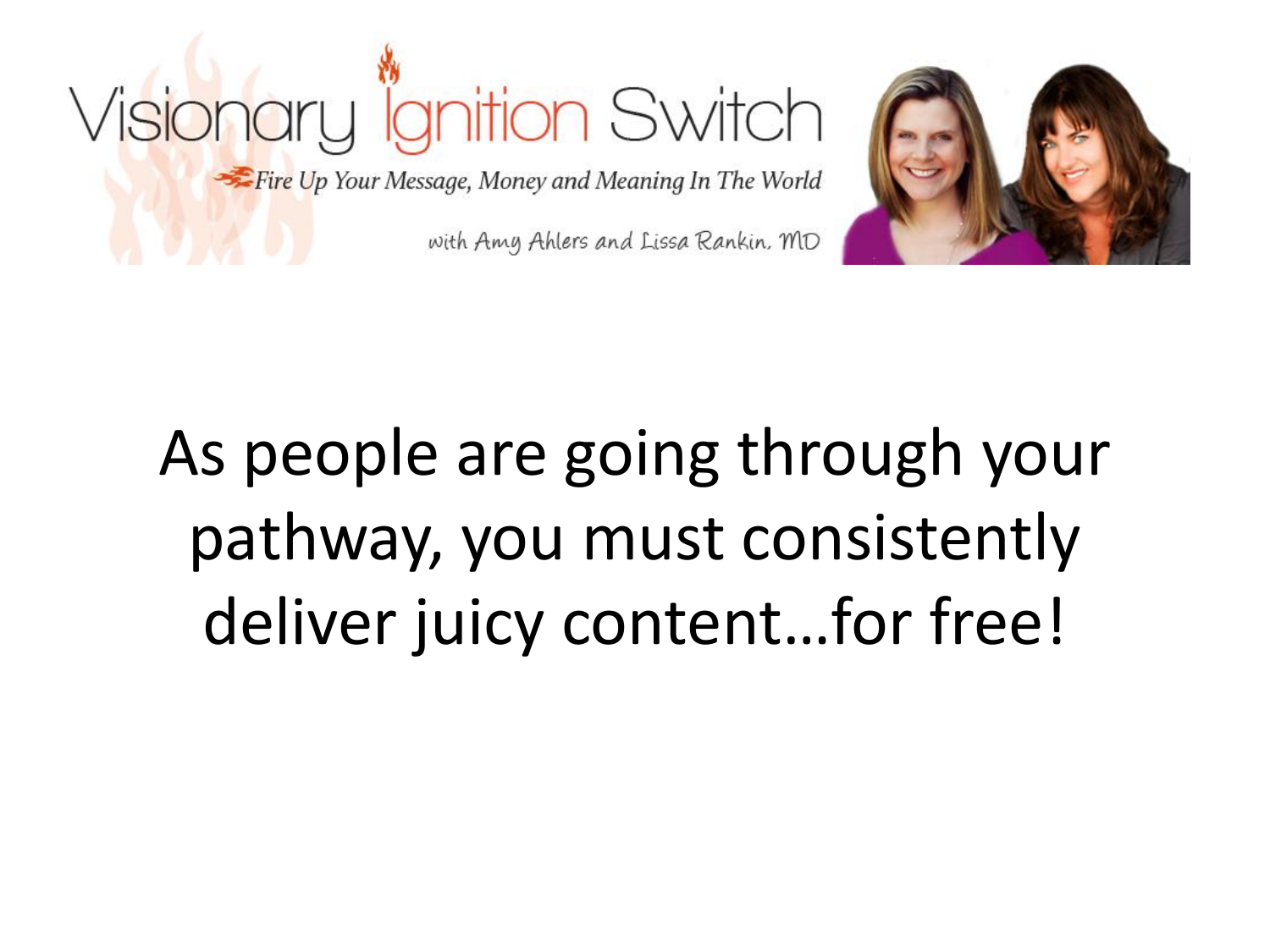



### Wisdom Spotlight:

#### Strategize your client pathway so your products market themselves.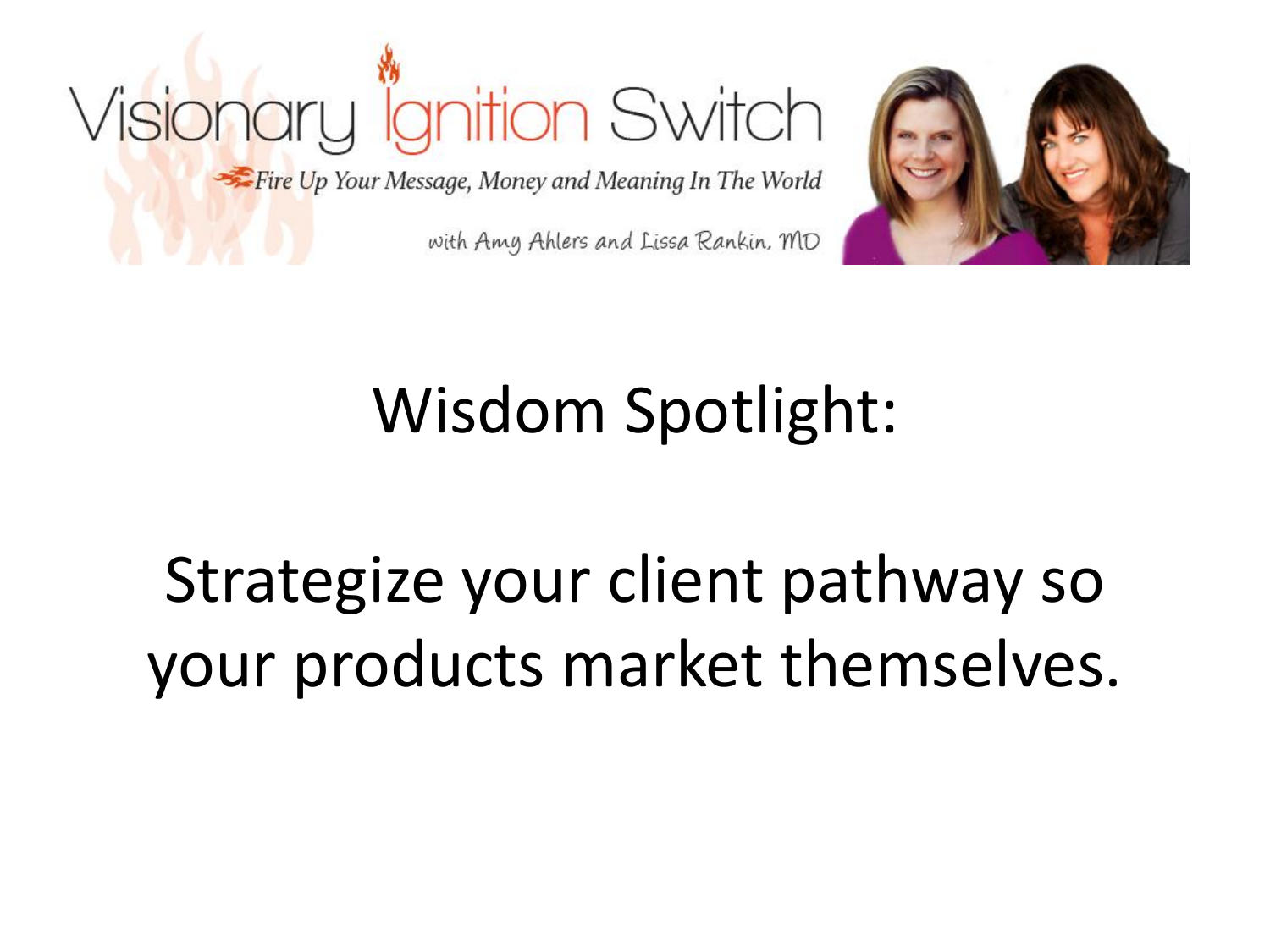



### INSPIRED ACTION 1: Decide on how you best deliver informational content. What format do you want your first/next course to be in? (Video, live tele-class, home study, membership, etc…)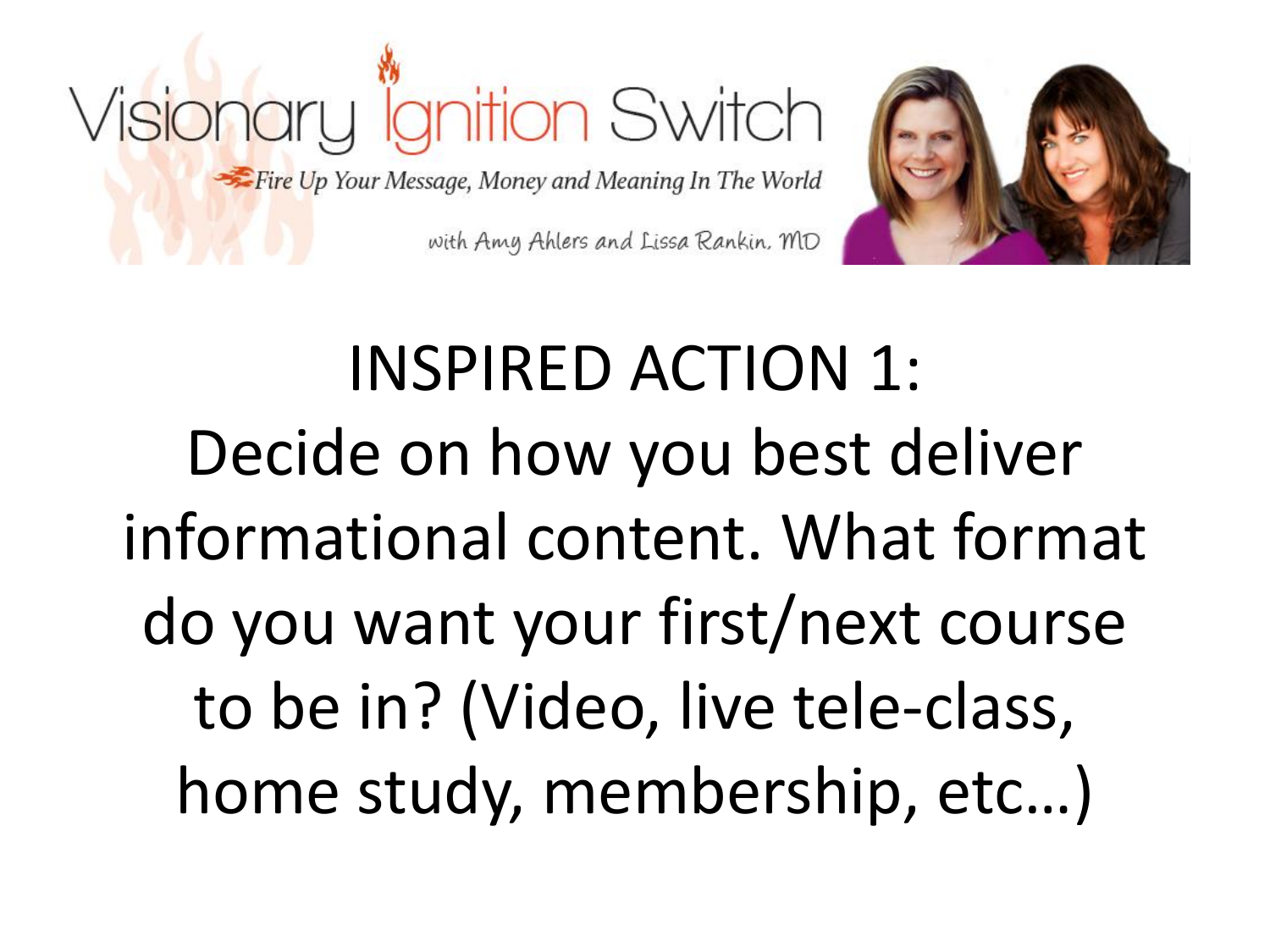

with Amy Ahlers and Lissa Rankin, MD



### INSPIRED ACTION 2: Decide on a Launch Date.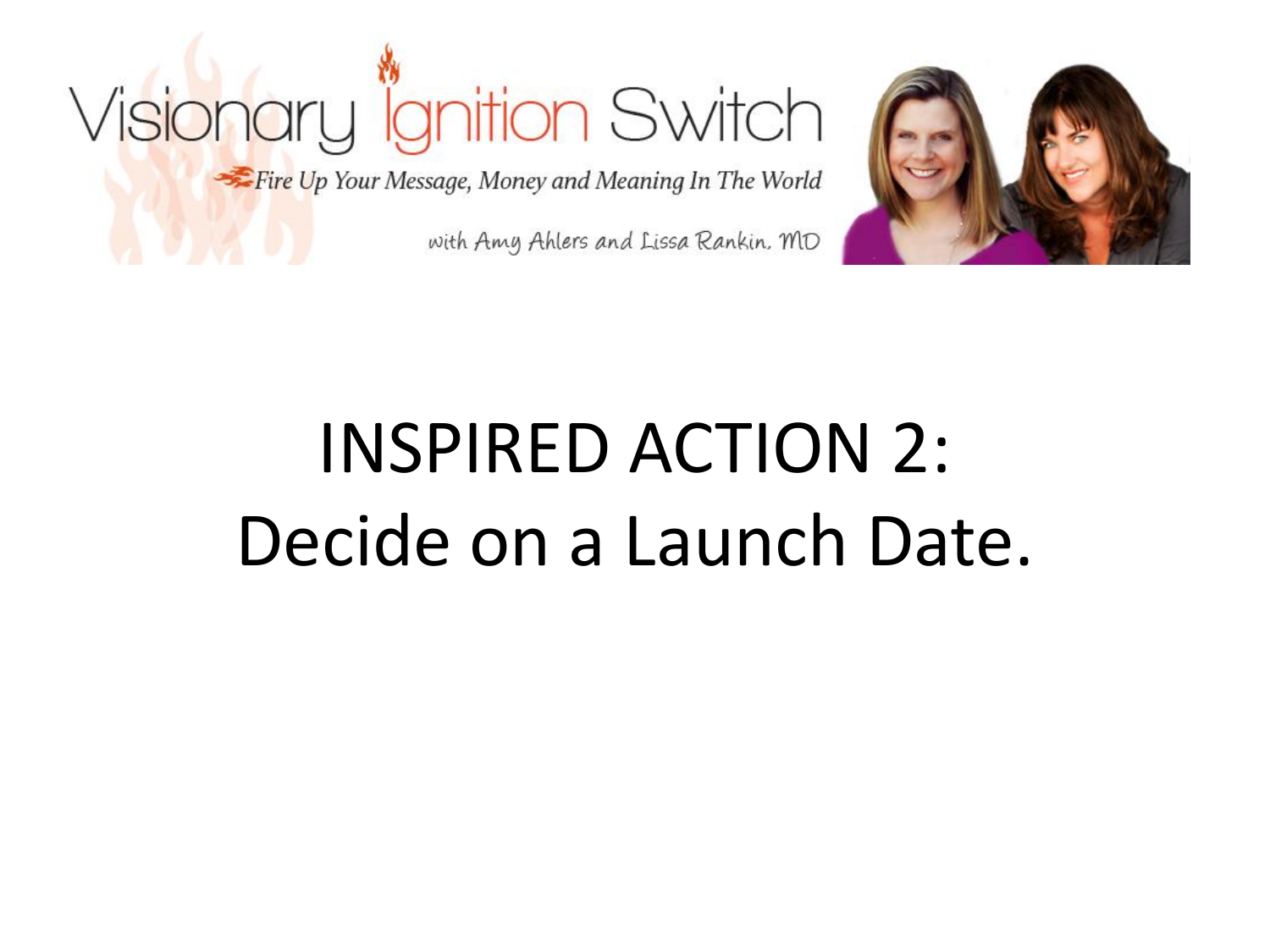Fire Up Your Message, Money and Meaning In The World

with Amy Ahlers and Lissa Rankin, MD



### INSPIRED ACTION 3: Write your sales page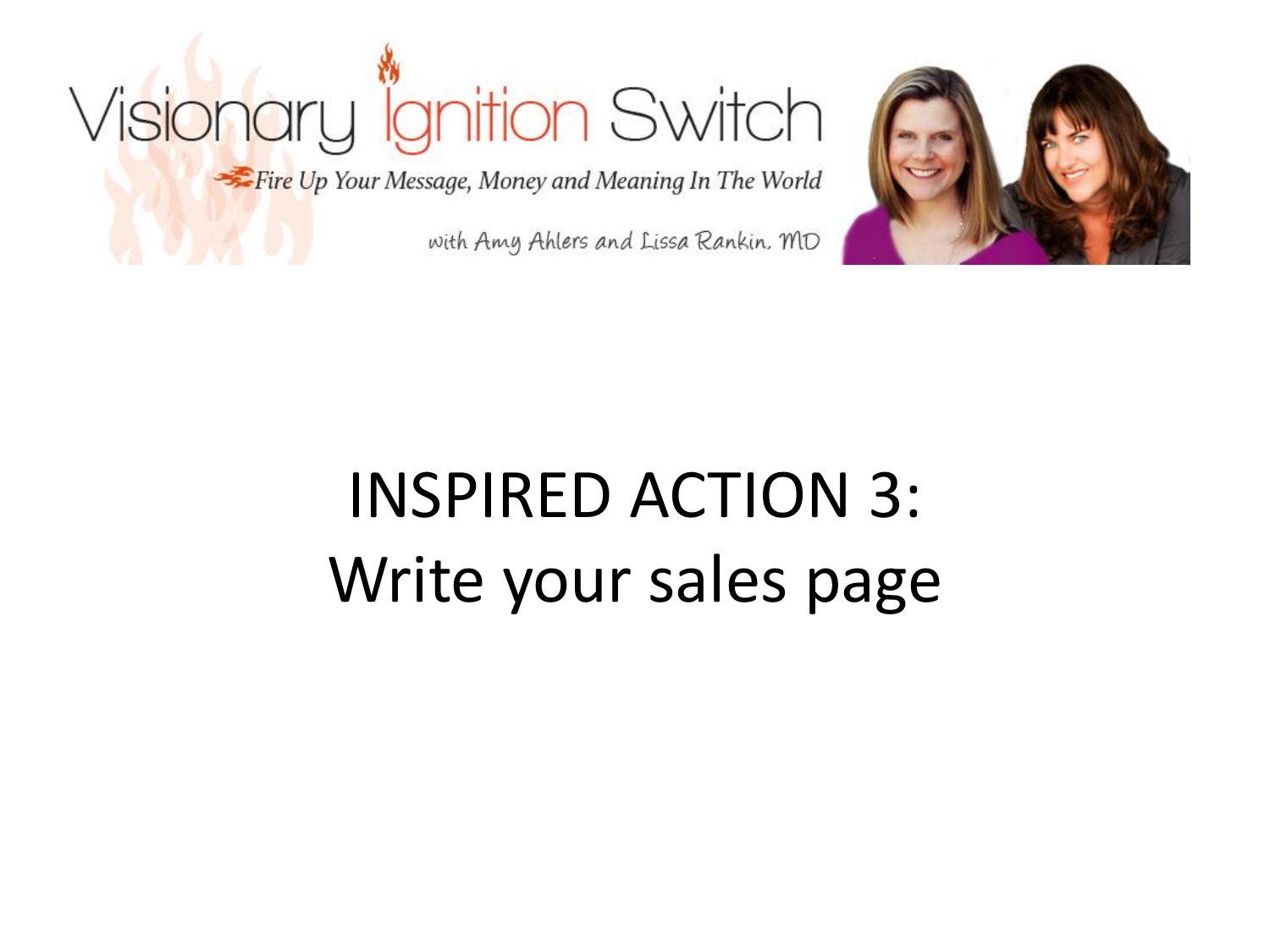



### INSPIRED ACTION 4: Map out your marketing funnel… what's the pathway you want your prospects to take?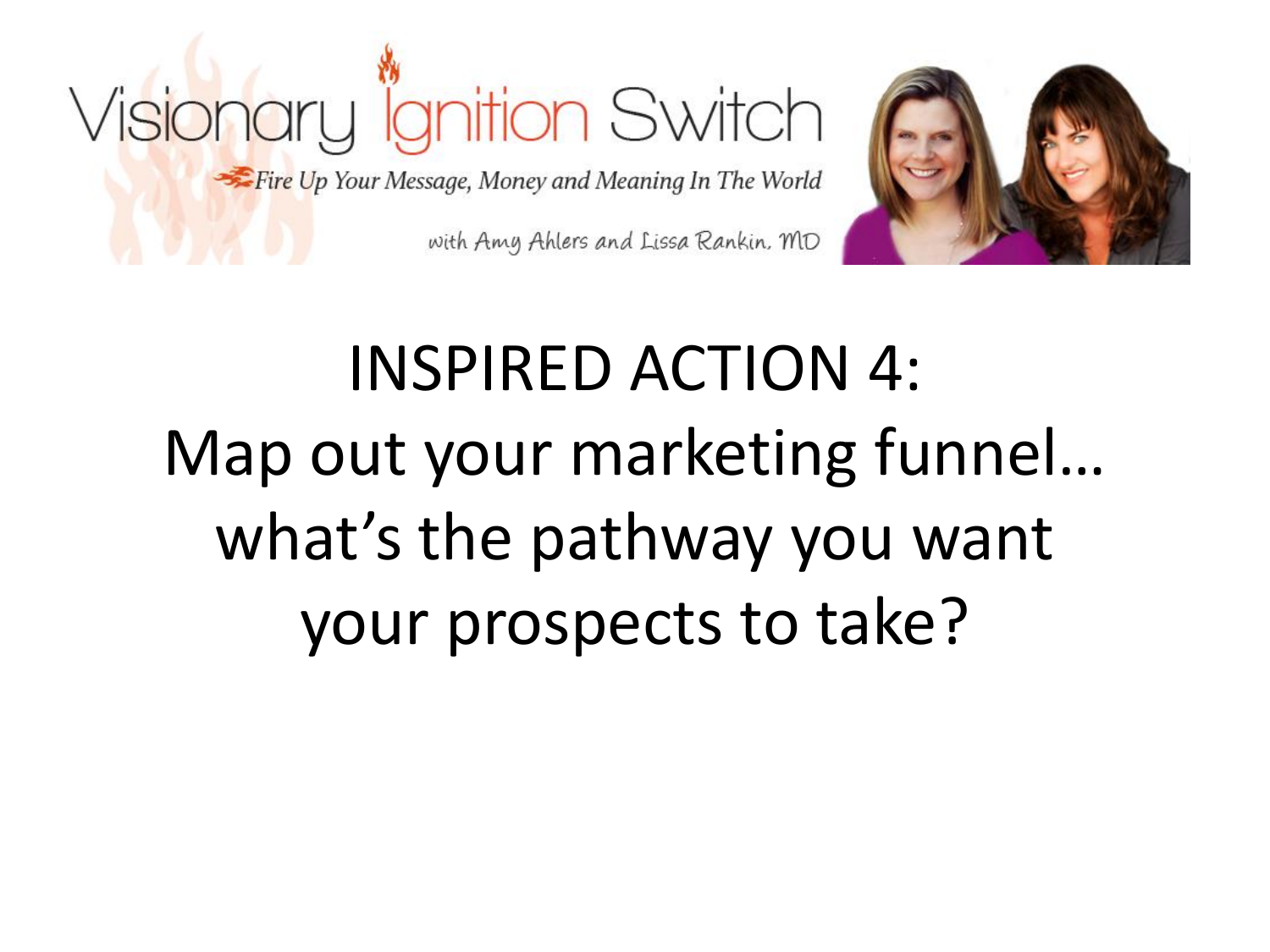#### Visionary lignition Switch Fire Up Your Message, Money and Meaning In The World



with Amy Ahlers and Lissa Rankin, MD

### INSPIRED ACTION 5: Listen to Ryan Lee's bonus expert call… it seriously ROCKS!